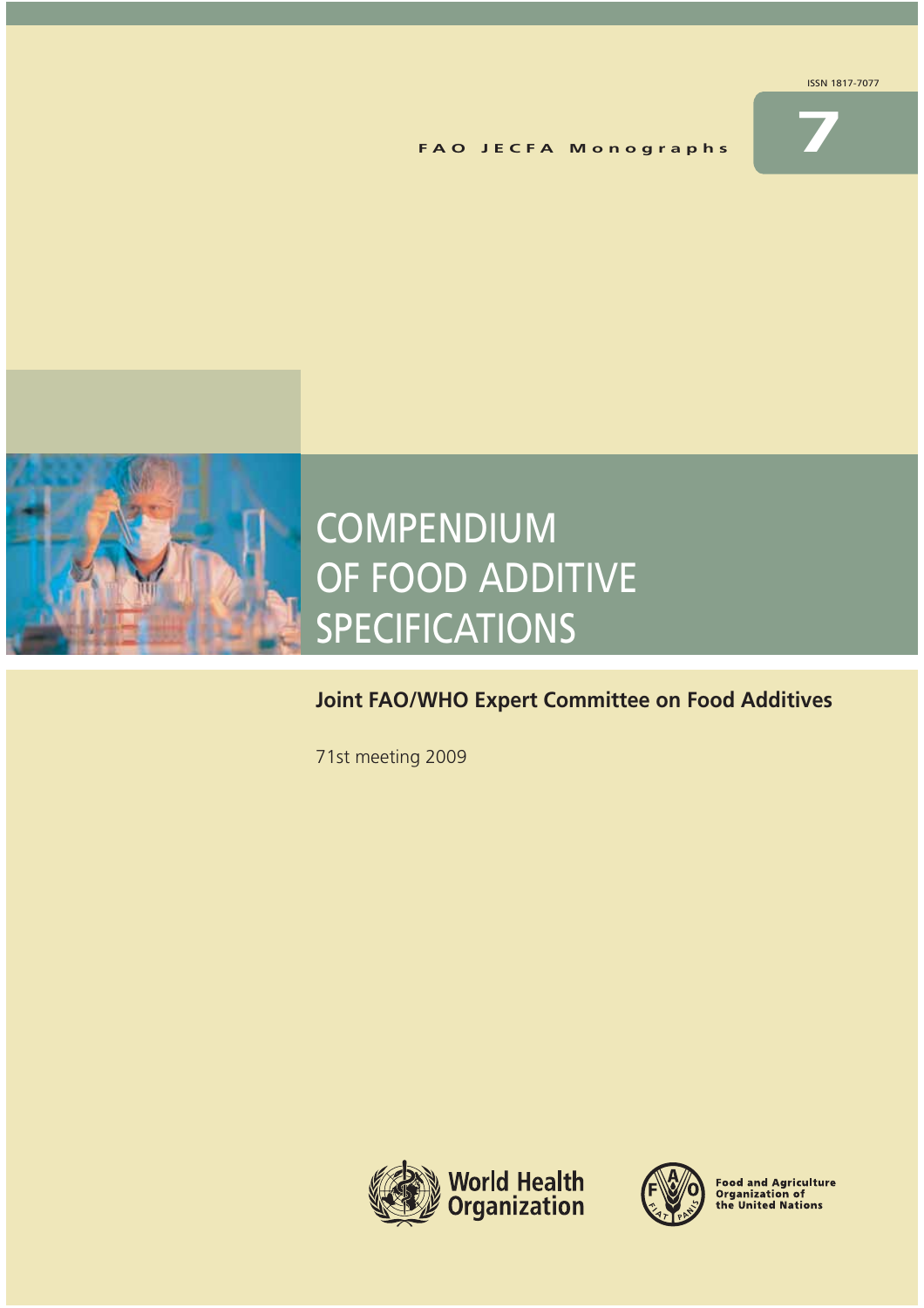**F A O J E C F A M o n o g r a p h s 7**



# COMPENDIUM OF FOOD ADDITIVE **SPECIFICATIONS**

**Joint FAO/WHO Expert Committee on Food Additives**

71st meeting 2009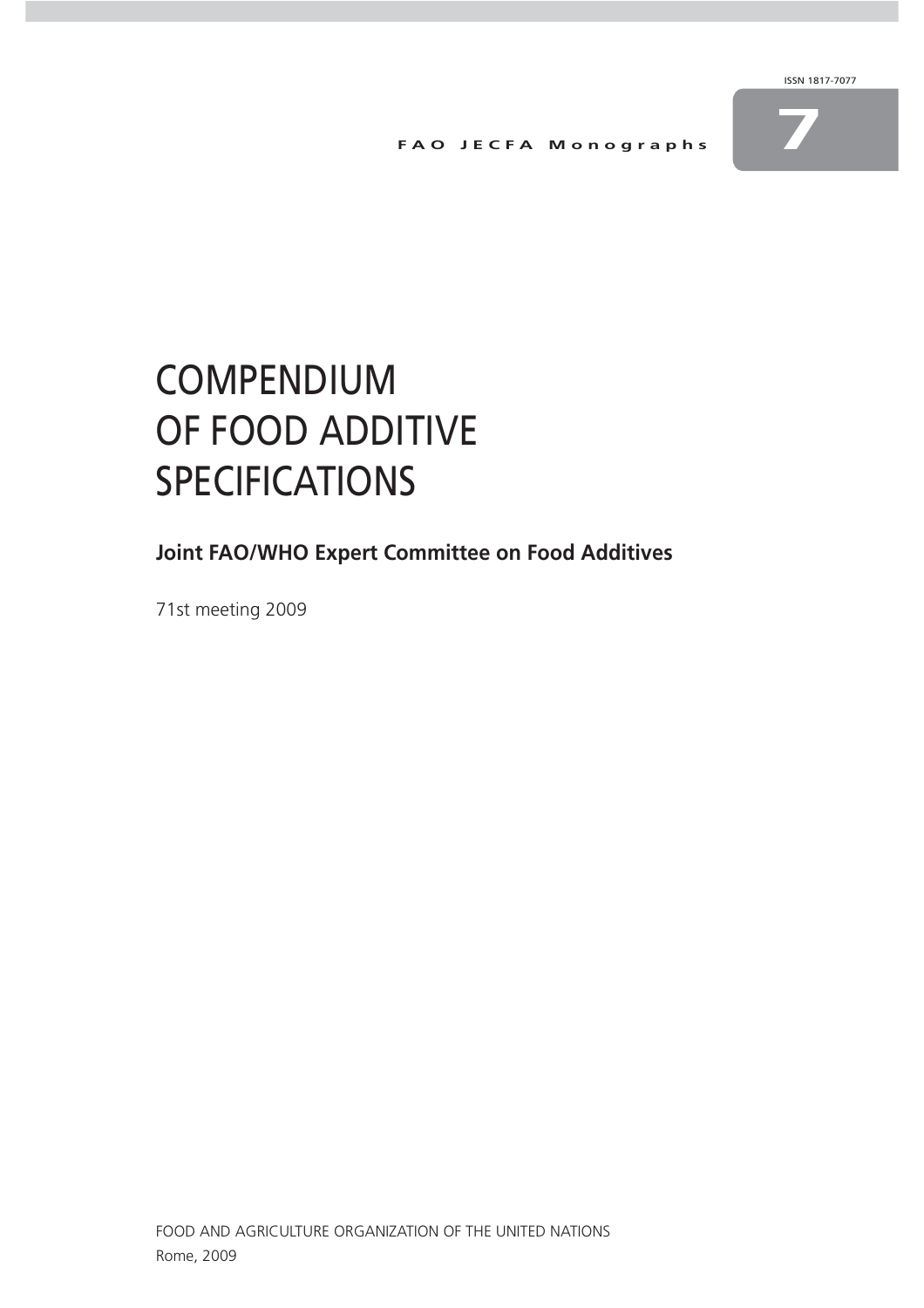The designations employed and the presentation of material in this information product do not imply the expression of any opinion whatsoever on the part of the Food and Agriculture Organization of the United Nations (FAO) concerning the legal or development status of any country, territory, city or area or of its authorities, or concerning the delimitation of its frontiers or boundaries. The mention of specific companies or products of manufacturers, whether or not these have been patented, does not imply that these have been endorsed or recommended by FAO in preference to others of a similar nature that are not mentioned.

ISBN 978-92-5-106335-4

All rights reserved. Reproduction and dissemination of material in this information product for educational or other non-commercial purposes are authorized without any prior written permission from the copyright holders provided the source is fully acknowledged. Reproduction of material in this information product for resale or other commercial purposes is prohibited without written permission of the copyright holders. Applications for such permission should be addressed to: Chief

Electronic Publishing Policy and Support Branch Communication Division FAO Viale delle Terme di Caracalla, 00153 Rome, Italy or by e-mail to: copyright@fao.org

© FAO 2009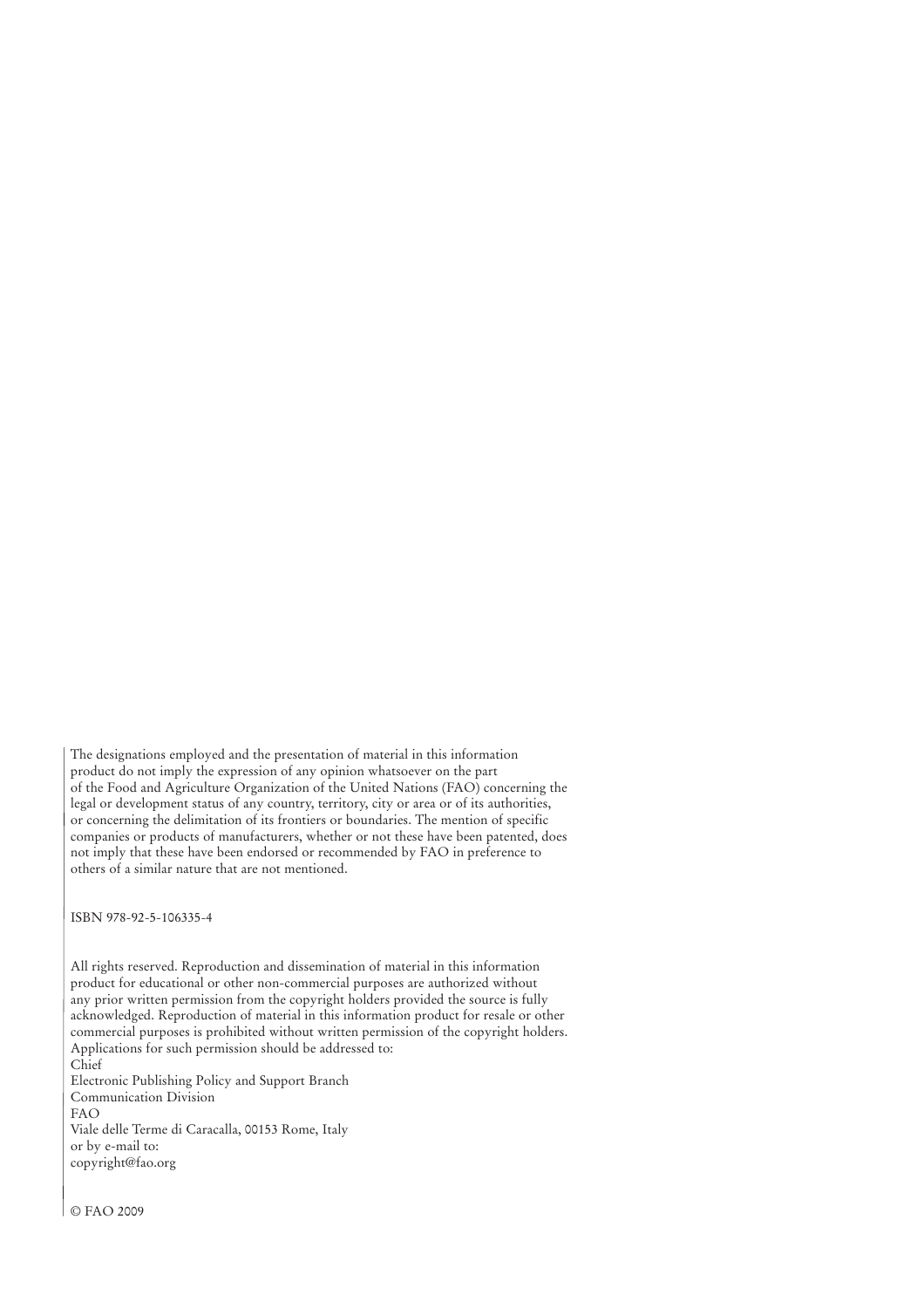# **SPECIAL NOTE**

While the greatest care has been exercised in the preparation of this information, FAO expressly disclaims any liability to users of these procedures for consequential damages of any kind arising out of, or connected with, their use.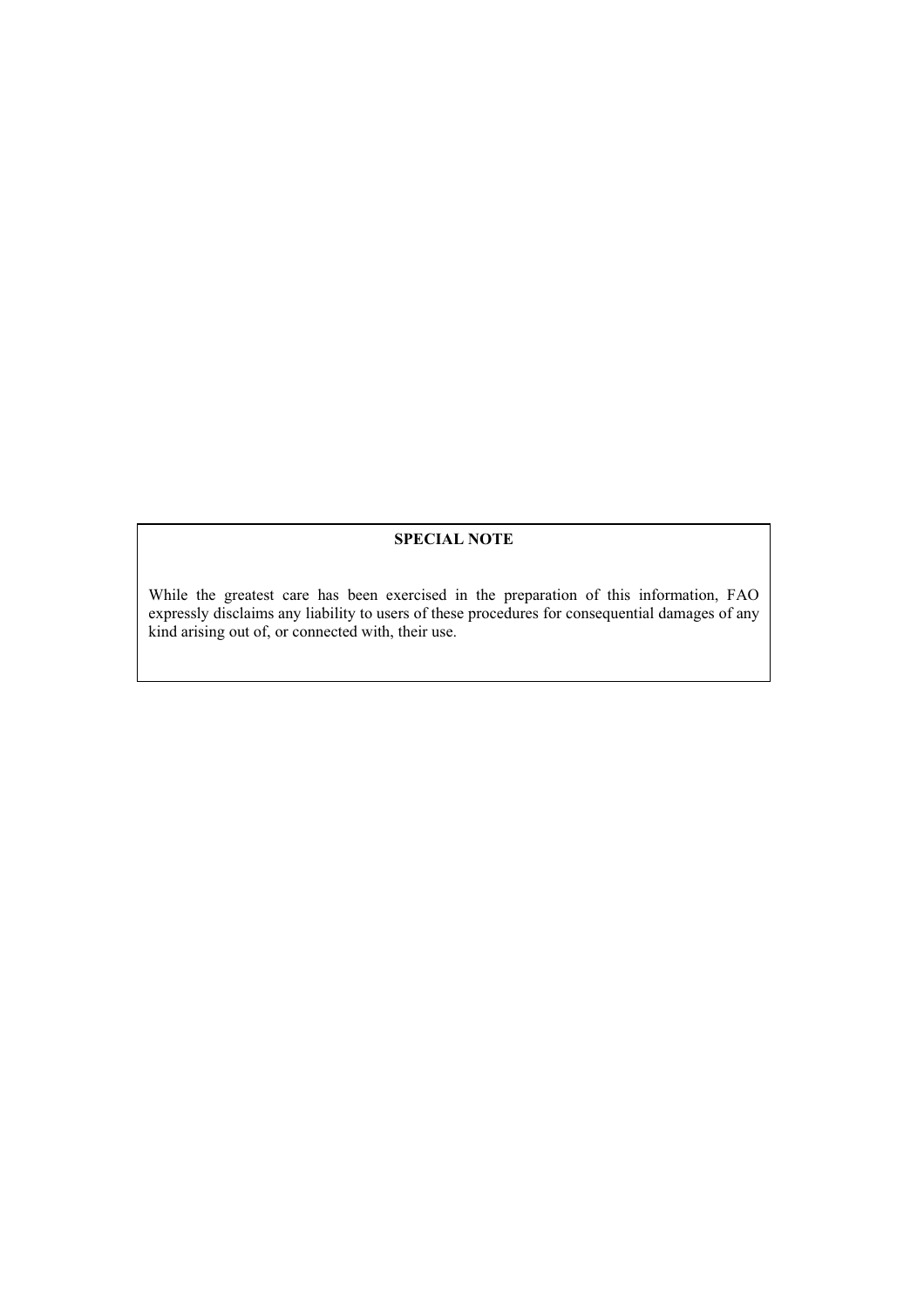# **TABLE OF CONTENTS**

| Branching glycosyltransferase from Rhodothermus Obamensis expressed in Bacillus |  |
|---------------------------------------------------------------------------------|--|
|                                                                                 |  |
|                                                                                 |  |
| Annex 1: Summary of recommendations from the 71st JECFA meeting  115            |  |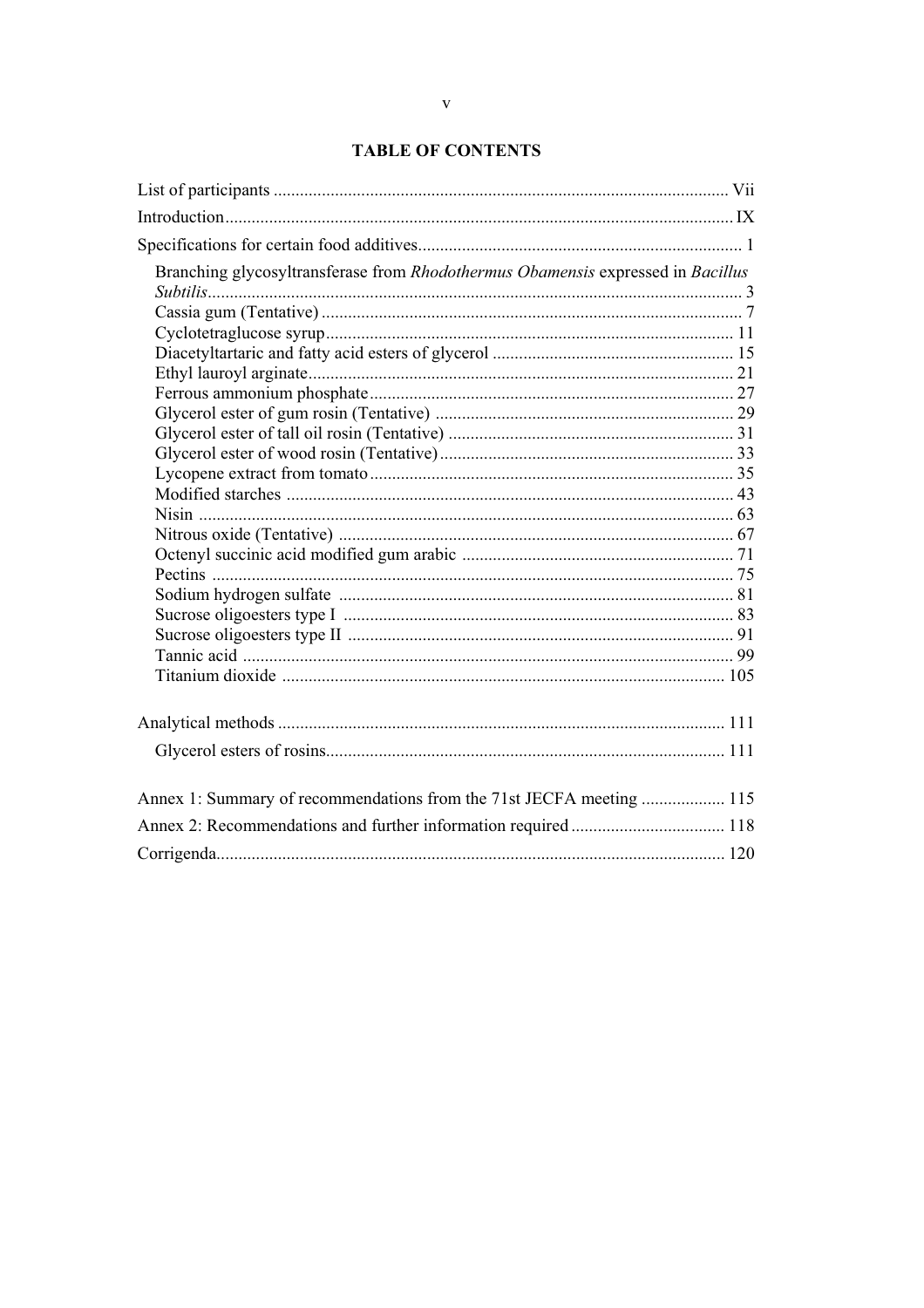# **LIST OF PARTICIPANTS**

# **JOINT FAO/WHO EXPERT COMMITTEE ON FOOD ADDITIVES, 71ST MEETING Geneva, Switzerland, 16 – 24 June, 2009**

# **Members**

Professor J. Bend, Department of Pathology, Siebens-Drake Medical Research Institute, Schulich School of Medicine & Dentistry, University of Western Ontario, London, Ontario, Canada (*Unable to participate*)

Dr Y. Kawamura, Division of Food Additives, National Institute of Health Sciences, Tokyo, Japan Dr A.G.A.C. Knaap, Bilthoven, Netherlands

Dr P.M. Kuznesof, Silver Spring, MD, United States of America (USA) (*Unable to participate*)

Dr J.C. Larsen, National Food Institute, Technical University of Denmark, Søborg, Denmark (*Joint Rapporteur*)

Dr A. Mattia, Center for Food Safety and Applied Nutrition, Food and Drug Administration, College Park, MD, USA (*Vice-Chairperson*)

Mrs I. Meyland, National Food Institute, Technical University of Denmark, Søborg, Denmark (*Chairperson*)

Dr Z. Olempska-Beer, Center for Food Safety and Applied Nutrition, Food and Drug Administration, College Park, MD, USA

Dr J. Schlatter, Nutritional and Toxicological Risks Section, Federal Office of Public Health, Zurich, Switzerland

Dr M. Veerabhadra Rao, Department of Chemistry, College of Science, United Arab Emirates University, Al Ain, United Arab Emirates

Dr P. Verger, French National Institute for Agricultural Research (INRA) – AgroParisTech, Paris, France

Professor R. Walker, School of Biomedical and Health Sciences, University of Surrey, Guildford, Surrey, United Kingdom

Mrs H. Wallin, National Food Safety Authority (Evira), Helsinki, Finland (*Joint Rapporteur*) Dr B. Whitehouse, Bowdon, Cheshire, United Kingdom

# **Secretariat**

Ms J. Baines, Food Standards Australia New Zealand, Canberra, ACT, Australia (*FAO Expert*) Dr A. Bruno, Joint FAO/WHO Food Standard Programme, Food and Agriculture Organization, Rome, Italy (*FAO Codex Secretariat*)

Dr J. Chen, Chairman of the Codex Committee on Food Additives (CCFA), National Institute of Nutrition and Food Safety, Beijing, China (*WHO Temporary Adviser*)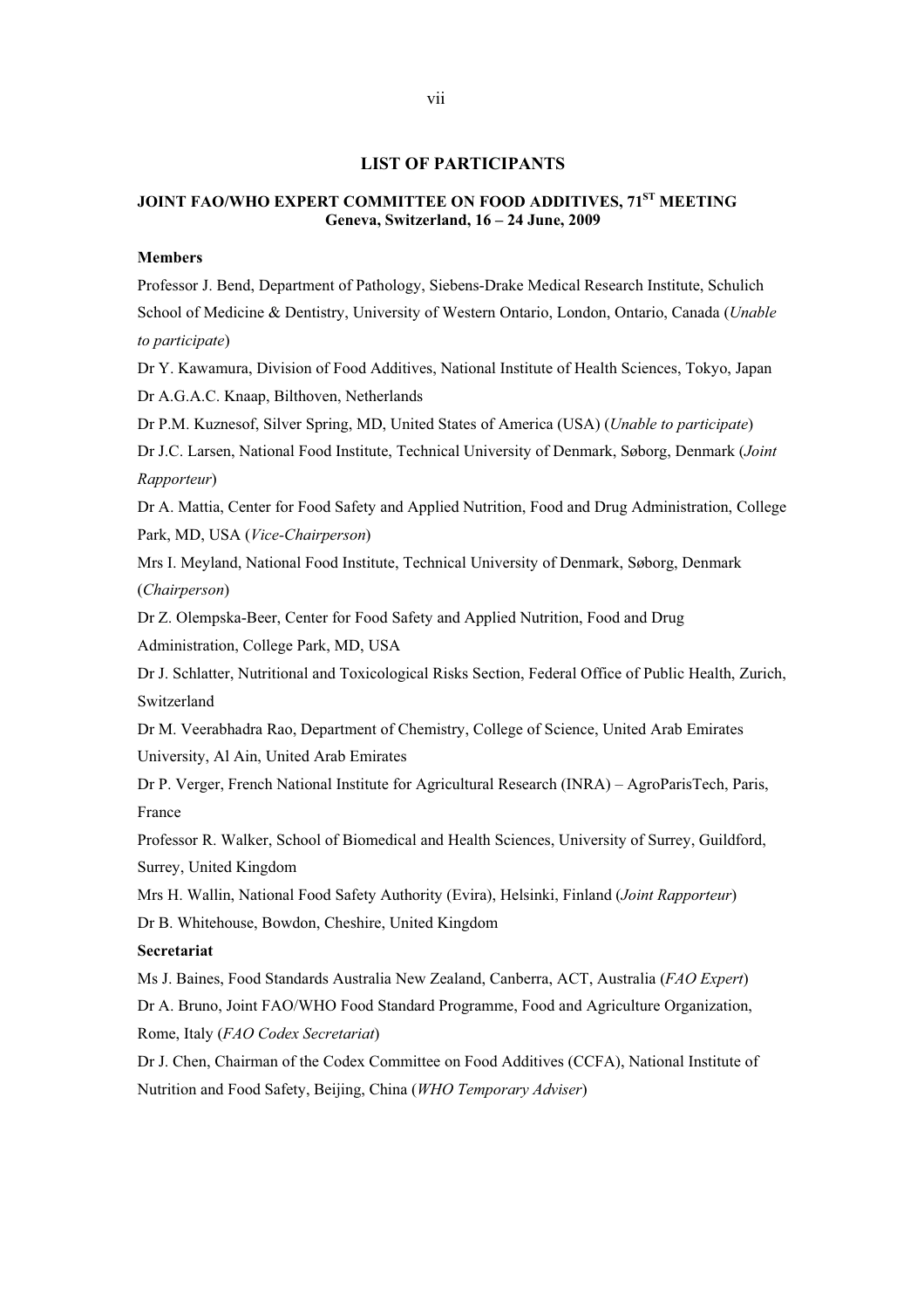Dr M. Choi, Department of Food Safety, Zoonoses and Foodborne Diseases, World Health Organization, Geneva, Switzerland (*WHO Staff Member*)

Dr R. P. Danam, Center for Food Safety and Applied Nutrition, Food and Drug Administration, College Park, MD, USA (*WHO Temporary Adviser*)

Dr M. DiNovi, Center for Food Safety and Applied Nutrition, Food and Drug Administration, College Park, MD, USA (*WHO Temporary Adviser*)

Dr Y. Fan, Department of Food Safety, Zoonoses and Foodborne Diseases, World Health Organization, Geneva, Switzerland (*WHO Staff Member*)

Dr R. Harrison, Food Standards Agency, London, England (*WHO Temporary Adviser*)

Dr S.M.F. Jeurissen, Centre for Substances and Integrated Risk Assessment, National Institute for Public Health and the Environment, Bilthoven, Netherlands (*WHO Temporary Adviser*)

Dr H. Lee, National Institute of Toxicological Research, Korea Food and Drug Administration, Seoul, Republic of Korea (*WHO Temporary Adviser*)

Professor S.M. Mahungu, Dairy, Food Science and Technology Department, Egerton University, Njoro, Kenya (*FAO Expert*)

Dr U.W. Mueller, Food Standards Australia New Zealand, Canberra, ACT, Australia (*WHO Temporary Adviser*)

Professor S. Rath, Department of Analytical Chemistry, Institute of Chemistry, State University of Campinas, Campinas, Sao Paulo, Brazil (*FAO Expert*)

Ms M. Sheffer, Ottawa, Canada (*WHO Editor*)

Professor I. Stankovic, Institute of Bromatology, Faculty of Pharmacy, University of Belgrade, Belgrade, Serbia (*FAO Expert*)

Professor M.C. de Figueiredo Toledo, Faculty of Food Science, State University of Campinas, Campinas, Sao Paulo, Brazil (*FAO Expert*)

Dr A. Tritscher, Department of Food Safety, Zoonoses and Foodborne Diseases, World Health Organization, Geneva, Switzerland (*WHO Joint Secretary*)

Dr T. Umemura, Biological Safety Research Center, National Institute of Health Sciences, Tokyo, Japan (*WHO Temporary Adviser*)

Dr A. Wennberg, Nutrition and Consumer Protection Division, Food and Agriculture Organization, Rome, Italy (*FAO Joint Secretary*)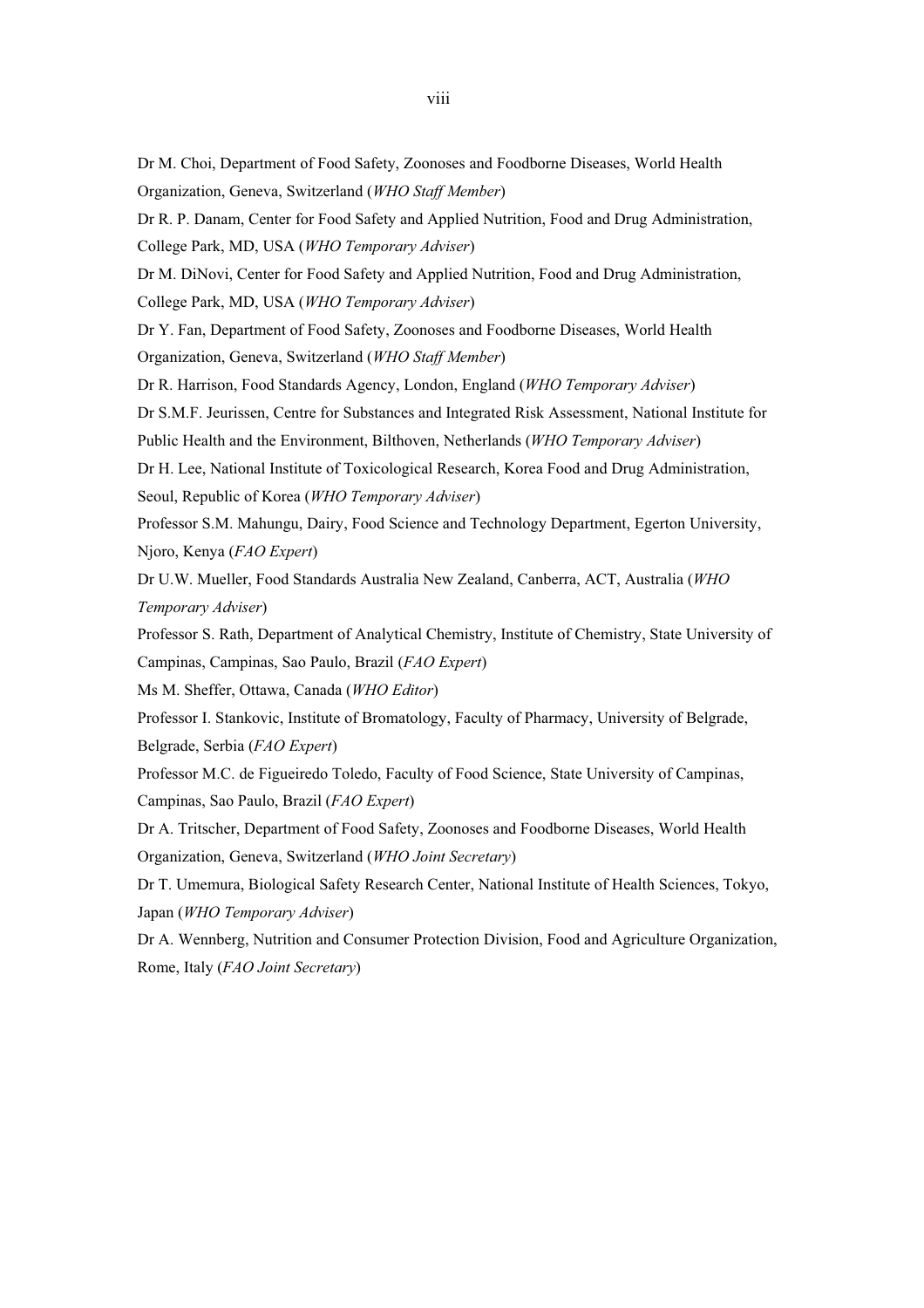# **INTRODUCTION**

This volume of FAO JECFA Monographs contains specifications of identity and purity prepared at the 71st meeting of the Joint FAO/WHO Expert Committee on Food Additives (JECFA), held in Geneva, Switzerland, on 16-24 June 2009. In addition, a revised analytical method for measuring softening point for glycerol esters of rosins was prepared and included in this publication. The specifications monographs are one of the outputs of JECFA's risk assessment of food additives, and should be read in conjunction with the safety evaluation, reference to which is made in the section at the head of each specifications monograph. Further information on the meeting discussions can be found in the summary report of the meeting (see Annex 1), and in the full report which will be published in the WHO Technical Report series. Toxicological monographs of the substances considered at the meeting will be published in the WHO Food Additive Series.

Specifications monographs prepared by JECFA up to the  $65<sup>th</sup>$  meeting, other than specifications for flavouring agents, have been published in consolidated form in the Combined Compendium of Food Additive Specifications which is the first publication in the series FAO JECFA Monographs. This publication consist of four volumes, the first three of which contain the specifications monographs on the identity and purity of the food additives and the fourth volume contains the analytical methods, test procedures and laboratory solutions required and referenced in the specifications monographs. FAO maintains an on-line searchable database of all JECFA specifications monographs from the FAO JECFA Monographs, which is available at: http://www.fao.org/ag/agn/jecfa-additives/search.html . The specifications for flavourings evaluated by JECFA, and previously published in FAO Food and Nutrition Paper 52 and subsequent Addenda, are included in a database for flavourings (flavouring agent) specifications which has been updated and modernized. All specifications for flavourings that have been evaluated by JECFA since its 44th meeting, including the 69th meeting, are available in the new format online searchable database at the JECFA website at FAO: http://www.fao.org/ag/agn/jecfa-flav/search.html. The databases have query pages and background information in English, French, Spanish, Arabic and Chinese. Information about analytical methods referred to in the specifications is available in the Combined Compendium of Food Additive Specifications (Volume 4), which can be accessed from the query pages.

An account of the purpose and function of specifications of identity and purity, the role of JECFA specifications in the Codex system, the link between specifications and methods of analysis, and the format of specifications, are set out in the Introduction to the Combined Compendium, which is available in shortened format online on the query page, which could be consulted for further information on the role of specifications in the risk assessment of additives.

Chemical and Technical Assessments (CTAs) for some of the food additives have been prepared as background documentation for the meeting. These documents are available online at: http://www.fao.org/ag/agn/agns/jecfa\_archive\_cta\_en.asp.

# *Contact and Feedback*

More information on the work of the Committee is available from the FAO homepage of JECFA at: http://www.fao.org/ag/agn/agns/jecfa\_index\_en.asp . Readers are invited to address comments and questions on this publication and other topics related to the work of JECFA to:

# jecfa@fao.org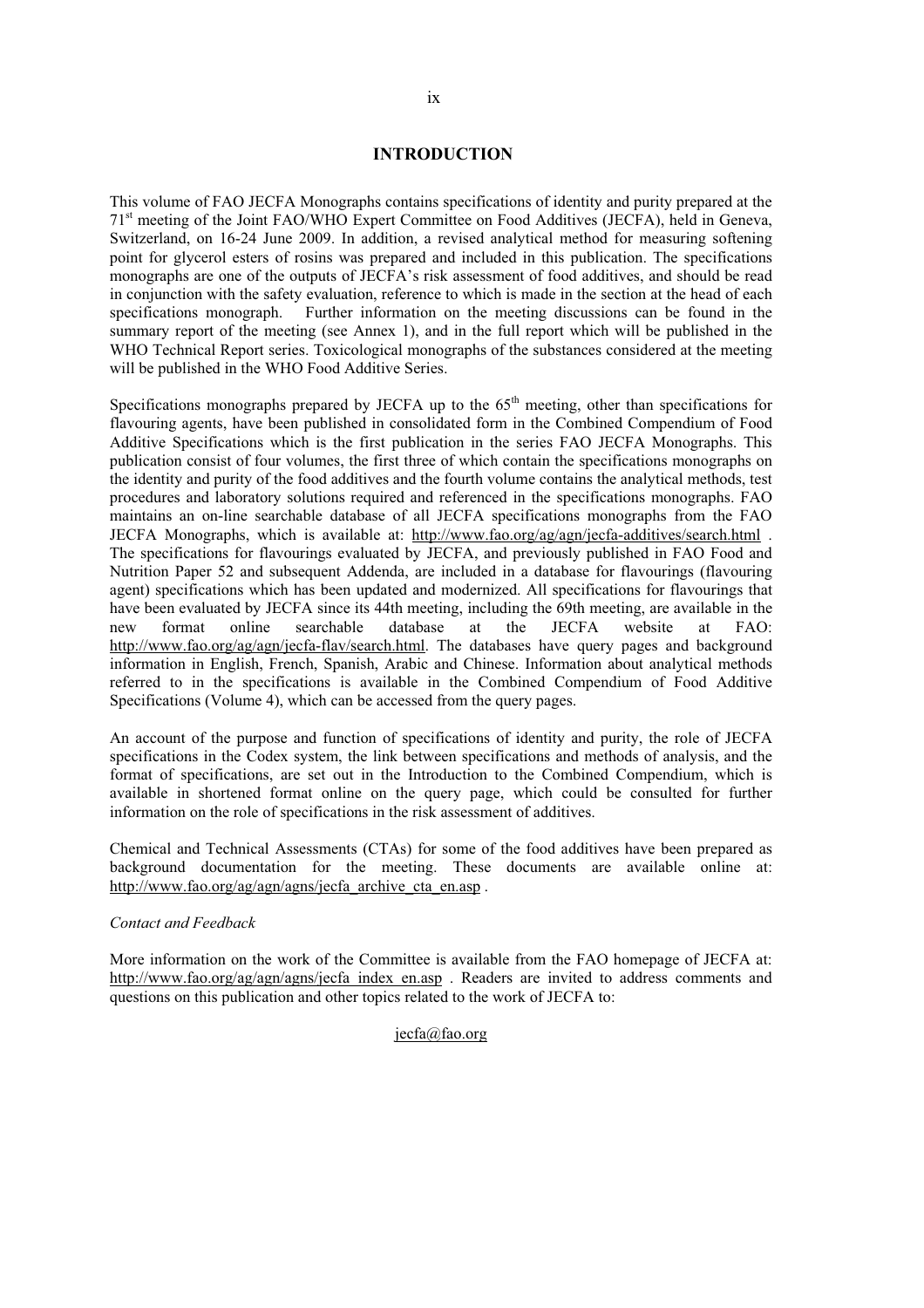# **SPECIFICATIONS FOR CERTAIN FOOD ADDITIVES**

# *New and revised specifications*

New (N) or revised (R) specifications monographs were prepared for the following food additives and these are provided in this publication:

Branching glycosyltransferase from *Rhodothermus obamensis* expressed in *Bacillus subtilis* (N) Cassia gum (N) Tentative Cyclotetraglucose syrup (R) Diacetyltartaric and fatty acid esters of glycerol (R) Ethyl lauroyl arginate (R) Ferrous ammonium phosphate (N) Glycerol ester of gum rosin (N) Tentative Glycerol ester of tall oil rosin (N) Tentative Glycerol ester of wood rosin (R) Tentative Lycopene extract from tomato (N) Nisin (R) (previously named Nisin preparation) Nitrous oxide (R) Tentative Octenyl succinic acid modified gum Arabic (N) Pectins (R) Sodium hydrogen sulfate (R) Modified starches - Starch sodium octenyl succinate (R) Sucrose oligoesters Type I (N) Sucrose oligoesters Type II (N) Tannic acid (R) Titanium dioxide (R)

In the specifications monographs that have been assigned a tentative status, there is information on the outstanding information and a timeline by which this information should be submitted to the FAO JECFA Secretariat.

In addition to these specifications monographs, minor revisions were made to the specifications monographs for the food additive Triethyl citrate, including correction of the INS number to 1505. The Committee decided that republication in the FAO JECFA Monographs of this specifications monograph was not necessary.

Furthermore, changes have been introduced in the JECFA food additive specifications monographs in the on-line version of the Combined Compendium of Food Additive Specifications for Benzyl alcohol, Calcium lignosulfonate (40-65), Cyclotetraglucose, Glycerol diacetate, Lycopene (synthetic), Lycopene from *Blakeslea trispora*, Microcrystalline cellulose, Potassium sulfate, Sodium sulfate, Sodium L(+)-tartrate, Sucroglycerides and Sucrose esters of fatty acids. The modifications result from changes related to the ADI established for cyclotetraglucose, the group ADIs established for lycopenes (Lycopene (synthetic) and Lycopene from *Blakeslea trispora*) and sucrose esters (Sucroglycerides and Sucrose esters of fatty acids) and the changes in INS numbers and functional uses (except for deletion of functions or addition of functions that may have an impact on the use of the substance and dietary exposure) assigned to food additives by the Codex Alimentarius Commission at its  $32<sup>nd</sup>$  session in 2009, (ALINORM 09/32/12, Appendix VII). These updated specifications monographs have also been edited to include the currently used reference to the test method for lead, where applicable. The specifications monographs for these food additives are not reproduced in this publication.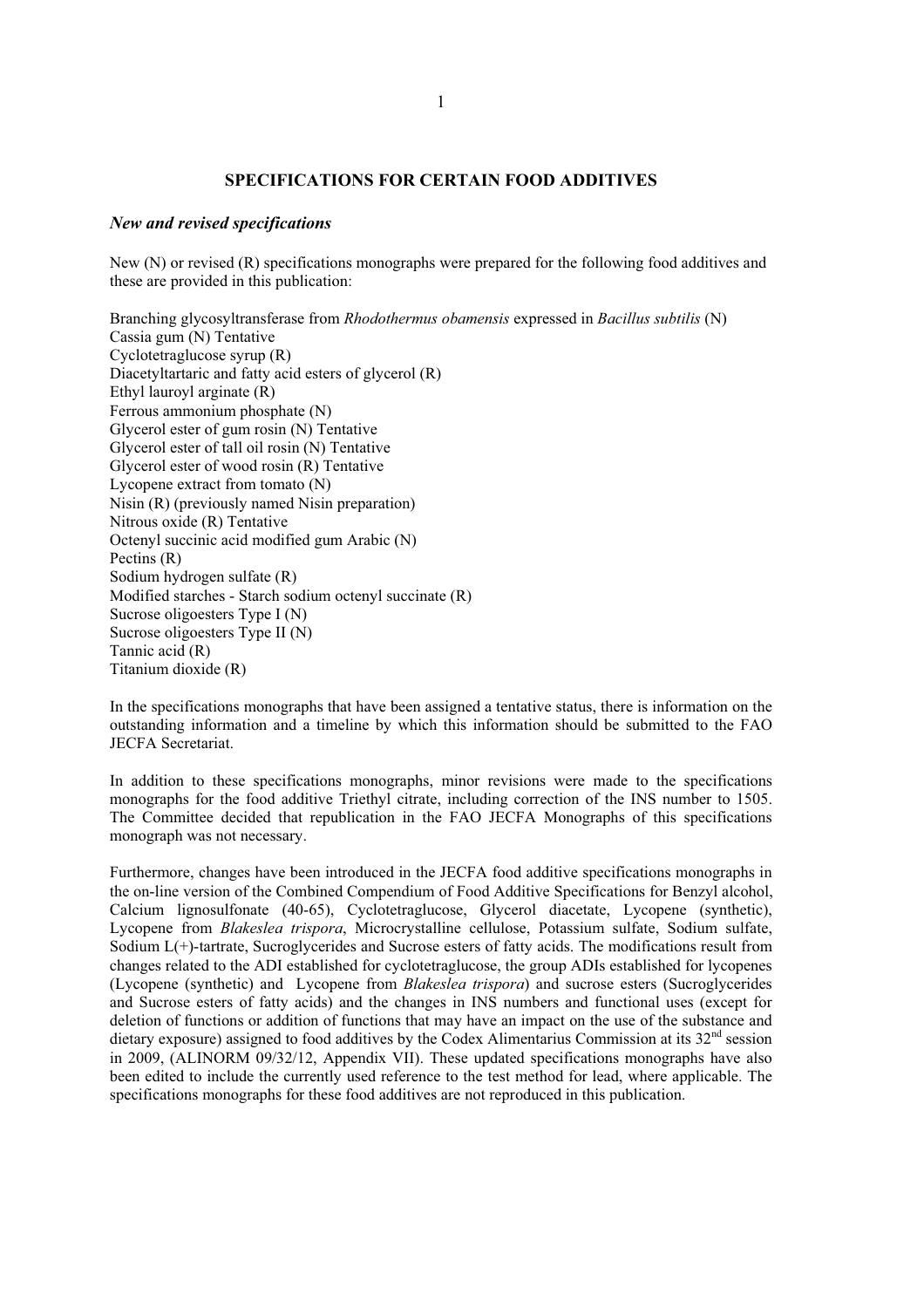# **BRANCHING GLYCOSYLTRANSFERASE FROM** *RHODOTHERMUS OBAMENSIS* **EXPRESSED IN** *BACILLUS SUBTILIS*

|                                            | New specifications prepared at the 71 <sup>st</sup> JECFA (2009) and<br>published in FAO JECFA Monographs7 (2009). An ADI "not<br>specified" was established at the 71 <sup>st</sup> JECFA (2009).                                                                                                                                                                                                                                                                                                                                                                                           |
|--------------------------------------------|----------------------------------------------------------------------------------------------------------------------------------------------------------------------------------------------------------------------------------------------------------------------------------------------------------------------------------------------------------------------------------------------------------------------------------------------------------------------------------------------------------------------------------------------------------------------------------------------|
| <b>SYNONYMS</b>                            | 1,4-α-glucan branching enzyme; amylo- $(1,4\rightarrow1,6)$ -<br>transglycosylase; α-glucan-branching glycosyltransferase;<br>branching enzyme; Q-enzyme                                                                                                                                                                                                                                                                                                                                                                                                                                     |
| <b>SOURCES</b>                             | Branching glycosyltransferase is produced by submerged fed-<br>batch fermentation of a genetically modified strain of Bacillus<br>subtilis which contains a gene coding for branching<br>glycosyltransferase from Rhodothermus obamensis. The<br>enzyme is recovered from the fermentation broth. The recovery<br>process includes the separation of cellular biomass,<br>concentration by ultrafiltration and/or evaporation, and germ<br>filtration. The final product is formulated using food-grade<br>stabilizing and preserving agents and is standardized to the<br>desired activity. |
| Active principles                          | Branching glycosyltransferase                                                                                                                                                                                                                                                                                                                                                                                                                                                                                                                                                                |
| Systematic names and<br>numbers            | $1,4$ - $\alpha$ -D-glucan:1,4- $\alpha$ -D-glucan 6- $\alpha$ -D- $(1,4$ - $\alpha$ -D-glucano)-<br>transferase; EC 2.4.1.18; CAS No. 9001-97-2                                                                                                                                                                                                                                                                                                                                                                                                                                             |
| Reactions catalysed                        | Transfers a segment of a $1,4$ - $\alpha$ -D-glucan chain to a primary<br>hydroxy group in a similar glucan chain to create 1,6-α-linkages                                                                                                                                                                                                                                                                                                                                                                                                                                                   |
| Secondary enzyme<br>activities             | No significant levels of secondary enzyme activities                                                                                                                                                                                                                                                                                                                                                                                                                                                                                                                                         |
| <b>DESCRIPTION</b>                         | Light brown liquid                                                                                                                                                                                                                                                                                                                                                                                                                                                                                                                                                                           |
| <b>FUNCTIONAL USES</b> Enzyme preparation. | Used in starch processing to obtain modified starch with<br>improved functional properties                                                                                                                                                                                                                                                                                                                                                                                                                                                                                                   |
| <b>GENERAL</b><br><b>SPECIFICATIONS</b>    | Must conform to the latest edition of the JECFA General<br>Specifications and Considerations for Enzyme Preparations<br>Used in Food Processing.                                                                                                                                                                                                                                                                                                                                                                                                                                             |
| <b>CHARACTERISTICS</b>                     |                                                                                                                                                                                                                                                                                                                                                                                                                                                                                                                                                                                              |
| <b>IDENTIFICATION</b>                      |                                                                                                                                                                                                                                                                                                                                                                                                                                                                                                                                                                                              |
| <u>Branching</u><br>glycosyltransferase    | The sample shows branching glycosyltransferase activity.<br>See description under TESTS.                                                                                                                                                                                                                                                                                                                                                                                                                                                                                                     |

activity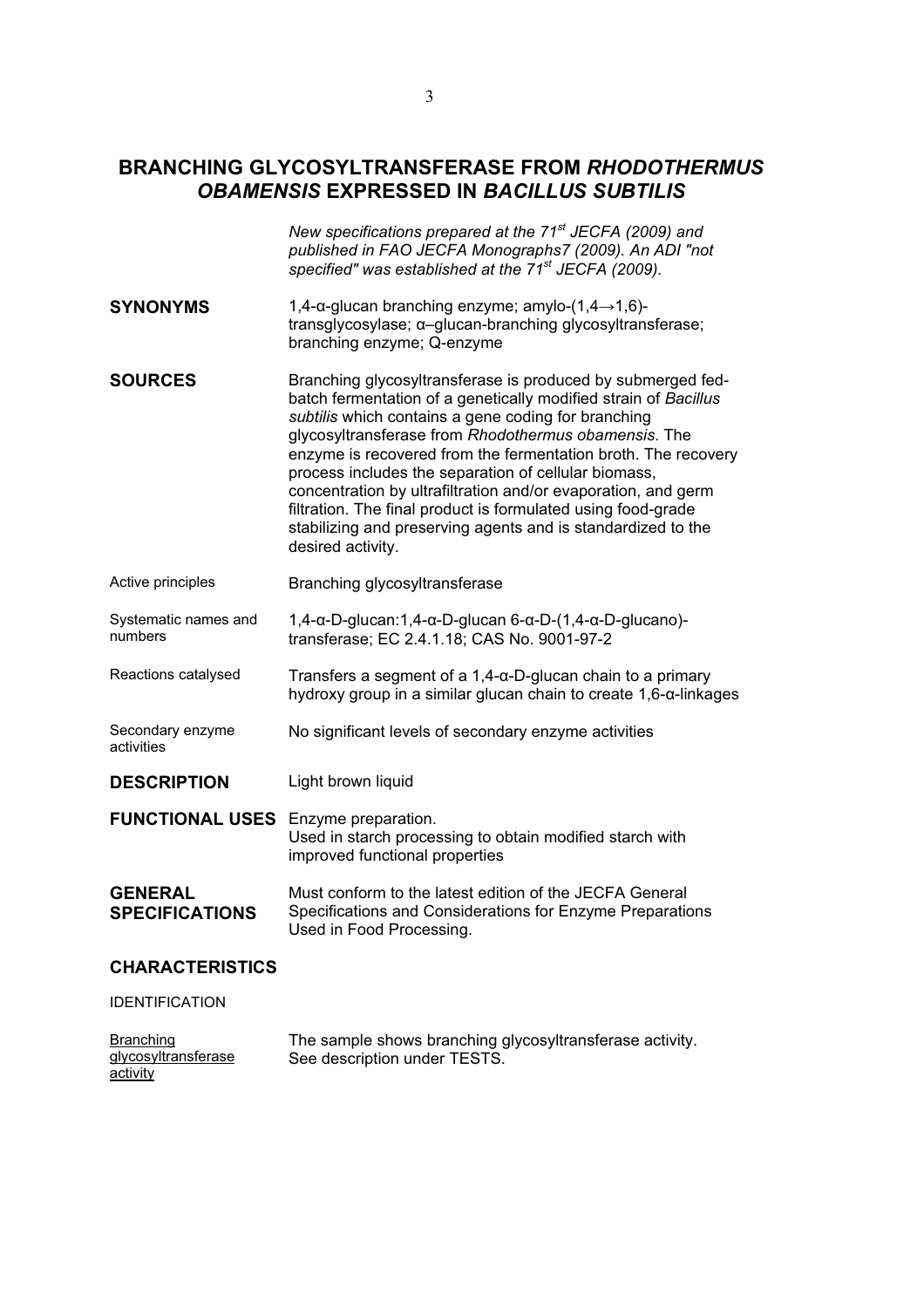# **TESTS**

Branching glycosyltransferase activity

#### Principle

Branching glycosyltransferase catalyses the transfer of a segment of a  $1,4$ - $\alpha$ -D-glucan chain to a primary hydroxy group in a similar glucan chain to create  $1,6$ - $\alpha$ -linkages. The activity of branching glycosyltransferase is determined by measuring the rate of introduction of  $1,6$ - $\alpha$ -linkages into the substrate amylose.

The enzyme activity is expressed in branching enzyme units (BEUs). One BEU is defined as the quantity of the enzyme that causes a decrease in absorbance at 660 nm of an amyloseiodine complex of 1% per minute under standard conditions (pH 7.2; 60°).

Apparatus Spectrophotometer (660 nm) Microtitre plates (Nunc F96 MicroWell Plates Cat. No. 467320 (MediSorp) or equivalent) Water bath with thermostatic control or Eppendorf Thermomixer (60°) pH meter

Reagents and solutions 0.1 M Tris-HCl buffer (pH 7.2) (Note: Use distilled water)

S*ubstrate solution:* Accurately weigh (to ± 0.05 mg) 10 mg of amylose type III (Sigma A0512 or equivalent) into a 10-ml volumetric flask. Gently add 0.2 ml of 96% ethanol, make sure that all the amylose is wet, and leave for 3-4 min. Add 0.5 ml of 2 N sodium hydroxide (80 g of NaOH per liter), then 1 ml of water and stir for 10 min to dissolve amylose. Add 0.5 ml of 2 N hydrochloric acid and then 7.7 ml of Tris-HCl buffer. Check the pH of the solution and adjust to 7.2 if necessary. Add Tris-HCl buffer to volume.

The solution should be freshly prepared on the day of use.

*Lugols solution:* Weigh 0.26 g of iodine and 2.6 g of potassium iodide into a 10-ml volumetric flask. Add water to volume and mix.

The solution should be prepared at least three days before use to ensure that all the iodine has dissolved. The solution is stable for up to 6 months when stored in darkness at room temperature.

*Stop reagent:* Mix 100 ȝl Lugols solution, 50 μl of 2 N hydrochloric acid, and 26 ml of water in a measuring cylinder. The reagent should be freshly prepared on the day of use.

*Sample solution:* Accurately weigh (to  $\pm$  0.5 mg) approximately 1 g (W) of the enzyme preparation into a beaker and add about 80 ml of Tris-HCl buffer. Stir the solution slowly for 30 min with the magnetic stirrer to make sure that the sample is completely dissolved. Transfer the solution quantitatively to a 100-ml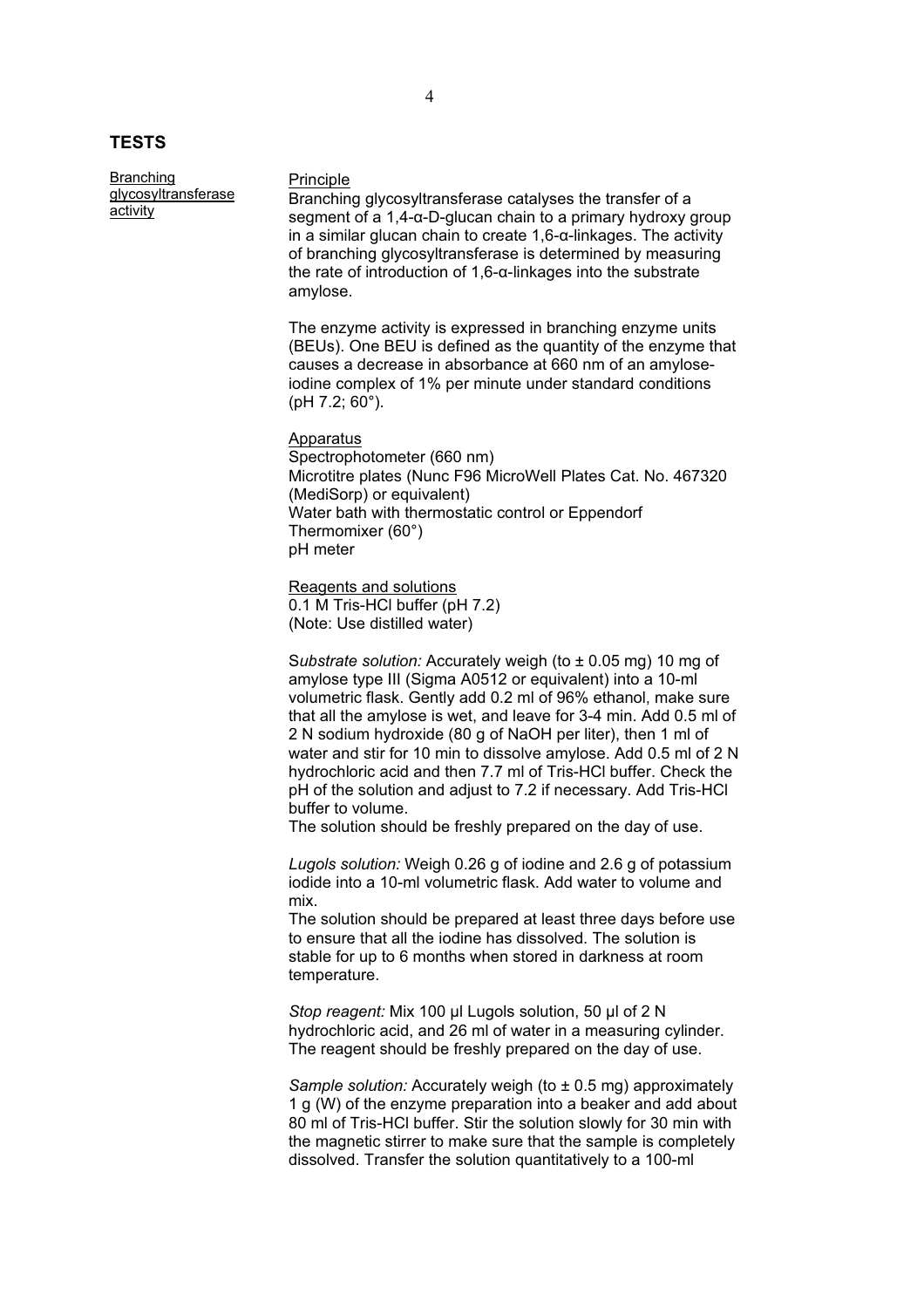volumetric flask and add Tris-HCl buffer to volume (V). Dilute this solution again with Tris-HCl buffer, if necessary, to obtain an activity between 30 and 50 BEU/ml. Calculate the dilution factor (D) and use it in the calculation formula. (NOTE: Typically, the dilution factor ranges from 10 to 40). The solution should be freshly prepared on the day of use.

- Procedure<br>1. Prepa Prepare the following in 2-ml Eppendorf tubes: *Sample*: Mix 50 μl of the sample solution (Vs = 0.050 ml) and 50 μl of the substrate solution (4 replicates) *Reference*: Mix 50 μl of water and 50 μl of the substrate solution (4 replicates) *Blank*: Add 100 µl of water (4 replicates)
- 2. Mix well and incubate all the tubes at 60° for 30 min (t)
- 3. After 30 min, add to each tube 2 ml of the stop reagent and mix well
- 4. Leave for 20 min at room temperature for colour stabilisation
- 5. Transfer 200 µl of each solution to microtitre plate wells and measure the absorbance at 660 nm
- 6. Calculate the mean absorbance values based on four replicates for the sample (AS), reference (AR), and blank (AB)

NOTE: The absorbance of the sample should be within 0.15 - 0.3. If the absorbance falls outside this range, dilute the sample again with 0.1 M Tris-HCl (pH 7.2) and repeat the procedure.

#### **Calculation**

Use the following formula to calculate the activity of the branching enzyme:

Activity (BEU/g) = 
$$
\frac{(Ar - As) \times V \times D \times 100}{(Ar - As) \times t \times V s \times W}
$$

# where

AR– AS is the difference in absorbance between the reference and sample;

- AR AB is the difference in absorbance between the reference and blank;
- V is the initial volume of the sample solution (ml);

D is the dilution factor;

- 100 is the conversion factor to express the enzyme activity in BEU/g;
- t is the incubation time (min);
- Vs is the volume of the sample solution used in the procedure (ml); and
- W is the sample weight (g).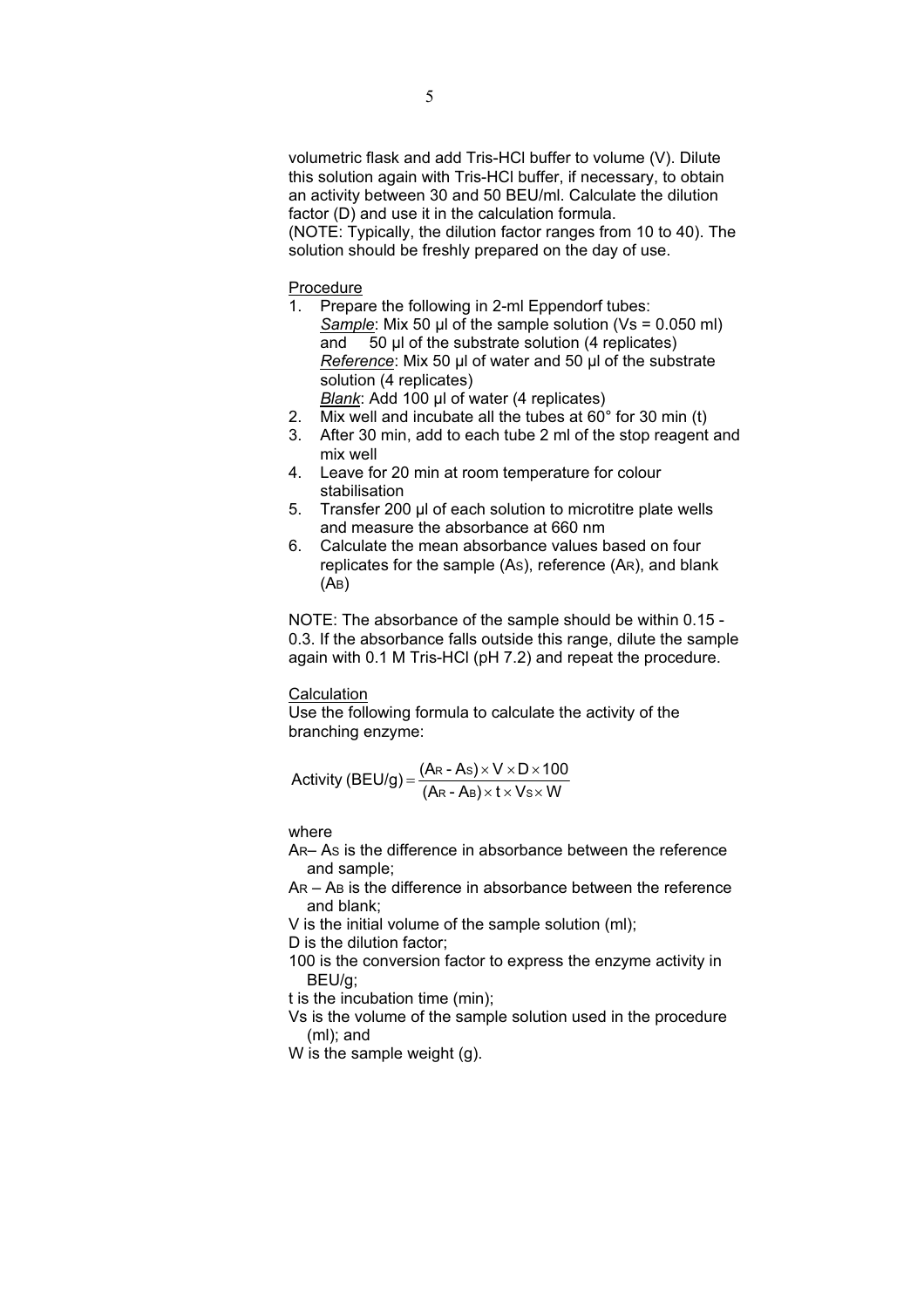# **CASSIA GUM**  (TENTATIVE)

*New tentative specifications prepared at the 71st JECFA (2009) and published in FAO JECFA Monographs 7 (2009). An ADI "not specified" was established at the 71st JECFA (2009).* 

*Information required:* 

x *Suitable method for the determination of anthraquinones at a level of less than 0.5 mg/kg* 

# **SYNONYMS** INS 427

**DEFINITION** Primarily the ground purified endosperm of the seeds of *Cassia tora* and *Cassia obtusifolia*, (Fam. *Leguminosae*) containing less than 0.05% of *Cassia occidentalis*. It consists mainly of high molecular weight (approximately 200,000-300,000) polysaccharides composed of galactomannans; the mannose:galactose ratio is about 5:1. The structural formula for cassia gum galactomannan is given below. The seeds are dehusked and degermed by thermal mechanical treatment followed by milling and screening of the endosperm. The ground endosperm is further purified by extraction with isopropanol.



Assay Not less than 75% of galactomannan

**DESCRIPTION** Pale yellow to off-white, odourless free-flowing powder

**FUNCTIONAL USES** Thickener, emulsifier, foam stabilizer, moisture retention agent and texturizing agent.

# **CHARACTERISTICS**

IDENTIFICATION

| Solubility                        | Insoluble in ethanol<br>Disperses well in cold water forming colloidal solutions.                                                               |
|-----------------------------------|-------------------------------------------------------------------------------------------------------------------------------------------------|
| Gel formation with borate         | Add sufficient amounts of sodium borate TS to an aqueous<br>dispersion of the sample sufficient to raise the pH to above 9; a gel<br>is formed. |
| Gel formation with<br>xanthan gum | Passes test<br>See description under TESTS                                                                                                      |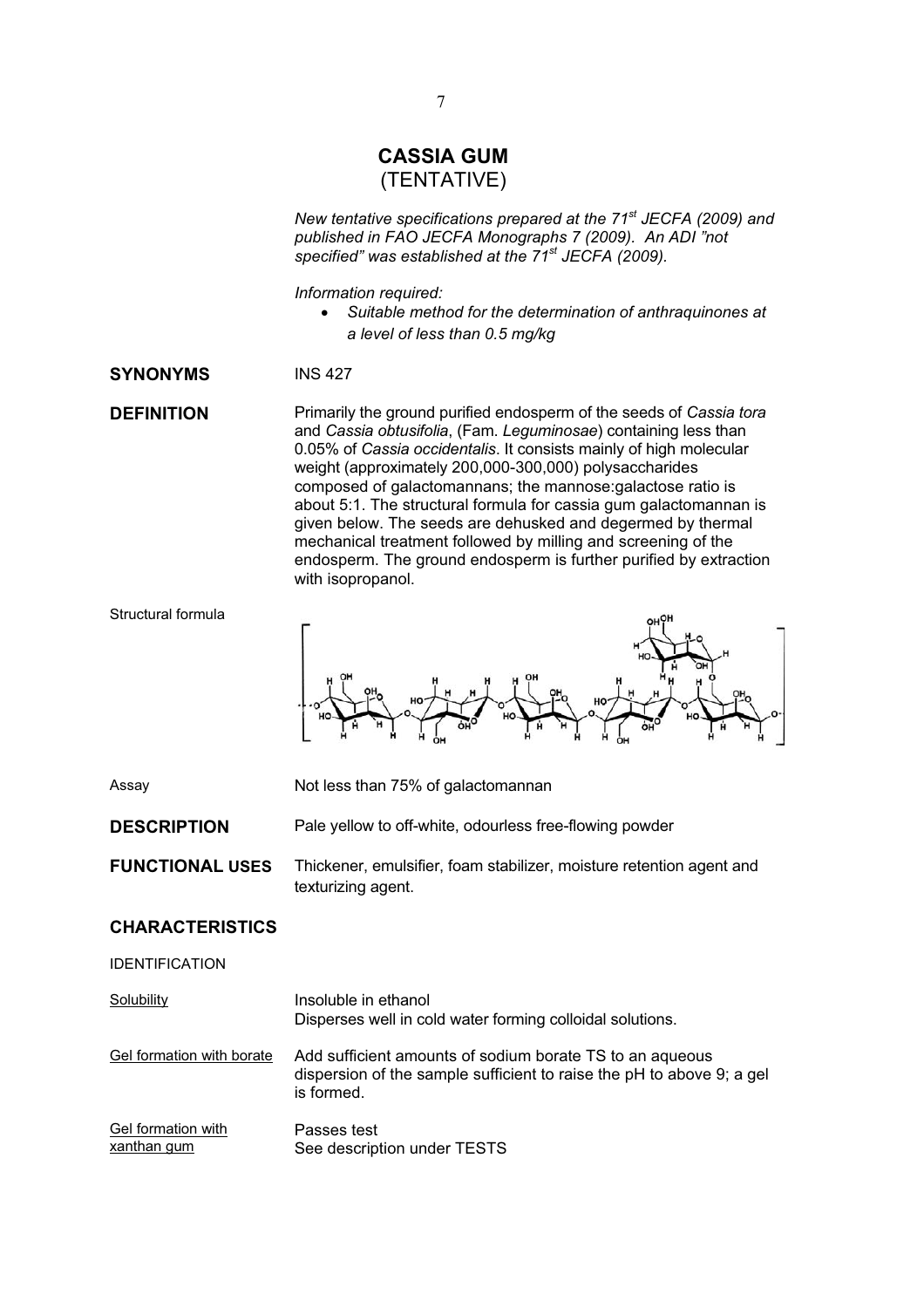| Gum constituents (Vol. 4)            | Proceed as directed under Gum Constituents Identification (Vol. 4)<br>using 100 mg of sample instead of 200mg and 1-10 µl of the<br>hydrolysate instead of 1-5 µl. Use galactose and mannose as<br>reference standards. These constituents should be present.                                      |  |
|--------------------------------------|----------------------------------------------------------------------------------------------------------------------------------------------------------------------------------------------------------------------------------------------------------------------------------------------------|--|
| <b>Viscosity</b>                     | Less than 500 mPas $(25^{\circ}, 2h)$ (1% solution)<br>See description under tests                                                                                                                                                                                                                 |  |
| <u>pH</u> (Vol. 4)                   | 5.5-8.0 (1% solution)                                                                                                                                                                                                                                                                              |  |
| <b>PURITY</b>                        |                                                                                                                                                                                                                                                                                                    |  |
| Loss on drying (Vol. 4)              | Not more than 12% (105°, 5 h)                                                                                                                                                                                                                                                                      |  |
| Total ash (Vol. 4)                   | Not more than 1.2%                                                                                                                                                                                                                                                                                 |  |
| Acid-insoluble matter<br>(Vol. 4)    | Not more than 2.0%                                                                                                                                                                                                                                                                                 |  |
| Protein (Vol. 4)                     | Not more than 7.0%<br>Proceed as directed under Nitrogen Determination (Kjeldahl<br>Method; Vol. 4). The percent of nitrogen in the sample multiplied by<br>6.25 gives the percent of protein in the sample.                                                                                       |  |
| Crude fat                            | Not more than 1%<br>See description under TESTS                                                                                                                                                                                                                                                    |  |
| <b>Starch</b>                        | To a 1 in 10 dispersion of the sample add a few drops of iodine TS;<br>no blue colour is produced.                                                                                                                                                                                                 |  |
| Anthraquinones                       | Not more than 0.5 mg/kg<br>A Suitable method for determination at this level is requested                                                                                                                                                                                                          |  |
| <b>Residual solvents</b>             | Isopropanol: Not more than 1.0%<br>See description under TESTS                                                                                                                                                                                                                                     |  |
| $lead$ (Vol. 4)                      | Not more than 1 mg/kg<br>Determine using an AAS/ICP-AES technique appropriate to the<br>specified level. The selection of sample size and method of sample<br>preparation may be based on the principles of the method<br>described in Volume 4 (under "General Methods, Metallic<br>Impurities"). |  |
| Microbiological criteria<br>(Vol. 4) | Total plate count: Not more than 5,000 cfu/g<br>Yeast and mould: Not more than 100 cfu/g                                                                                                                                                                                                           |  |
|                                      | E. coli: Negative in 1 g<br>Salmonella: Negative in 25 g                                                                                                                                                                                                                                           |  |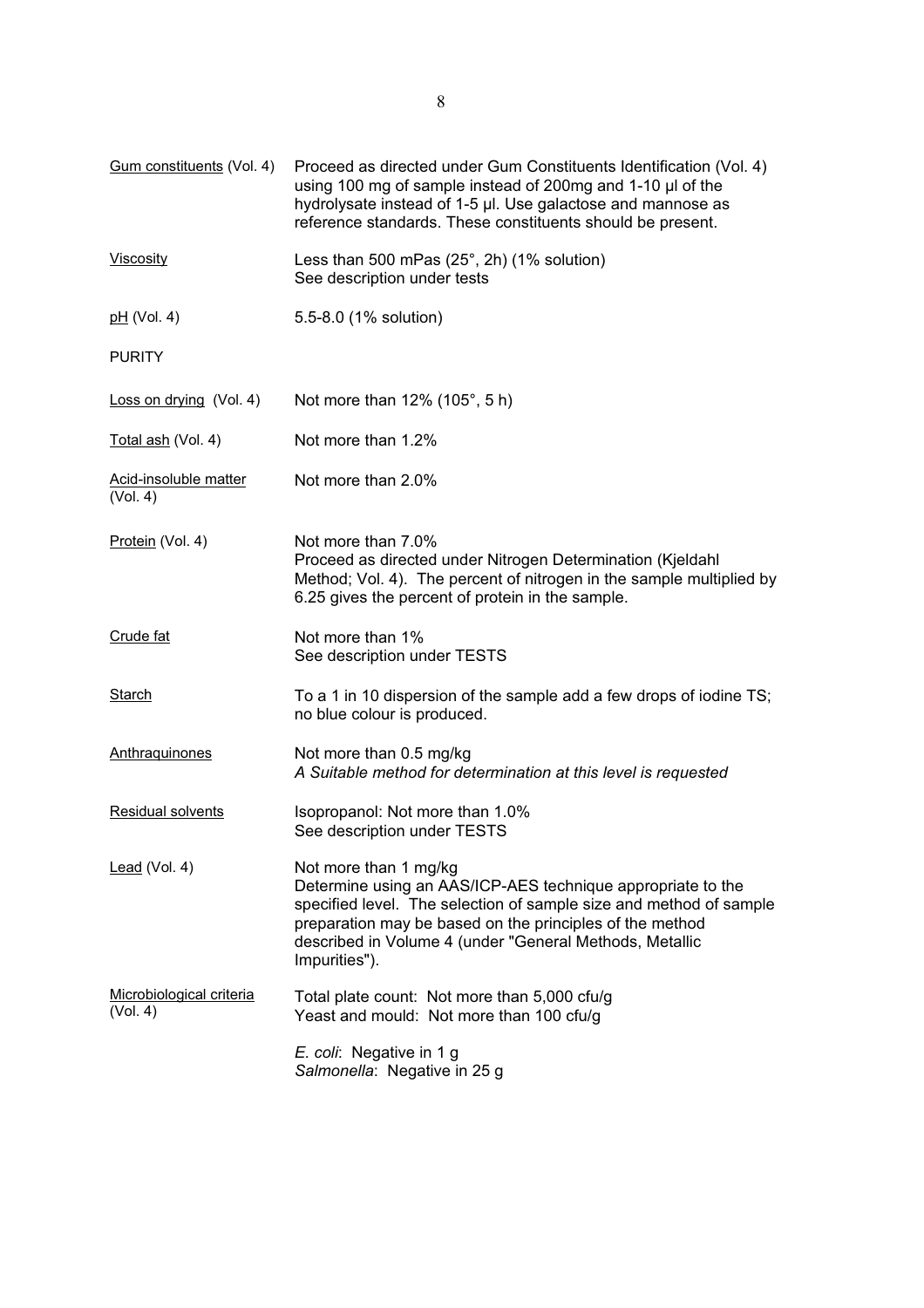# **TESTS**

IDENTIFICATION TESTS

| Gel formation with<br>xanthan gum | Weigh 1.5 g of the sample and 1.5 g of xanthan gum and blend<br>them.                                                                                                                                                                                                                                                                                                                                                                                                                                                                                                                                                                                                                                                                                                                                                                                                                                                                  |
|-----------------------------------|----------------------------------------------------------------------------------------------------------------------------------------------------------------------------------------------------------------------------------------------------------------------------------------------------------------------------------------------------------------------------------------------------------------------------------------------------------------------------------------------------------------------------------------------------------------------------------------------------------------------------------------------------------------------------------------------------------------------------------------------------------------------------------------------------------------------------------------------------------------------------------------------------------------------------------------|
|                                   | Add this blend with (rapid stirring) into 300 ml water at 80° in a 400<br>ml beaker. Stir until the mixture is dissolved and continue stirring for<br>an extra 30 min after dissolution (maintain the temperature above<br>60° during the stirring process). Discontinue stirring and allow the<br>mixture to cool at room temperature for at least 2 h.                                                                                                                                                                                                                                                                                                                                                                                                                                                                                                                                                                               |
|                                   | A firm, viscoelastic gel forms after the temperature drops below<br>40°, but no such gel forms in a 1% control solution of cassia gum or<br>xanthan gum alone prepared in a similar manner.                                                                                                                                                                                                                                                                                                                                                                                                                                                                                                                                                                                                                                                                                                                                            |
| Viscosity                         | Weigh 5 g of the sample in a plastic dish and 495 g of distilled<br>water at 20° in a 1000 ml beaker. Add a magnetic bar and place the<br>beaker on the agitation plate. Adjust the speed of agitation to 750<br>rpm. Introduce quickly the 5 g of sample in the water and cover the<br>beaker with a watch glass. Keep the temperature at 90° for 15 min.<br>Cool the solution at $25^\circ$ (the cooling must be $\pm 1.5^\circ$ ) in a water bath<br>and measure the viscosity after 2 h at 25° using a RVT Brookfield<br>Spindle 1, speed 20 rpm. Repeat the procedure with a sample of 5<br>g of carob (locust) bean gum.                                                                                                                                                                                                                                                                                                         |
|                                   | (NOTE: The viscosity of the cassia gum (150 - 500 mPas) must be<br>less than 50% that of carob bean gum (2000 - 3500 mPas).                                                                                                                                                                                                                                                                                                                                                                                                                                                                                                                                                                                                                                                                                                                                                                                                            |
| Crude fat                         | <b>Apparatus</b><br>The apparatus consisting of a Butt-type extractor, as shown below,<br>having a standard-taper 34/45 female joint at the upper end, to<br>which is attached a Friedrichs- or Hopkins-type condenser, and a<br>24/40 male joint at the lower end, to which is attached a 125-ml<br>Erlenmeyer flask.                                                                                                                                                                                                                                                                                                                                                                                                                                                                                                                                                                                                                 |
|                                   | Procedure<br>Transfer about 10 g of the sample, previously ground to 20-mesh or<br>finer and accurately weighed, to a 15-cm filter paper, roll the paper<br>tightly around the sample, and place it in a suitable extraction shell.<br>Plug the top of the shell with cotton previously extracted with<br>hexane, and place the shell in the extractor. Attach the extractor to<br>a dry 125-ml Erlenmeyer flask containing about 50 ml of hexane<br>and to a water-cooled condenser, apply heat to the flask to produce<br>150 to 200 drops of condensed solvent per min, and extract for 16<br>h. Disconnect the flask, and filter the extract to remove any<br>insoluble residue. Rinse the flask and filter with a few ml of hexane,<br>combine the washings and filtrate in a tared flask, and evaporate on<br>a steam bath until no odour of solvent remains. Dry in vacuum for 1<br>h at 100°, cool in a desiccator, and weigh. |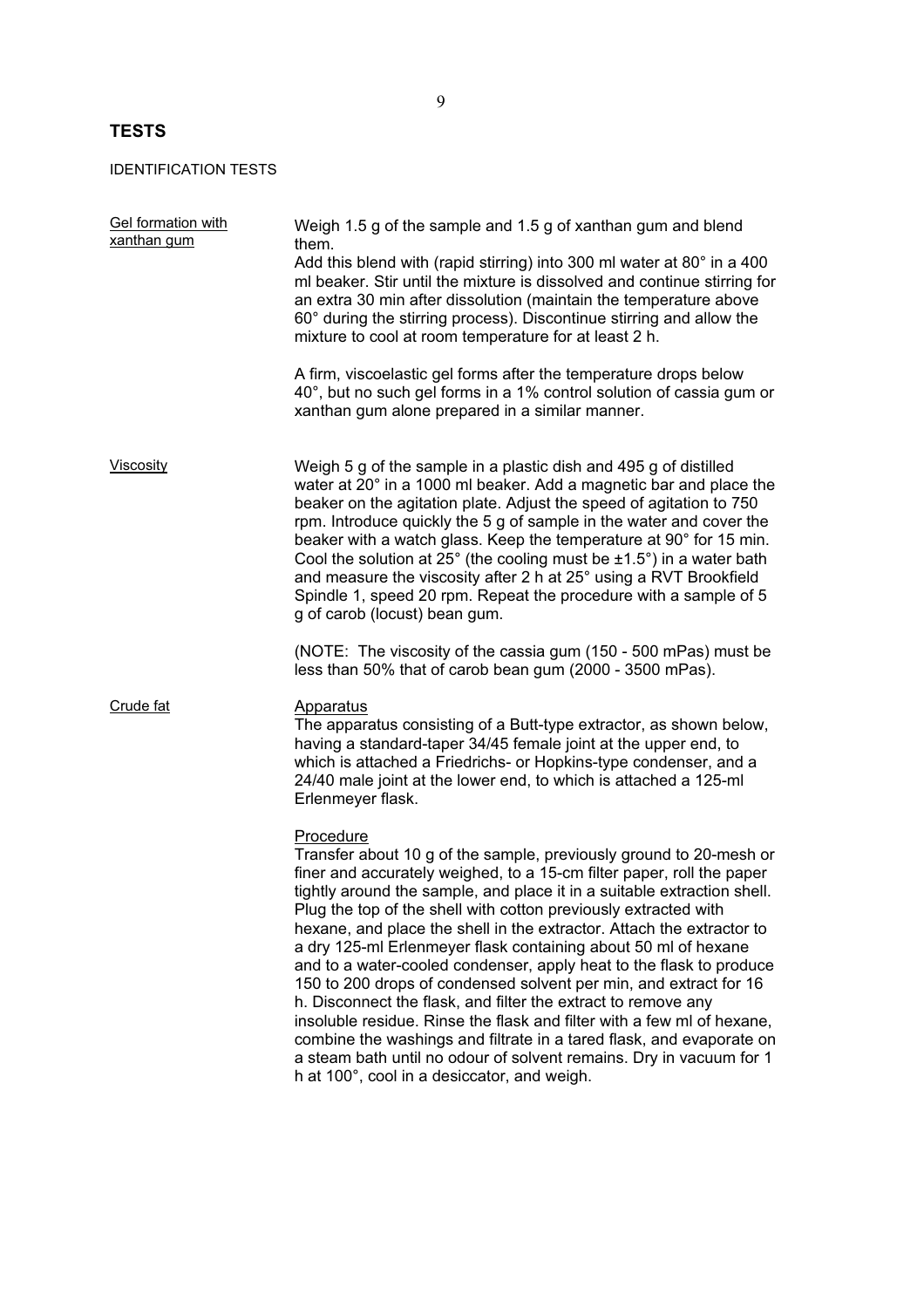Butt-Type Extractor for fat determination.



NOTE: The method for crude fat is referenced from the Food Chemicals Codex, 6th Edition, 2008, p. 1163.

**METHOD OF ASSAY** The difference between 100 and the sum of the percent Loss on Drying, Total Ash, Acid-Insoluble Matter, Protein and Crude Fat represents the percent *Galactomannan*.

> Reprinted with permission from the US Pharmacopeia, 12601 Twinbrook Parkway, Rockville, MD USA 20852.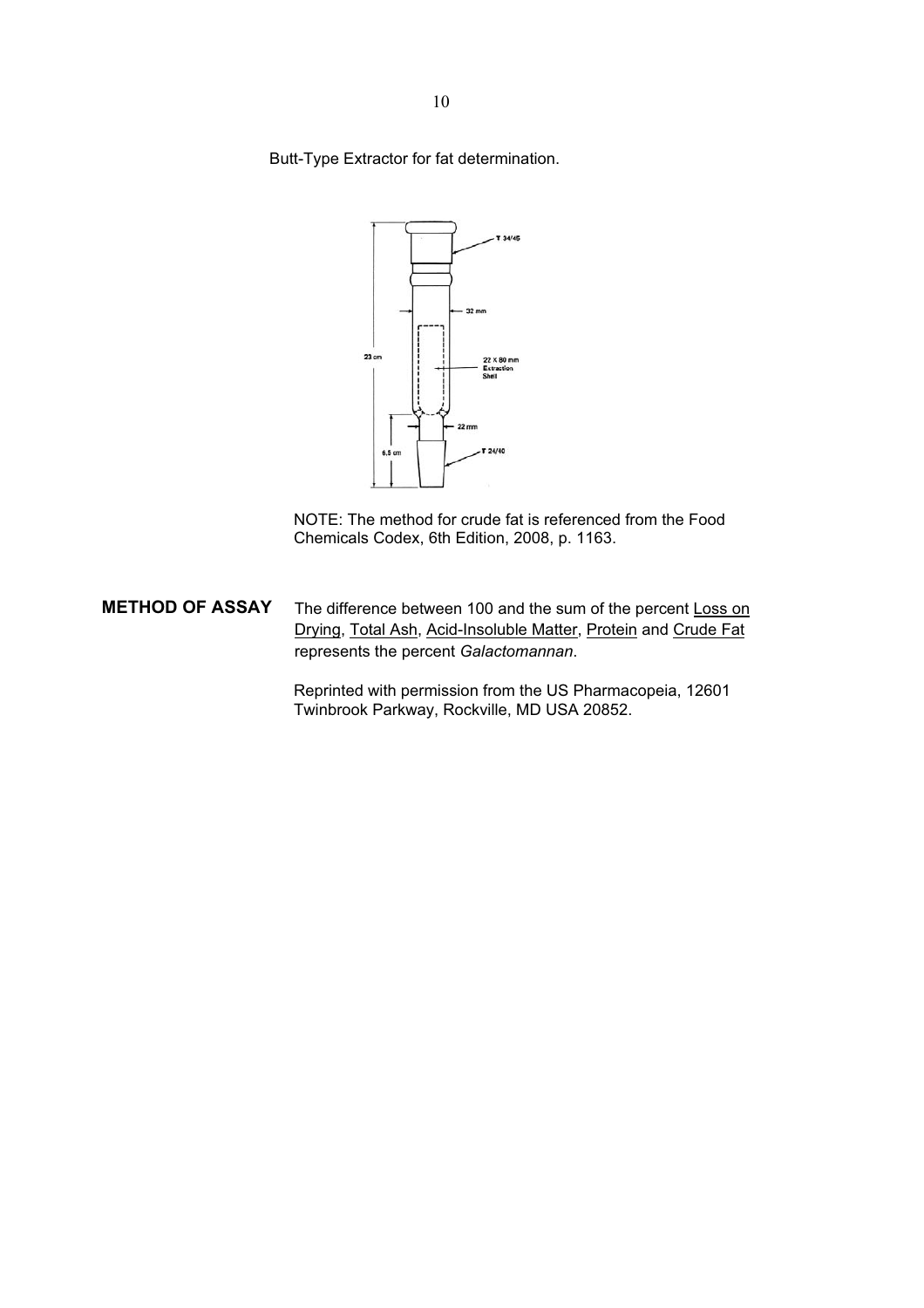# **CYCLOTETRAGLUCOSE SYRUP**

|                                     | Prepared at the 71 <sup>st</sup> JECFA (2009) and published in FAO JECFA<br>Monographs 7 (2009), superseding tentative specifications<br>prepared at the 68 <sup>th</sup> JECFA (2007) and published in FAO JECFA<br>Monographs 4 (2007). An ADI "not specified" was established at the<br>71 <sup>st</sup> JECFA (2009).                                                                                                                 |  |
|-------------------------------------|-------------------------------------------------------------------------------------------------------------------------------------------------------------------------------------------------------------------------------------------------------------------------------------------------------------------------------------------------------------------------------------------------------------------------------------------|--|
| <b>SYNONYMS</b>                     | Cyclotetraglucose syrup; Cyclic nigerosyl-(1→6)-nigerose syrup;<br>cycloalternan syrup; cycloalternanotetraose syrup                                                                                                                                                                                                                                                                                                                      |  |
| <b>DEFINITION</b>                   | A mixture consisting of mono-, di- and oligosaccharides, of which<br>cyclotetraglucose is the major component. It is produced from<br>hydrolyzed food-grade starch by the actions of a mixture of 6-a-<br>glucosyltransferase α-isomaltosyltransferase derived from<br>Sporosarcina globispora, and cyclodextrin glucosyltransferase<br>derived from Bacillus stearothermophilus. The final product is a<br>syrup or a spray-dried solid. |  |
| Assay                               | Not less than 97.0 % of total saccharides and 30 - 40% of<br>cyclotetraglucose on the anhydrous basis                                                                                                                                                                                                                                                                                                                                     |  |
| <b>DESCRIPTION</b>                  | Colourless and odourless, clear viscous liquid or dry white<br>crystalline mass.                                                                                                                                                                                                                                                                                                                                                          |  |
| <b>FUNCTIONAL USES</b>              | Carrier                                                                                                                                                                                                                                                                                                                                                                                                                                   |  |
| <b>CHARACTERISTICS</b>              |                                                                                                                                                                                                                                                                                                                                                                                                                                           |  |
| <b>IDENTIFICATION</b>               |                                                                                                                                                                                                                                                                                                                                                                                                                                           |  |
| Chromatography                      | The retention time of cyclotetraglucose is approx. 62 min using the<br>conditions described under the Method of Assay.                                                                                                                                                                                                                                                                                                                    |  |
| <b>PURITY</b>                       |                                                                                                                                                                                                                                                                                                                                                                                                                                           |  |
| Water (Vol. 4)                      | Not more than 30% for the syrup and not more than 10% for the<br>syrup solids (Karl Fischer Method).                                                                                                                                                                                                                                                                                                                                      |  |
| Total ash (Vol. 4)                  | Not more than $0.05\%$ on the anhydrous basis (500 $^{\circ}$ , 5h)                                                                                                                                                                                                                                                                                                                                                                       |  |
| $lead (Vol. 4)$                     | Not more than 1 mg/kg<br>Determine using an AAS/ICP-AES technique appropriate to the<br>specified level. The selection of sample size and method of sample<br>preparation may be based on the principles of the methods<br>described in Volume 4 (under "General Methods, Metallic<br>Impurities").                                                                                                                                       |  |
| Microbiological<br>criteria (Vol.4) | Total (Aerobic) plate count: Not more than 300 CFU/g<br>Coliforms: Negative in 10 g<br>Yeast and moulds: Not more than 100 CFU/g                                                                                                                                                                                                                                                                                                          |  |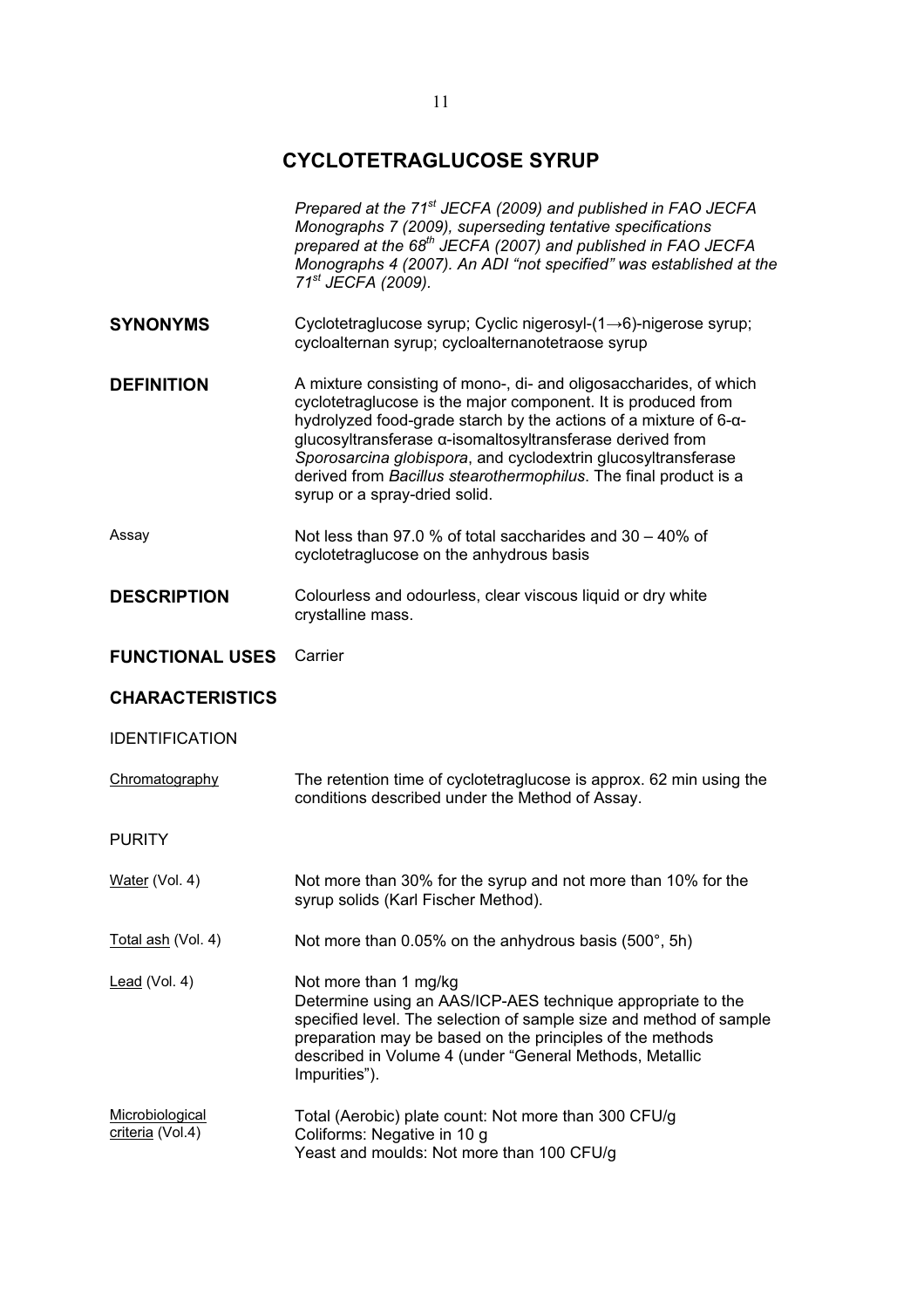# **METHOD OF ASSAY 1. Total saccharides**

Determine by the Anthrone-sulfuric acid method described below.

# Anthrone solution

Add 0.2 g of Anthrone to 100 ml of diluted sulfuric acid (prepare by cautiously adding 75 ml of sulfuric acid to 20 ml of water and make up 100 ml with water). Mix and dissolve completely by ultrasonic treatment.

#### Sample solution

Weigh accurately about 1.0 g of the anhydrous basis sample into a 100-ml volumetric flask, and dissolve with water to make 100 ml. Dilute 1 ml of this solution with water to make 100-ml solution accurately.

# **Standard solution**

Weigh accurately about 1.0 g of glucose (analytical reagent grade, dry solid basis) into a 100-ml volumetric flask, and dissolve with water to make 100 ml. Accurately measure 1 ml of this solution and make 100-ml solution with water.

# Procedure

Add 5 ml of Anthrone solution into each of three test tube (18 mm i.d. × 180 mm) and cool in ice-cold water. Add 0.5 ml of water, standard solution or sample solution into separate tube slowly. After mixing gradually without generating heat, put a glass ball on the tube and heat in boiling water for 10 minutes accurately. After cooling with running water, measure the absorbances  $(A_B, A_S, A_S)$  $A<sub>T</sub>$  for water blank, standard solution and sample solution, respectively) with the wave length of 620 nm using a 10-mm length cuvette. Calculate the concentration of total saccharides in the sample as follows:

Total saccharides (%) =  $(A_T - A_B) / (A_S - A_B) \times W_S / W_T \times 0.908 \times$ 100

# where

 $W<sub>S</sub>$  is the weight of glucose (g, dry solid basis);

 $W<sub>T</sub>$  is the weight of sample (g, anhydrous basis); and

0.908 is the anthrone correction factor.

# **2. Cyclotetraglucose**

Determine by HPLC (Vol. 4) using the following conditions:

# Sample solution

Weigh accurately about 1.0 g of the anhydrous basis sample into a 50-ml volumetric flask and add about 40 ml of water. Dissolve the sample completely and dilute to 50 ml with water.

# Standard solution

Dissolve accurately weighed cyclotetraglucose standard (available under the name of cyclotetraose from Hayashibara Co., Ltd, 2-3 Shimoishii 1-chome, Okayama 700, Japan) in water to obtain a solution having known concentration of about 10 mg of cyclotetraglucose per ml.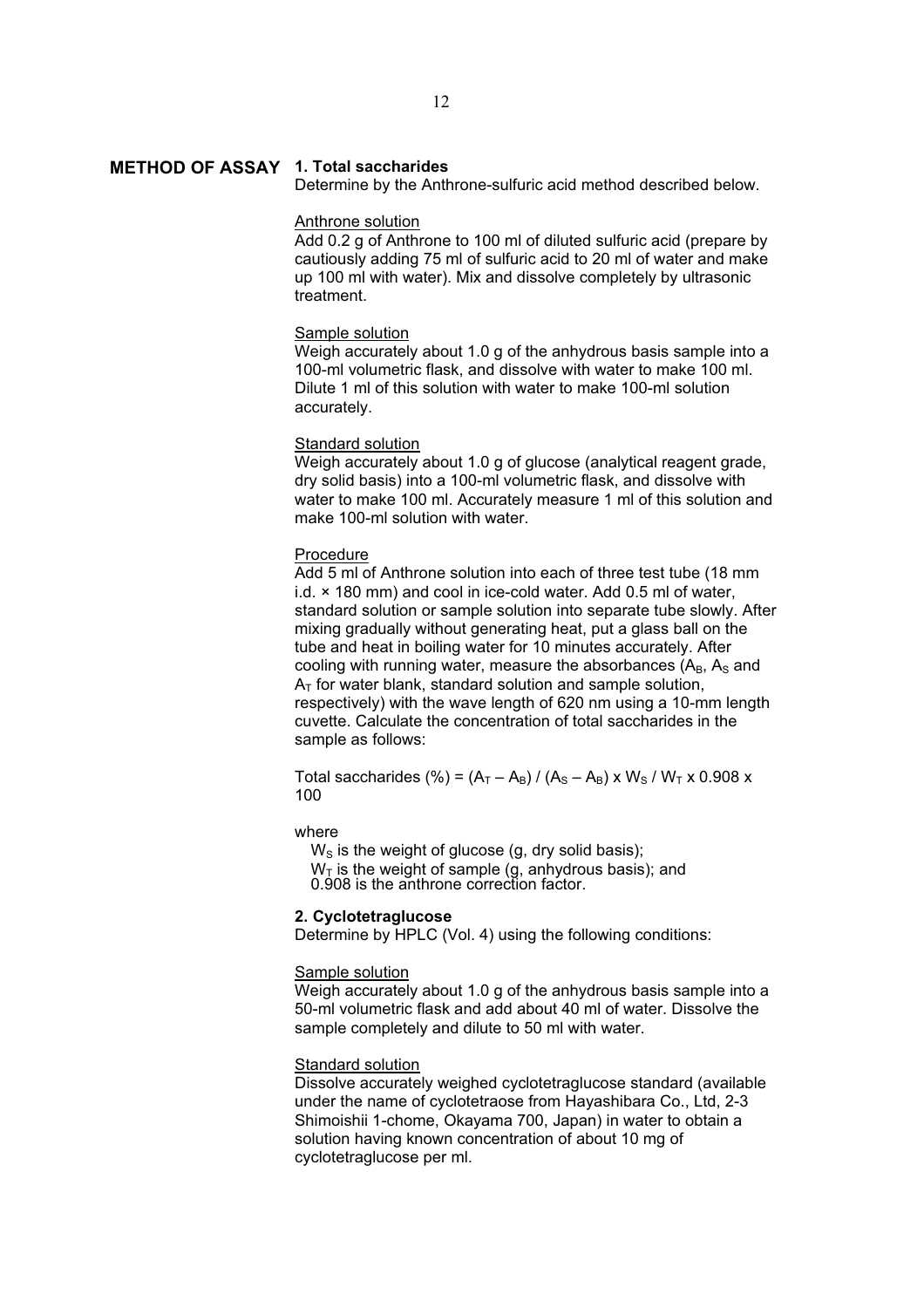**Chromatography** 

Liquid chromatograph equipped with a column oven and a refractive index detector.

Column and packing: strong acidic cation exchange resin

- length: 200–400 mm
- diameter: 8–10 mm
- temperature: 80°

Mobile phase: water

Flow rate: Adjust to obtain a retention time of 55–65 min Injection volume: 20 μl

# Procedure

Inject standard and sample solutions, and measure the areas of the cyclotetraglucose peak. The retention time of cyclotetraglucose is approx. 62 min.

Calculate the percentage of cyclotetraglucose in the test sample as follows:

% cyclotetraglucose (anhydrous basis)=100 x  $(A_S/A_R)(W_R/W_S)$ 

#### where

- $A_S$  and  $A_R$  are the areas of the peaks due to cyclotetraglucose for the sample solution and standard solution, respectively; and
- $W<sub>S</sub>$  and  $W<sub>R</sub>$  are the weights of the test sample and standard cyclotetraglucose, respectively (mg, anhydrous basis).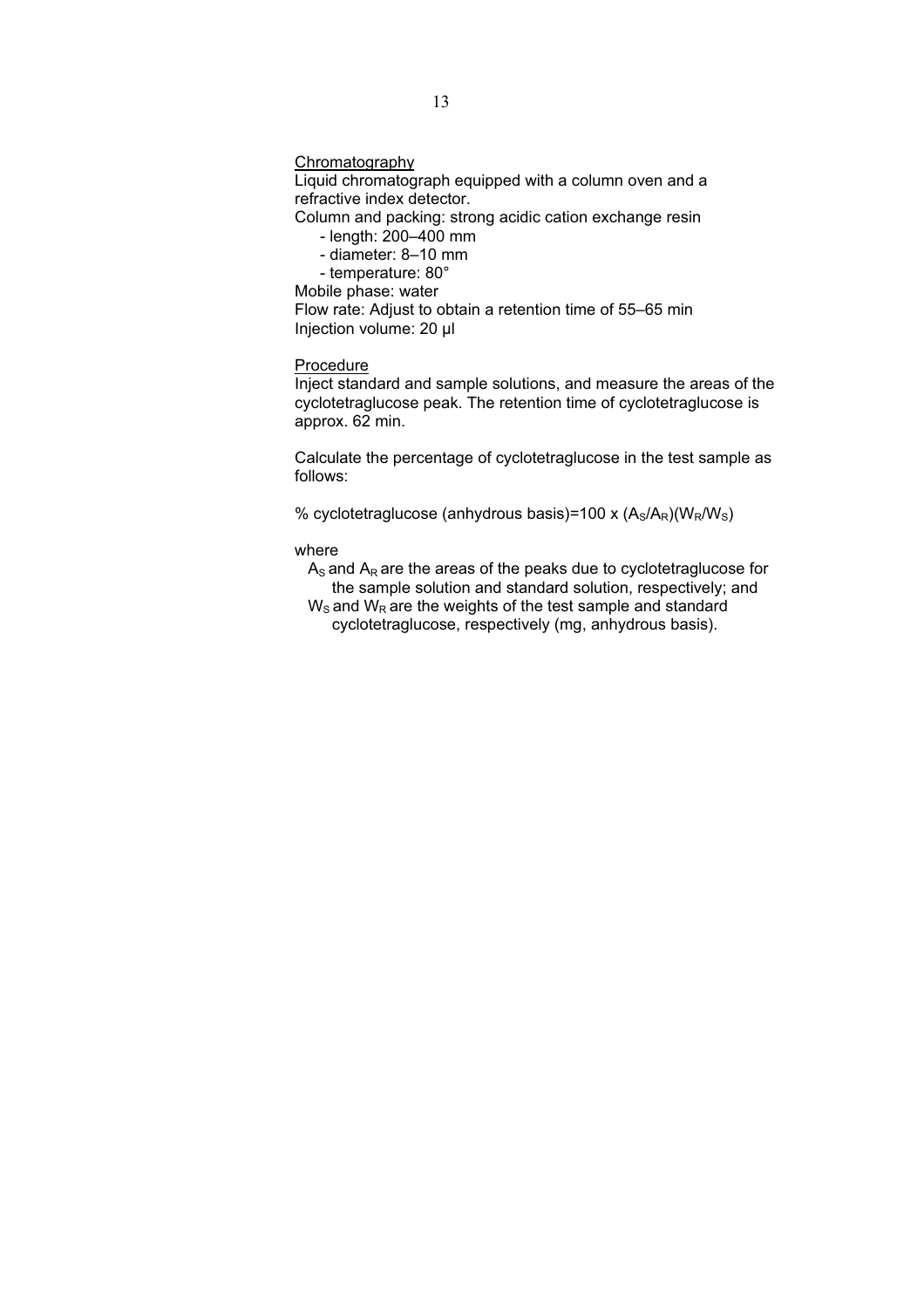# **DIACETYLTARTARIC and FATTY ACID ESTERS of GLYCEROL**

|                    | Prepared at the 71 <sup>st</sup> JECFA (2009) and published in FAO JECFA<br>Monographs 7 (2009) superseding specifications prepared at the<br>$57th$ JECFA (2001) and published in the Combined Compendium of<br>Food Additive Specifications, FAO JECFA Monographs 1 (2005). An<br>ADI of 0-50 mg/kg bw was established at the 61 <sup>st</sup> JECFA (2003).                                                                                                                                                                                                                                                                                                                                                                                                                                 |  |
|--------------------|------------------------------------------------------------------------------------------------------------------------------------------------------------------------------------------------------------------------------------------------------------------------------------------------------------------------------------------------------------------------------------------------------------------------------------------------------------------------------------------------------------------------------------------------------------------------------------------------------------------------------------------------------------------------------------------------------------------------------------------------------------------------------------------------|--|
| <b>SYNONYMS</b>    | Diacetyltartaric acid esters of mono- and diglycerides; DATEM;<br>Tartaric, acetic and fatty acid esters of glycerol, mixed; Mixed<br>acetic and tartaric acid esters of mono and diglycerides of fatty<br>acids; INS No. 472e                                                                                                                                                                                                                                                                                                                                                                                                                                                                                                                                                                 |  |
| <b>DEFINITION</b>  | The product consists of mixed glycerol esters of mono- and<br>diacetyltartaric acid and fatty acids from edible fats and oils. It is<br>made by the interaction of diacetyltartaric anhydride and mono-<br>and diglycerides of fatty acids in the presence of acetic acid, or by<br>interaction of acetic anhydride and mono- and diglycerides of fatty<br>acids in the presence of tartaric acid.<br>Because of inter- and intramolecular acyl-group exchange, both<br>methods of production lead to the same essential components, the<br>distribution of which depends on the relative proportions of the<br>basic raw materials, on temperature, and on reaction time. The<br>product may contain small amounts of free glycerol, free fatty<br>acids, and free tartaric and acetic acids. |  |
| C.A.S. numbers     | 308068-42-0<br>100085-39-0                                                                                                                                                                                                                                                                                                                                                                                                                                                                                                                                                                                                                                                                                                                                                                     |  |
| Structural formula | $CH_2-OR_1$<br>$CH$ - OR <sub>2</sub><br>$CH_2-OR_3$<br>in which one or two of the R groups is a fatty acid moiety and the<br>other R groups are either:<br>diacetylated tartaric acid moiety<br>monoacetylated tartaric acid moiety<br>tartaric acid moiety                                                                                                                                                                                                                                                                                                                                                                                                                                                                                                                                   |  |

- 
- acetic acid moiety
- hydrogen

**DESCRIPTION** Liquid, paste, or wax-like solid

# **FUNCTIONAL USES** Emulsifier

# **CHARACTERISTICS**

# IDENTIFICATION

Solubility (Vol. 4) Dispersible in cold and hot water; soluble in methanol, ethanol, acetone, and ethyl acetate.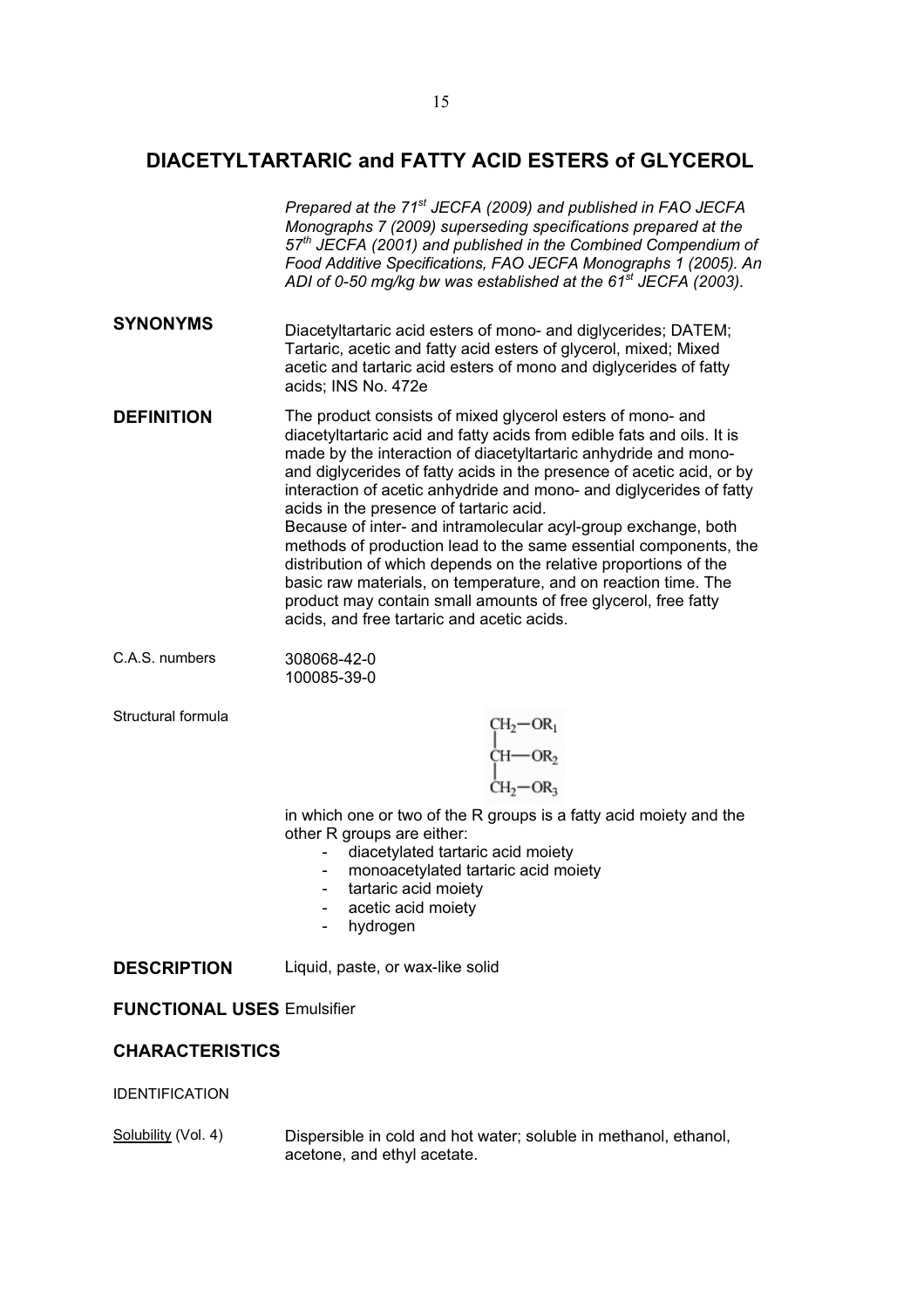| <u>1,2-diols</u>               | To a solution of 500 mg in 10 ml methanol, add dropwise, lead<br>acetate TS. A white, flocculent, insoluble precipitate is formed.                                                                                                                                                   |  |
|--------------------------------|--------------------------------------------------------------------------------------------------------------------------------------------------------------------------------------------------------------------------------------------------------------------------------------|--|
| <b>Fatty acids</b><br>(Vol. 4) | Passes test<br>(See under "Specific methods, Fats, Oils, and Hydrocarbons;<br>Identification Tests for Functional Groups; Test A: Methyl Esters of<br>Fatty Acids")                                                                                                                  |  |
| <b>Acetic acid</b><br>(Vol. 4) | Passes test<br>(See under "Specific methods, Fats, Oils, and Hydrocarbons;<br>Identification Tests for Functional Groups")                                                                                                                                                           |  |
| Tartaric acid<br>(Vol.4)       | Passes test<br>(See under "Specific methods, Fats, Oils, and Hydrocarbons;<br>Identification Tests for Functional Groups")                                                                                                                                                           |  |
| Glycerol (Vol. 4)              | Passes test<br>(See under "Specific methods, Fats, Oils, and Hydrocarbons;<br>Identification Tests for Functional Groups")                                                                                                                                                           |  |
| <b>PURITY</b>                  |                                                                                                                                                                                                                                                                                      |  |
| Acids (Vol. 4)                 | Acids other than acetic, tartaric and fatty acids, shall not be<br>detectable (See under "Specific methods, Fats, Oils and<br>Hydrocarbons; Identification Tests for Functional Groups")                                                                                             |  |
| Sulfated ash (Vol. 4)          | Not more than 0.5% determined at 800±25°<br>Test 5 g of sample (Method I for solids; Method II for liquids)<br>(See under, "General methods, Inorganic Components; Ash")                                                                                                             |  |
| Acid value (Vol. 4)            | Not less than 40 and not more than 130<br>(See under, "Specific methods, Fats, Oils and Hydrocarbons")                                                                                                                                                                               |  |
| Total acetic acid              | Not less than 8% and not more than 32% after hydrolysis<br>See description under TESTS                                                                                                                                                                                               |  |
| Total tartaric acid            | Not less than 10% and not more than 40% after saponification<br>See description under TESTS                                                                                                                                                                                          |  |
| <b>Total glycerol</b>          | Not less than 11% and not more than 28 % after saponification<br>See description under TESTS                                                                                                                                                                                         |  |
| Free glycerol (Vol. 4)         | Not more than 2.0%<br>Prepare the aqueous extracts as directed under the "Procedure for<br>1-Monoglyceride (see under, "Specific methods, Fats, Oils and<br>Hydrocarbons; 1-Monoglyceride and Free Glycerol Content") and<br>proceed as directed under the "Procedure for Glycerol". |  |
| $lead (Vol. 4)$                | Not more than 2 mg/kg<br>Determine using an AAS/ICP-AES technique appropriate to the<br>specified level. The selection of sample size and method of sample<br>preparation may be based on the principles of the method                                                               |  |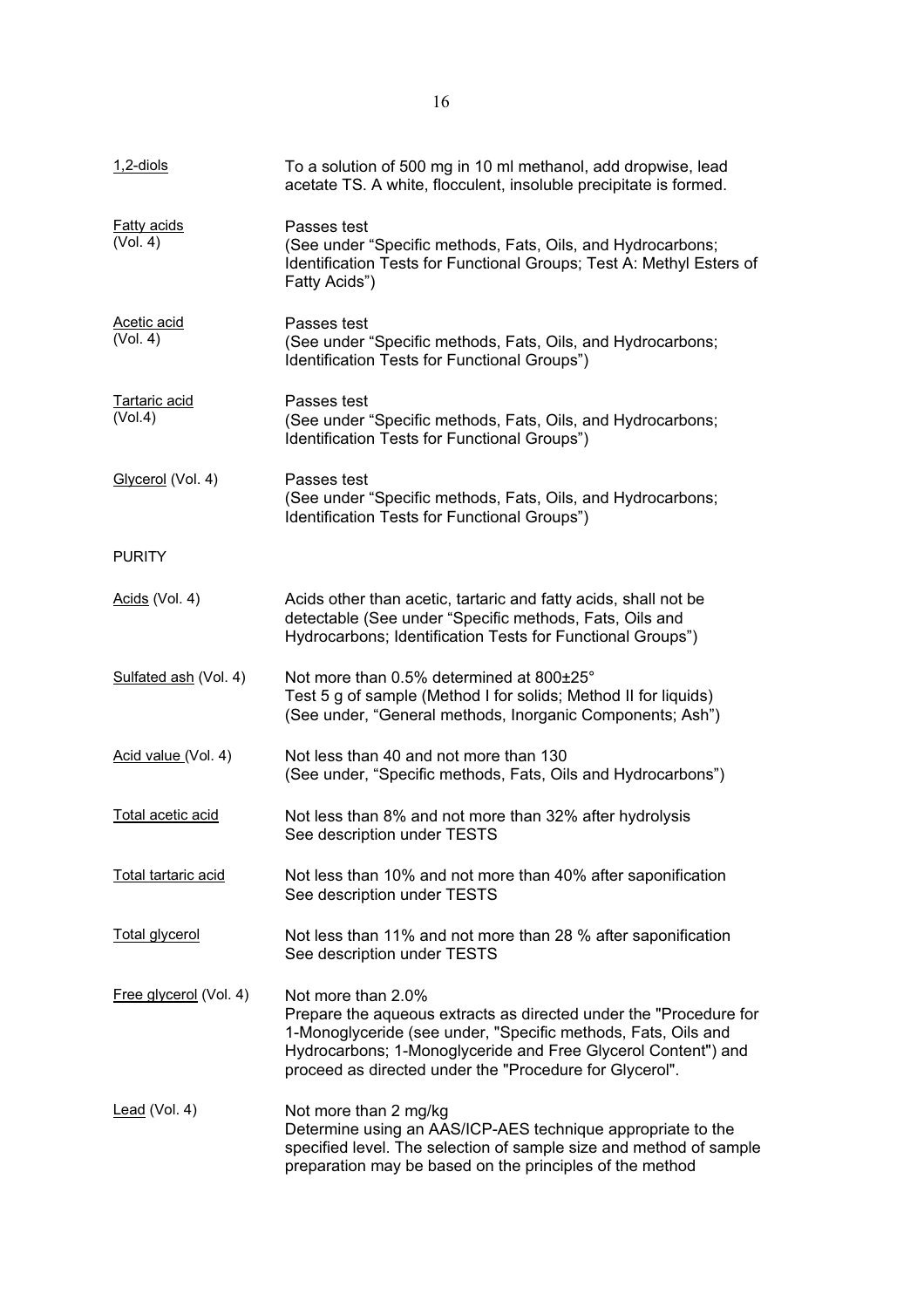described in Volume 4 (under "General Methods, Metallic Impurities").

# **TESTS**

# PURITY TESTS

Total acetic acid Apparatus

Assemble a modified Hortvet-Sellier distillation apparatus as shown in the figure, using a sufficiently large (approximately 38- x 203 mm) inner Sellier tube and large distillation trap.



Modified Hortvet-Sellier Distillation Apparatus

#### Procedure

Transfer 4 g of sample, accurately weighed, into the inner tube of the assembly, and insert the tube in the outer flask containing about 300 ml of recently boiled hot water. To the sample cautiously add 10 ml of approximately 4N perchloric acid [35 ml (60 g) of 70% perchloric acid in 100 ml of water], and connect the inner tube to a water-cooled condenser through the distillation trap. Distil by heating the outer flask so that 100 ml of distillate is collected within 20 to 25 min. Collect the distillate in 100-ml portions, add phenolphthalein TS to each portion, and titrate with 0.5N sodium hydroxide. Continue the distillation until a 100-ml portion of the distillate requires no more than 0.5 ml of 0.5N sodium hydroxide for neutralization. (CAUTION: Do not distil to dryness.) Calculate the weight, in mg, of volatile acids in the sample taken by the formula V x *e*, in which V is the total volume, in ml, of 0.5N sodium hydroxide consumed in the series of titrations and *e* is the equivalence factor 30.03.

Total tartaric acid Sample Preparation Transfer about 4 g of the sample, accurately weighed, into a 250 ml Erlenmeyer flask, and add 80 ml of approximately 0.5N potassium hydroxide and 0.5 ml of phenolphthalein TS. Connect an air condenser at least 65 cm in length to the flask, and heat the mixture on a hot plate for about 2.5 h. Add to the hot mixture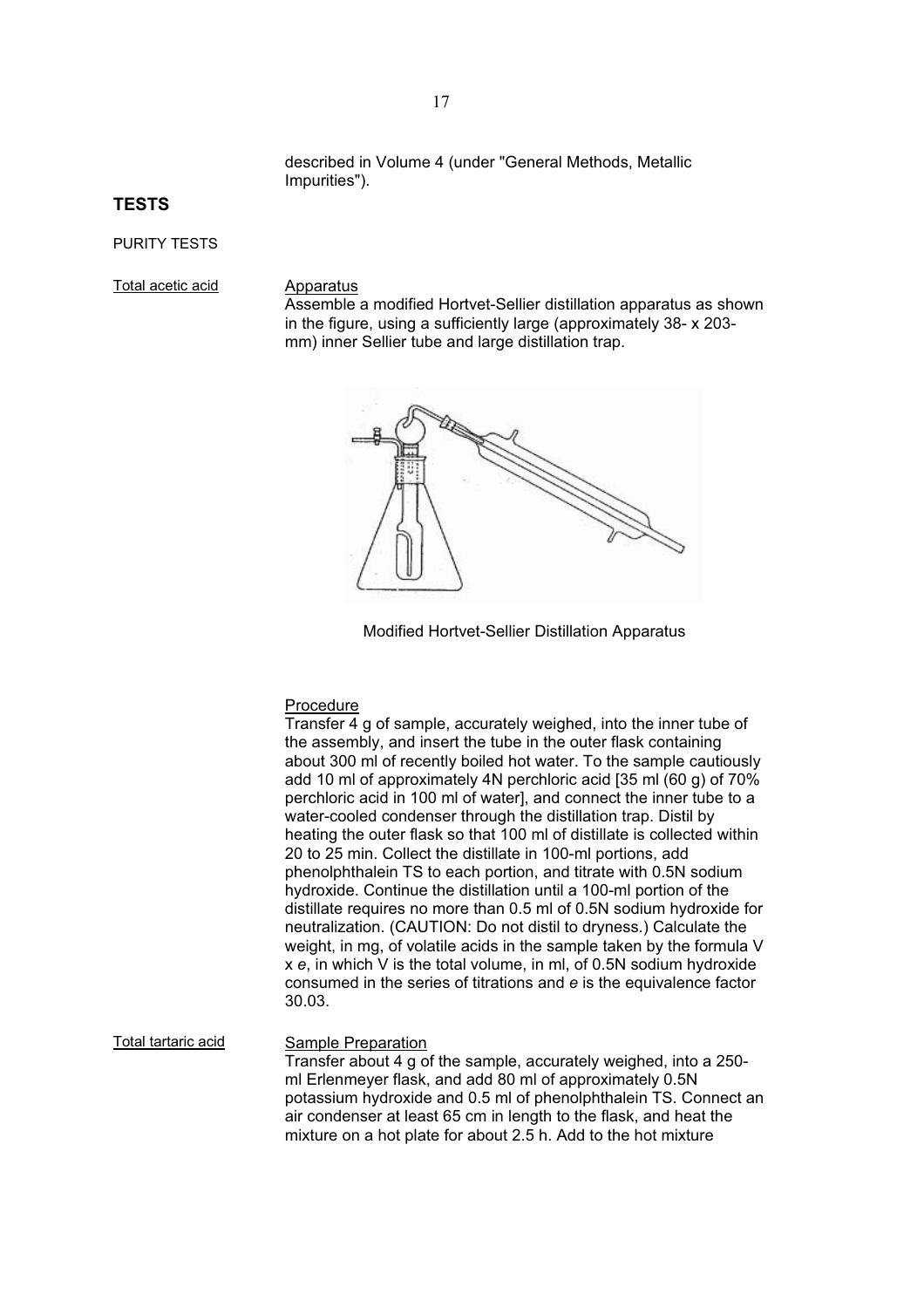approximately 10% phosphoric acid until it is definitely acid to congo red test paper. Reconnect the air condenser, and heat until the fatty acids are liquefied and clear. Cool and then transfer the mixture into a 250-ml separator with the aid of small portions of water and hexane. Extract the liberated fatty acids with three successive 25-ml portions of hexane and collect the extracts in a second separatory funnel. Wash the combined hexane extracts with two 25-ml portions of water and add the washings to the first separatory funnel containing the water layer. Transfer the contents of the first funnel to a 250-ml beaker, heat on a steam bath to remove traces of hexane, filter through acid-washed, fine-texture filter paper into a 500-ml volumetric flask, and finally dilute to volume with water (Solution I). Pipet 25.0 ml of this solution into a 100-ml volumetric flask, and dilute to volume with water (Solution II). Retain the rest of Solution I for the determination of Total glycerol.

# Standard solutions and blank

Transfer 100 mg of reagent-grade tartaric acid, accurately weighed, into a 100-ml volumetric flask, dissolve it in about 90 ml of water, add water to volume, and mix well. Transfer 3.0-. 4.0-, 5.0-, and 6.0-ml portions into separate 19- x 150-mm matched cuvettes, and add sufficient water to make 10.0 ml. To each cuvette add 4.0 ml of a freshly prepared 1 in 20 solution of sodium metavanadate and 1.0 ml of acetic acid. (NOTE: Use these solutions within 10 min after colour development.) Prepare a blank in the same manner, using 10 ml of water in place of the tartaric acid solutions.

# Sample solution

Transfer 10.0 ml of Solution II into a 19- x 150-mm cuvette and add 4.0 ml of a freshly prepared 1 in 20 solution of sodium metavanadate and 1.0 ml of acetic acid. (NOTE: Use this solution within 10 min after colour development.)

#### Analysis

Set the suitable spectrophotometer at zero with the blank. Then determine the absorbance of the four Standard solutions of tartaric acid and the Sample solution at 520 nm. From the data thus obtained, prepare a standard curve by plotting the absorbances on the ordinate against the corresponding quantities, in mg, of the tartaric acid on the abscissa. Then from the curve, determine the weight, in mg, of tartaric acid in the final dilution, multiply this by 20, and divide the result by the weight of the original sample to give the percentage of tartaric acid.

Total glycerol Transfer 5.0 ml of Solution I prepared in the test for Total tartaric acid into a 250-ml glass-stoppered Erlenmeyer or iodine flask. Add to the flask 15 ml of glacial acetic acid and 25.0 ml of periodic acid solution, prepared by dissolving 2.7 g of periodic acid  $(H<sub>5</sub>IO<sub>6</sub>)$  in 50 ml of water, adding 950 ml of glacial acetic acid, and mixing thoroughly; protect this solution from light. Shake the mixture for 1 or 2 min, allow it to stand for 15 min, add 15 ml of potassium iodide solution (150 mg/ml) and 15 ml of water, swirl, and let stand 1 min. Titrate the liberated iodine with 0.1N sodium thiosulfate, using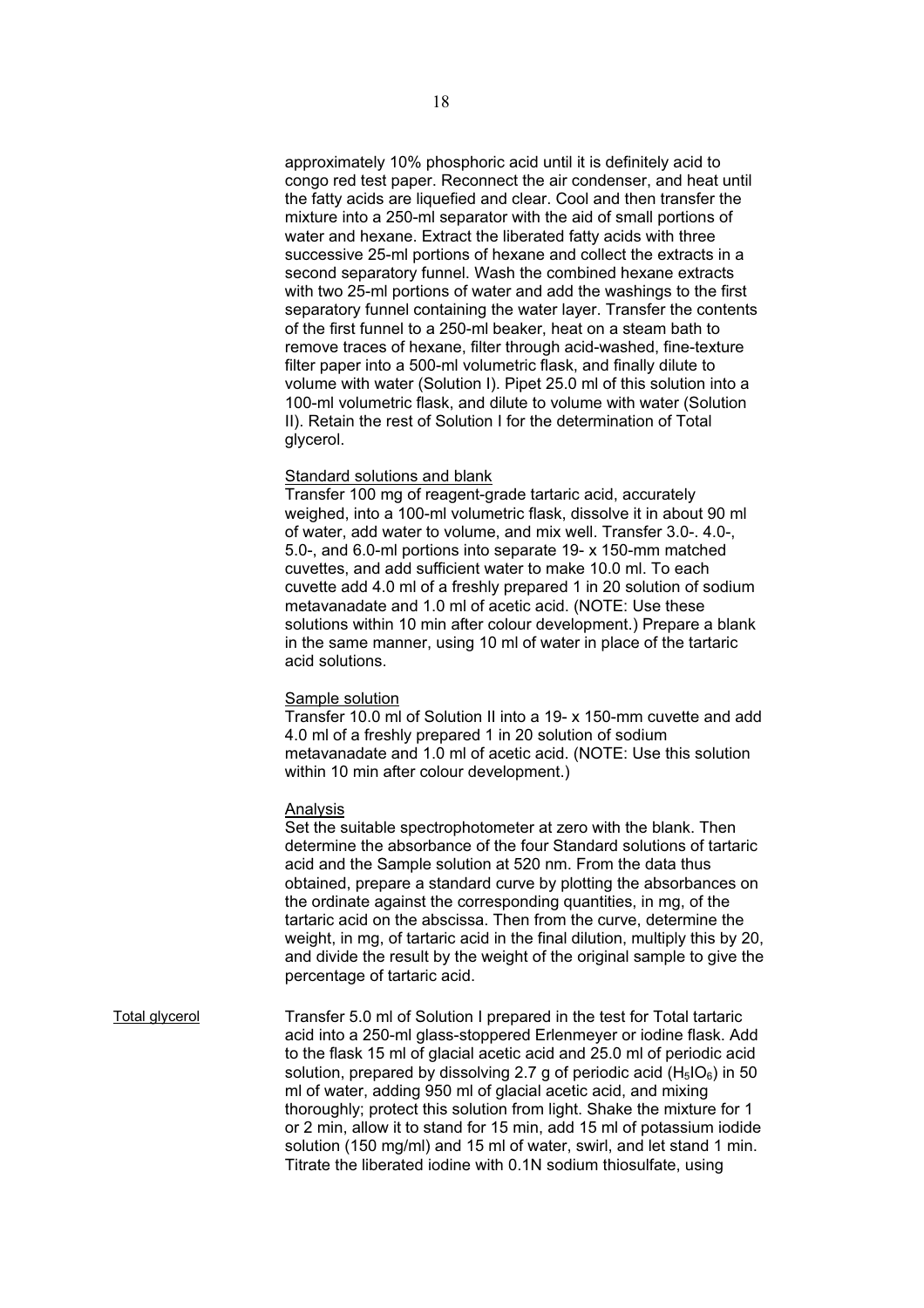starch TS as the indicator. Perform a residual blank titration using water in place of the sample. The corrected volume is the number of ml of 0.1N sodium thiosulfate required for the glycerol and the tartaric acid in the sample represented by the 5 ml of Solution I. From the percentage of the tartaric acid determined in the test for Total tartaric acid, calculate the volume of 0.1N sodium thiosulfate required for the tartaric acid in the titration. The difference between the corrected volume and the calculated volume required for the tartaric acid is the number of ml of 0.1N sodium thiosulfate consumed due to the glycerol in the sample. One ml of 0.1N sodium thiosulfate is equivalent to 2.303 mg of glycerol and to 7.505 mg of tartaric acid.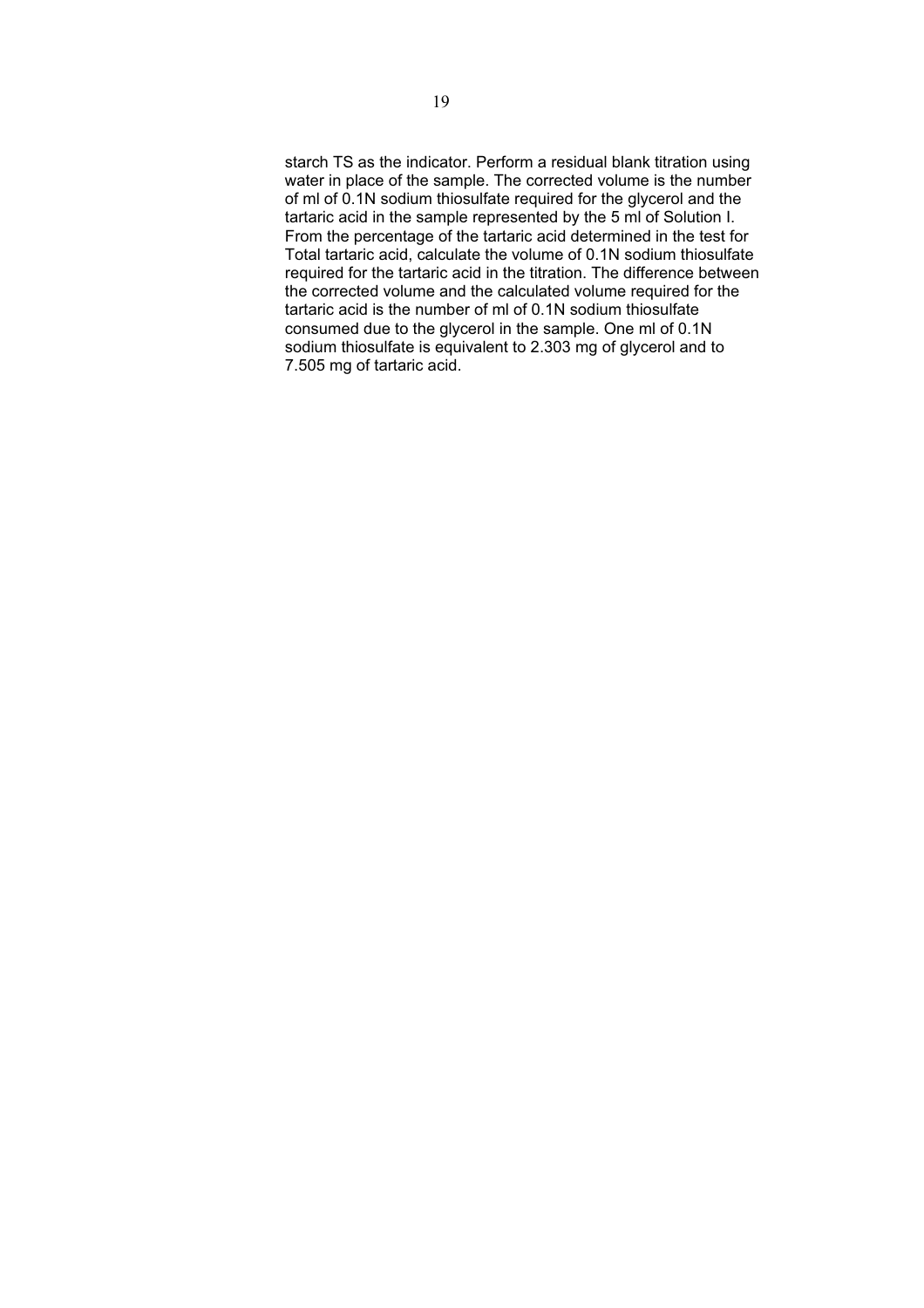# **ETHYL LAUROYL ARGINATE**

*Prepared at the 71st JECFA (2009) and published in FAO JECFA Monographs 7 (2009), superseding specifications prepared at the 69th JECFA (2008) and published in FAO JECFA Monographs 5 (2008). An ADI of 0-4 mg/kg bw per day for ethyl-N<sup>«</sup>-lauroyl-Larginate was established at the 69th JECFA (2008).* 

- **SYNONYMS** Lauric arginate ethyl ester; lauramide arginine ethyl ester; ethyl-N<sup>a</sup>lauroyl-L-arginate·HCl; LAE; INS No. 243
- **DEFINITION** Ethyl lauroyl arginate is synthesized by esterifying arginine with ethanol, followed by reacting the ester with lauroyl chloride. The resultant ethyl lauroyl arginate is recovered as the hydrochloride salt, which is filtered and dried.
- Chemical name  $E$ thyl-N<sup>a</sup>-dodecanoyl-L-arginate·HCl
- C.A.S. number 60372-77-2
- Chemical formula  $C_{20}H_{41}N_4O_3Cl$

Structural formula



| Formula weight | 421.02 |
|----------------|--------|
|----------------|--------|

Assay Not less than 85% and not more than 95%

# **DESCRIPTION** White powder

# **FUNCTIONAL USES** Preservative

# **CHARACTERISTICS**

# IDENTIFICATION

- pH (Vol.4) 3.0-5.0 (1% solution)
- Solubility (Vol. 4) Freely soluble in water, ethanol, propylene glycol and glycerol
- Chromatography The retention time for the major peak in a HPLC chromatogram of the sample is approx. 4.3 min using the conditions described under the Method of Assay.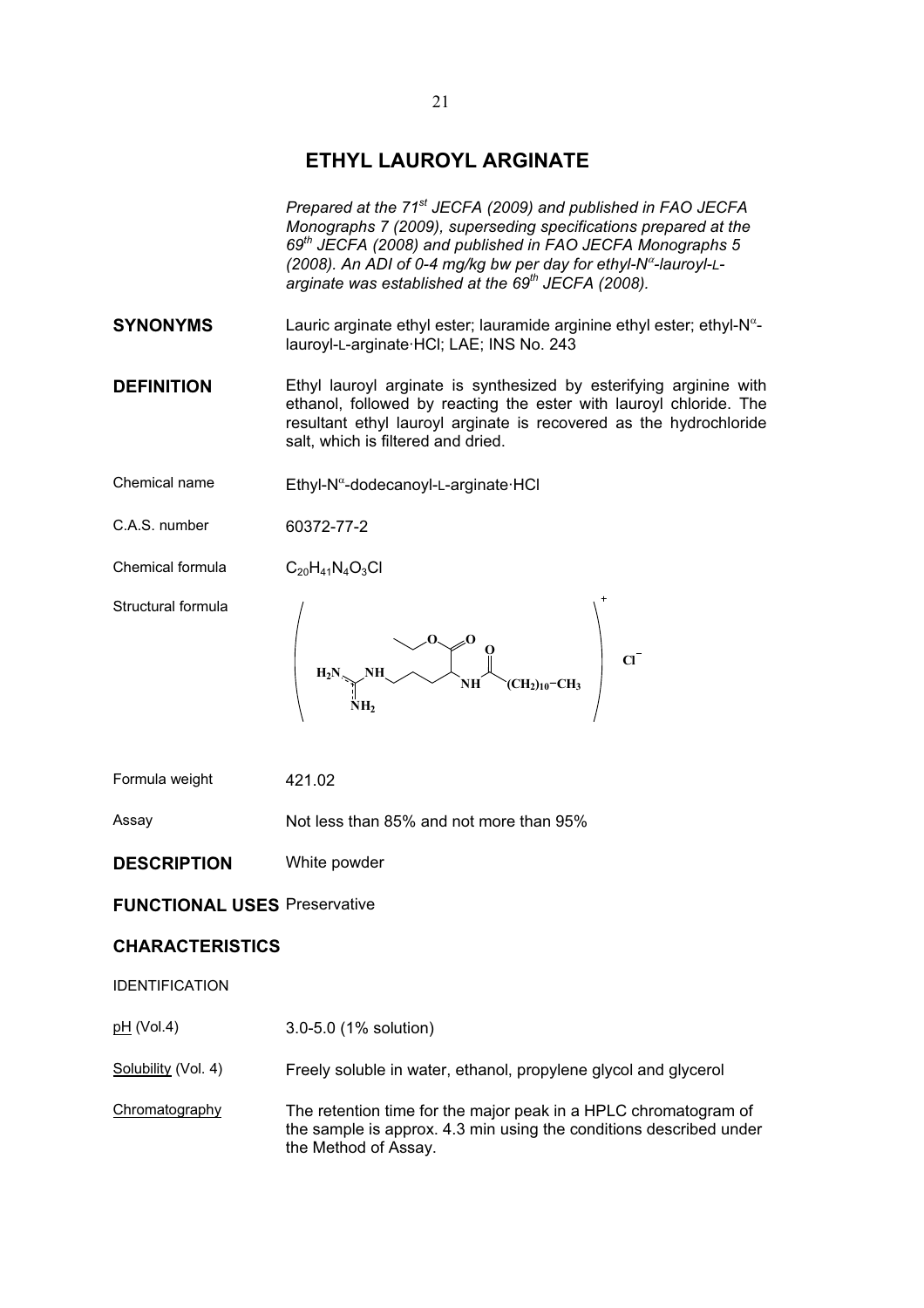| <b>PURITY</b>                    |                                                                                                                                                                                                                                                                                                     |  |
|----------------------------------|-----------------------------------------------------------------------------------------------------------------------------------------------------------------------------------------------------------------------------------------------------------------------------------------------------|--|
| Total ash (Vol. 4)               | Not more than 2% (700°)                                                                                                                                                                                                                                                                             |  |
| Water (Vol. 4)                   | Not more than 5%. Determine by the methods described in Volume<br>4 under "General Methods, Water Determination (Karl Fischer<br>Method)".                                                                                                                                                          |  |
| $N^{\alpha}$ -Lauroyl-L-arginine | Not more than 3%<br>See description under TESTS                                                                                                                                                                                                                                                     |  |
| Lauric acid                      | Not more than 5%<br>See description under TESTS                                                                                                                                                                                                                                                     |  |
| <b>Ethyl laurate</b>             | Not more than 3%<br>See description under TESTS                                                                                                                                                                                                                                                     |  |
| L-Arginine HCI                   | Not more than 1%<br>See description under TESTS                                                                                                                                                                                                                                                     |  |
| Ethyl arginate 2HCI              | Not more than 1%<br>See description under TESTS                                                                                                                                                                                                                                                     |  |
| Lead (Vol. 4)                    | Not more than 1 mg/kg<br>Determine using an AAS/ICP-AES technique appropriate to the<br>specified level. The selection of sample size and method of sample<br>preparation may be based on the principles of the methods<br>described in Volume 4 (under "General Methods, Metallic<br>Impurities"). |  |
| <b>TESTS</b>                     |                                                                                                                                                                                                                                                                                                     |  |
| <b>PURITY TESTS</b>              |                                                                                                                                                                                                                                                                                                     |  |
| $N^{\alpha}$ -Lauroyl-L-arginine | Determine by HPLC in Volume 4 (under "Analytical Techniques,<br>Chromatography") using the conditions described in the Method of<br>Assay.<br>NOTE: The retention time of $N^{\alpha}$ -lauroyl-L-arginine is approx. 2.2<br>min.                                                                   |  |
|                                  | Calculate the percentage of $N^{\alpha}$ -lauroyl-L-arginine in the test sample<br>as follows:                                                                                                                                                                                                      |  |
|                                  | $C \times 50$<br>% N <sup>a</sup> -Lauroyl-L-arginine= $-$<br>x 100<br>W x 1000<br>where<br>C is the N <sup>a</sup> -lauroyl-L-arginate HCI concentration determined                                                                                                                                |  |

(μg/ml);

W is the weight of sample (mg); and

50 is the volume of sample solution (ml).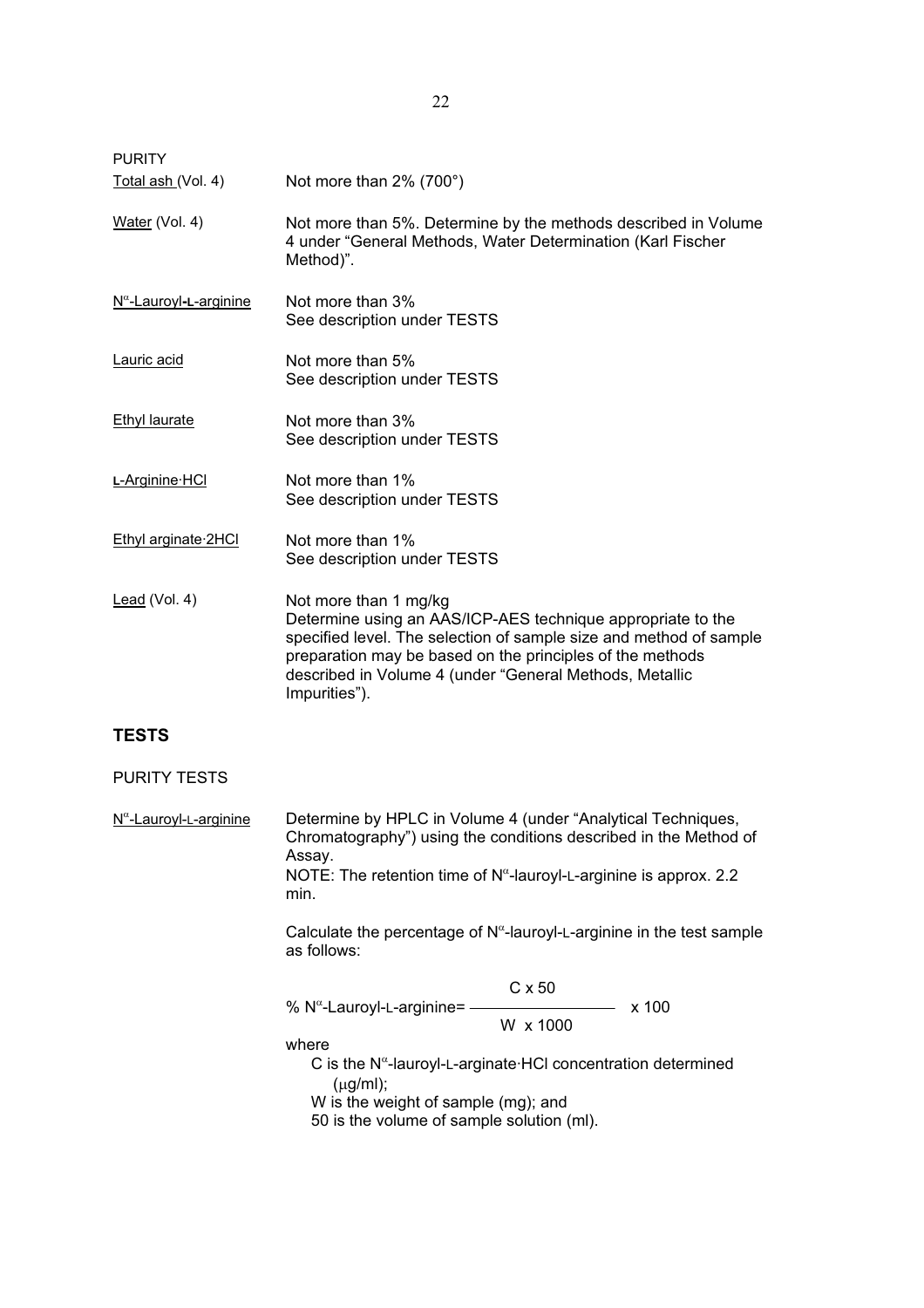| Lauric acid and ethyl | Determine by HPLC in Volume 4 (under "Analytical Techniques, |
|-----------------------|--------------------------------------------------------------|
| <u>laurate</u>        | Chromatography") using the following conditions.             |
|                       |                                                              |

Chromatography Liquid chromatograph equipped with a spectrophotometric detector. Column: Symmetry C18, 150 x 3.9 mm,  $5\mu$ m (Waters) or equivalent Column temperature: room temperature Mobile phase: acetonitrile/water (85:15) containing 0.1% trifluoroacetic acid Flow rate: 1 ml/min Wavelength: 212 nm Injection volume: 10 ȝl

# Standard solution

Weigh accurately about 125 mg of lauric acid standard and 75 mg ethyl laurate standard into a 50-ml volumetric flask. Dissolve and dilute with the mobile phase to obtain a solution of about 2500  $\mu$ g/ml of lauric acid and 1500 $\mu$ g/ml of ethyl laurate. Take 5, 10 and 15 ml of the solution and dilute to 50 ml with mobile phase for the standard curves.

#### Sample solution

Weigh accurately about 500 mg of test sample into a 50-ml volumetric flask. Dissolve and dilute to 50 ml with mobile phase.

# Procedure

Inject the standard and sample solutions into the chromatograph and measure their concentration  $(C \mu q/m)$  from their peak area and their standard curves.

NOTE: The retention time of lauric acid is approx. 3.65 min and that of ethyl laurate is approx. 11.2 min.

Calculate their percentage in the test sample as follows:

% Lauric acid or ethyl laurate =  $\frac{1}{2}$  x 100

W x 1000

C x 50

where

C is the lauric acid or ethyl laurate concentration determined  $(\mu q/ml)$ ;

W is the weight of sample (mg); and

50 is the volume of sample solution (ml).

L-Arginine·HCl and ethyl arginate·2HCl

Determine by HPLC in Volume 4 (under "Analytical Techniques, Chromatography") with post-column derivatization using the following conditions: NOTE: Use deionized water

Chromatography

Liquid chromatograph equipped with a post-column derivatization and a spectrophotometric detector. Column and packing:  $\mu$  Bondapack C18, 300 x 3.9 mm, 10 $\mu$ m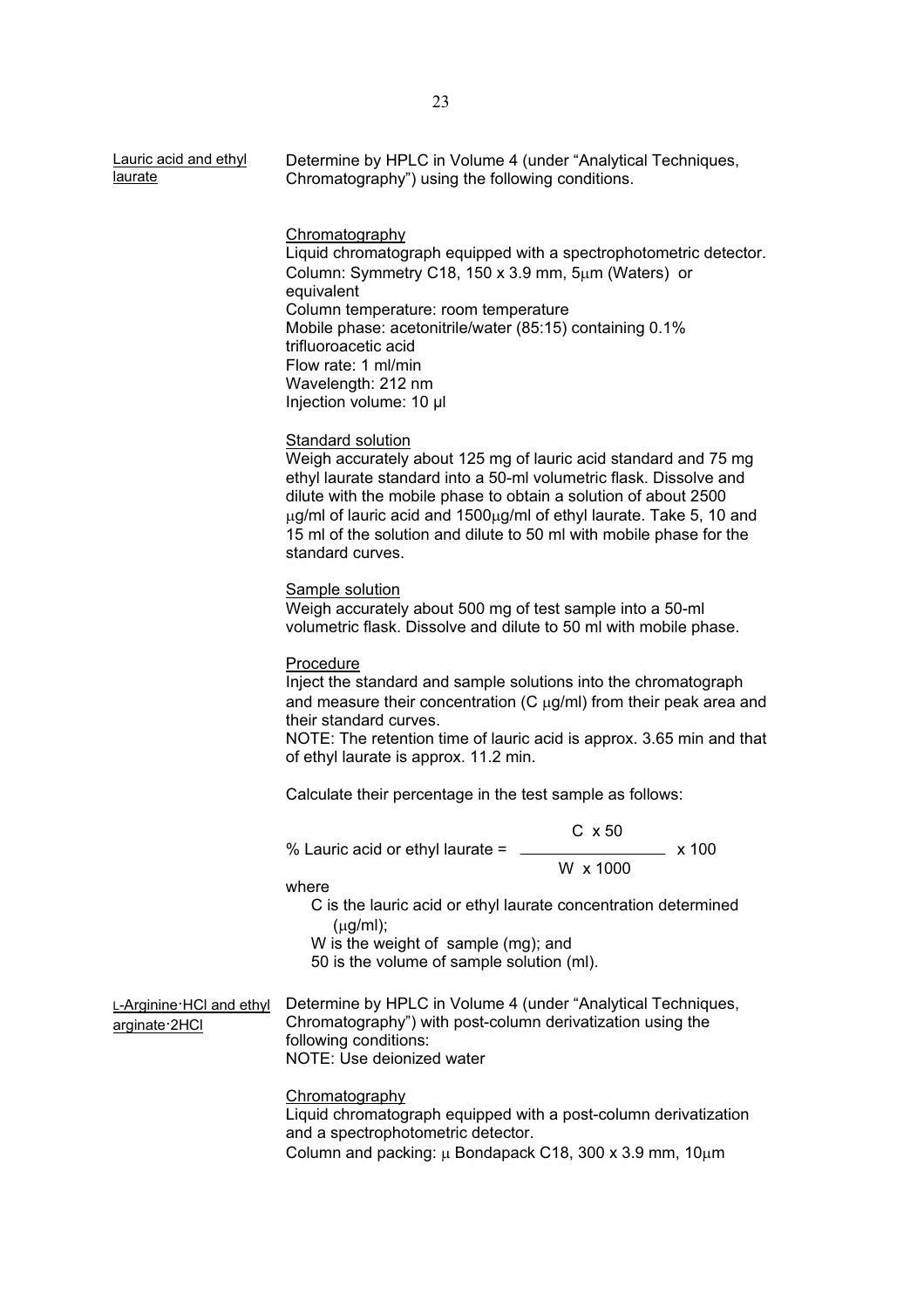(Waters) or equivalent Mobile phase: A-B-C-D (1:1:1:1.5) A: 15 mmole/l sodium heptanesulphonate, B: 27 mmole/l phosphoric acid solution, C: 3 mmole/l sodium di-hydrogen phosphate solution, D: methanol Flow rate: 0.8 ml/min Flow rate of reagent solution: 0.8 ml/min Column temperature: 65° Wavelength: 340 nm Injection volume: 10 ȝl

#### Standard solution

L-Arginine·HCl: Weigh accurately about 40 mg of L-arginine·HCl standard into a 100-ml volumetric flask. Dissolve and dilute to 100 ml with water to obtain a solution of about 400  $\mu$ g/ml of Larginine·HCl.

Ethyl arginate·2HCl: Weigh accurately about 200 mg of ethyl arginate·2HCl standard into a 25-ml volumetric flask. Dissolve and dilute to 25 ml with water to obtain a solution of about 8000  $\mu$ g/ml of ethyl arginate·2HCl.

Take 1, 2 and 3 ml of each solution and dilute to 20 ml with mobile phase separately for the standard curves.

# Sample solution

To analyze L-arginine·HCl, weigh accurately about 100 mg of test sample into a 25-ml volumetric flask. Dissolve and dilute to 25 ml with water.

To analyze ethyl arginate·2HCl, weigh accurately about 2 g of test sample into a 25-ml volumetric flask. Dissolve and dilute to 25 ml with water.

#### Derivatizing solution

Mix 1 liter of 0.2M borate buffer solution (pH 9.4) with 0.8 g of *o*phtaldialdehyde dissolved in 5 ml of methanol and 2 ml of 2 mercaptoethanol. The solution is stable 48 h at room temperature and without additional preventive measure but It is advisable to keep the solution under nitrogen and to prepare it freshly every 24- 48 h.

# Procedure

Inject the standard and sample solutions into the chromatograph. After column, derivatization reaction is produced employing the derivatizing solution at 65° in a teflon tubular reactor (650-800 x 0.3 mm). Then, measure the area of the peak at 340 nm. NOTE: The retention time of L-arginine·HCl is approx. 5.03 min and ethyl arginate·2HCl is approx. 6.70 min.

Calculate the percentage of L-arginine·HCl and ethyl arginate·2HCl in the test sample as follows:

 $C \times 25$  $%$  L-arginine HCl or ethyl arginate 2HCl =  $\frac{1}{2}$  x 100 W x 1000

where

C is the L-arginine·HCl or ethyl arginate·2HCl concentration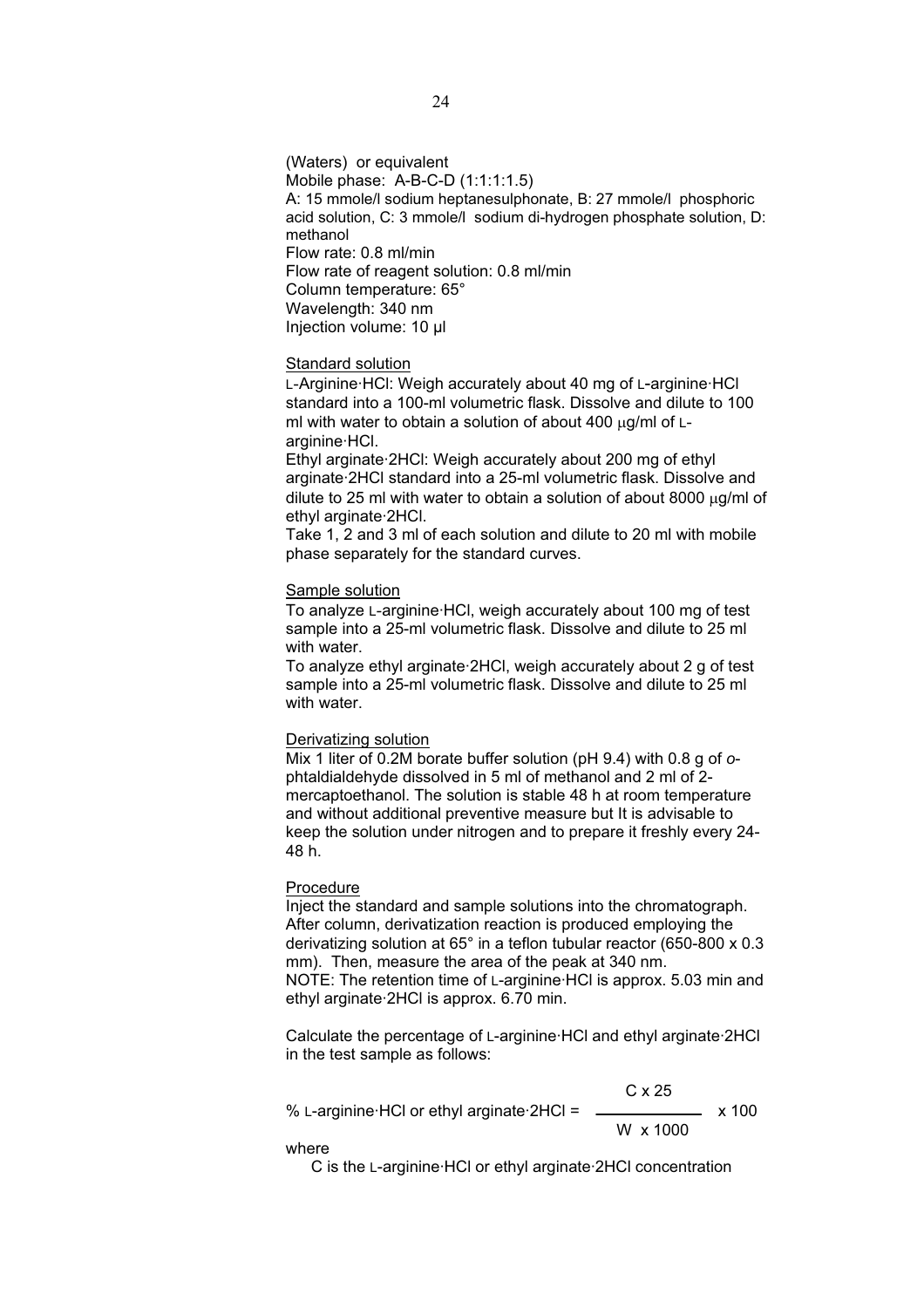determined (μg/ml); W is the weight of sample (mg); and 25 is the volume of sample solution (ml).

**METHOD OF ASSAY** Determine by HPLC in Volume 4 (under "Analytical Techniques, Chromatography") using the following conditions: NOTE: Use deionized water

## **Standards**

Ethyl-N<sup>«</sup>-lauroyl-L-arginate·HCl standard N<sup>a</sup>-lauroyl-L-arginine standard (available from Laboratorios Miret, S.A, Géminis 4, Políg. Ind. Can Parellada, 08228 Terrassa, Spain)

# Chromatography

Liquid chromatograph equipped with a spectrophotometric detector. Column and packing: Symmetry C18, 150 x 3.9 mm,  $5\mu$ m (Waters) or equivalent Column temperature: room temperature Mobile phase: acetonitrile/water (50:50) containing 0.1% trifluoroacetic acid Flow rate: 1 ml/min Wavelength: 215 nm Injection volume: 10 ȝl

## Standard solution

Weigh accurately about 25 mg of  $N^{\alpha}$ -lauroyl-L-arginine standard into a 25-ml volumetric flask. Dissolve and dilute to 25 ml with mobile phase (solution A). Weigh accurately about 150 mg of ethyl-N<sup>a</sup>-lauroyl-L-arginate·HCl standard into a 50-ml volumetric flask and dissolve with some milliliters of the mobile phase. Then, add 5 ml of solution A and dilute to 50 ml with mobile phase to obtain a solution of about 3000 µg/ml of ethyl-N<sup>a</sup>-lauroyl-L-arginate·HCl and 100 µg/ml of N<sup>a</sup>-lauroyl-L-arginine (solution B). Take 2, 4, 6, 8 and 10 ml of solution B and dilute to 25 ml with mobile phase for the standard curves.

#### Sample solution

Weigh accurately about 50 mg of test sample into a 50-ml volumetric flask. Dissolve and dilute to 50 ml with mobile phase.

#### Procedure

Inject the standard and sample solutions into the chromatograph and measure the area of the peak.

Note: The retention time of ethyl-N<sup>«</sup>-lauroyl-L-arginate·HCl is approx. 4.3 min.

Calculate the percentage of ethyl-N<sup>a</sup>-lauroyl-L-arginate·HCl in the test sample as follows:

|                                                      | $C \times 50$ |           |
|------------------------------------------------------|---------------|-----------|
| % Ethyl-N <sup>«</sup> -lauroyl-L-arginate·HCl = $-$ |               | · x 100 · |
|                                                      | W x 1000      |           |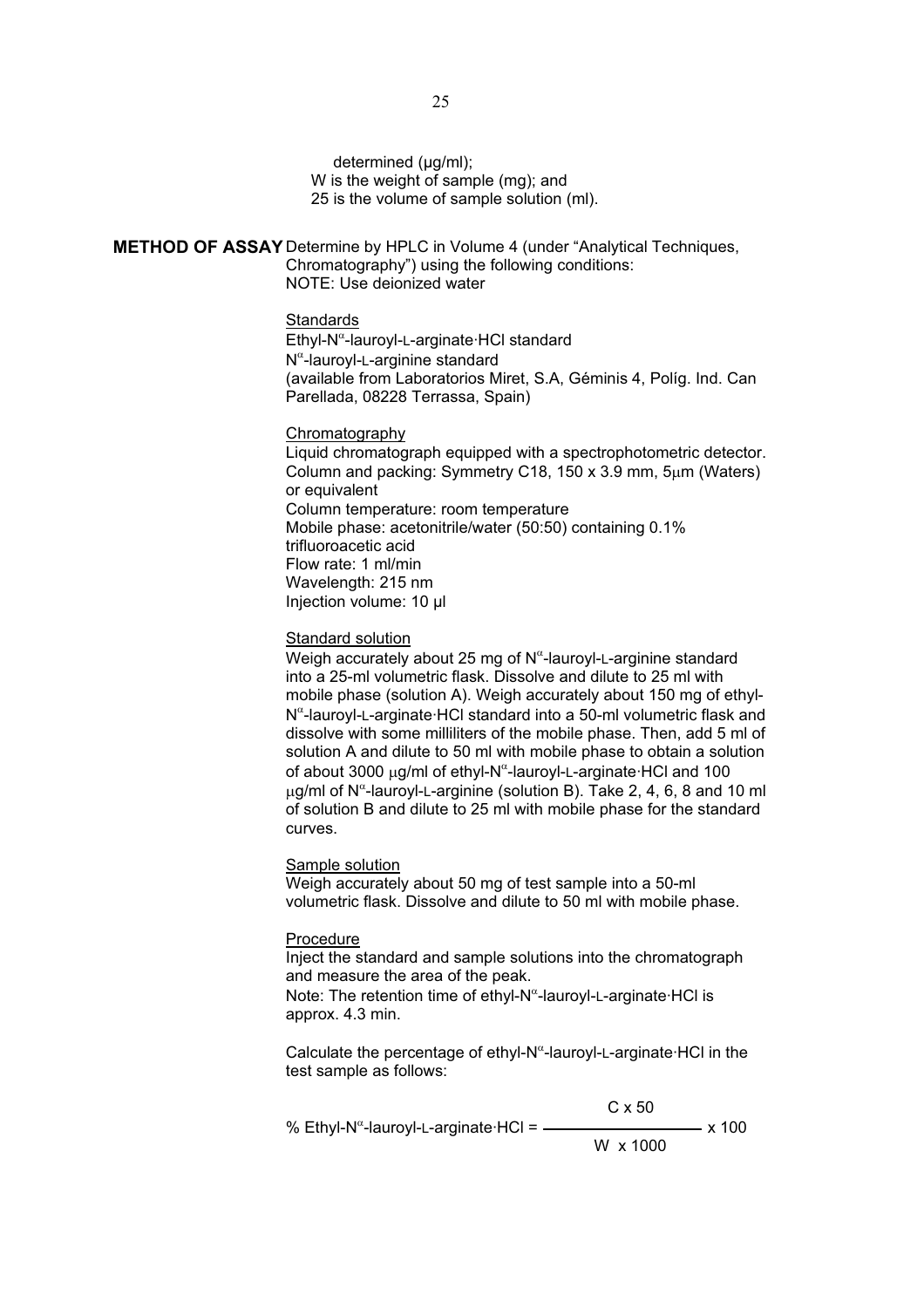where

- $C$  is the ethyl-N<sup> $\alpha$ </sup>-lauroyl-L-arginate HCl concentration  $d$ etermined ( $\mu$ g/ml);
- W is the weight of sample (mg); and
- 50 is the volume of sample solution (ml).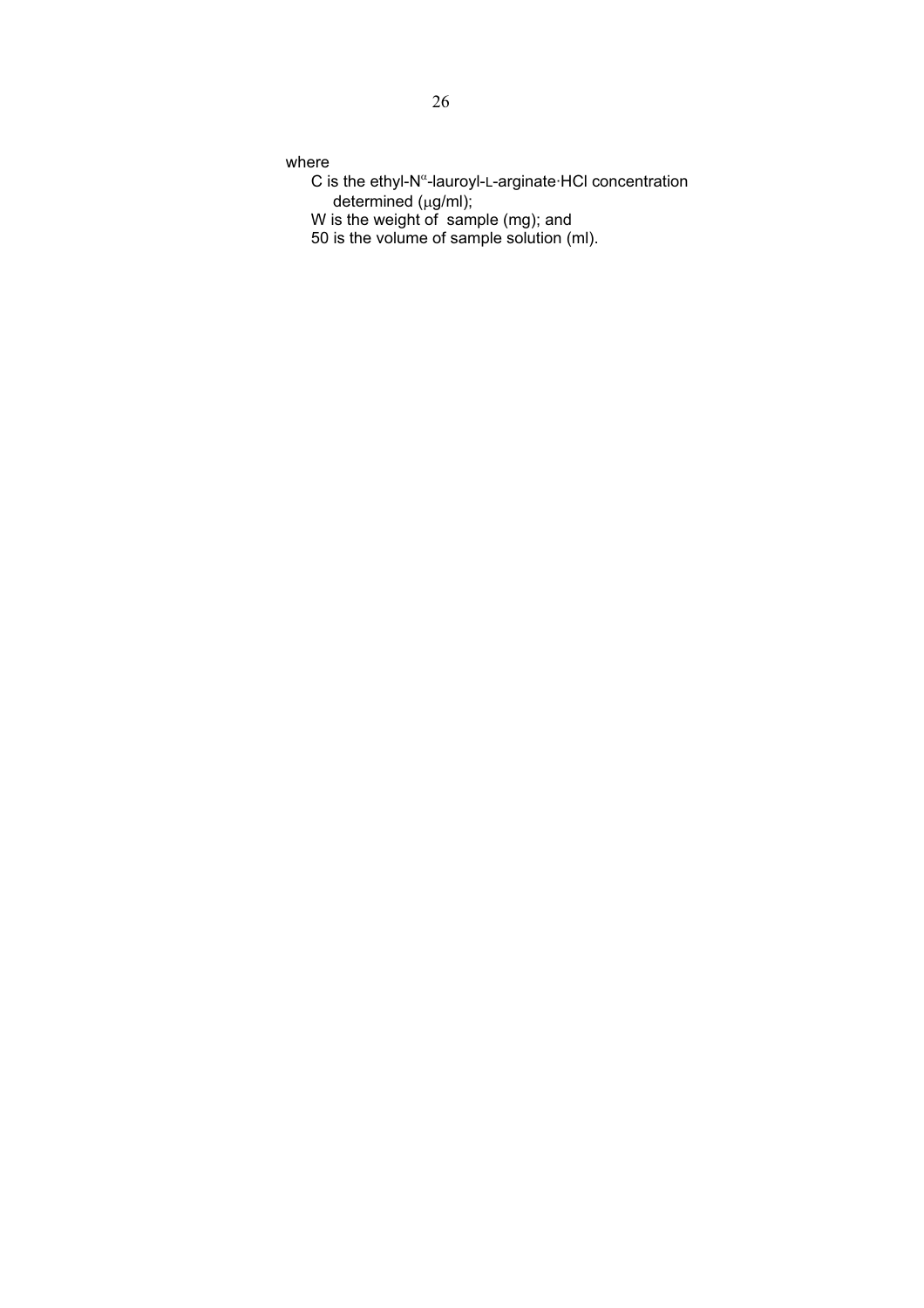# **FERROUS AMMONIUM PHOSPHATE**

|                        | New specifications prepared at the 71 <sup>st</sup> JECFA (2009) and<br>published in FAO JECFA Monographs 7 (2009). A PMTDI of 0.8<br>mg/kg bw for iron was established at the 35 <sup>th</sup> JECFA (1989).                                                                                                                                                                                                                  |
|------------------------|--------------------------------------------------------------------------------------------------------------------------------------------------------------------------------------------------------------------------------------------------------------------------------------------------------------------------------------------------------------------------------------------------------------------------------|
| <b>SYNONYMS</b>        | Iron(II) ammonium phosphate; Phosphoric acid, ammonium iron (II)<br>salt                                                                                                                                                                                                                                                                                                                                                       |
| <b>DEFINITION</b>      | Ferrous ammonium phosphate is manufactured by first combining<br>iron powder and phosphoric acid in deionized water with stirring<br>and heating the mixture to get ferrous hydrogen phosphate as a<br>slurry. Ammonia is added to get ferrous ammonium phosphate.<br>The product is then spray dried and milled. Ferrous ammonium<br>phosphate consists primarily of the anhydrous salt with small<br>amounts of the hydrate. |
| C.A.S. number          | 10101-60-7                                                                                                                                                                                                                                                                                                                                                                                                                     |
| Chemical formula       | $FeNH_4PO_4$                                                                                                                                                                                                                                                                                                                                                                                                                   |
| Formula weight         | 168.85 anhydrous                                                                                                                                                                                                                                                                                                                                                                                                               |
| Assay                  | Not less than 24 % and not more than 30% expressed as Iron(II)                                                                                                                                                                                                                                                                                                                                                                 |
| <b>DESCRIPTION</b>     | Greyish-green powder                                                                                                                                                                                                                                                                                                                                                                                                           |
| <b>FUNCTIONAL USES</b> | Nutrient supplement                                                                                                                                                                                                                                                                                                                                                                                                            |
| <b>CHARACTERISTICS</b> |                                                                                                                                                                                                                                                                                                                                                                                                                                |
| <b>IDENTIFICATION</b>  |                                                                                                                                                                                                                                                                                                                                                                                                                                |
| Solubility (Vol. 4)    | Insoluble in water, soluble in dilute mineral acids                                                                                                                                                                                                                                                                                                                                                                            |
| Iron (Vol. 4)          | Passes test                                                                                                                                                                                                                                                                                                                                                                                                                    |
| Ammonium (Vol. 4)      | Passes test                                                                                                                                                                                                                                                                                                                                                                                                                    |
| Phosphate (Vol. 4)     | Passes test                                                                                                                                                                                                                                                                                                                                                                                                                    |
| <b>PURITY</b>          |                                                                                                                                                                                                                                                                                                                                                                                                                                |
| Water (Vol. 4)         | Not more than 3% (Karl Fischer method)                                                                                                                                                                                                                                                                                                                                                                                         |
| Fluoride (Vol. 4)      | Not more than 50 mg/kg (Method I or II)                                                                                                                                                                                                                                                                                                                                                                                        |
| Iron (III)             | Not more than 7%<br>See description under TESTS                                                                                                                                                                                                                                                                                                                                                                                |
| Lead (Vol. 4)          | Not more than 2 mg/kg<br>Determine using an AAS/ICP-AES technique appropriate to the                                                                                                                                                                                                                                                                                                                                           |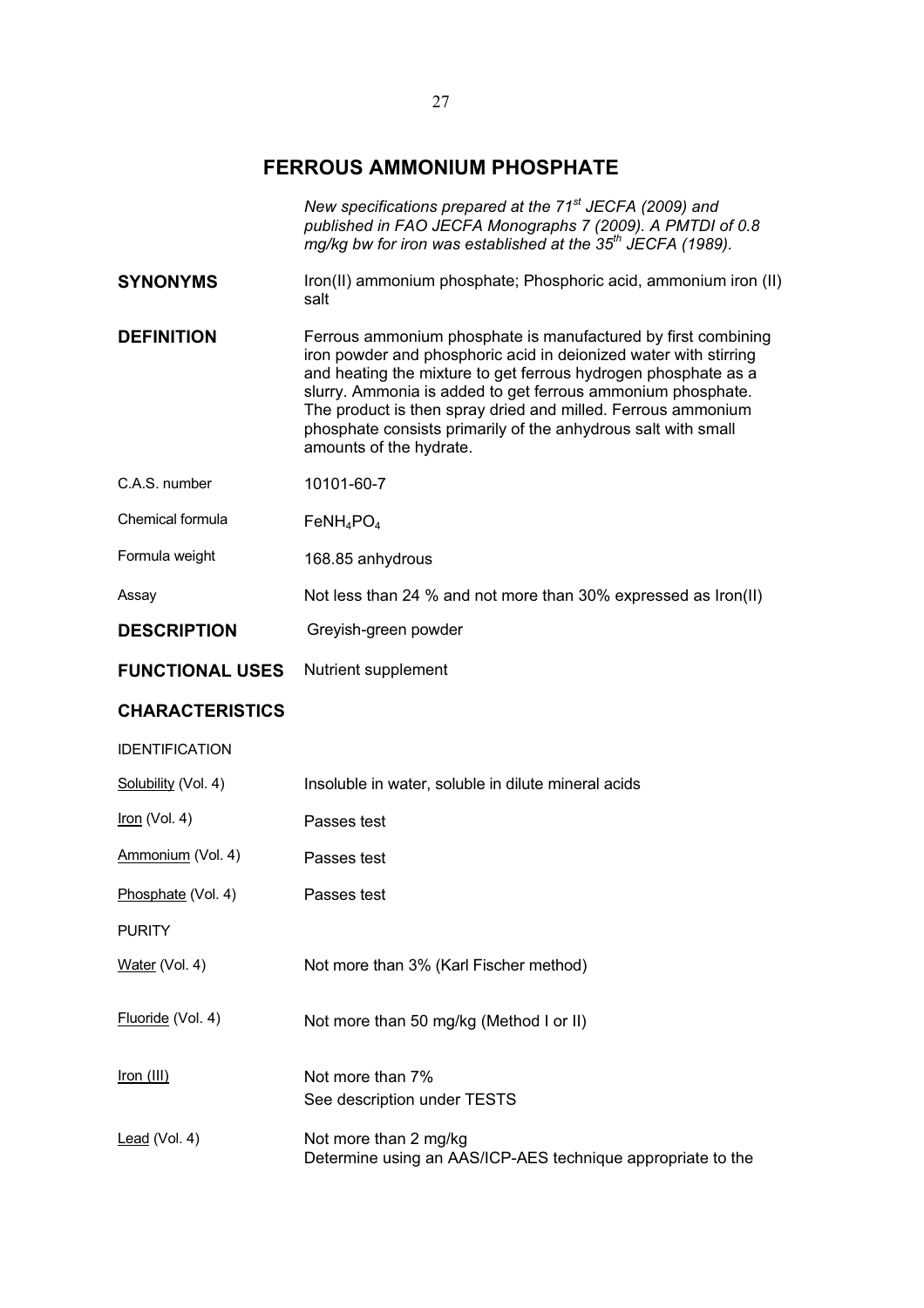|                     | specified level. The selection of sample size and method of sample<br>preparation may be based on principles of methods described in<br>Volume 4 (under "General Methods, Metallic Impurities").                                                                                                |
|---------------------|-------------------------------------------------------------------------------------------------------------------------------------------------------------------------------------------------------------------------------------------------------------------------------------------------|
| Mercury (Vol. 4)    | Not more than 1 mg/kg<br>Determine using cold vapour atomic absorption technique. The<br>selection of sample size and method of sample preparation may be<br>based on the principles of the method described in Volume 4<br>(under "General Methods, Metallic Impurities").                     |
| Cadmium (Vol. 4)    | Not more than 1 mg/kg<br>Determine using AAS/ICP-AES technique appropriate to the<br>specified level. The selection of sample size and method of sample<br>preparation may be based on the principles of the method<br>described in Volume 4 (under "General Methods, Metallic<br>Impurities"). |
| Arsenic (Vol. 4)    | Not more than 3 mg/kg (Method II)<br>Determine using atomic absorption hydride technique. Use Method<br>I for sample preparation.                                                                                                                                                               |
| <b>TESTS</b>        |                                                                                                                                                                                                                                                                                                 |
| <b>PURITY TESTS</b> |                                                                                                                                                                                                                                                                                                 |

Iron (III) Transfer 1 g of sample into a 250 ml Erlenmeyer flask, add 20 ml of water, 10 ml of hydrochloric acid TS, heat to dissolve and cool to room temperature. Add 3 g of potassium iodide, stopper, swirl to mix, and allow to stand in the dark for 15 min. Remove the stopper, add approx. 100 ml of water, and titrate with 0.1 N sodium thiosulfate, adding starch TS near the end point. Each ml of 0.1 N sodium thiosulfate is equivalent to 5.585 mg of iron (III).

**METHOD OF ASSAY** Weigh accurately about 0.3 g of the sample into a 250 ml conical flask, add 25 ml of dilute sulfuric acid (16% v/v) and dissolve with heating. Cool and add 75 ml of water. Add 0.1 ml of ferroin indicator solution (0.1% w/v in water). Titrate immediately with 0.1 N cerium sulfate until the colour changes from orange to light bluish-green. Each ml of 0.1 N cerium sulfate is equivalent to 5.585 mg of iron (II).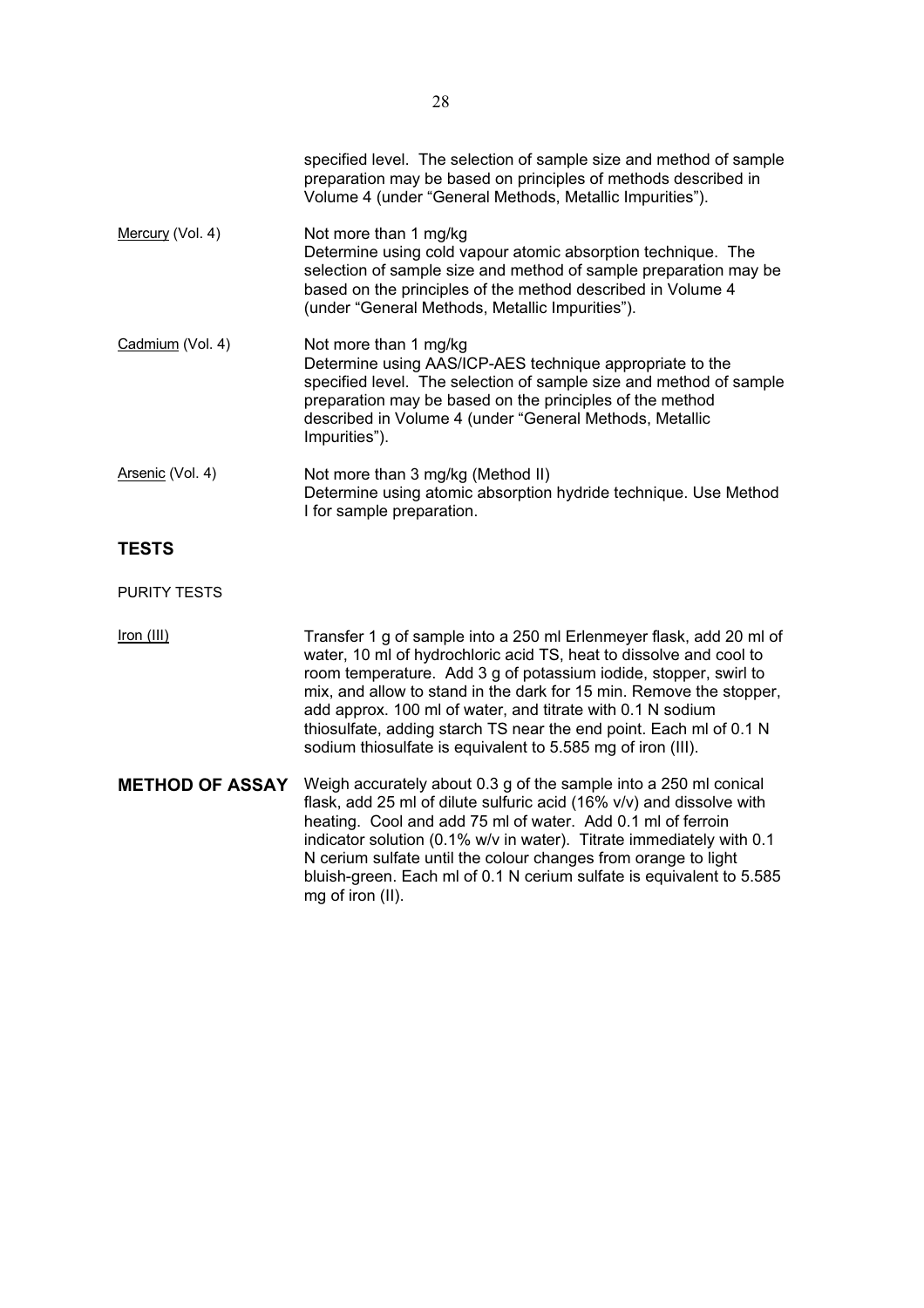# **GLYCEROL ESTER OF GUM ROSIN**  (TENTATIVE)

*New tentative specifications prepared at the 71st JECFA (2009 and, published in FAO JECFA Monographs 7 (2009). A group ADI of 0 – 25 mg/kg bw for glycerol ester of gum rosin and glycerol ester of wood rosin was established at the 71st JECFA (2009).* 

*Information is required on batches of commercially available products:* 

- **•** *representative infrared spectra, with identification of relevant peaks and conditions of analysis. Clean spectra are also required*
- x *identification of the main resin acids with their relative proportions, obtained with updated chromatographic techniques*
- x *other data or information useful for distinguishing among the glycerol esters of wood, gum and tall oil rosins*

# **DEFINITION** Glycerol ester of gum rosin is a complex mixture of tri- and diglycerol esters of resin acids from gum rosin, with a residual fraction of monoglycerol esters. It is obtained by the esterification of refined gum rosin under a nitrogen atmosphere with food-grade glycerol, and purified by counter-current steam distillation. Refined gum rosin is obtained by extracting oleoresin gum from living pine trees and refining it through washing, filtration and distillation. It is composed of approximately 90% resin acids and 10% neutrals (non-acidic compounds). The resin-acid fraction is a complex mixture of isomeric diterpenoid monocarboxylic acids having the typical empirical formula  $C_{20}H_{30}O_2$ , of which the main component is abietic acid. These specifications do not cover substances derived from wood rosin, obtained by the solvent extraction of aged pine stumps, and substances derived from tall oil rosin, a by-product of Kraft (paper) pulp processing. **DESCRIPTION** Hard, yellow to pale amber-coloured solid

**FUNCTIONAL USES** Emulsifier, density adjustment agent for flavouring oils in beverages

# **CHARACTERISTICS**

| <b>IDENTIFICATION</b>           |                                                                                                                                |
|---------------------------------|--------------------------------------------------------------------------------------------------------------------------------|
| Solubility (Vol. 4)             | Insoluble in water; soluble in acetone                                                                                         |
| Infrared absorption<br>(Vol. 4) | The infrared spectrum of a thin film of the sample (potassium<br>bromide plate) corresponds with the typical infrared spectrum |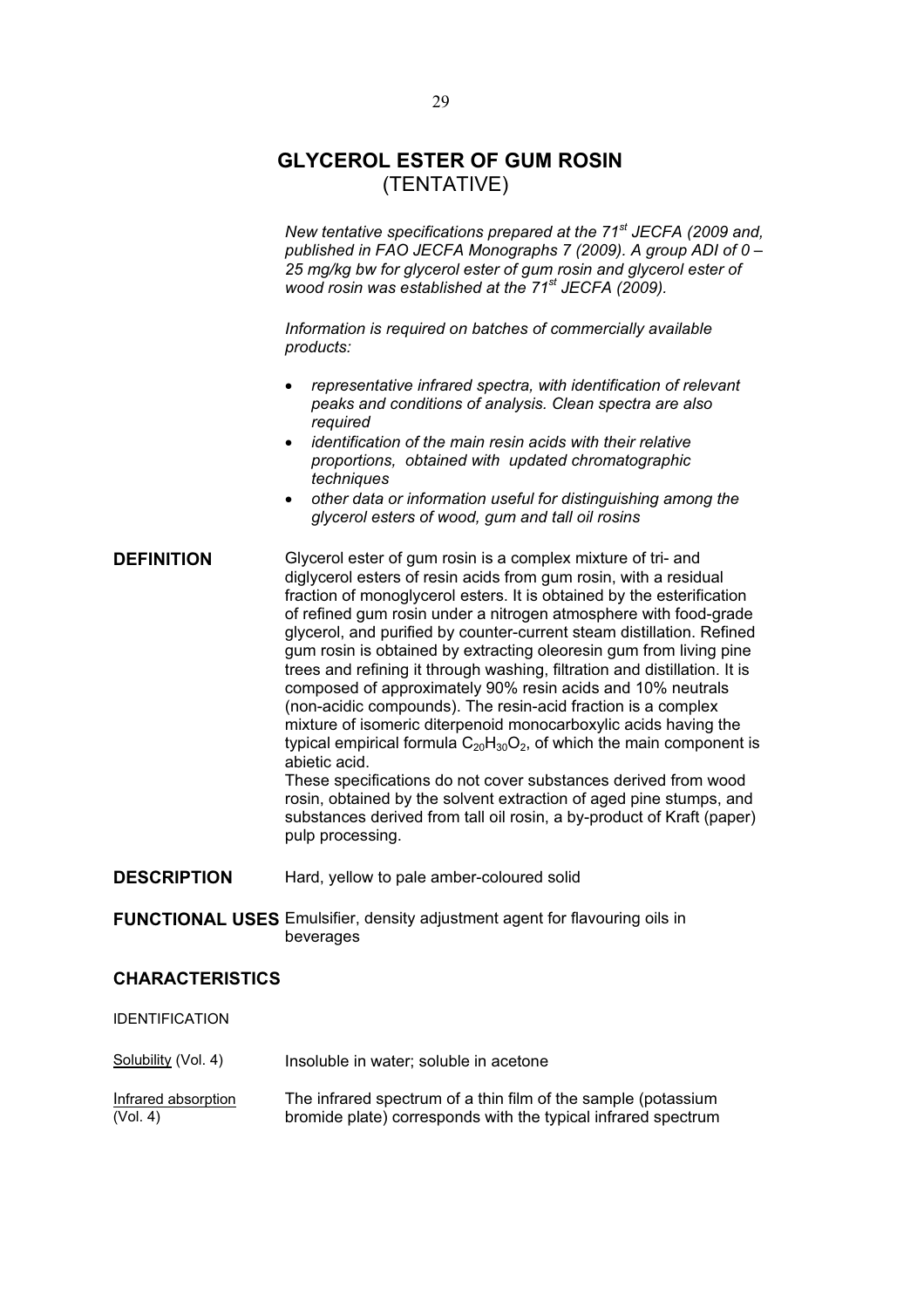|                                           | Infrared spectra from commercially available products are<br>requested                                                                                                                                                                                                                                                                                                                                                                                  |
|-------------------------------------------|---------------------------------------------------------------------------------------------------------------------------------------------------------------------------------------------------------------------------------------------------------------------------------------------------------------------------------------------------------------------------------------------------------------------------------------------------------|
| <b>Sulfur test</b>                        | Negative<br>Weigh 40-50 mg of sample into a test tube and add 1-2 drops of a<br>20% (w/v) solution of sodium formate. Place a strip of lead acetate<br>test paper over the mouth of the test tube. Heat the tube until<br>fumes are formed that contact the test paper. Continue heating for<br>2-5 min. The formation of a black spot of lead sulfide indicates the<br>presence of sulfur-containing compounds. (Detection Limit: 50<br>mg/kg sulfur). |
| <b>PURITY</b>                             |                                                                                                                                                                                                                                                                                                                                                                                                                                                         |
| Specific gravity (Vol. 4)                 | $d^{20}_{25}$ : Not less than 0.935 (50% solution in d-limonene)                                                                                                                                                                                                                                                                                                                                                                                        |
| Ring and ball softening<br>point (Vol. 4) | Not less than 82° (see "Specific Methods, Glycerol Esters of<br>Rosins")                                                                                                                                                                                                                                                                                                                                                                                |
| Acid value (Vol. 4)                       | Between 3 and 9 (see "Specific Methods, Fats, Oils, and<br>Hydrocarbons")                                                                                                                                                                                                                                                                                                                                                                               |
| Lead (Vol. 4)                             | Not more than 1 mg/kg<br>Determine using an AAS/ICP-AES technique appropriate to the<br>specified level. The selection of sample size and method of sample<br>preparation may be based on the principles of the method<br>described in Volume 4 (under "General Methods, Metallic<br>Impurities").                                                                                                                                                      |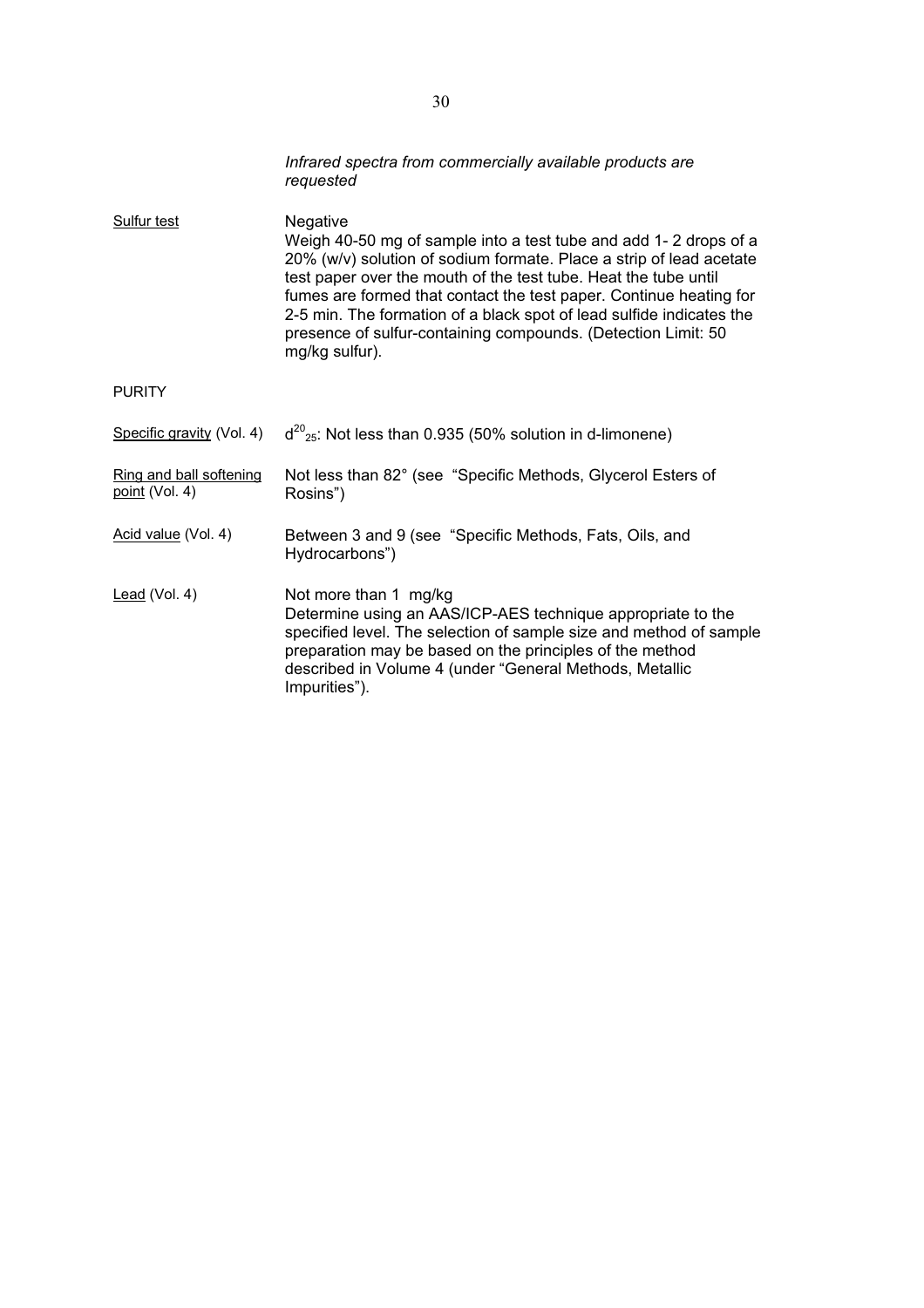# **GLYCEROL ESTER OF TALL OIL ROSIN**  (TENTATIVE)

*New tentative specifications prepared at the 71st JECFA (2009), published in FAO JECFA Monographs 7 (2009). No ADI was allocated at the 71st JECFA (2009).* 

*Information required on batches of commercially available products:* 

- x *representative infrared spectra, with identification of relevant peaks and conditions of analysis. Clean spectra are also required*
- x *identification of the main resin acids with their relative proportions, obtained with updated chromatographic techniques*
- x *other data or information useful for distinguishing among the glycerol esters of wood, gum and tall oil rosins*

| <b>DEFINITION</b> | Glycerol ester of tall oil rosin is a complex mixture of tri- and<br>diglycerol esters of resin acids from tall oil rosin with a residual<br>fraction of monoglycerol esters. It is obtained by the esterification<br>of tall oil rosin under a nitrogen atmosphere with food-grade<br>glycerol, and purified by steam-stripping. Tall oil rosin is obtained<br>by distillation of crude tall oil, a by-product of Kraft (paper) pulp<br>processing. It is composed of approximately 90% resin acids and<br>10% neutrals (non-acidic compounds). The resin-acid fraction is a<br>complex mixture of isomeric diterpenoid monocarboxylic acids<br>having the typical empirical formula $C_{20}H_{30}O_2$ , of which the main<br>component is abietic acid.<br>These specifications do not cover substances derived from wood<br>rosin, obtained by the solvent extraction of aged pine stumps, and<br>substances derived from gum rosin, an exudate of living pine trees. |
|-------------------|--------------------------------------------------------------------------------------------------------------------------------------------------------------------------------------------------------------------------------------------------------------------------------------------------------------------------------------------------------------------------------------------------------------------------------------------------------------------------------------------------------------------------------------------------------------------------------------------------------------------------------------------------------------------------------------------------------------------------------------------------------------------------------------------------------------------------------------------------------------------------------------------------------------------------------------------------------------------------|
|-------------------|--------------------------------------------------------------------------------------------------------------------------------------------------------------------------------------------------------------------------------------------------------------------------------------------------------------------------------------------------------------------------------------------------------------------------------------------------------------------------------------------------------------------------------------------------------------------------------------------------------------------------------------------------------------------------------------------------------------------------------------------------------------------------------------------------------------------------------------------------------------------------------------------------------------------------------------------------------------------------|

**DESCRIPTION** Hard, yellow to pale amber-coloured solid

**FUNCTIONAL USES** Emulsifier, density adjustment agent for flavouring oils in beverages

# **CHARACTERISTICS**

IDENTIFICATION

Solubility (Vol. 4) Insoluble in water, soluble in acetone Infrared absorption (Vol. 4) The infrared spectrum of a thin film of the sample (potassium bromide plate) corresponds with the typical infrared spectrum *Infrared spectra from commercially available products are requested.*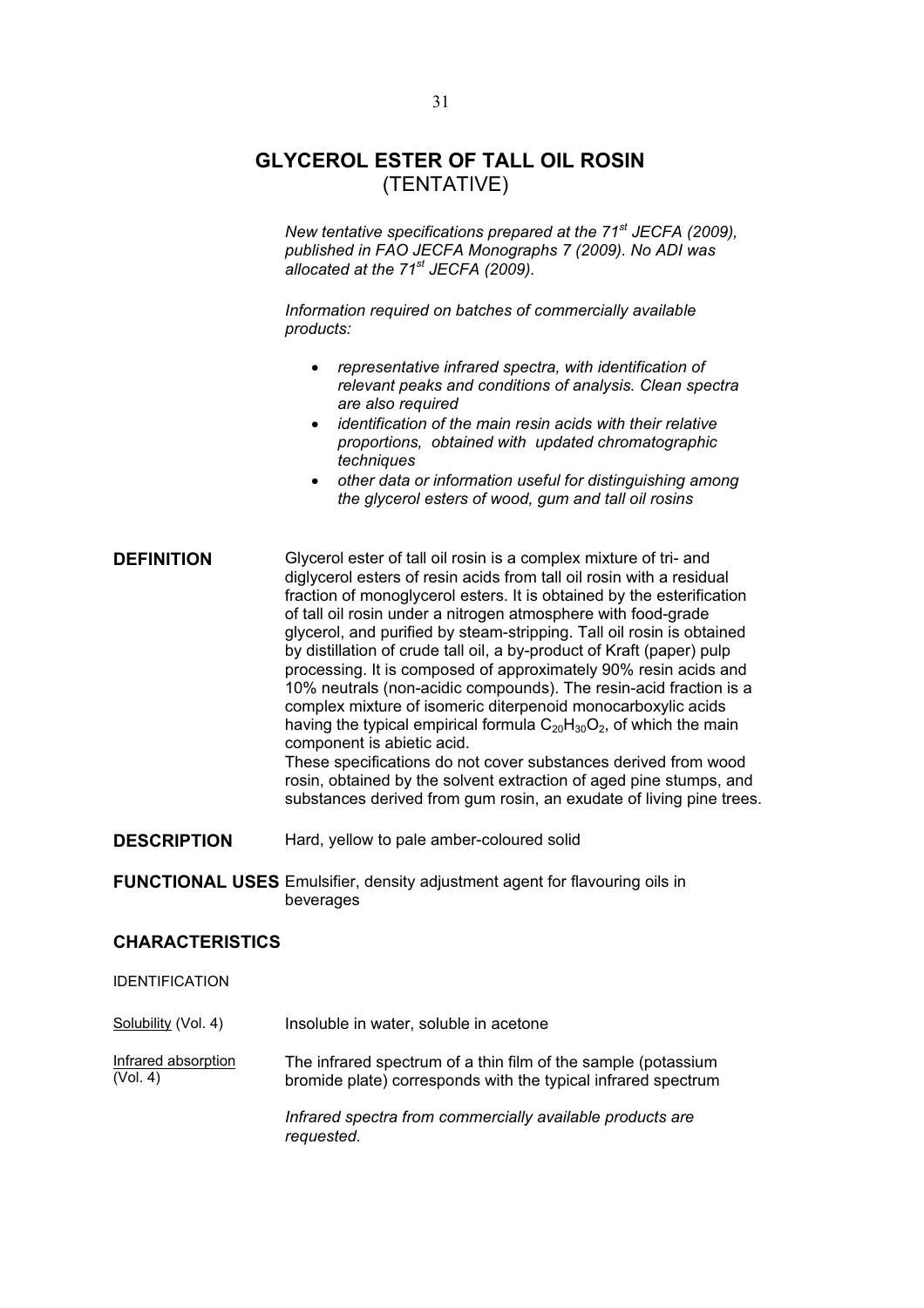| <b>Sulfur test</b>                               | Positive<br>Weigh 40-50 mg of sample into a test tube and add 1-2 drops of a<br>20% (w/v) solution of sodium formate. Place a strip of lead acetate<br>test paper over the mouth of the test tube. Heat the tube until<br>fumes are formed that contact the test paper. Continue heating for<br>2-5 min. The formation of a black spot of lead sulfide indicates the<br>presence of sulfur-containing compounds. (Detection Limit: 50<br>mg/kg sulfur). |
|--------------------------------------------------|---------------------------------------------------------------------------------------------------------------------------------------------------------------------------------------------------------------------------------------------------------------------------------------------------------------------------------------------------------------------------------------------------------------------------------------------------------|
| <b>PURITY</b>                                    |                                                                                                                                                                                                                                                                                                                                                                                                                                                         |
| Specific gravity (Vol. 4)                        | $d^{20}_{25}$ : Not less than 0.935 (50% solution in d-limonene)                                                                                                                                                                                                                                                                                                                                                                                        |
| Ring and ball softening<br><u>point</u> (Vol. 4) | Not less than 80° (see "Specific Methods, Glycerol Esters of<br>Rosins")                                                                                                                                                                                                                                                                                                                                                                                |
| Acid value (Vol. 4)                              | Between 3 and 9 (see "Specific Methods, Fats, Oils, and<br>Hydrocarbons")                                                                                                                                                                                                                                                                                                                                                                               |
| Lead (Vol. 4)                                    | Not more than 1 mg/kg<br>Determine using an AAS/ICP-AES technique appropriate to the<br>specified level. The selection of sample size and method of sample<br>preparation may be based on the principles of the method<br>described in Volume 4 (under "General Methods, Metallic<br>Impurities").                                                                                                                                                      |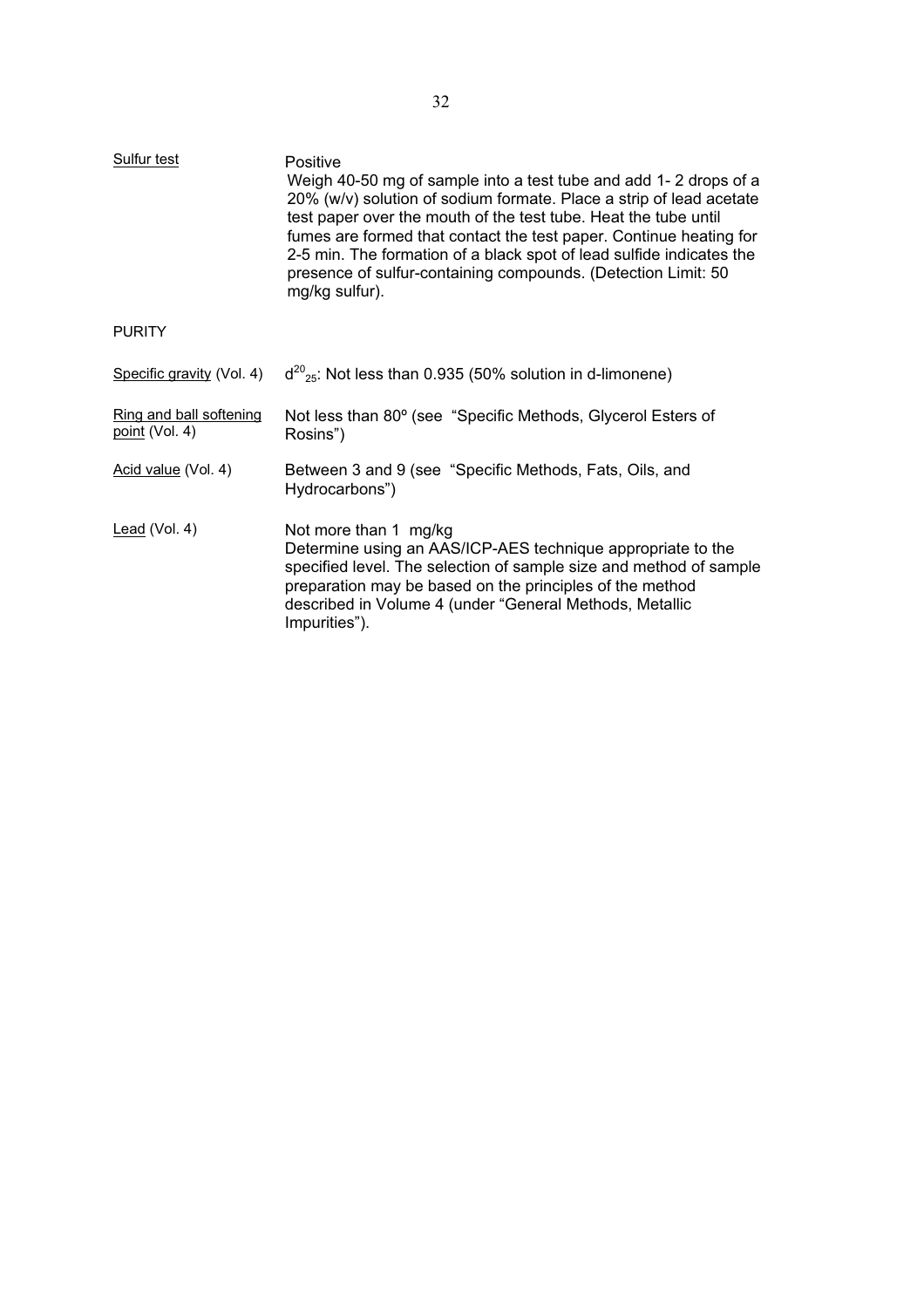# **GLYCEROL ESTER OF WOOD ROSIN**  (TENTATIVE)

|                        | Prepared at the 71 <sup>st</sup> JECFA (2009) and published in FAO JECFA<br>Monographs 7 (2009), superseding specifications prepared at<br>the 46th JECFA (1996) and published in the Combined<br>Compendium of Food Additive Specifications, FAO JECFA<br>Monographs 1 (2005). A group ADI of $0 - 25$ mg/kg bw for<br>glycerol ester of gum rosin and glycerol ester of wood rosin was<br>established at the 71 <sup>st</sup> JECFA (2009).<br>Information required on batches of commercially available<br>products:<br>representative infrared spectra, with identification of<br>relevant peaks and conditions of analysis. Clean spectra<br>are also required<br>identification of the main resin acids with their relative<br>$\bullet$<br>proportions, obtained with updated chromatographic<br>techniques<br>other data or information useful for distinguishing among<br>$\bullet$<br>the glycerol esters of wood, gum and tall oil rosins |  |
|------------------------|------------------------------------------------------------------------------------------------------------------------------------------------------------------------------------------------------------------------------------------------------------------------------------------------------------------------------------------------------------------------------------------------------------------------------------------------------------------------------------------------------------------------------------------------------------------------------------------------------------------------------------------------------------------------------------------------------------------------------------------------------------------------------------------------------------------------------------------------------------------------------------------------------------------------------------------------------|--|
| <b>SYNONYMS</b>        | <b>INS No. 445</b>                                                                                                                                                                                                                                                                                                                                                                                                                                                                                                                                                                                                                                                                                                                                                                                                                                                                                                                                   |  |
| <b>DEFINITION</b>      | Glycerol ester of wood rosin is a complex mixture of tri- and<br>diglycerol esters of resin acids from wood rosin obtained by the<br>solvent extraction of aged pine stumps followed by a liquid-liquid<br>solvent refining process. The refined wood rosin is composed of<br>approximately 90% resin acids and 10% neutrals (non-acidic<br>compounds). The resin-acid fraction is a complex mixture of<br>isomeric diterpenoid monocarboxylic acids having the typical<br>empirical formula $C_{20}H_{30}O_2$ , of which the main component is<br>abietic acid. The substance is purified by steam stripping or by<br>countercurrent steam distillation.<br>These specifications do not cover substances derived from gum<br>rosin, an exudate of living pine trees, and substances derived<br>from tall oil rosin, a by-product of Kraft (paper) pulp processing.                                                                                  |  |
| C.A.S. number          | 8050-30-4                                                                                                                                                                                                                                                                                                                                                                                                                                                                                                                                                                                                                                                                                                                                                                                                                                                                                                                                            |  |
| <b>DESCRIPTION</b>     | Hard, yellow to pale amber-coloured solid                                                                                                                                                                                                                                                                                                                                                                                                                                                                                                                                                                                                                                                                                                                                                                                                                                                                                                            |  |
| <b>FUNCTIONAL USES</b> | Emulsifier, density adjustment agent for flavouring oils in<br>beverages, stabilizer, chewing gum base component                                                                                                                                                                                                                                                                                                                                                                                                                                                                                                                                                                                                                                                                                                                                                                                                                                     |  |
| <b>CHARACTERISTICS</b> |                                                                                                                                                                                                                                                                                                                                                                                                                                                                                                                                                                                                                                                                                                                                                                                                                                                                                                                                                      |  |
| <b>IDENTIFICATION</b>  |                                                                                                                                                                                                                                                                                                                                                                                                                                                                                                                                                                                                                                                                                                                                                                                                                                                                                                                                                      |  |
|                        |                                                                                                                                                                                                                                                                                                                                                                                                                                                                                                                                                                                                                                                                                                                                                                                                                                                                                                                                                      |  |

Solubility (Vol. 4) Insoluble in water, soluble in acetone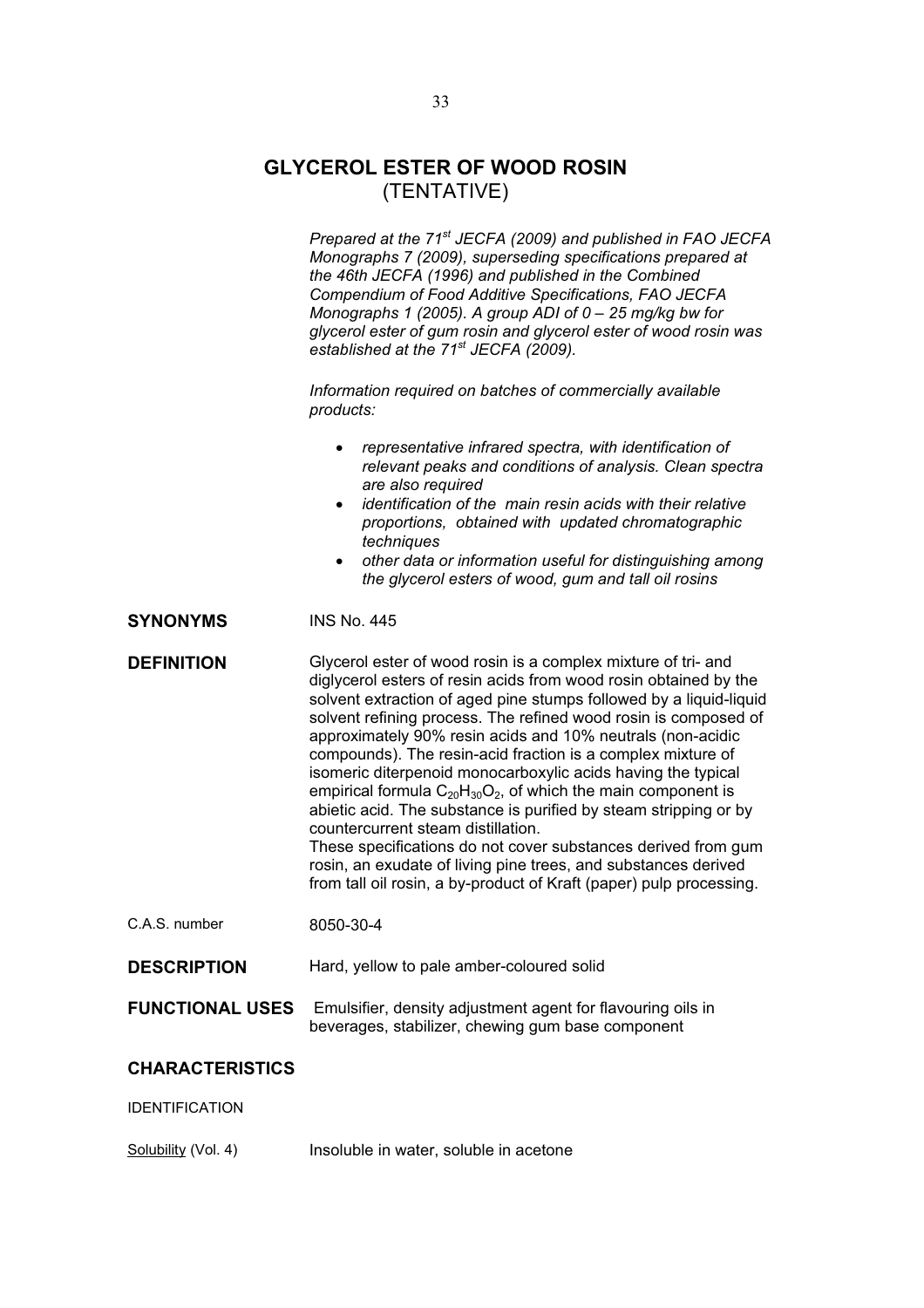|                                           | Infrared absorption (Vol. 4) The infrared spectrum of a thin film of the sample (potassium<br>bromide plate) corresponds with the typical infrared spectrum.                                                                                                                                                                                                                                                                                            |
|-------------------------------------------|---------------------------------------------------------------------------------------------------------------------------------------------------------------------------------------------------------------------------------------------------------------------------------------------------------------------------------------------------------------------------------------------------------------------------------------------------------|
|                                           | Infrared spectra from commercially available products are<br>requested.                                                                                                                                                                                                                                                                                                                                                                                 |
| <b>Sulfur test</b>                        | Negative<br>Weigh 40-50 mg of sample into a test tube and add 1-2 drops of<br>a 20% (w/v) solution of sodium formate. Place a strip of lead<br>acetate test paper over the mouth of the test tube. Heat the tube<br>until fumes are formed that contact the test paper. Continue<br>heating for 2-5 min. The formation of a black spot of lead sulfide<br>indicates the presence of sulfur-containing compounds.<br>(Detection Limit: 50 mg/kg sulfur). |
| <b>PURITY</b>                             |                                                                                                                                                                                                                                                                                                                                                                                                                                                         |
| Specific gravity (Vol. 4)                 | $d^{20}_{25}$ : Not less than 0.935 (50% solution in d-limonene)                                                                                                                                                                                                                                                                                                                                                                                        |
| Ring and ball softening<br>point (Vol. 4) | Not less than 82° (see "Specific Methods, Glycerol Esters of<br>Rosins")                                                                                                                                                                                                                                                                                                                                                                                |
| Acid value (Vol. 4)                       | Between 3 and 9 (see "Specific Methods, Fats, Oils, and<br>Hydrocarbons")                                                                                                                                                                                                                                                                                                                                                                               |
| Lead (Vol. 4)                             | Not more than 1 mg/kg<br>Determine using an AAS/ICP-AES technique appropriate to the<br>specified level. The selection of sample size and method of<br>sample preparation may be based on principles of methods<br>described in Volume 4 (under "General Methods, Metallic<br>Impurities").                                                                                                                                                             |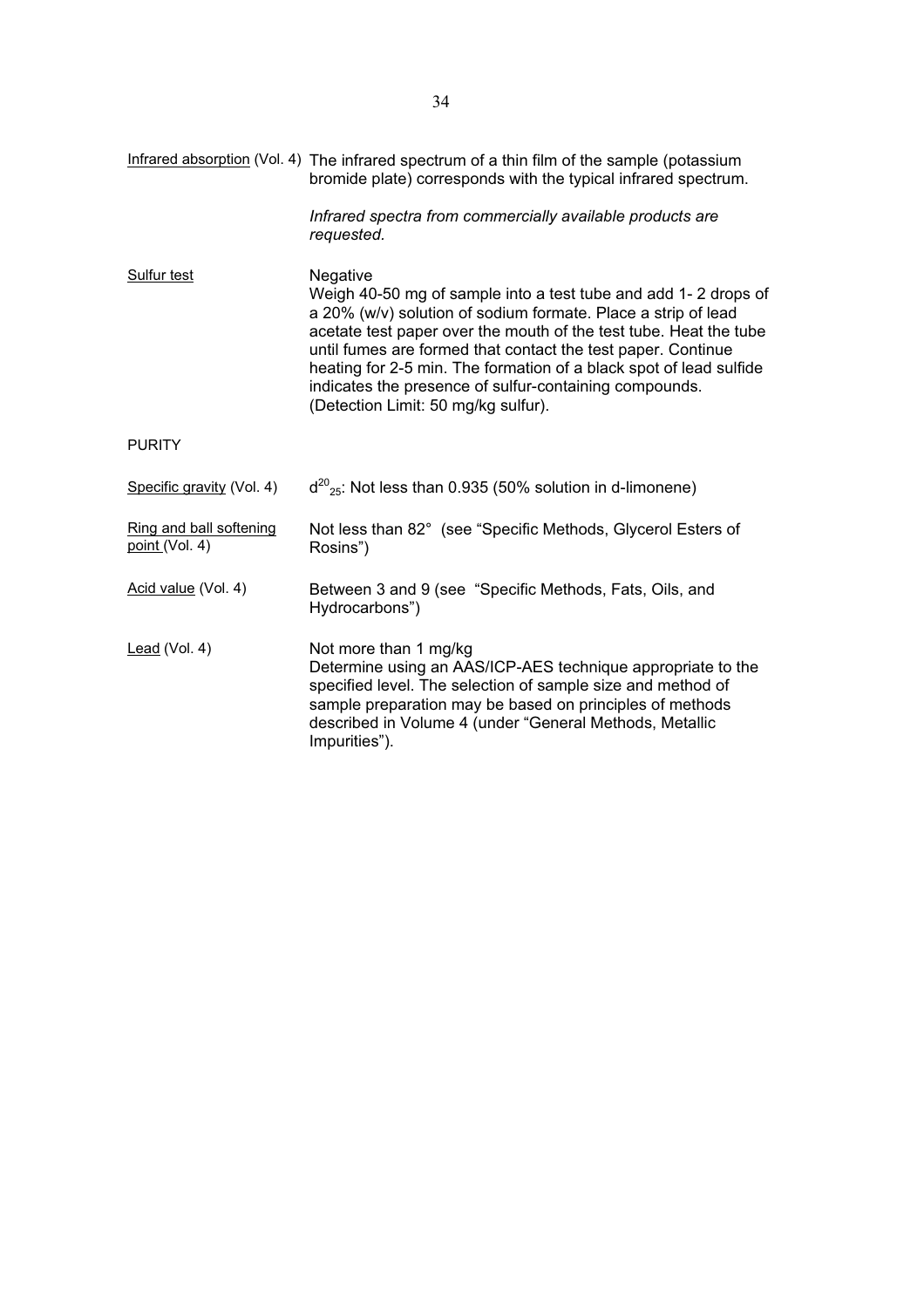# **LYCOPENE EXTRACT FROM TOMATO**

|                    | New specifications prepared at the 71 <sup>st</sup> JECFA (2009) and<br>published in FAO JECFA Monographs 7 (2009). A group ADI "not<br>specified" for lycopene from all sources was established at the 71 <sup>st</sup><br>JECFA (2009).                                                                                                                                                                                                 |  |
|--------------------|-------------------------------------------------------------------------------------------------------------------------------------------------------------------------------------------------------------------------------------------------------------------------------------------------------------------------------------------------------------------------------------------------------------------------------------------|--|
| <b>SYNONYMS</b>    | Lycopene (tomato); INS 160d(ii)                                                                                                                                                                                                                                                                                                                                                                                                           |  |
| <b>DEFINITION</b>  | Lycopene extract from tomatoes is obtained by ethyl acetate<br>extraction of the pulp of ripe red tomatoes (Lycopersicon<br>esculentum L.) with subsequent removal of the solvent. The major<br>colouring principle in tomato extract is lycopene; however, minor<br>amounts of other carotenoid pigments may also be present. The<br>product also contains oils, fats, waxes, and flavour components<br>naturally occurring in tomatoes. |  |
| Chemical names     | $\Psi$ , $\Psi$ -carotene<br>all-trans-lycopene<br>(all-E)-lycopene<br>(all-E)-2,6,10,14,19,23,27,31-octamethyl-<br>2,6,8,10,12,14,16,18,20,22,24,26,30-dotriacontatridecaene                                                                                                                                                                                                                                                             |  |
| C.A.S. number      | 502-65-8 (lycopene)                                                                                                                                                                                                                                                                                                                                                                                                                       |  |
| Chemical formula   | $C_{40}H_{56}$ (lycopene)                                                                                                                                                                                                                                                                                                                                                                                                                 |  |
| Structural formula | All-trans-lycopene, the major colouring principle                                                                                                                                                                                                                                                                                                                                                                                         |  |
|                    | CH,<br>$\mathsf{H}_{3}\mathsf{C}$<br>CH <sub>3</sub><br>CH <sub>3</sub><br>CH <sub>3</sub><br>CH <sub>3</sub><br>CH <sub>3</sub><br>CH <sub>3</sub><br>$H_3C$<br>CH <sub>3</sub>                                                                                                                                                                                                                                                          |  |
| Formula weight     | 536.85 (lycopene)                                                                                                                                                                                                                                                                                                                                                                                                                         |  |
| Assay              | Not less than 5% and not more than 15% total lycopenes.<br>Not less than 6.5% and not more than 16.5% total carotenoids<br>(calculated as lycopene)                                                                                                                                                                                                                                                                                       |  |

**DESCRIPTION** Dark-red viscous liquid

**FUNCTIONAL USES** Colour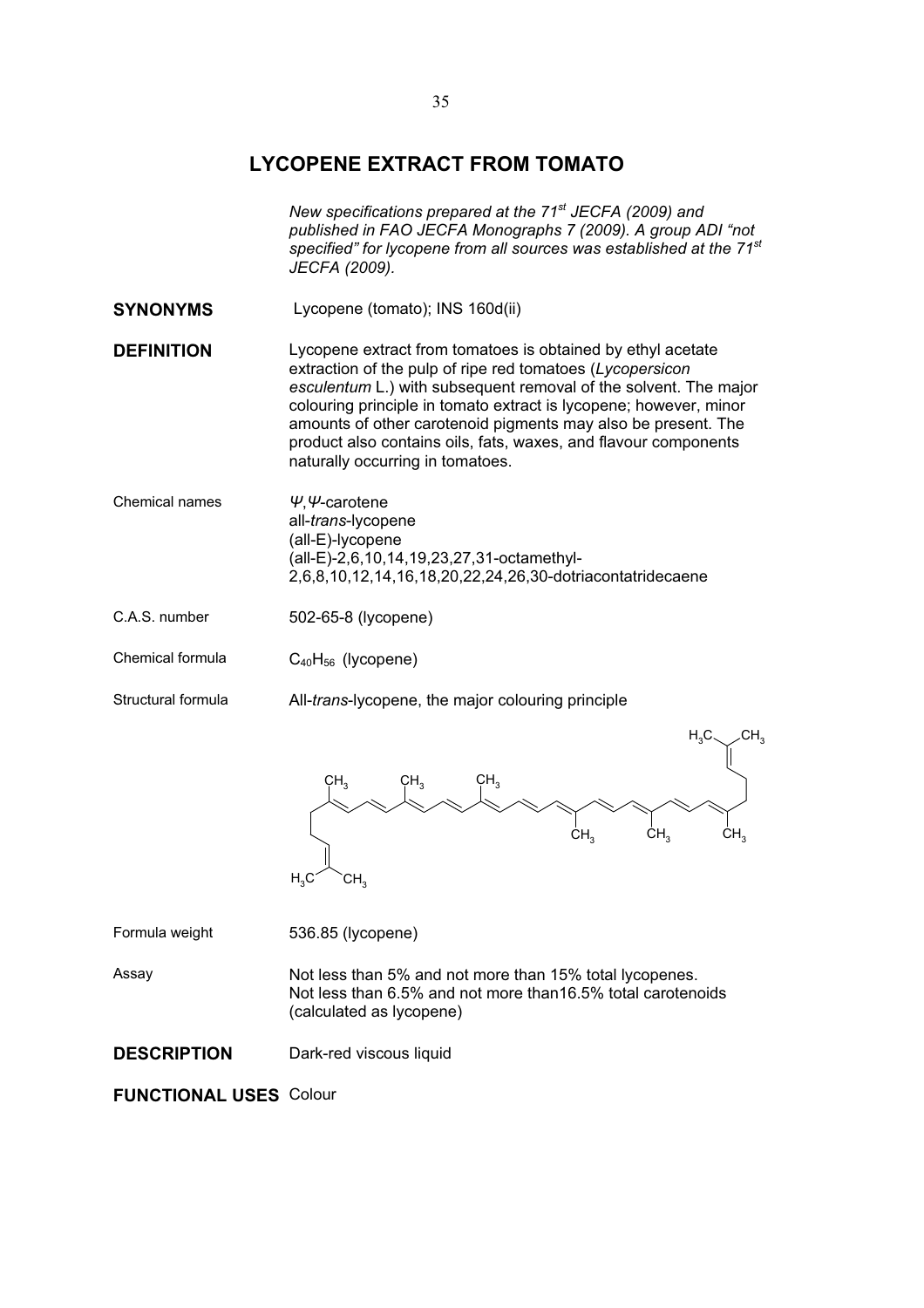# **CHARACTERISTICS**

# IDENTIFICATION

| Solubility (Vol. 4)           | Freely soluble in ethyl acetate and n-hexane; partially soluble in<br>ethanol and acetone; and insoluble in water.                                                                                                                                                                                                                                                                                                          |  |
|-------------------------------|-----------------------------------------------------------------------------------------------------------------------------------------------------------------------------------------------------------------------------------------------------------------------------------------------------------------------------------------------------------------------------------------------------------------------------|--|
| Test for carotenoids          | The colour of the solution of the sample in acetone disappears<br>after successive additions of a 5% solution of sodium nitrate and<br>1 M sulfuric acid.                                                                                                                                                                                                                                                                   |  |
| Spectrophotometry<br>(Vol. 4) | A solution in n-hexane shows an absorption maximum at<br>approximately 472 nm.                                                                                                                                                                                                                                                                                                                                              |  |
| <b>PURITY</b>                 |                                                                                                                                                                                                                                                                                                                                                                                                                             |  |
| Sulfated Ash (Vol. 4)         | Not more than 1.0%, using a sample of 1-2 g                                                                                                                                                                                                                                                                                                                                                                                 |  |
| <b>Residual Solvents</b>      | Ethyl acetate: Not more than 50 mg/kg<br>See description under TESTS                                                                                                                                                                                                                                                                                                                                                        |  |
| Lead (Vol. 4)                 | Not more than 1 mg/kg<br>Determine using an AAS/ICP-AES technique appropriate to the<br>specified level. The selection of sample size and method of<br>sample preparation may be based on the principles of the method<br>described in Volume 4 (under "General methods, Metallic<br>Impurities").                                                                                                                          |  |
| Arsenic (Vol. 4)              | Not more than 3 mg/kg<br>Determine using an AAS/ICP-AES technique appropriate to the<br>specified level. The selection of sample size and method of<br>sample preparation may be based on the principles of the method<br>described in Volume 4 (under "General methods, Metallic<br>Impurities").                                                                                                                          |  |
| <b>TESTS</b>                  |                                                                                                                                                                                                                                                                                                                                                                                                                             |  |
| <b>PURITY TESTS</b>           |                                                                                                                                                                                                                                                                                                                                                                                                                             |  |
| Residual solvents             | Ethyl acetate is determined by headspace gas chromatography.                                                                                                                                                                                                                                                                                                                                                                |  |
|                               | Chromatographic system<br>- Detector: flame ionization<br>- Column: Megabore fused silica (30 m x 0.53 mm I.D), coated<br>with a 3 µm-film of 5% diphenyl-95% dimethyl polysiloxane<br>- Carrier gas: nitrogen<br>- Flow rate: 4 ml/min<br>- Injector temperature: 180°<br>- Detector temperature: 230°<br>- Oven temperature: 5 min at 73°; to 160° at 25°/min; then 1 min<br>at $160^\circ$<br>ation poodor oplitlaan 4.C |  |

- Injection mode: splitless 1:6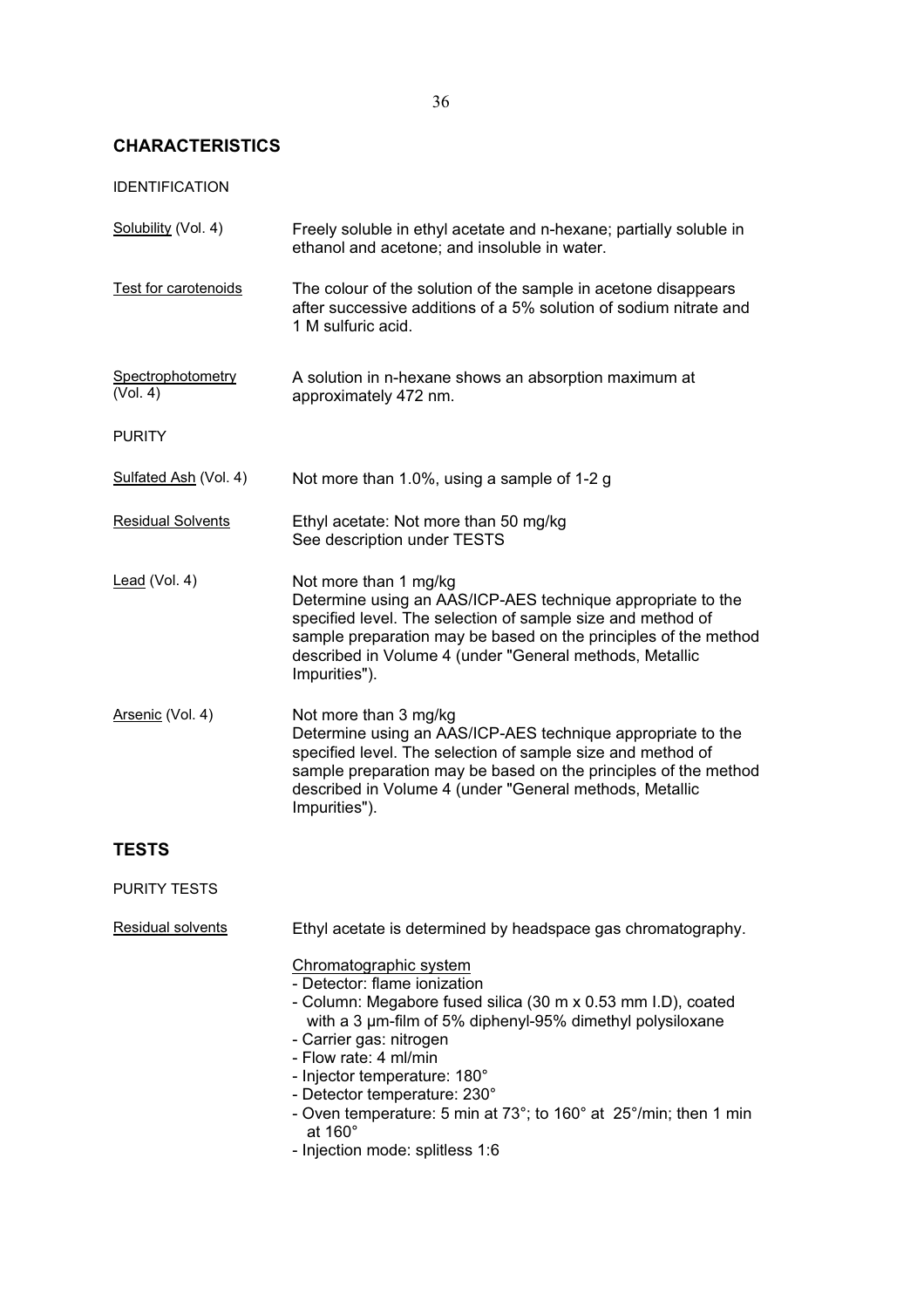- Run time: 9.5 min

## Ethyl acetate stock solutions

- *Solution A* (10,000 mg/kg): Accurately weigh 500 mg of ethyl acetate to a flask, and bring accurately to 50.00 g with diethylphthalate (use an ultrasonic bath to dissolve).The solution is stable at least for two months at room temperature.

- *Solution B* (100 mg/kg): Accurately weigh 500 mg of Solution A to a flask, and bring accurately to 50.00 g with diethylphthalate (use an ultrasonic bath to dissolve). The solution is stable at least for two months at room temperature.

# Ethyl acetate standard solutions

- *Solution C (5 mg/kg):* Accurately weigh 500 mg of Solution B into a 20-mm headspace vial and bring accurately to 10.00 g (total weight), to within 0.1 mg, with diethylphthalate. Insert a 12-15 mm magnetic stirrer and seal the vial.

*- Solution D (10 mg/kg):* Accurately weigh 1000 mg of Solution B, into a 20-mm headspace vial and bring accurately to 10.00 g (total weight), to within 0.1 mg, with diethylphthalate. Insert a 12-15 mm magnetic stirrer and seal the vial.

*- Solution E (17.5 mg/kg):* Accurately weigh 1750 mg of Solution B into a 20-mm headspace vial and bring accurately to 10.00 g (total weight), to within 0.1 mg, with diethylphthalate. Insert a 12-15 mm magnetic stirrer and seal the vial.

*- Solution F (25 mg/kg):* Accurately weigh 2500 mg of Solution B into a 20 mm headspace vial and bring accurately to 10.00 g (total weight), to within 0.1 mg, with diethylphthalate. Insert a 12-15 mm magnetic stirrer and seal the vial.

NOTE: The vials are pre-weighted.

# **Sample solution**

Select a representative sample of 30 g sample from the lot. The sampling should be done after heating the sample lot to 40-50° and extensive mechanical stirring. Warm the sample to 50° in a water bath, mix well with a glass rod or a spatula and weigh accurately 5000 mg of the sample into a 20-mm headspace vial. Bring the weight of the sample accurately to 10.00 g (total weight), to within 0.1 mg, with diethylphthalate. Insert a 12-15 mm magnetic stirrer and seal the vial. Mix well using a magnetic stirrer.

### Procedure

Place the four standard solutions (C, D, E and F) and the sample solution in a thermostatic water bath (70°) for exactly 2 h, stirring each one for 1 min every 30 min. Inject 1000 µl of each standard solution into the head-space gas chromatograph-FID system. Record the peak area and calculate the mean ratio of the standard concentration to peak area based on concentrations and peak areas of standard solutions C, D, E, and F. Inject 1000 µl of each sample solution, record the peak area and calculate the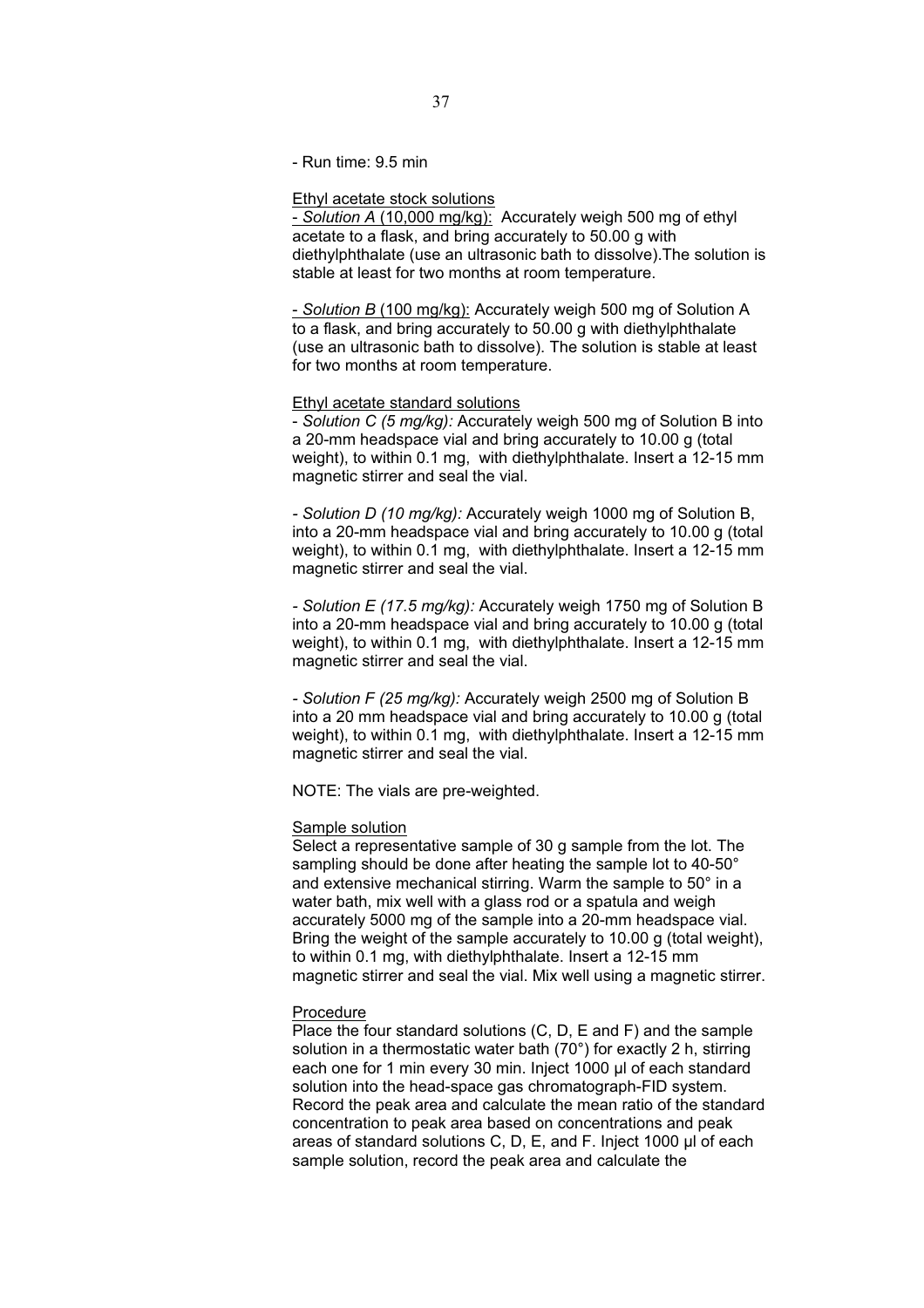concentration of the ethyl acetate (mg/kg), using the equation:

$$
\text{Ethyl acetate (mg/kg)} = A_s \times \left(\frac{C_{\text{ST}}}{A_{\text{ST}}}\right) \times \frac{W_{\text{tw}}}{W_{\text{s}}}
$$

where

As is the measured peak area of the sample solution; (CST/AST) is the mean ratio of the standard concentration to peak area based on concentrations and peak areas of standard solutions C, D, E, and F (mg/kg);

Wtw is the total weight of the sample solution (g); and Ws is the sample weight (g).

**METHOD OF ASSAY** Total lycopenes are determined by HPLC. Total carotenoids are determined spectrophotometrically.

Total lycopene and Total carotenoids

*TOTAL LYCOPENES*

## **Reagents**

- Dichloromethane (HPLC-grade)
- Acetonitrile (HPLC-grade)
- Methanol (HPLC-grade)
- n-Hexane (HPLC-grade)
- BHT (2,6 di-tert-butyl -4-methylphenol) (A.R.)
- Petroleum ether (spirit) b.p. 60-80°(A.R.)
- Ethanol (A.R.)
- N-ethyl-diisopropylamine
- All-*trans*-lycopene standard (purity 96% or higher, available from Lycored, P.O.B. 320, Industrial Zone, Beer-Sheva, 84102, Israel)

Chromatographic system

- HPLC system with a UV/VIS detector or a diode array detector, auto sampler or injector
- Detector: 472 nm
- Column: Select B (RP-C8) (250 x 4.6 mm, 5 μm) Merck no. 50984 or equivalent
- Mobile phase: acetonitrile:methanol:dichloromethane:nhexane:N-ethyl-diisopropylamine 850:100:25:25:0.5 (v/v/v/v/v). Mix well and sonicate for 3-4 min in an ultrasonic bath
- Flow rate: 0.7 ml/min
- Injection volume: 10 µl
- Run time: 12 min

Diluent solution

Transfer 0.5 g BHT, 600 ml acetonitrile, 100 ml methanol, 150 ml dichloromethane and 150 ml n-hexane into a 1000-ml bottle. Mix well and sonicate for 3-4 min in an ultrasonic bath.

Lycopene standard stock solution (500 mg/l)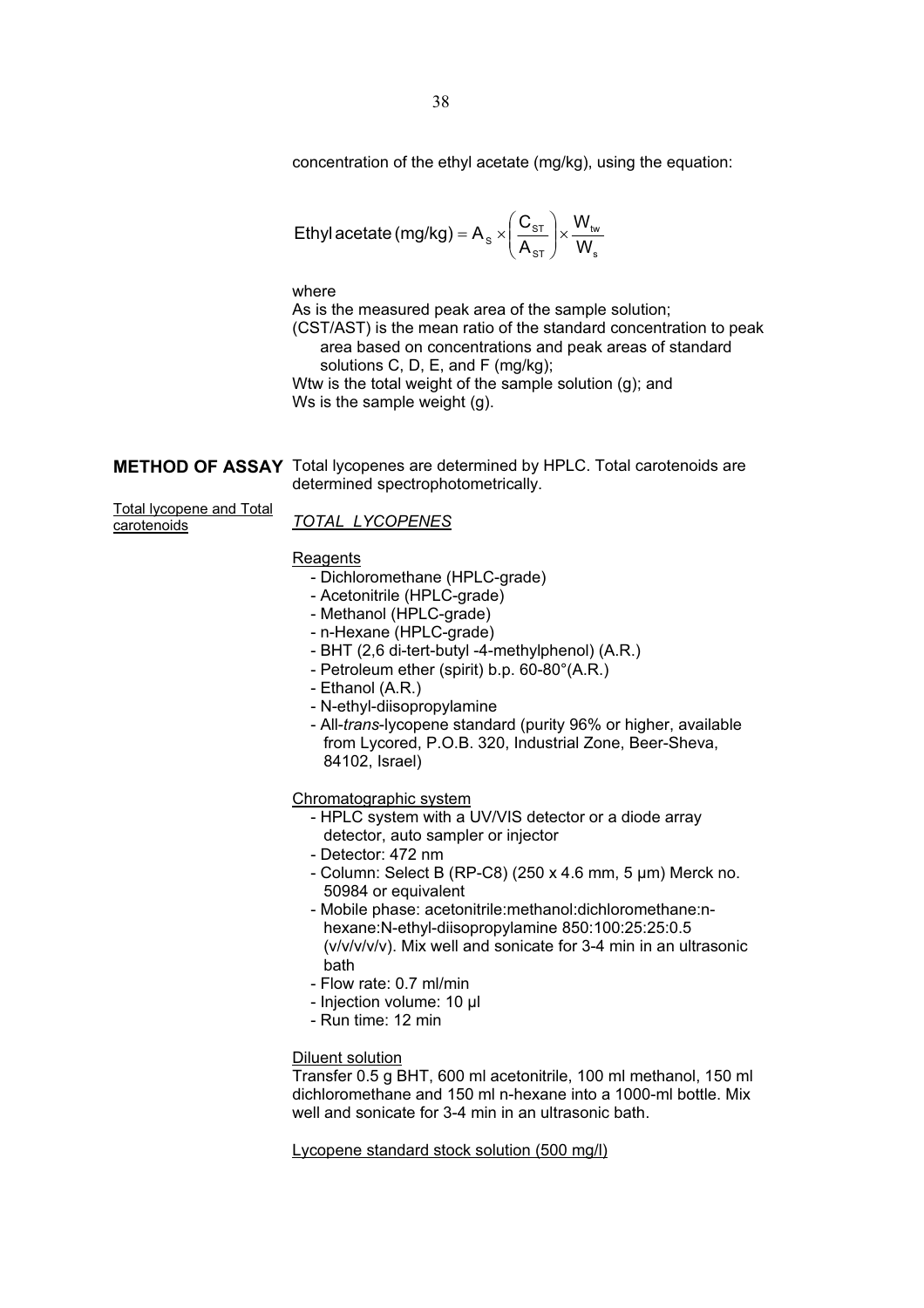Weigh accurately (to ± 0.1 mg) about 50 mg all-*trans*-lycopene standard into a 100-ml volumetric flask and add 100 mg of  $\alpha$ tocopherol and 100 mg of BHT. Add toluene to volume and sonicate 1-2 min, mix well. Dispense to 8-ml amber vials. The solution is stable for six months when stored at -18°.

# Lycopene standard solutions

Take one vial of the Lycopene standard stock solution and warm to 50° in a water bath for several minutes, shaking the solution occasionally to ensure that the lycopene particles are completely dissolved. Transfer 3 ml of this solution to a 25-ml amber volumetric flask and add the Diluent solution to volume and mix (Solution A). Take another vial of the Lycopene standard stock solution and treat as above. Transfer 4 ml of this solution to a second 25-ml amber flask and add the Diluent solution to volume and mix (Solution B). Solutions A and B are stable for at least 3 weeks if held at -18°. Prior to each use, determine spectrophotometrically the lycopene concentration in each solution (See Standardization of the Lycopene standard solutions).

# BHT solution (5000 mg/l)

Weigh 2.5 g BHT into a 500-ml storage bottle and add 500 ml dichloromethane. Keep the solution protected from light. This solution is stable for 3 months.

# Sample solutions

Introduce a representative sample of the tomato extract into a vial and close it. Place the vial in a water bath at 50° for 30 minutes. (NOTE: The temperature should not exceed 60°). Stir the solution using a glass rod. Weigh accurately (to ±0.1 mg) 1.0 to 1.2 g of the sample into each of three 100-ml  $(V_A)$  volumetric flasks (samples 1, 2 and 3) and add 10 ml of BHT solution and 40 ml of dichloromethane to each flask. Homogenize the solutions using an ultrasonic bath, cool the solutions to room temperature and bring each to volume with dichloromethane and mix (Solutions C). Transfer 5 ml ( $V_B$ ) of each Solution C to separate amber 50ml  $(V<sub>C</sub>)$  volumetric flasks. Bring each to volume with the Diluent solution and mix well (Solutions D).

# Procedure

# *- Standardizing of the Lycopene standard solutions*

Transfer 2.0 ml  $(V_D)$  of each of Solutions A and B into 100-ml  $(V_F)$ volumetric flasks and add 10 ml of ethanol and 10 ml of BHT solution. Bring the two solutions to volume with petroleum ether (Solutions E and F). Using a suitable UV/VIS spectrophotometer and 1-cm cell, determine the absorbances of these solutions at 472 nm using petroleum ether as a blank. Calculate the lycopene concentrations  $(C_{ST} \text{mg/l})$  in Solutions A and B using the equation:

$$
C_{\text{ST}}(mgl) = \frac{A_{\text{max}} \times D \times 10000}{3450}
$$

where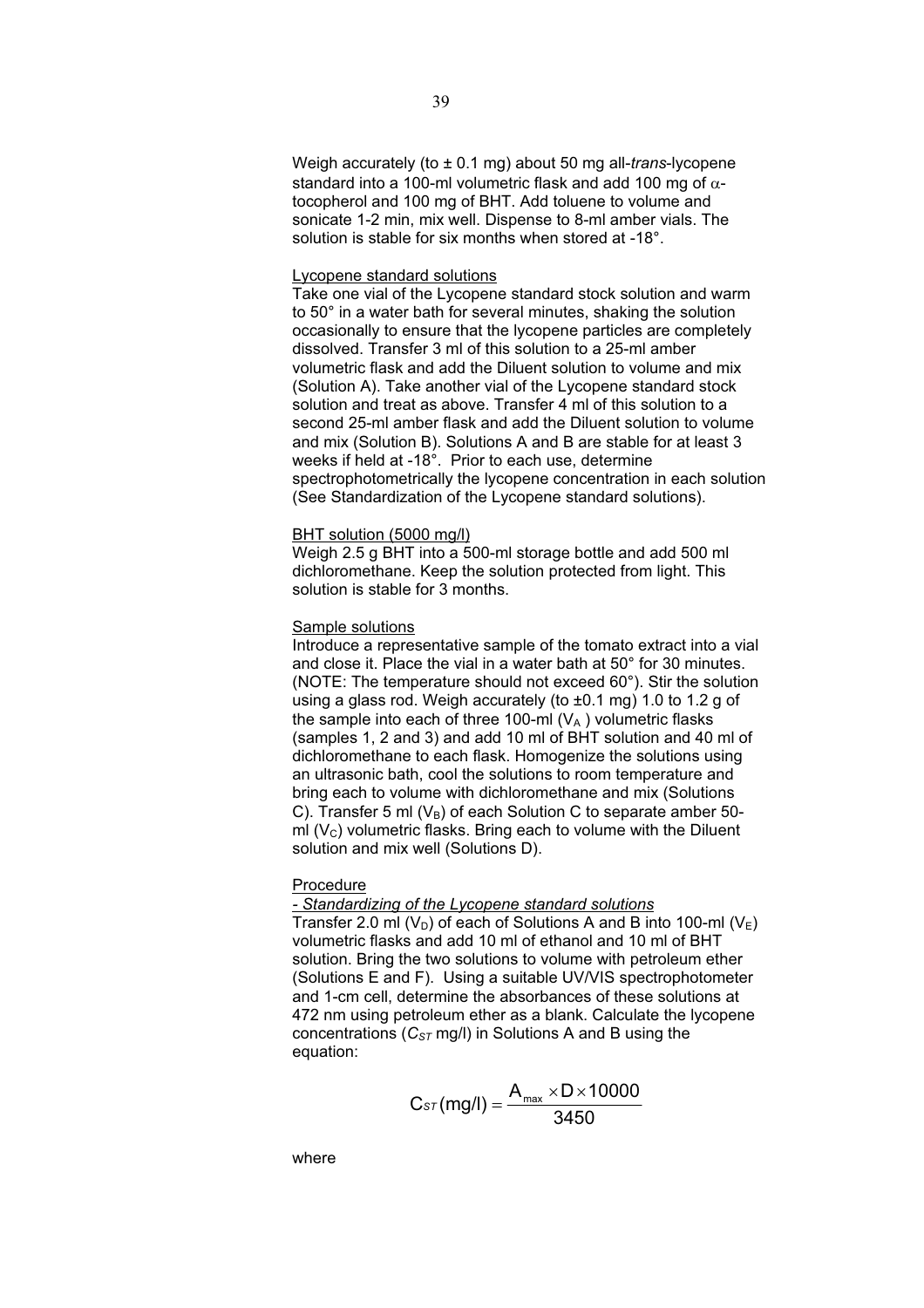- $A<sub>max</sub>$  is the absorbance of either Solution E or Solution F (corresponding to Solutions A and B, respectively) at 472 nm corrected for the blank;
- D is the dilution factor  $V_F/V_D$ ;
- 10000 is the scaling factor; and
- 3450 is the specific absorbance (*A*1% 1 cm) of all-*trans*-lycopene in petroleum ether.

(NOTE: The lycopene concentrations of the standard Solutions A and B should be redetermined prior to each separate analysis.)

# *- Chromatographic analysis*

Inject Solutions A and B-into the chromatograph. Record the peak areas. Inject the three sample solutions (Solutions D) and record the peak areas of lycopene (the retention time of all isomers of lycopene is approximately 5 to 7 min and that for β-carotene is 8 to 9 min).The peak area of lycopene for the sample solutions should be between 80 and 120% of the standards, otherwise dilute the Solution C with the Diluent solution to bring the lycopene concentration to the desired range or increase the sample weight.

## - *Calculation*

Calculate the percentage of total lycopenes in sample 1 (*TL1A*) as follows:

$$
TL_{1A}(\%) = \frac{A_s \times C_{ST} \times V_A \times D}{A_{ST} \times W_s} \times 100
$$

where

 $A<sub>S</sub>$  is the peak area of the sample;

 $A_{ST}$  is the peak area of the standard Solutions A;

 $C_{ST}$  is the lycopene concentration in the standard solution A (mg/l);

 $V_A$  is the volume (I) used to dilute  $W_S$  to prepare solution C; D is the dilution factor  $V_C/V_B$ ; and  $W<sub>S</sub>$  is the sample weight (mg).

Repeat the calculation for the remaining two samples to obtain  $TL<sub>2A</sub>$  and  $TL<sub>3A</sub>$ .

Use the same procedure to calculate the percent of total lycopenes in the samples using the peak area of the standard Solutions B. Record the results as  $TL_{1B}$ ,  $TL_{2B}$  and  $TL_{3B}$ . Calculate the mean percentage of total lycopenes in tomato extract.

# *TOTAL CAROTENOIDS*

Using a volumetric pipette, transfer 2 ml  $(V_F)$  of Solution D (see above) to an amber 100-ml  $(V_G)$  volumetric flask. Add 10 ml of ethanol, bring to volume with petroleum ether and mix well. This is sample Solution G.

Using a suitable UV/VIS spectrophotometer and 1-cm sample cells with covers, scan the spectrum of Solution G from 550 to 300 nm, using petroleum ether as the reference blank and measure the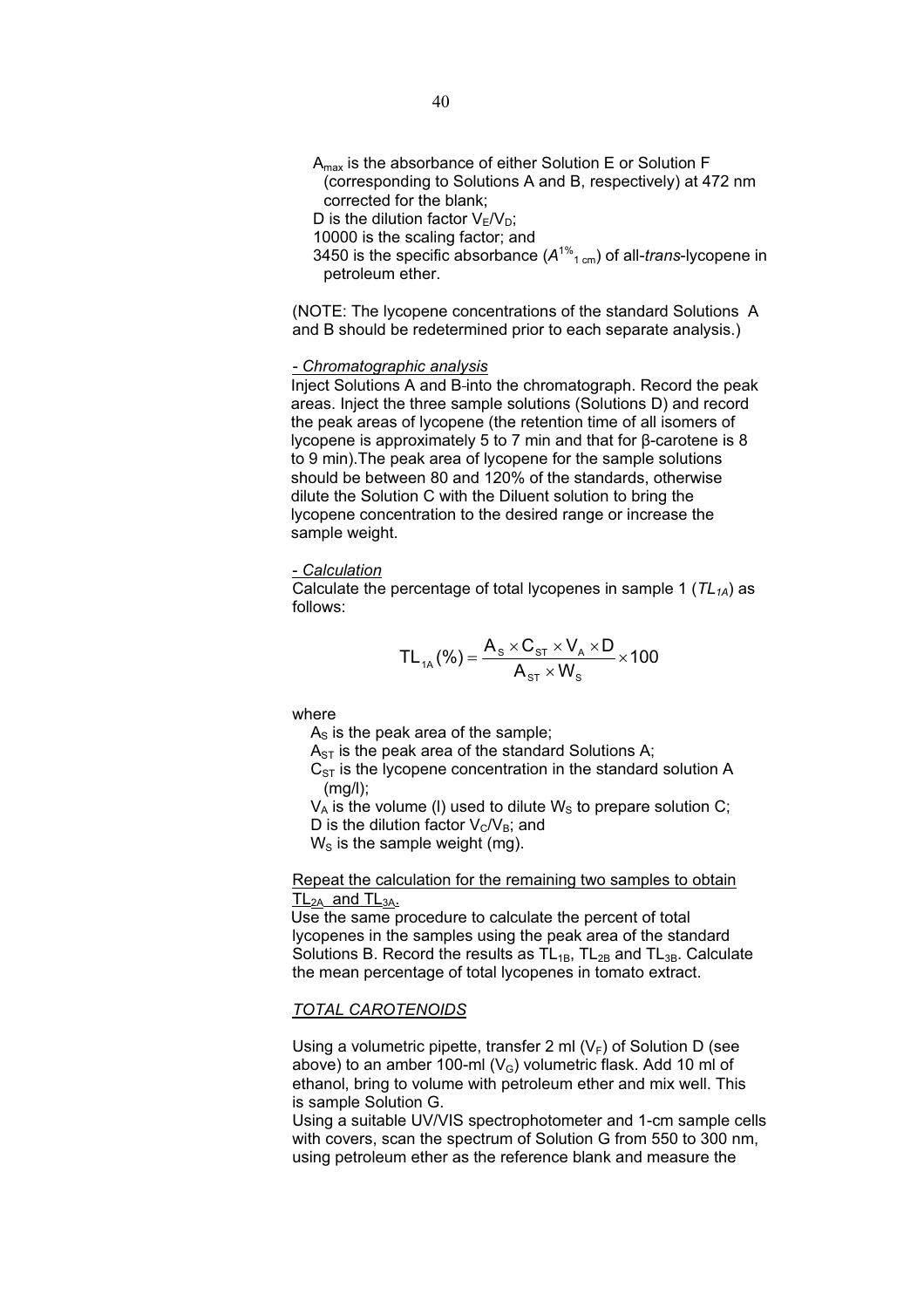absorbance at the absorbance maximum (approximately 472 nm).

The absorbance should be between 0.2 and 0.8. Calculate the percentage of total carotenoids (as lycopene) in the sample using the following equation:

Total carotenoids (as lycopene) % = 
$$
\frac{A \times D}{W_s \times 3450} \times 100
$$

where

A is the absorbance of Solution G at 472 nm, corrected for the blank;

3450 is the specific absorbance (*A*1% 1 cm) of all-*trans*-lycopene in petroleum ether;

 $W<sub>S</sub>$  is the weight of the sample (g); and

D is the dilution factor  $(V_GxV_C/V_FxV_B)$ .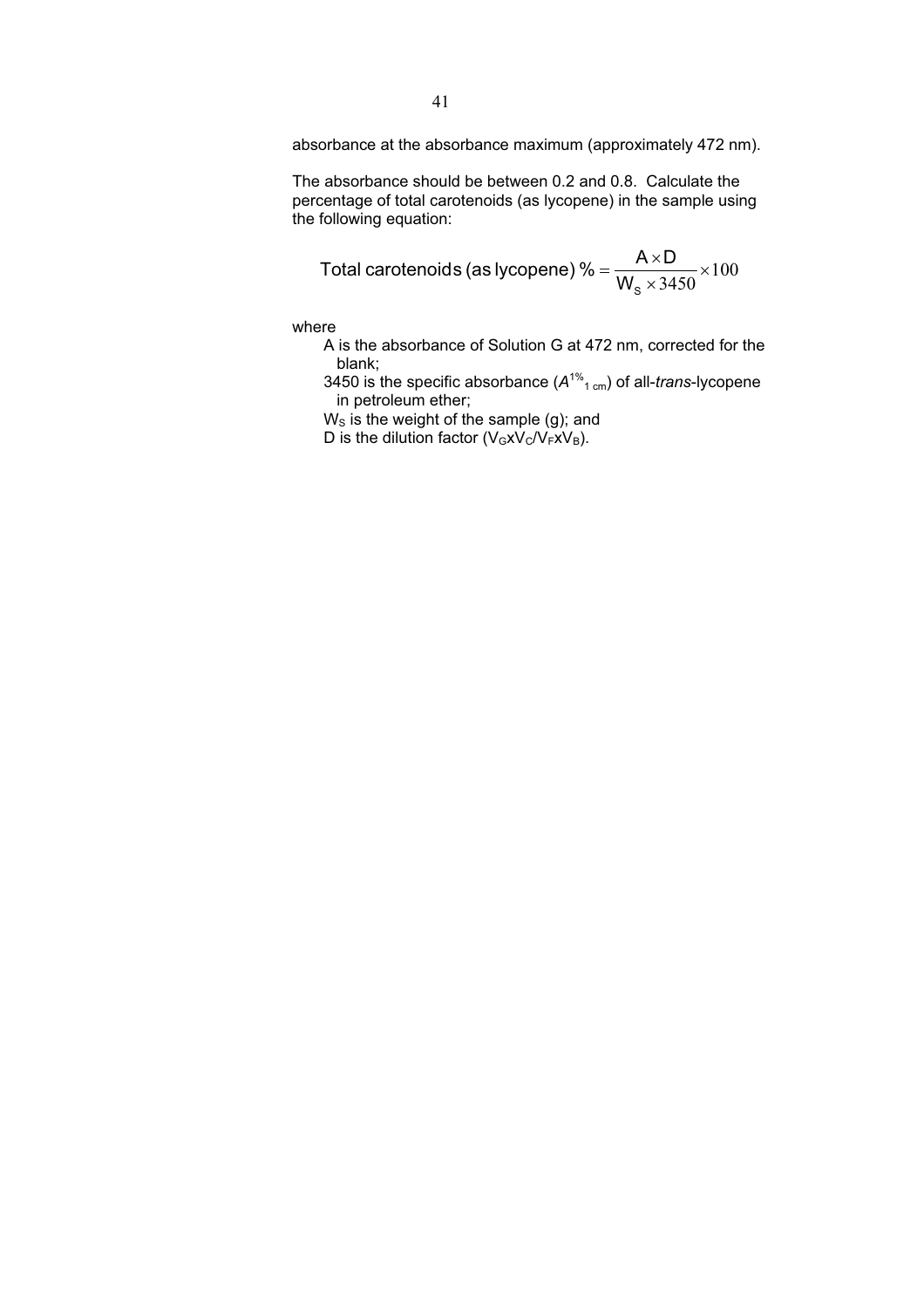# **MODIFIED STARCHES**

*Prepared at the 71st JECFA (2009) and published in FAO JECFA Monographs 7 (2009), superseding specifications prepared at the 57th JECFA (2001) and published in the Combined Compendium of Food Additive Specifications, FAO JECFA Monographs 1 (2005). An ADI "not specified" was established at the 26th JECFA (1982) for all modified starches listed below except for acetylated oxidized starch for which an ADI "not specified" was established at the 57th JECFA (2001).*

*Modified starches comprise the following:* 

*Dextrin roasted starch: INS No. 1400 Acid treated starch: INS No. 1401 Alkaline treated starch: INS No. 1402 Bleached starch: INS No. 1403 Oxidized starch: INS No. 1404 Enzyme-treated starch: INS No. 1405 Monostarch phosphate: INS No. 1410 Distarch phosphate: INS No. 1412 Phosphated distarch phosphate: INS No. 1413 Acetylated distarch phosphate: INS No. 1414 Starch acetate: INS No. 1420 Acetylated distarch adipate: INS No. 1422 Hydroxypropyl starch: INS No. 1440 Hydroxypropyl distarch phosphate: INS No. 1442 Starch sodium octenylsuccinate: INS No. 1450 Acetylated oxidized starch: INS No. 1451* 

**DEFINITION** Food starches which have one or more of their original characteristics altered by treatment in accordance with good manufacturing practice by one of the procedures listed in Table 1. In the case of starches treated with heat in the presence of acid or with alkali, the alteration is a minor fragmentation. When the starch is bleached, the change is essentially in the colour only. Oxidation involves the deliberate production of carboxyl groups. Acetylation results in substitution of hydroxyl groups with acetyl esters. Treatment with reagents such as orthophosphoric acid results in partial substitution in the 2, 3- or 6- position of the anhydroglucose unit unless the 6-position is occupied for branching. In cases of cross-linking, where a polyfunctional substituting agent, such as phosphorus oxychloride, connects two chains, the structure can be represented by: Starch-O-R-O-Starch, where  $R =$  cross-linking group and Starch refers to the linear and/or branched structure. The article of commerce can be specified by the parameter specific for the particular type of modification as indicated in Column 3 of Table 1, and may also be further specified as to the loss on drying, sulfated ash, protein and fat.

| C.A.S. numbers | Starch acetate:              | 9045-28-7  |
|----------------|------------------------------|------------|
|                | Acetylated distarch adipate: | 68130-14-3 |
|                | Hydroxypropyl starch:        | 9049-76-7  |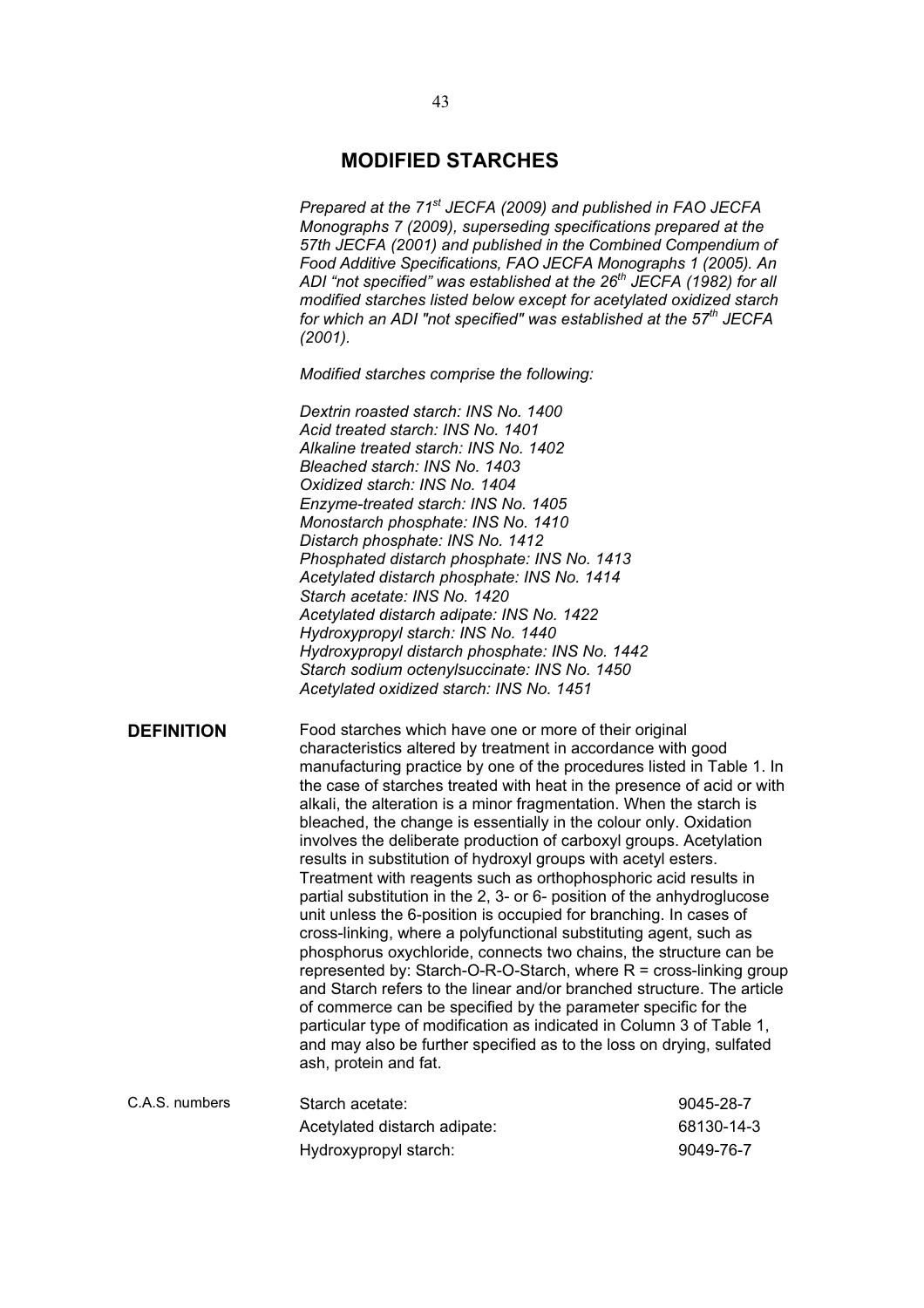| Hydroxypropyl distarch phosphate: | 53124-00-8 |
|-----------------------------------|------------|
| Acetylated oxidized starch:       | 68187-08-6 |

**DESCRIPTION** Most modified starches are white or off-white, odourless powders. According to the drying method these powders can consist of whole granules having the appearance of the original native starch, or aggregates consisting of a number of granules (pearl starch, starchgrits) or, if pre-gelatinized, of flakes, amorphous powder or coarse particles.

**FUNCTIONAL USES** Thickener, stabilizer, binder, emulsifier

# **CHARACTERISTICS**

IDENTIFICATION

| Solubility (Vol. 4)                                                                          | Insoluble in cold water (if not pre-gelatinized); forming typical<br>colloidal solutions with viscous properties in hot water; insoluble in<br>ethanol.                                                                                                                                  |
|----------------------------------------------------------------------------------------------|------------------------------------------------------------------------------------------------------------------------------------------------------------------------------------------------------------------------------------------------------------------------------------------|
| Microscopy                                                                                   | Passes test<br>See description under TESTS                                                                                                                                                                                                                                               |
| Iodine stain                                                                                 | Passes test<br>See description under TESTS                                                                                                                                                                                                                                               |
| Copper reduction                                                                             | Passes test<br>See description under TESTS                                                                                                                                                                                                                                               |
| Differentiation test                                                                         | Passes test for type of starch<br>See description under TESTS for:<br>1. Hypochlorite oxidized starch<br>2. Specific reaction for acetyl groups<br>3. Positive test for ester groups                                                                                                     |
| <b>PURITY</b>                                                                                |                                                                                                                                                                                                                                                                                          |
| Sulfur dioxide                                                                               | Not more than 50 mg/kg for modified cereal starches<br>Not more than 10 mg/kg for other modified starches unless<br>otherwise specified in Table I<br>See description under TESTS                                                                                                        |
| Lead (Vol. 4)                                                                                | Not more than 2 mg/kg<br>Determine using an AAS/ICP-AES technique appropriate to the<br>specified level. The selection of sample size and method of sample<br>preparation may be based on principles of methods described in<br>Volume 4 (under "General Methods, Metallic Impurities"). |
| <b>Additional purity</b><br>specifications for<br>individual chemically<br>modified starches | See column 3 of Table I<br>See description under TESTS                                                                                                                                                                                                                                   |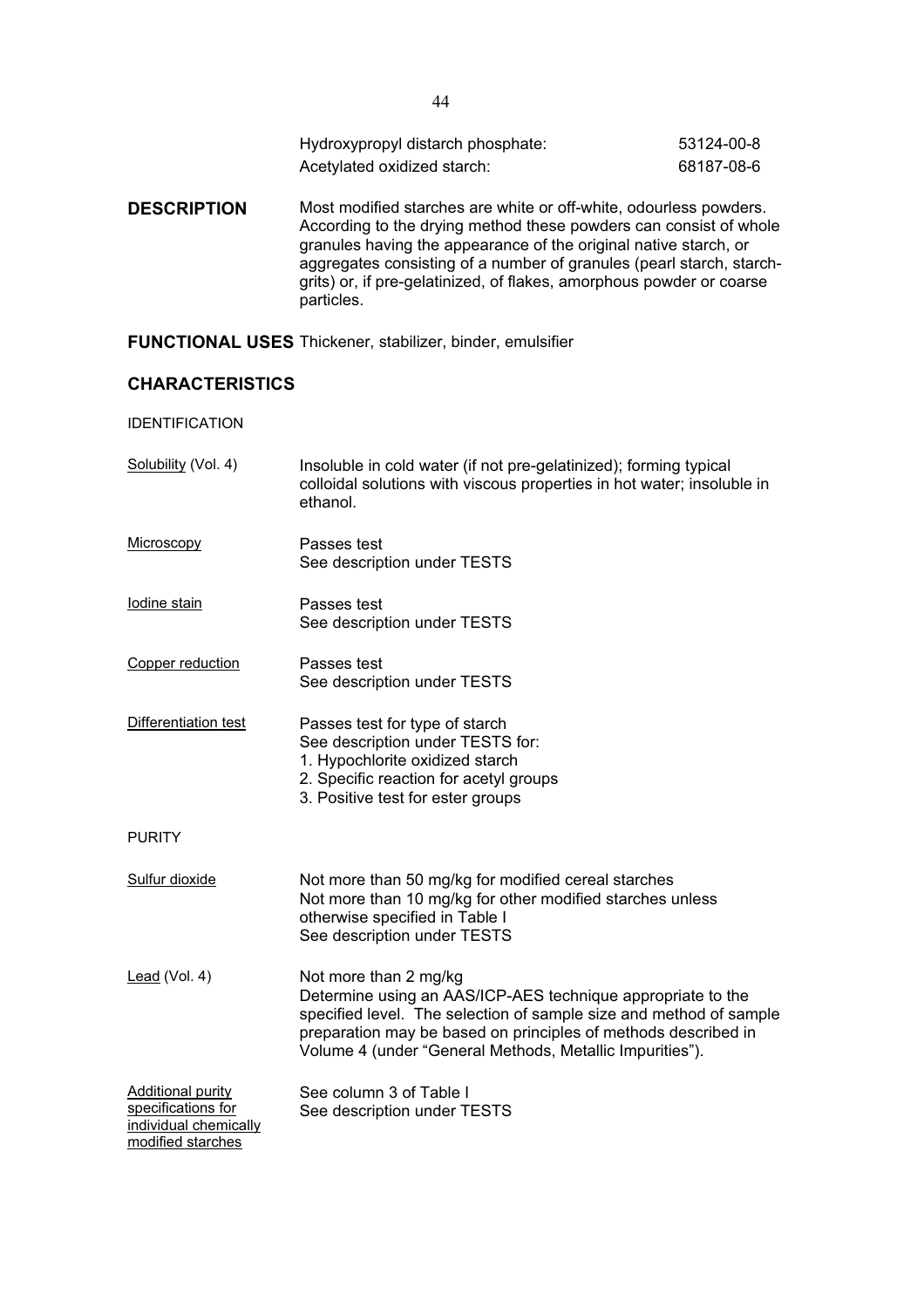# **TESTS**

# IDENTIFICATION TESTS

| Microscopy           | Modified starches which have not been pre-gelatinized retain their<br>granular structure and can be identified as starches by microscopic<br>observation. Shape, size and sometimes striations are<br>characteristics of the botanical origin. In polarized light under cross<br>nicol prisms the typical polarization cross will be observed                                                                                                                            |
|----------------------|--------------------------------------------------------------------------------------------------------------------------------------------------------------------------------------------------------------------------------------------------------------------------------------------------------------------------------------------------------------------------------------------------------------------------------------------------------------------------|
| lodine stain         | Add a few drops of 0.1 N potassium tri-iodide to an aqueous<br>suspension of the sample. These starches stain with iodine in the<br>same way as native starches. The colour can range from dark blue<br>to red                                                                                                                                                                                                                                                           |
| Copper reduction     | Place about 2.5 g of the sample previously washed with water, in a<br>boiling flask, add 10 ml of dilute hydrochloric acid (3%) and 70 ml of<br>water, mix, reflux for about three hours and cool. Add 0.5 ml of the<br>resulting solution to 5 ml of hot alkaline cupric tartrate TS. A copious<br>red precipitate is produced                                                                                                                                          |
| Differentiation test | To differentiate between various treated starches perform the<br>following tests:                                                                                                                                                                                                                                                                                                                                                                                        |
|                      | 1. Test for hypochlorite-oxidized starch (not for slightly oxidized<br>potato starch)<br>Principle<br>Because of the carboxyl group content, hypochlorite-oxidized starch<br>has anionic properties. It can be dyed with positively charged dyes<br>such as methylene blue.                                                                                                                                                                                              |
|                      | Procedure<br>50 mg of the sample are kept in suspension for 5-10 min in 25 ml of<br>a 1% aqueous dye solution and stirred occasionally. After<br>decantation of the excess solution, the starch is washed with distilled<br>water. Microscopic inspection clearly shows colouring, if the sample<br>is hypochlorite-oxidized starch. By this test hypochlorite-oxidized<br>starch is distinguished from native and acid modified starch of the<br>same botanical origin. |
|                      | 2. Specific reaction of acetyl groups<br>Principle<br>Acetate is liberated upon saponification of acetylated starch. After<br>concentration the acetate is converted to acetone by heating with<br>calcium hydroxide. The acetone thus produced stains blue with o-<br>nitrobenzaldehyde.                                                                                                                                                                                |
|                      | Procedure<br>About 10 g of the sample is suspended in 25 ml water to which is<br>added 20 ml of 0.4 N NaOH. After shaking for 1 h the starch is<br>filtered off and the filtrate evaporated in an oven at 110°. The residue<br>is dissolved in a few drops of water and transferred to a test tube.<br>Add calcium hydroxide and heat the tube. If the sample is acetylated<br>starch, acetone vapours are produced. These produce a blue colour                         |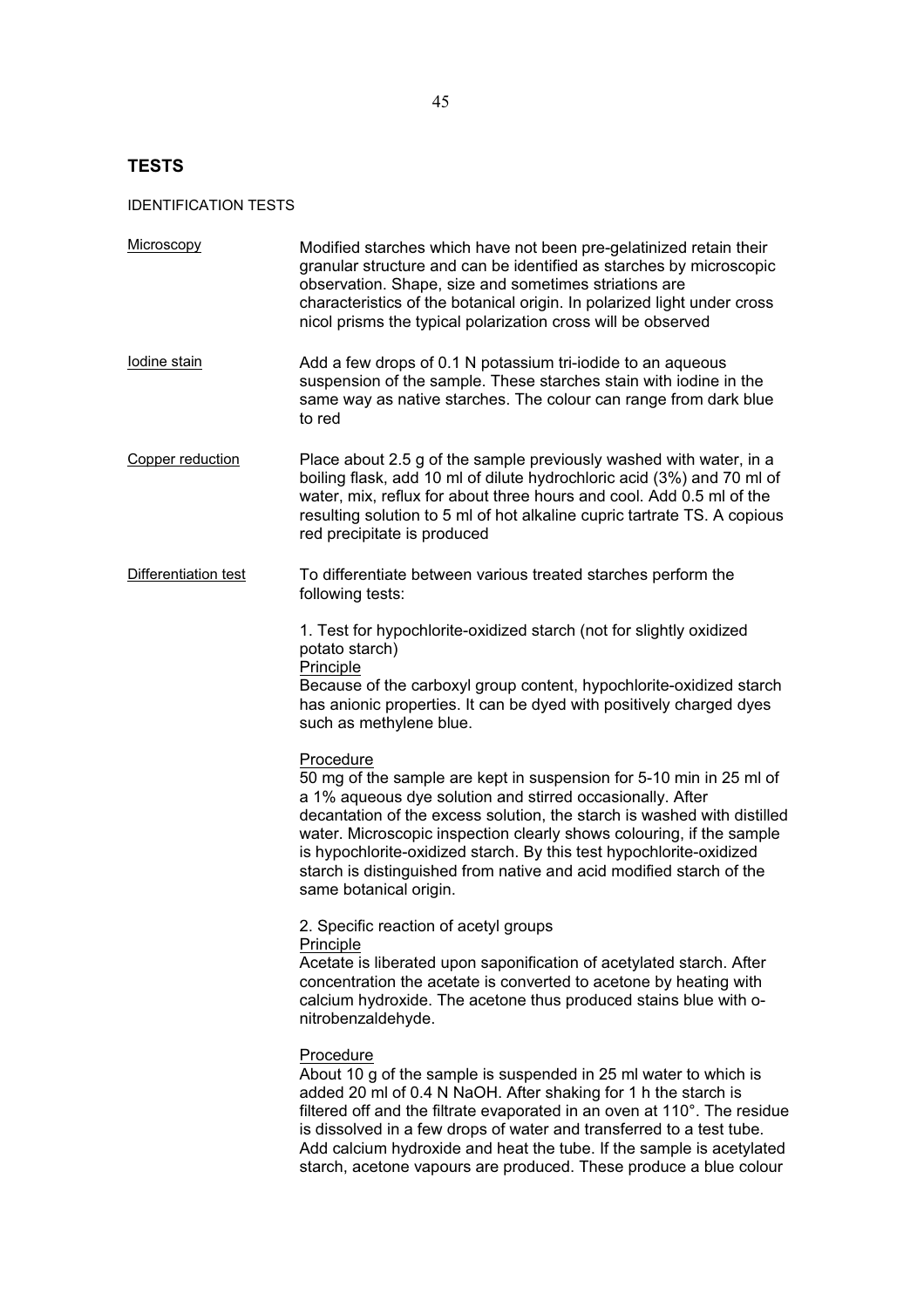on a paper strip soaked in a fresh saturated solution of onitrobenzaldehyde in 2 N NaOH. The blue colour is more distinct when the original yellow colour of the reagents is removed with 1 drop of a 1 in 10 solution of hydrochloric acid.

3. Positive test for ester groups

The infrared spectrum of a thin film gives a typical absorption band at about 1720 cm-1 which is an indication for ester groups. The limit of detection is about 0.5% acetyl, adipyl or succinyl groups in the product.

# PURITY TESTS

Sulfur dioxide Scope

The method is applicable, with minor modifications, to liquid or solid samples even in the presence of other volatile sulfur compounds.

# **Principle**

The sulfur dioxide is released from the sample in a boiling acid medium and is removed by a stream of carbon dioxide. The separated gas is collected in dilute hydrogen peroxide where it is oxidized to sulfuric acid and titrated with standard alkali. Alternatively, the sulfuric acid may be determined gravimetrically as barium sulfate.

### Apparatus

"Monier-Williams" apparatus for the determination of sulfurous acid, constructed with standard-taper glass connections, can be obtained from any reliable scientific glass apparatus store. It is customary, however, to construct the apparatus with regular laboratory glassware using stopper connections (see Figure 1).



## Figure 1

The assembly consists of a 1000-ml two-neck round-bottom boiling flask to which a gas-inlet tube, a 60-ml dropping funnel having a 2 mm bore stopcock, and a sloping Allihn reflux condenser are attached. A delivery tube connects the upper end of the condenser to the bottom of a 250-ml conical receiving flask, which is followed by a Peligot tube.

In operation, carbon dioxide is passed through the scrubber and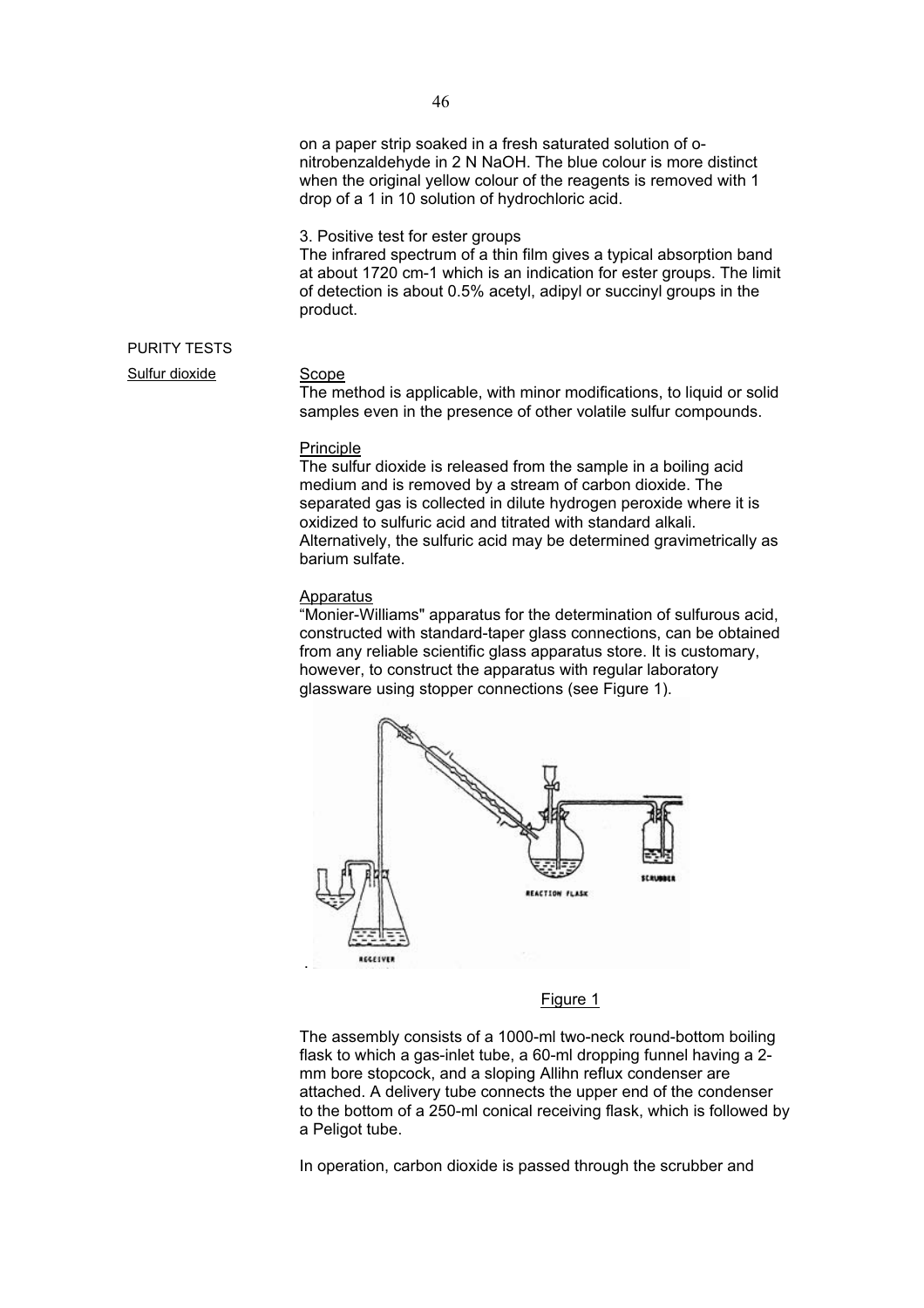bubbled through the heated reaction mixture, sweeping sulfur dioxide through the condenser and into the receivers where it is absorbed quantitatively.

# Preparation of solutions

Sodium carbonate solution: Dissolve approximately 15 g of  $Na<sub>2</sub>CO<sub>3</sub>$ or 40 g of  $Na<sub>2</sub>CO<sub>3</sub>$  10H<sub>2</sub>O in distilled water, and dilute to 100 ml. Hydrogen peroxide, 3%: Dilute 10 ml of C.P. (Chemical Purity) neutral 30% hydrogen peroxide  $(H<sub>2</sub>O<sub>2</sub>)$  with distilled water to 100 ml.

# Procedure

Pass carbon dioxide from a generator or cylinder through the sodium carbonate scrubber solution to remove chlorine, thence into the gasinlet tube of the boiling flask. Place 15 ml of the 3% hydrogen peroxide in the receiving flask and 5 ml in the Peligot tube. Connect the apparatus and introduce into the boiling flask, by means of the dropping funnel, 300 ml of distilled water and 20 ml of concentrated hydrochloric acid. Boil the contents approximately 10 min in a current of carbon dioxide. Weigh, to the nearest g, 100 g of the sample and disperse in approximately 300 ml of recently-boiled distilled water. Transfer the slurry to the boiling flask by means of dropping funnel, regulating the sample addition rate and the gas flow rate through the apparatus to prevent drawback of hydrogen peroxide, inclusion of air, or burning of sample. Boil the mixture gently for 1 h in a slow current of carbon dioxide. Stop the flow of water in the condenser just before the end of the distillation. When the delivery tube just above the receiving flask becomes hot, remove the tube from the condenser immediately. Wash the delivery tube and the Peligot tube contents into the receiving flask, and titrate with 0.1 N sodium hydroxide, using bromphenol blue indicator (see NOTE).

Perform a blank determination on the reagents, and correct results accordingly.

% sulfur dioxide = 
$$
\frac{(S - B) \times 0.0032 \times 100}{W}
$$

where

S is ml of 0.1 N sodium hydroxide used for the sample; B is ml of 0.1 N sodium hydroxide used for the blank; and W is the weight (in grams) of the sample.

NOTE: A gravimetric determination may be made after titration. Acidify with HCI, precipitate with BaCI<sub>2</sub>, settle, filter, wash, ignite, and weigh as  $BaSO<sub>4</sub>$ .

| Modification        | <b>Process limitations</b>                                                                   | End-product<br>specifications |
|---------------------|----------------------------------------------------------------------------------------------|-------------------------------|
|                     | Dextrin roasted starch Dry heat treatment with hydrochloric acid<br>or ortho-phosphoric acid | Final pH 2.5-7.0              |
| Acid treated starch | Treatment with hydrochloric acid or ortho-<br>phosphoric acid or sulfuric acid               | Final pH 4.8-7.0              |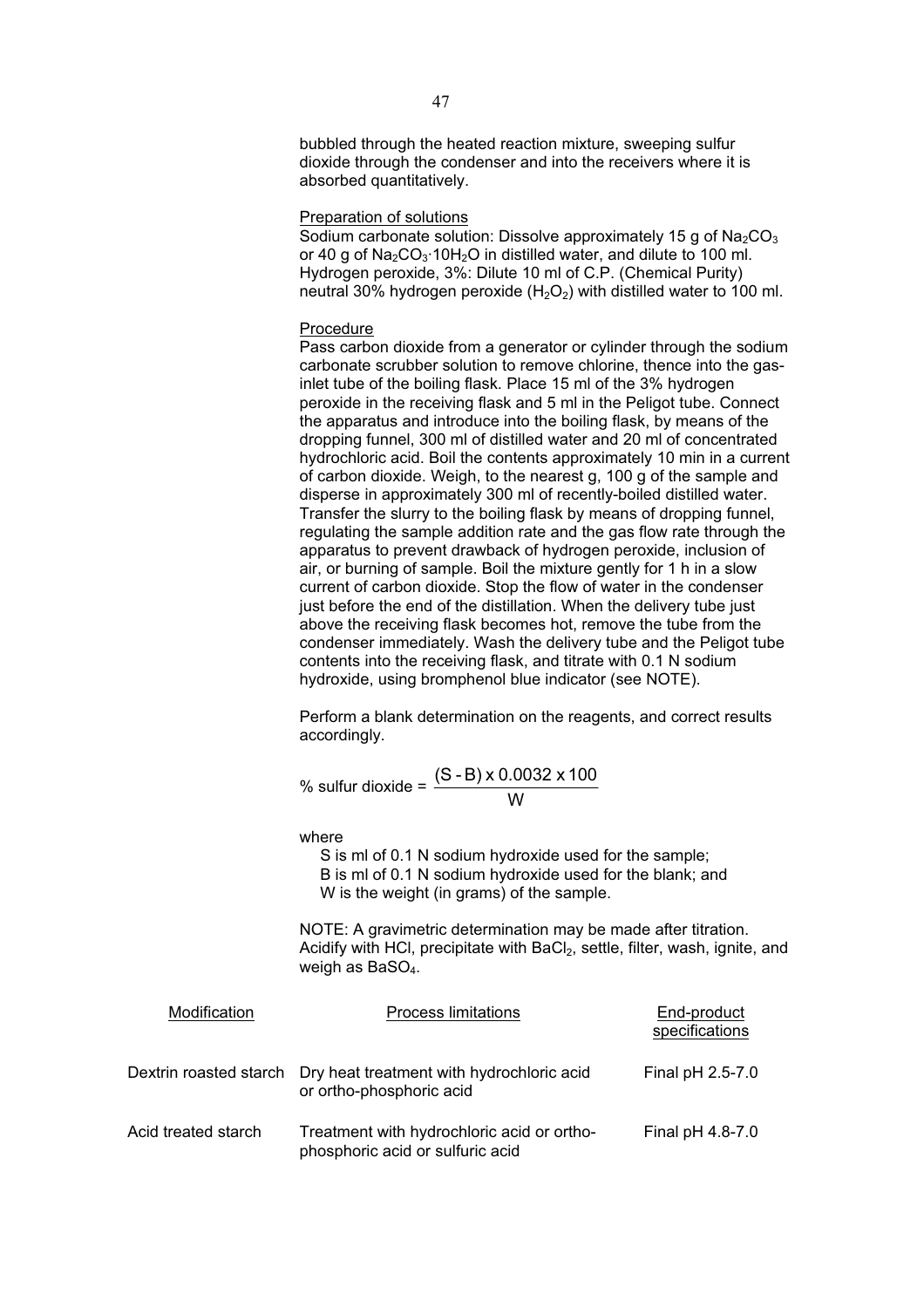| Modification                     | <b>Process limitations</b>                                                                                                                                                                                                       | End-product<br>specifications                                                                                                                                                                                  |
|----------------------------------|----------------------------------------------------------------------------------------------------------------------------------------------------------------------------------------------------------------------------------|----------------------------------------------------------------------------------------------------------------------------------------------------------------------------------------------------------------|
| Alkaline treated starch          | Treatment with sodium hydroxide or<br>potassium hydroxide                                                                                                                                                                        | Final pH 5.0-7.5                                                                                                                                                                                               |
| <b>Bleached starch</b>           | Treatment with peracetic acid and/or<br>hydrogen peroxide, or sodium hypochlorite<br>or sodium chlorite, or sulfur dioxide or<br>alternative permitted forms of sulfites, or<br>potassium permanganate or ammonium<br>persulfate | Added carbonyl group<br>not more than 0.1%<br>No residual reagent<br>Residual sulfur dioxide<br>not more than 50 mg/kg<br>Residual manganese not<br>more than 50 mg/kg                                         |
|                                  | Enzyme-treated starch Treatment in an aqueous solution at a<br>temperature below the gelatinization point<br>with one or more food-grade amyolytic<br>enzymes                                                                    | Residual sulfur dioxide<br>not more than 50 mg/kg                                                                                                                                                              |
| Oxidized starch                  | Treatment with sodium hypochlorite                                                                                                                                                                                               | Carboxyl groups not<br>more than 1.1%<br>Residual sulfur dioxide<br>not more than 50 mg/kg                                                                                                                     |
|                                  | Monostarch phosphate Esterification with ortho-phosphoric acid, or Phosphate calculated as<br>sodium or potassium ortho-phosphate, or<br>sodium tripolyphosphate                                                                 | phosphorus not more<br>than 0.5% for potato or<br>wheat, and not more<br>than 0.4% for other<br>starches                                                                                                       |
| Distarch phosphate               | Esterification with sodium<br>trimetaphosphate or phosphorus<br>oxychloride                                                                                                                                                      | Phosphate calculated as<br>phosphorus not more<br>than 0.5% for potato and<br>wheat, and not more<br>than 0.4% for other<br>starches                                                                           |
| Phosphated distarch<br>phosphate | <b>Combination of treatments for Monostarch</b><br>phosphate and Distarch phosphate                                                                                                                                              | Phosphate calculated as<br>phosphorus not more<br>than 0.5% for potato and<br>wheat, and not more<br>than 0.4% for other<br>starches                                                                           |
| Acetylated distarch<br>phosphate | Esterification with sodium<br>trimetaphosphate or phosphorus<br>oxychloride combined with esterification<br>with acetic anhydride or vinyl acetate                                                                               | Acetyl groups not more<br>than 2.5%; phosphate<br>calculated as<br>phosphorus not more<br>than 0.14% for potato<br>and wheat, and 0.04%<br>for other starches; and<br>vinyl acetate not more<br>than 0.1 mg/kg |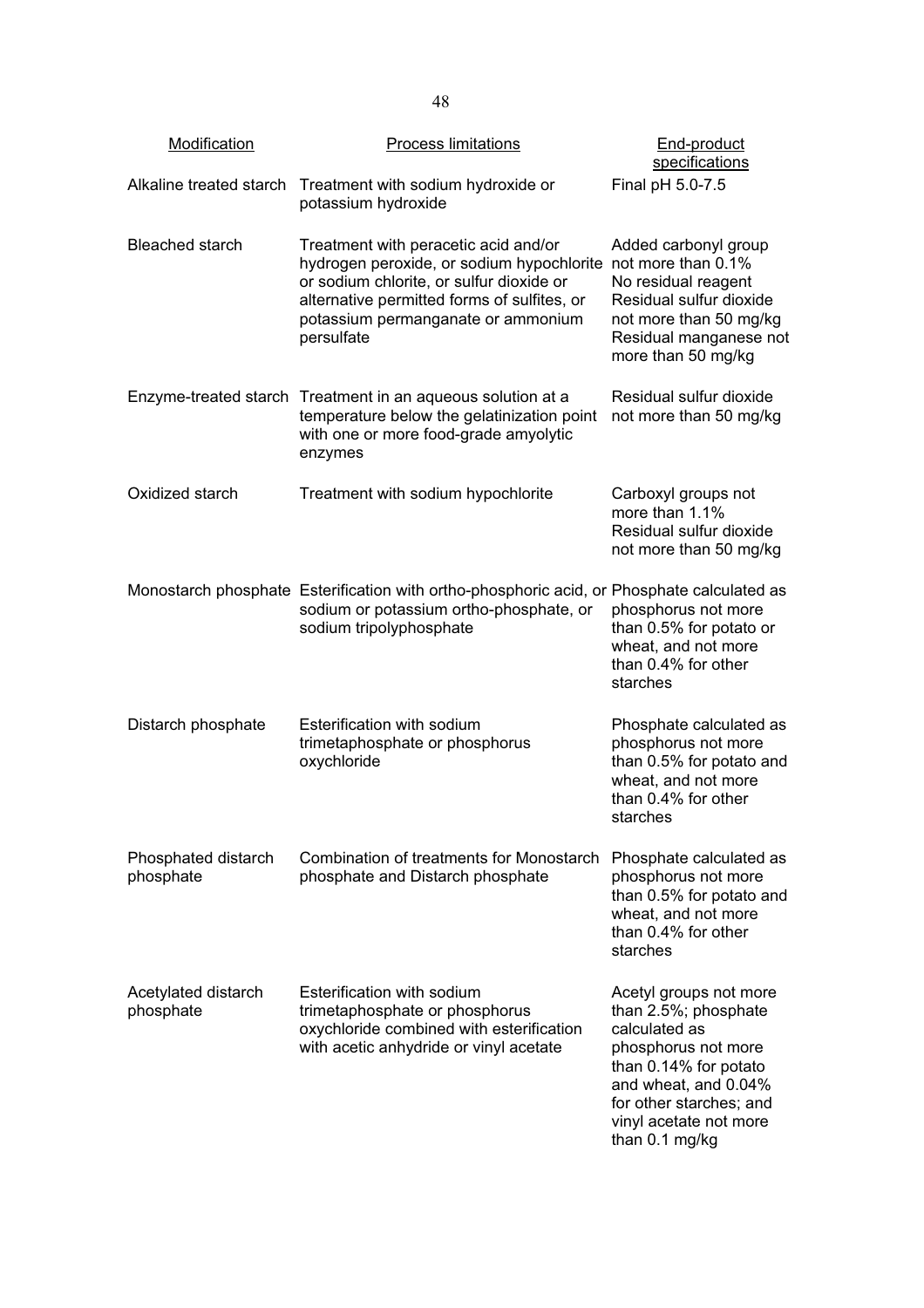| Modification                                                            | <b>Process limitations</b>                                                                                                                                                                                                                | End-product<br>specifications                                                                                                                                                                                                                             |
|-------------------------------------------------------------------------|-------------------------------------------------------------------------------------------------------------------------------------------------------------------------------------------------------------------------------------------|-----------------------------------------------------------------------------------------------------------------------------------------------------------------------------------------------------------------------------------------------------------|
| Starch acetate                                                          | Esterification with acetic anhydride or vinyl Acetyl groups not more<br>acetate                                                                                                                                                           | than $2.5%$                                                                                                                                                                                                                                               |
| Acetylated distarch<br>adipate                                          | Esterification with acetic anhydride and<br>adipic anhydride                                                                                                                                                                              | Acetyl groups not more<br>than 2.5% and adipate<br>groups not more than<br>0.135%                                                                                                                                                                         |
| Hydroxypropyl starch                                                    | Esterification with propylene oxide                                                                                                                                                                                                       | Hydroxypropyl groups<br>not more than 7.0%;<br>propylene chlorohydrin<br>not more than 1 mg/kg                                                                                                                                                            |
| phosphate                                                               | Hydroxypropyl distarch Esterification with sodium<br>trimetaphosphate or phosphorus<br>oxychloride combined with etherification<br>by propylene oxide                                                                                     | Hydroxypropyl groups<br>not more than 7.0%;<br>propylene chlorohydrin<br>not more than 1 mg/kg;<br>and residual phosphate<br>calculated as<br>phosphorus not more<br>than 0.14% for potato<br>and wheat, and not more<br>than 0.04% for other<br>starches |
| Starch sodium<br>octenylsuccinate                                       | Esterification with octenylsuccinic<br>anhydride                                                                                                                                                                                          | Octenylsuccinyl groups<br>not more than 3%; and<br>residual octenylsuccinic<br>acid not more than 0.3%                                                                                                                                                    |
| Acetylated oxidized<br>starch                                           | Treatment with sodium hypochlorite<br>followed by esterification with acetic<br>anhydride                                                                                                                                                 | Acetyl groups not more<br>than 2.5 % and carboxyl<br>groups not more than<br>1.3%                                                                                                                                                                         |
| <b>METHODS FOR</b><br><b>ADDITIONAL PURITY</b><br><b>SPECIFICATIONS</b> |                                                                                                                                                                                                                                           |                                                                                                                                                                                                                                                           |
| <u>pH</u> (Vol. 4)                                                      | As specified in Column 3 of Table 1<br>Suspend 20 g of the sample with 80 ml of water, and agitate<br>continuously at a moderate rate for 5 min (In the case of pre-<br>gelatinized starches, 3 g should be suspended in 97 ml of water). |                                                                                                                                                                                                                                                           |
| Carboxyl groups                                                         | As specified in Column 3 of Table 1.                                                                                                                                                                                                      |                                                                                                                                                                                                                                                           |
|                                                                         | <b>Principle</b><br>The carboxyl containing starch is equilibrated with mineral acid to<br>convert carboxyl salts to the acid form. Cations and excess acid are<br>removed by washing with water. The washed sample is gelatinized        |                                                                                                                                                                                                                                                           |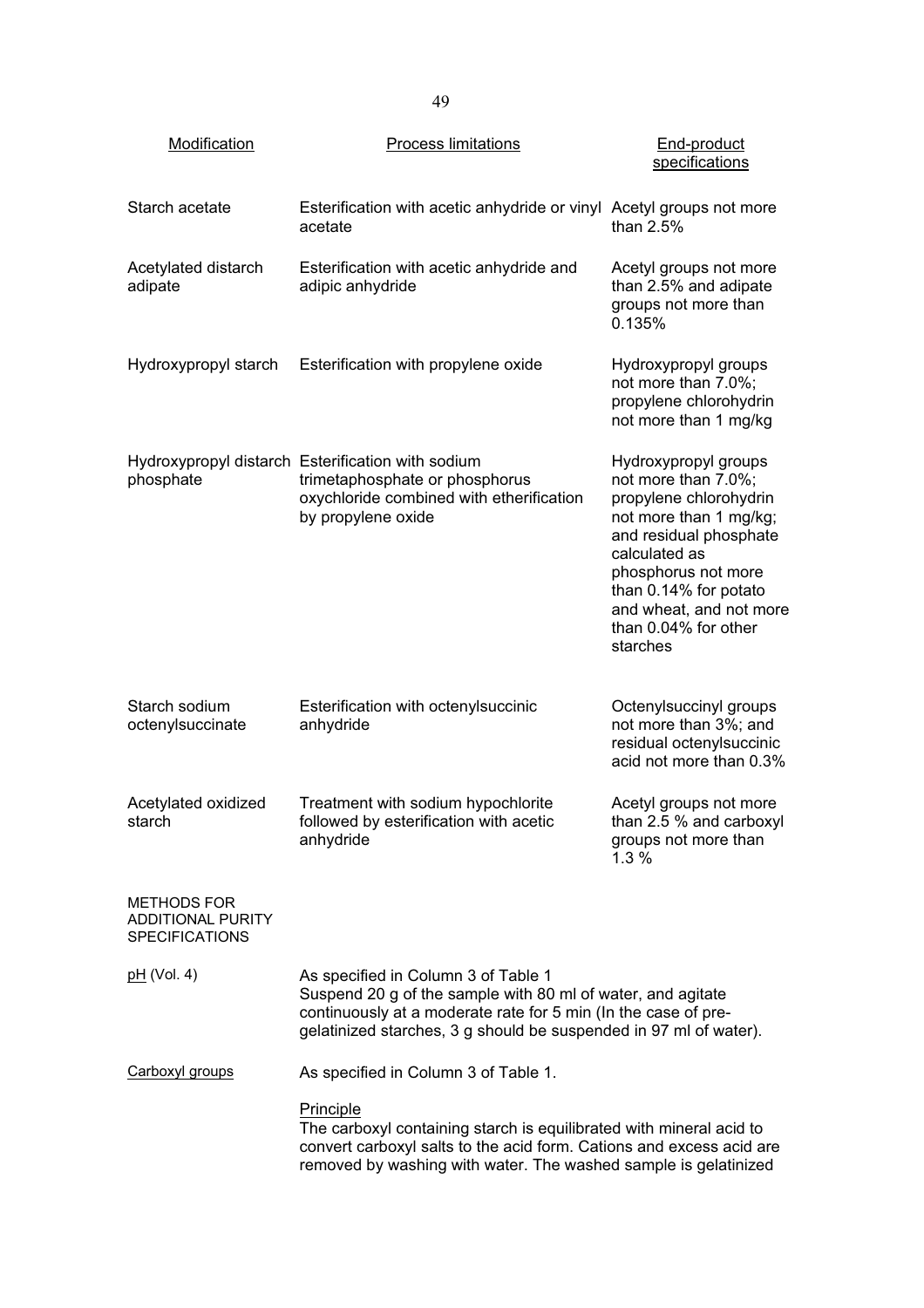in water and titrated with standard alkali.

NOTE: Native phosphate groups present in potato starch increase the titre found in this method (See NOTE 6).

### Reagents

Hydrochloric Acid Solution, 0.10 N : Standardization unnecessary Sodium Hydroxide Solution, 0.10 N : Standardized Phenolphthalein Indicator, 1%

# Procedure

If necessary, grind sample completely through a laboratory cutting mill to 20 mesh or finer, taking precautions to prevent any significant change in moisture, and mix thoroughly.

Weigh accurately a sample containing not more than 0.25 milliequivalents of carboxyl (Note 1), and transfer quantitatively to a 150-ml beaker. Add 25 ml of 0.1 N hydrochloric acid and stir occasionally over a period of 30 min. Vacuum filter the slurry through a medium porosity fritted-glass crucible or small funnel, using a fine stream of water from a wash bottle to aid quantitative transfer of the sample. Wash the sample with distilled water (300 ml usually sufficient) until the filtrate is free from chloride determined by silver nitrate test (NOTE 2).

Transfer the demineralized sample quantitatively to a 600-ml beaker with the aid of distilled water, and slurry the sample in 300 ml of distilled water. Heat sample dispersion in a steam bath or boiling water bath (NOTE 3), stirring continuously until the starch gelatinizes, and continue heating for 15 min to ensure complete gelatinization (NOTE 4).

Remove sample from bath and titrate while hot with standard 0.10 N sodium hydroxide solution to a phenolphthalein end-point. The endpoint may be detected electrometrically at pH 8.3. A blank determination is run on the original sample to correct for native acid substances (Note 5). Weigh the same quantity of starch as taken for carboxyl titration, and slurry in 10 ml of distilled water. Stir at about 5-min intervals for 30 min.

Vacuum filter the slurry quantitatively through a medium porosity fritted-glass crucible or small funnel, and wash sample with 200 ml of distilled water. Transfer, gelatinize, and titrate the sample with standard 0.10 N sodium hydroxide in the same manner as the demineralized sample.

Calculation:

Carboxyl groups (%) =  $\frac{\text{(ml 0.10N NaOH - Blank)} \times 0.0045 \times 100}{\text{Sample weight (g)}}$ 

Notes and Precautions

1. Sample size should not exceed 5.0 g for a mildly oxidized or less than 0.15 g for a highly oxidized commercial starch.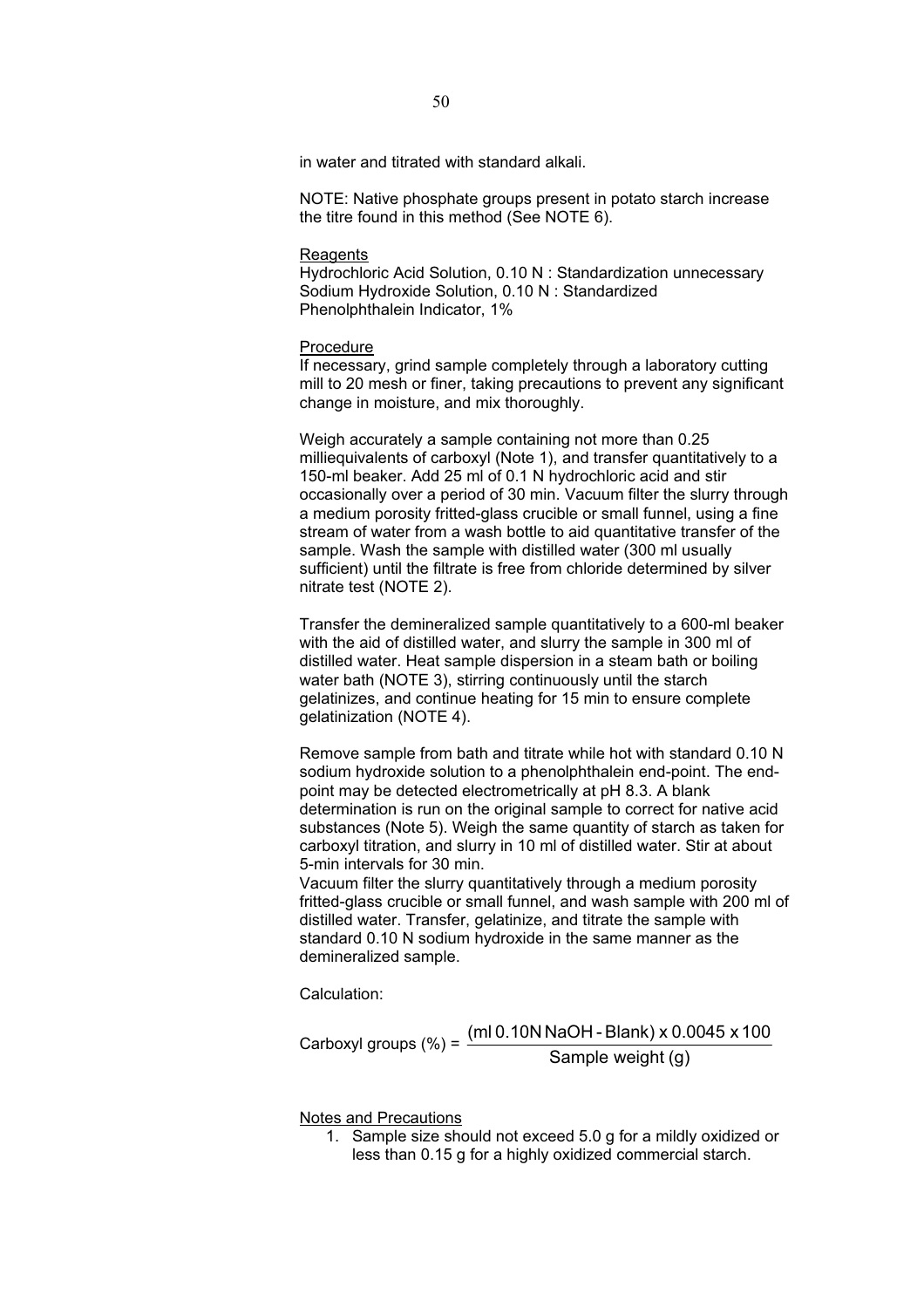- 2. Add 1 ml of 1% aqueous silver nitrate solution to 5 ml of filtrate. Turbidity or precipitation occurs within 1 min if chloride is present.
- 3. Heating on a hot plate or over a Bunsen burner is not recommended. Over-heating or scorching in amounts too small to be visible will cause sample decomposition and apparent high carboxyl results.
- 4. Thorough gelatinization facilitates rapid titration and accurate end-point detection.
- 5. A blank titration is run on a water-washed sample to correct for acidic components which are not introduced by oxidation or derivatization. Free fatty acids complexed with amylose in common corn starch are the principal contributors to the blank titre.
- 6. A correction for phosphate content in potato starch (deduction) should be made after determining the phosphorus content of the sample being examined.

The deduction is calculated:

$$
\frac{2 \times 45.02 \times P}{30.97} = 2.907 \times P
$$

where

P is the phosphorus content (%).

Manganese **As specified in Column 3 of Table 1.** 

# **Instrumentation**

Atomic absorption spectrophotometer with manganese hollow cathode lamp.

# Preparation of solutions

Standard solution: Prepare a solution containing 0.5 mg/l of manganese.

Sample solution: Transfer 10.000 g of the sample into a 200-ml Kohlrausch volumetric flask, previously rinsed with 0.5 N hydrochloric acid, add 140 ml of 0.5 N hydrochloric acid, and shake vigorously for 15 min, preferably with a mechanical shaker. Dilute to volume with 0.5 N hydrochloric acid, and shake. Centrifuge approximately 100 ml of the mixture in a heavy-walled centrifuge tube or bottle at 650xg for 5 min, and collect the supernatant liquid. This supernatant comprises the "sample solution".

## **Procedure**

Follow manufacturer's instructions for operating the atomic absorption spectrophotometer and aspirate distilled water through the air-acetylene burner for 5 min to obtain a base-line reading at 279.5 nm. In the same manner aspirate a portion of the "Standard solution" and note the reading. Finally, aspirate the "Sample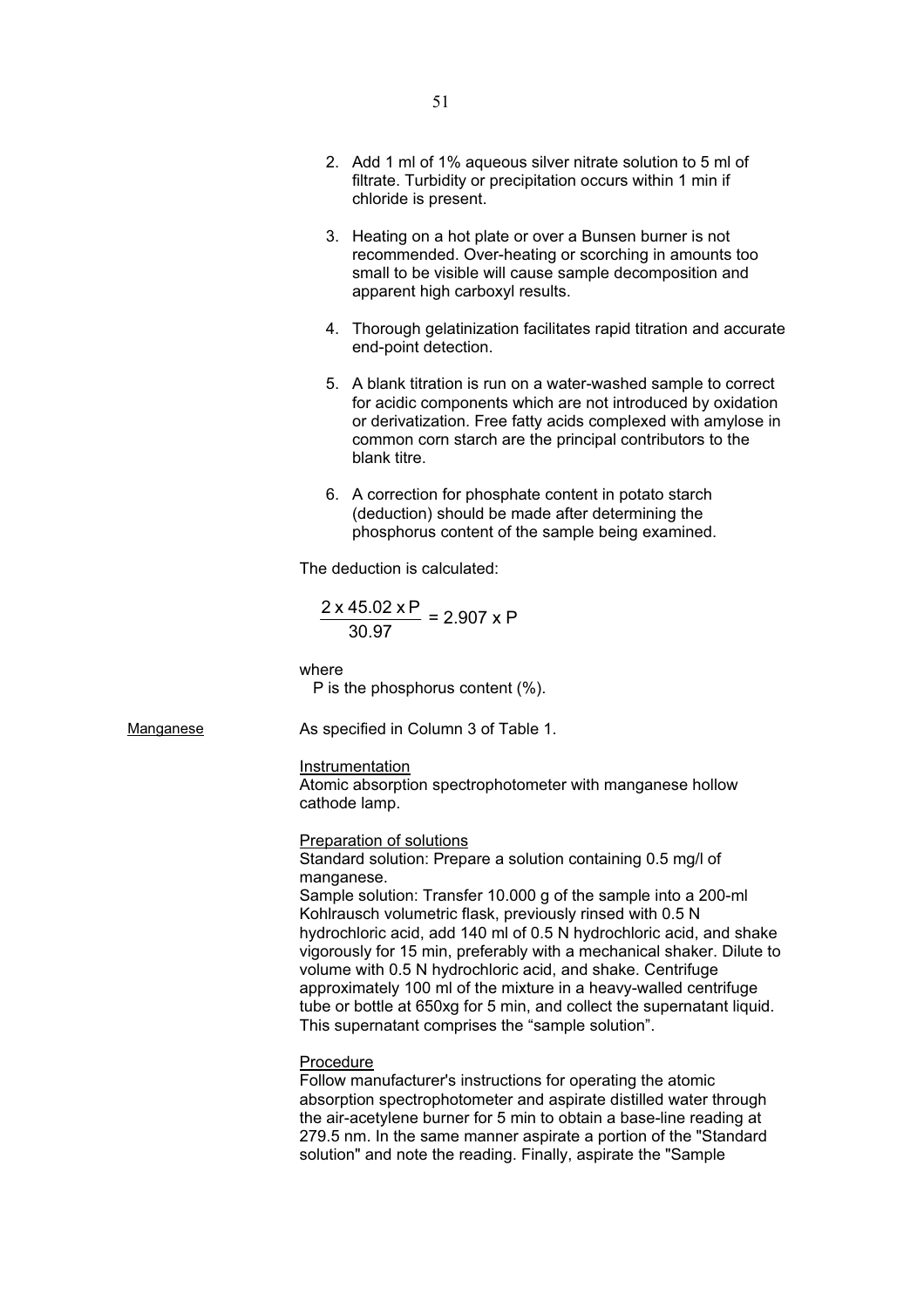Phosphorus **As specified in the Column 3 of Table 1.** 

## **Reagents**

- Ammonium Molybdate Solution (5%): Dissolve 50 g of ammonium molybdate tetrahydrate,  $(NH_4)_6M_2O_{24} \cdot 4H_2O$ , in 900 ml of warm water, cool to room temperature, dilute to 1000 ml with water, and mix.
- Ammonium Vanadate Solution (0.25%): Dissolve 2.5 g of ammonium metavanadate, NH4VO3, in 600 ml of boiling water, cool to 60 - 70°, and add 20 ml of nitric acid. Cool to room temperature, dilute to 1000 ml with water, and mix.
- Zinc Acetate Solution (10%): Dissolve 120 g of zinc acetate dihydrate, Zn(C2H3O2)2·2H2O, in 880 ml of water, and filter through Whatman No. 2V or equivalent filter paper before use.
- Nitric Acid Solution (29%): Add 300 ml of nitric acid (sp. gr 1.42) to 600 ml of water, and mix.
- Standard Phosphorus Solution: (100 μg P in 1 ml): Dissolve 438.7 mg of monobasic potassium phosphate, KH2PO4, in water in a 1000-ml volumetric flask, dilute to volume with water, and mix.

# **Standard Curve**

Pipet 5.0, 10.0, and 15.0 ml of the Standard Phosphorus Solution into separate 100-ml volumetric flasks. To each of these flasks, and to a fourth blank flask, add in the order stated 10 ml of Nitric Acid Solution, 10 ml of Ammonium Vanadate Solution, and 10 ml of Ammonium Molybdate Solution, mixing thoroughly after each addition. Dilute to volume with water, mix, and allow to stand for 10 min. Determine the absorbance of each standard solution in a 1 cm cell at 460 nm, with a suitable spectrophotometer, using the blank to set the instrument at zero. Prepare a standard curve by plotting the absorbance of each solution versus its concentration, in mg P per 100 ml.

# Sample pre-treatment

Place 20 to 25 g of the starch sample in a 250-ml beaker, add 200 ml of a 7 to 3 methanol-water mixture, disperse the sample, and agitate mechanically for 15 min. Recover the starch by vacuum filtration in a 150 ml medium-porosity fritted-glass or Buchner funnel, and wash the wet cake with 200 ml of the methanol-water mixture. Reslurry the wet cake in the solvent, and wash it a second time in the same manner. Dry the filter cake in an air oven at a temperature below 50°, then grind the sample to 20-mesh or finer, and blend thoroughly. Determine the amount of dry substance by drying a 5 g portion in a vacuum oven, not exceeding 100 mm of Hg, at 120° for 5 h. (NOTE: The treatment outlined above is satisfactory for starch products that are insoluble in cold water.

For pregelatinized starch and other water-soluble starches, prepare a 1% to 2% aqueous paste, place it in a cellophane tube, and dialyze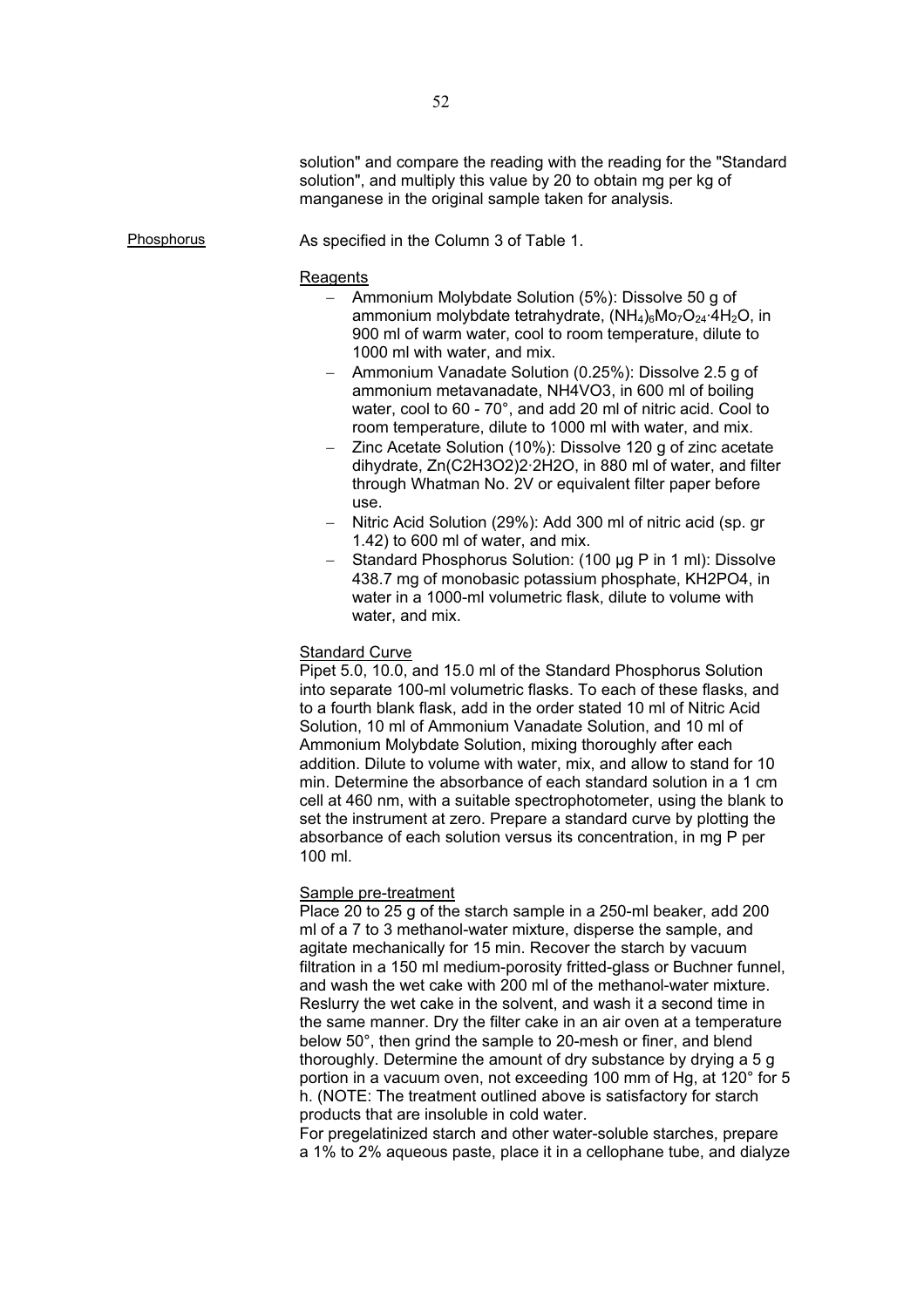against running distilled water for 30 to 40 h. Precipitate the starch by pouring the solution into 4 volumes of acetone per volume of paste, while stirring. Recover the starch by vacuum filtration in a medium-porosity fritted-glass or Buchner funnel, and wash the filter cake with absolute ethanol. Dry the filter cake, and determine the amount of dry substance as directed for water-insoluble starches).

# Sample preparation

Transfer about 10 g of the Treated Sample, calculated on the drysubstance and accurately weighed, into a Vycor dish, and add 10 ml of Zinc Acetate Solution in a fine stream, distributing the solution uniformly in the sample. Carefully evaporate to dryness on a hot plate, then increase the heat, and carbonize the sample on the hot plate or over a gas flame. Ignite in a muffle furnace at 550° until the ash is free from carbon (about 1 to 2 h), and cool. Wet the ash with 15 ml of water and wash slowly down the sides of the dish with 5 ml of Nitric Acid Solution. Heat to boiling, cool, and quantitatively transfer the mixture into a 200-ml volumetric flask, rinsing the dish with three 20-ml portions of water and adding the rinsings to the flask. Dilute to volume with water, and mix. Transfer an accurately measured aliquot (V, in ml) of this solution, containing not more than 1.5 mg of phosphorus, into a 100-ml volumetric flask and add 10 ml of Nitric Acid Solution, 10 ml of Ammonium Vanadate Solution, and 10 ml of Ammonium Molybdate Solution, mixing thoroughly after each addition. Dilute to volume with water, mix, and allow to stand for 10 min.

# Procedure

Determine the absorbance of the Sample Preparation in a 1 cm cell at 460 nm, with a suitable spectrophotometer, using the blank to set the instrument at zero. From the Standard Curve, determine the mg of phosphorus in the aliquot taken, recording this value as a. Calculate the amount in mg/kg of Phosphorus (P) in the original sample by the formula:

# a x 200 x 1000

V x W

where

W is the weight of the sample taken, in g.

Acetyl groups **As specified in Column 3 of Table 1.** 

Accurately weigh about 5 g of the sample and transfer into a 250 ml conical flask. Suspend in 50 ml of water, add a few drops of phenolphthalein TS, and titrate with 0.1 N sodium hydroxide to a permanent pink end-point. Add 25.0 ml of 0.45 N sodium hydroxide, stopper the flask, and shake vigorously for 30 min, preferably with a mechanical shaker. (NOTE: the temperature should not exceed  $30^{\circ}$ or some starches may gelatinize). Remove the stopper, wash the stopper and sides of the flask with a few ml of water, and titrate the excess alkali with 0.2 N hydrochloric acid to the disappearance of the pink colour. Record the volume, in ml of 0.2 N hydrochloric acid required as S.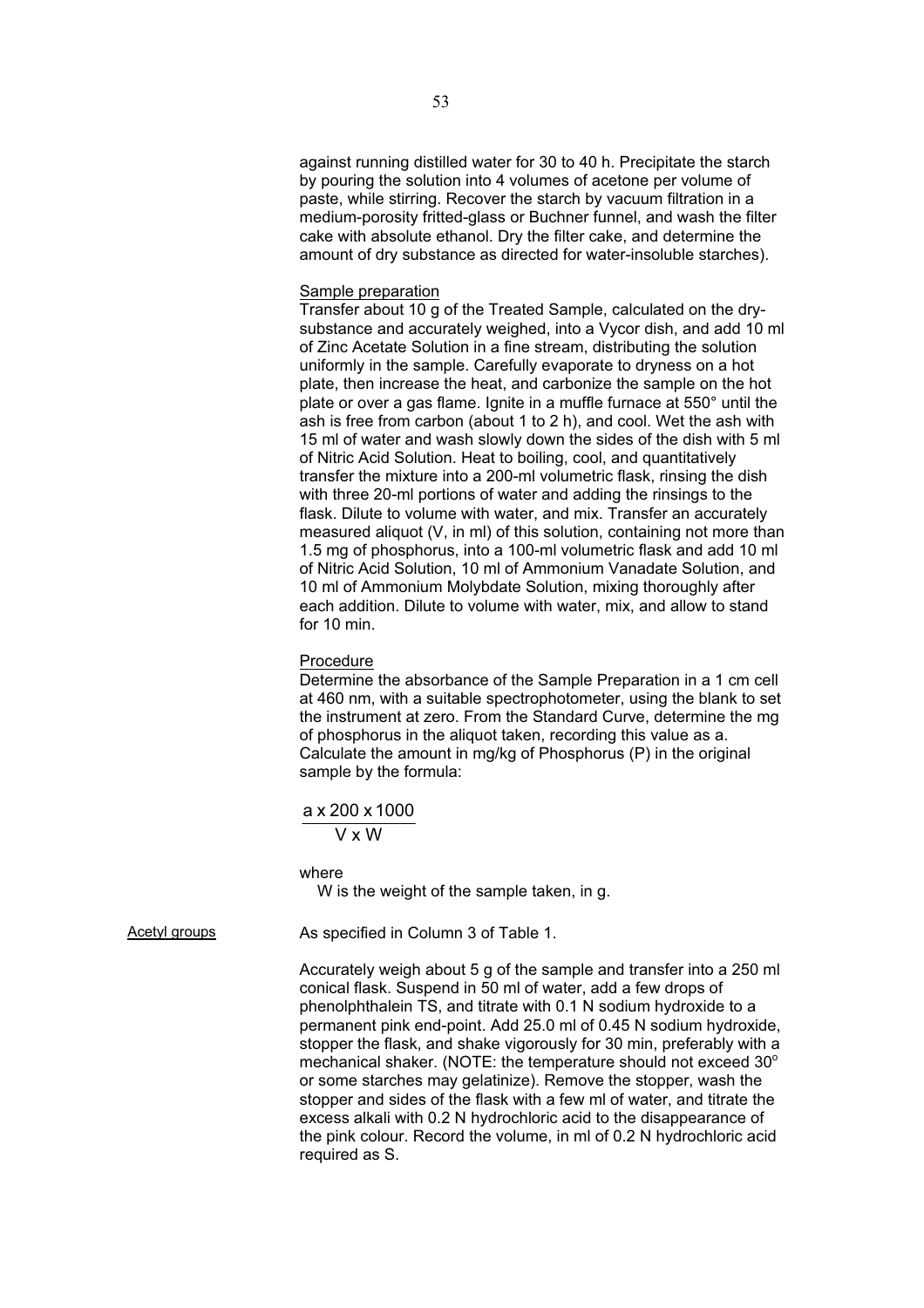|                | Perform a blank titration on 25.0 ml of 0.45 N sodium hydroxide, and<br>record the volume, in ml, of 0.2 N hydrochloric acid required as B.                                                                                                                                                                                                                                                                                                                                                                                                                                                                                                                                                                                                                                            |
|----------------|----------------------------------------------------------------------------------------------------------------------------------------------------------------------------------------------------------------------------------------------------------------------------------------------------------------------------------------------------------------------------------------------------------------------------------------------------------------------------------------------------------------------------------------------------------------------------------------------------------------------------------------------------------------------------------------------------------------------------------------------------------------------------------------|
|                | Acetyl groups (%) = $\frac{(B-S) \times N \times 0.043 \times 100}{W}$                                                                                                                                                                                                                                                                                                                                                                                                                                                                                                                                                                                                                                                                                                                 |
|                | where<br>N is the normality of hydrochloric acid solution; and<br>W is the weight of sample in grams.                                                                                                                                                                                                                                                                                                                                                                                                                                                                                                                                                                                                                                                                                  |
| Vinyl acetate  | Headspace Gas Chromatographic method                                                                                                                                                                                                                                                                                                                                                                                                                                                                                                                                                                                                                                                                                                                                                   |
|                | Chromatographic system<br>Use a gas chromatograph equipped with a $2 \text{ m} \times 2 \text{ mm}$ (i.d.) glass<br>column containing Porapak Q, 80-100 mesh (or equivalent) fitted<br>with a flame ionization detector, under the following conditions:<br>- Carrier gas flow (nitrogen): 20 ml/min<br>- injection port temperature: 200°<br>- column temperature: 50<br>- detector temperature: 200°<br>Standard preparation: Accurately weigh 150 mg vinyl acetate<br>(reagent grade) into a 100 ml volumetric flask. Dissolve and make up<br>to volume with distilled water. Place 1 ml of this solution in a 10-ml<br>volumetric flask and make up to volume with distilled water. Add 1 ml                                                                                       |
|                | of this dilute solution to 30 g unmodified starch of the same botanical<br>origin as the test substance in a 100-ml flask with a septum-liner.<br>Seal the flask immediately with the septum-liner. This provides a<br>standard starch preparation with a vinyl acetate content of 5 mg/kg.                                                                                                                                                                                                                                                                                                                                                                                                                                                                                            |
|                | Procedure<br>Weigh 30 g of the test substance into a 100-ml flask with a septum-<br>liner. Seal the flask. Place the flask containing the test substance<br>and the flask containing the standard preparation in a constant<br>temperature water bath at 70° for 30 min. Withdraw 2.0 ml from the<br>headspace volume of the flask containing the standard preparation<br>using a gas-tight syringe, inject directly into the injection port of the<br>gas chromatograph and record the peak height of the<br>chromatogram. Similarly inject 2.0 ml of the headspace volume from<br>the flask containing the test substance into the chromatograph.<br>Calculate the content of vinyl acetate in the test substance from a<br>comparison of the peak heights of the two chromatograms. |
| Adipate groups | As specified in Column 3 of Table 1.                                                                                                                                                                                                                                                                                                                                                                                                                                                                                                                                                                                                                                                                                                                                                   |
|                | <b>Reagents and Solutions</b><br>N, N-Bis-trimethylsilyltrifluoroacetamide (BSTFA): Macherey-Nagel, D<br>5160 Dueren, Germany or equivalent.<br>Glutaric acid solution: Dissolve 1.00 g of glutaric acid (Merck or<br>equivalent) in water and dilute to 1000 ml.<br>Adipic acid solution: Dissolve 1.00 g of adipic acid (UCB, Brussels,<br>Belgium or equivalent) in 900 ml of warm water, cool to room<br>temperature, dilute to 1000 ml and mix.                                                                                                                                                                                                                                                                                                                                   |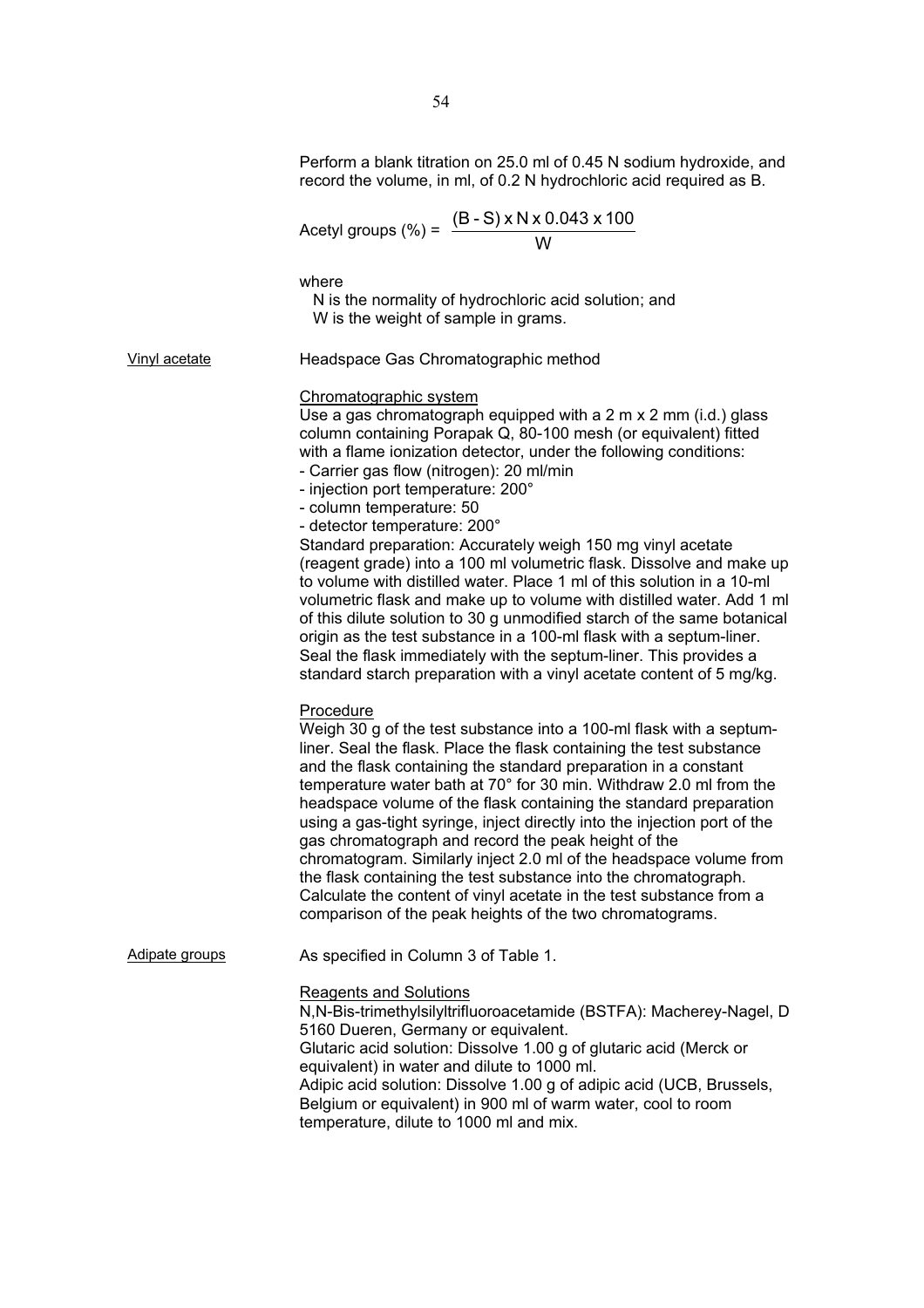## Apparatus

Chromatograph: Hewlett-Packard Model 7620A gas chromatograph or equivalent equipped with flame ionization detector and Model 3370A integrator.

Column parameters: 2-m stainless steel, 1.83 mm id, packed with 5% OV-17 on 80-100 mesh Chromosorb GAW-DMCS (Alltech Europe, Inc., B 9731 Eke, Belgium); precondition column 24 h at 350° with nitrogen carrier gas at 40 ml/min. Operating gas flow rates (ml/min): nitrogen carrier 30, hydrogen 40, air 400. Temperature: injection 280°, detector 250°, column 140°. Retention times (min): glutaric acid 2.83, adipic acid 4.50.

# **Calibration**

Weigh 1.0 g waxy corn starch into each of four 250-ml Erlenmeyer flasks. To each flask add 50 ml water and 1.0 ml of an aqueous solution containing 1.0 mg glutaric acid/ml. Add, to one flask, 0.25 ml of an aqueous solution containing 1.0 mg adipic acid per ml; to the other three, add 0.50 ml, 0.75 ml, and 1.0 ml, respectively. Each flask then contains 1.0 mg glutaric acid and, respectively, 0.25, 0.50, 0.75 and 1.0 mg adipic acid. Agitate flasks manually to disperse the starch fully and add 50 ml 4N sodium hydroxide. Continue agitation another 5 min, place each flask in water bath at ambient temperature, and carefully add 20 ml 12 N hydrochloric acid to each. When each flask is cool quantitatively transfer contents to 250 ml separatory funnel. Extract with 100 ml reagent grade ethyl acetate. Drain bottom aqueous layer into beaker and collect upper organic layer in 500-ml Erlenmeyer flask containing 20 g anhydrous sodium sulphate. Transfer aqueous portion back to separatory funnel and repeat ethyl acetate extraction twice more. Shake flasks periodically during 10 min and then filter contents through Whatman No. 1 paper into 1-litre round-bottom flasks. Rinse flasks and insoluble residues in filters twice with 50 ml of ethyl acetate. Under vacuum, (50 mm Hg) at temperature not exceeding 40°, evaporate total organic extraction and washings of each flask until completely dry.

The evaporation of ethyl acetate should be effected as quickly as possible because some hydrolysis takes place on standing. The products of hydrolysis cause deterioration in the resolution of adipic acid in the chromatographic separation.

Successively add 2 ml pyridine and 1 ml N,N-bistrimethylsilyltrifluoro-acetamide to the dry contents. Close each of the round-bottom flasks with stopper and rinse internal surfaces thoroughly by swirling. Let flasks stand 1 h; then transfer ca 2 ml from each to small glass vials and immediately seal. Inject 4 μl into gas chromatograph.

# **Calculations**

Establish retention times for each acid and determine peak height for glutaric acid and for each level of adipic acid represented. A plot of peak height ratio of adipic acid to glutaric acid against amount of adipic acid is linear. This calibration curve may be used, but it is simpler to use a response factor (RF):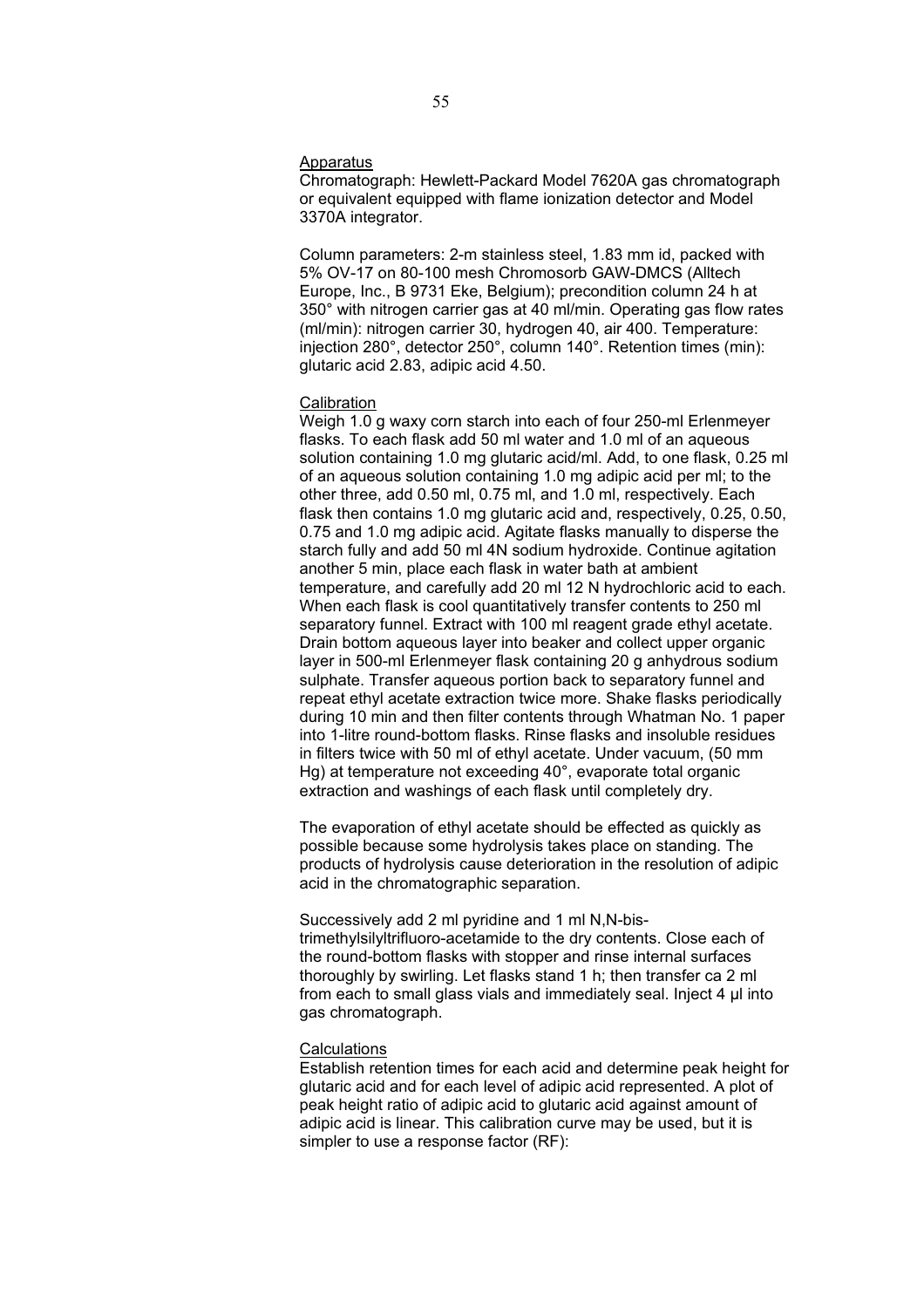$$
RF = \frac{H_1 \times W_s}{H_s}
$$

where

 $H<sub>S</sub>$  and  $H<sub>I</sub>$  is the peak heights of the standard adipic acid and glutaric acid, respectively; and

 $W<sub>S</sub>$  is the weight of the standard adipic acid.

RF should be verified weekly.

# Total adipate

Accurately weigh about 1.0 g of the sample into a 250 ml Erlenmeyer flask, and add 50 ml water and 1.0 ml of an aqueous solution containing 1.0 mg glutaric acid/ml. Proceed as in Calibration, beginning "Agitate flasks manually...".

# Free adipic acid

Accurately weigh about 5.0 g of the sample into a 250 ml Erlenmeyer flask, add 100 ml water and 1.0 ml of the glutaric acid solution. Agitate for 1 h, filter through a 0.45 μm Millipore filter, add 1 ml concentrated hydrochloric acid to the filtrate and transfer it quantitatively to a 250-ml separating funnel. Proceed as in Calibration, beginning "Extract with 100 ml..."

# **Calculation**

For both preparations ("Total adipate content" and "Free adipic acid content") record peak heights for adipic acid and glutaric acid (internal standard). Calculate the amounts of total adipate and free adipic acid, respectively, contained in the sample as follows:

$$
A = \frac{H_x \times RF}{H_x \times S \times 10}
$$

where

- A is the content of total adipate or free adipic acid respectively  $(%):$
- $H_X$  is the peak height of adipic acid in the actual sample preparation;
- $H_{IX}$  is the peak height of glutaric acid in the actual sample preparation;
- RF is the response factor for adipic acid; and
- S is the weight of sample in the actual preparation (g).

Adipate groups (%) is equal to content of total adipate (%) - content of free adipic acid (%).

Hydroxypropyl groups As specified in Column 3 of Table 1

## Ninhydrin reagent

A 3% solution of 1,2,3,-triketohydrindene crystals in 5% aqueous sodium bisulfite solution.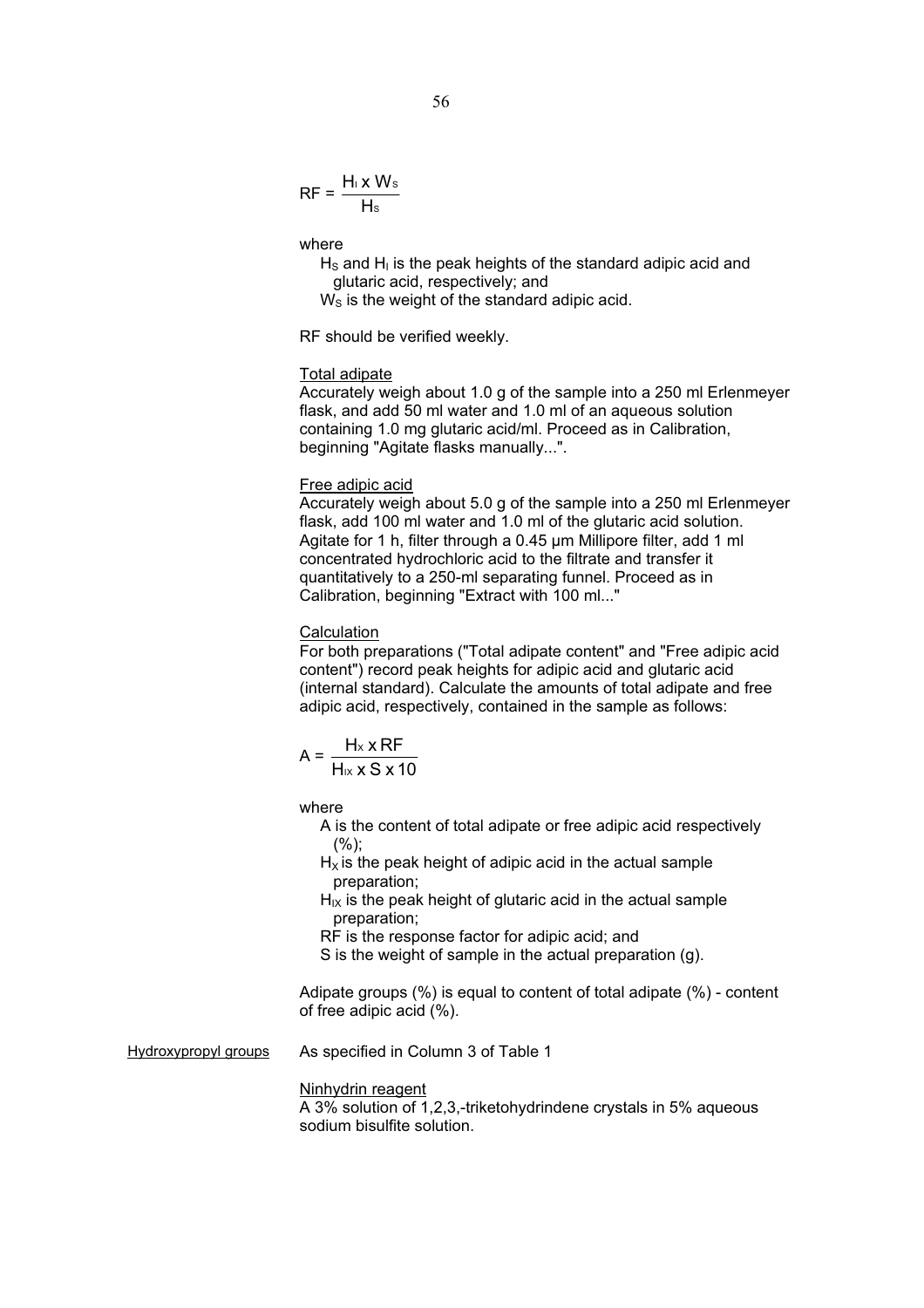## Procedure

Accurately weigh 50 - 100 mg of the sample into a 100-ml volumetric flask and add 25 ml of 1 N sulfuric acid. Prepare a sample of unmodified starch of the same source (i.e. corn or potato) in the same manner. Place the flasks in a boiling water bath and heat until the samples are in solution. Cool and dilute the contents to 100 ml with water. If necessary, dilute the sample further to assure the presence of no more than 4 mg of hydroxypropyl group per 100 ml, and then dilute the blank starch in the same proportion. Pipet 1 ml of the solutions into 25-ml graduated test tubes with glass stoppers and, with the tubes immersed in cold water, add dropwise 8 ml of concentrated sulfuric acid to each. Mix well and place the tubes in a boiling water bath for exactly 3 min. Immediately transfer the tubes to an ice bath until the solution is chilled. Add 0.6 ml of ninhydrin reagent, carefully allowing the reagent to run down the walls of the test tubes. Immediately shake well, and place the tubes in a 25° water bath for 100 min. Adjust the volume in each tube to 25 ml with concentrated sulfuric acid and mix by inverting the tubes several times. (Do not shake). Immediately transfer portions of the solutions to 1-cm cells and after exactly 5 min, measure the absorption (A) at 590 nm, using the starch blank as the reference. Prepare a calibration curve with 1-ml aliquots of standard aqueous solutions, containing 10, 20, 30, 40 and 50 μg of propylene glycol per ml.

# **Calculation**

Hydroxypropyl groups (%) = 
$$
\frac{C \times 0.7763 \times 10 \times F}{W}
$$

where

- C is the amount of propylene glycol in the sample solution read from the calibration curve (μg/ml);
- F is the dilution factor (if a further dilution has been necessary); and
- W is the weight of sample (mg).

Propylene chlorhydrin As specified in Column 3 of Table 1.

Gas Chromatographic system

Use a Hewlett-Packard Model 5750 or equivalent. A dual-column instrument equipped with a flame-ionization detector is recommended. An integrator should be part of the recording system. Gas Chromatography column: Use a stainless steel column, 3 m x 3.2 mm (o.d.), packed with 10% Carbowax 20 M on 80/100-mesh Gas Chrom 2, or equivalent. After packing and prior to use, condition the column overnight at 200°, using a helium flow of 25 ml per min. Concentrator: Use a Kuderna-Danish concentrator having a 500-ml flask, available from Kontes Glass Co., Vineland, N.J., USA, (Catalogue No. K-57000), or equivalent.

Pressure Bottles: Use 200-ml pressure bottles, with a Neoprene washer, glass stopper, and attached wire clamp, available from Fisher Scientific Co., Pittsburgh, PA, USA (Vitro 400, Catalogue No. 3-100), or equivalent.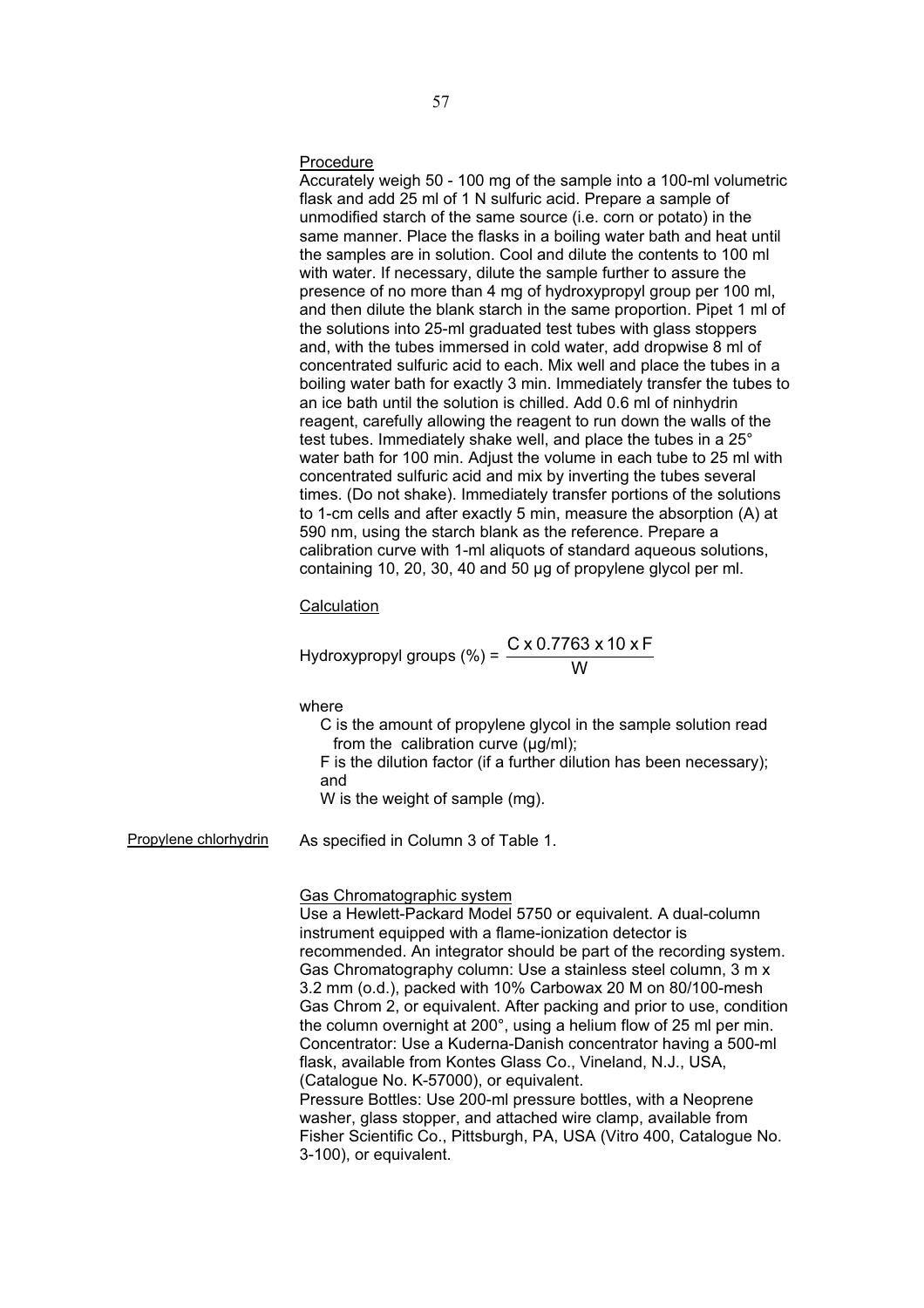# **Reagents**

Diethyl ether: Use anhydrous, analytical reagent-grade diethyl ether Florisil: Use 60/100 mesh material, available from Floridin Co., 3 Penn Center, Pittsburgh, PA 15235, USA, or an equivalent product. Propylene chlorohydrins: Use Eastman No. P1325 1-Chloro-2 propanol Practical, containing 25% 2-chloro-1-propanol, available from Eastman Kodak Co., Rochester, N.Y. 14650, USA or equivalent.

Standard preparation: Draw 25 μl of mixed propylene chlorohydrin isomers containing 75% of 1-chloro-2-propanol and 25% of 2-chloro-1-propanol) into a 50-μl syringe. Accurately weigh the syringe and discharge the contents into a 500-ml volumetric flask partially filled with water. Reweigh the syringe, and record the weight of the chlorohydrins taken. Dilute to the volume with water, and mix. This solution contains about 27.5 mg of mixed chlorohydrins, or about 55 μg per ml. Prepare this solution fresh on the day of use.

# Sample Preparation

Transfer a blended representative 50.0 g sample into a Pressure Bottle, and add 125 ml of 2 N sulfuric acid. Clamp the top in place, and swirl the contents until the sample is completely dispersed. Place the bottle in a boiling water bath, heat for 10 min, then swirl the bottle to mix the contents, and heat in the bath for an additional 15 min. Cool in air to room temperature, then neutralize the hydrolyzed sample to pH 7 with 25% sodium hydroxide solution, and filter through Whatman No. 1 paper, or equivalent, in a Buchner funnel, using suction. Wash the bottle and filter paper with 25 ml of water, and combine the washings with the filtrate. Add 30 g of anhydrous sodium sulfate, and stir with a magnetic stirring bar for 5 to 10 min, or until the sodium sulfate is completely dissolved. Transfer the solution into a 500-ml separator equipped with a teflon plug, rinse the flask with 25 ml of water, and combine the washings with the sample solution. Extract with five 50 ml portions of diethyl ether, allowing at least 5 min in each extraction for adequate phase separation. Transfer the combined ether extracts in a Concentrator, place the graduated receiver of the concentrator in a water bath maintained at 50 - 55°, and concentrate the extract to a volume of 4 ml.

(NOTE: Ether extracts of samples may contain foreign residues that interfere with the analysis and/or the interpretation of the chromatograms. These residues are believed to be degradation products arising during the hydrolysis treatment. Analytical problems created by their presence can be avoided through application of a clean-up treatment performed as follows: Concentrate the ether extract to about 8 ml, instead of 4 ml specified above. Add 10 g of Florisil, previously heated to 130° for 16 h just before use, to a chromatographic tube of suitable size, then tap gently, and add 1 g of anhydrous sodium sulfate to the top of the column. Wet the column with 25 ml of diethyl ether, and quantitatively transfer the concentrated extract to the column with the aid of small portions of the ether. Elute with three 25-ml portions of the ether, collect all of the eluate, transfer it to a concentrator, and concentrate to a volume of 4 ml).

Cool the extract to room temperature, transfer it quantitatively to a 5.0-ml volumetric flask with the aid of small portions of diethyl ether,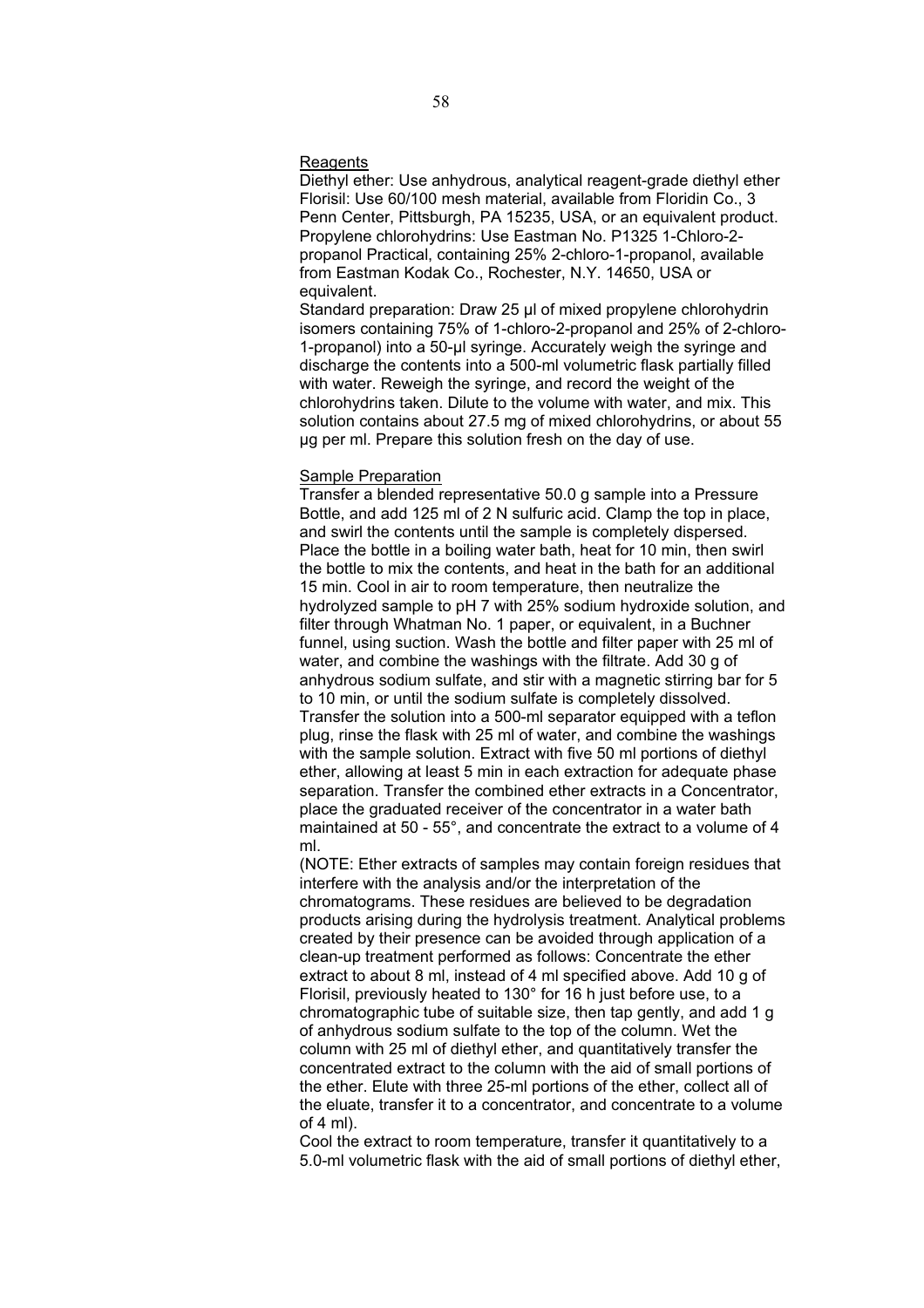dilute to volume with the ether, and mix.

## Control Preparations

Transfer 50.0 g portions of unmodified (underivatized) waxy corn starch into five separate pressure bottles, and add 125 ml of 2 N sulfuric acid to each bottle. Add 0.0, 0.5, 1.0, 2.0, and 5.0 ml of the Standard Preparation to the bottles, respectively, giving propylene chlorohydrin concentrations, on the starch basis, of 0, 0.5, 1.0, 2.0, and 5.0 mg/kg, respectively. Calculate the exact concentration in each bottle from the weight of propylene chlorohydrins used in making the Standard Preparation. Clamp the tops in place, swirl until the contents of each bottle are completely dissolved, and proceed with the hydrolysis, neutralization, filtration, extraction, extract concentration, and final dilution as directed under Sample Preparation.

# Procedure

The operating conditions may be varied, depending upon the particular instrument used, but a suitable chromatogram is obtained with the Hewlett-Packard Model 5750 using a column oven temperature of 110 $^{\circ}$ , isothermal; injection port temperature of 210 $^{\circ}$ ; detector temperature of 240°; and hydrogen (30 ml per min), helium (25 ml per min), or air (350 ml per min) as the carrier gas. A 1.0 mV full-scale recorder is recommended; range, attenuation, and chart speed should be selected to optimize signal characteristics. Inject 2.0 μl aliquots of each of the concentrated extracts, prepared as directed under Control Preparation, allowing sufficient time between injections for signal peaks corresponding to the two chlorohydrin isomers to be recorded (and integrated) and for the column to be purged. Record and sum the signal areas (integrator outputs) from the two chlorohydrin isomers for each of the controls. Using identical operating conditions, inject a 2.0 μl aliquot of the concentrated extract prepared as directed under Sample Preparation, and record and sum the signal areas (integrator outputs) from the sample.

## **Calculation**

Prepare a calibration plot on linear coordinate graph paper by plotting the summed signal areas for each of the controls against the calculated propylene chlorohydrin concentrations, in mg/kg, derived from the actual weight of chlorohydrin isomers used. Using the summed signal areas corresponding to the 1-chloro-2-propanol and 2-chloro-1-propanol from the sample, determine the concentration of mixed propylene chlorohydrins, in mg/kg, in the sample by reference to the calibration plot derived from the control samples. After gaining experience with the procedure and demonstrating that the calibration plot derived from the control samples is linear and reproducible, the number of controls can be reduced to one containing about 5 mg/kg of mixed propylene chlorohydrin isomers. The propylene chlorohydrin level in the sample can then be calculated as follows:

Propylene chlorohydrins (mg/kg) =  $\frac{C \times a}{A}$ 

where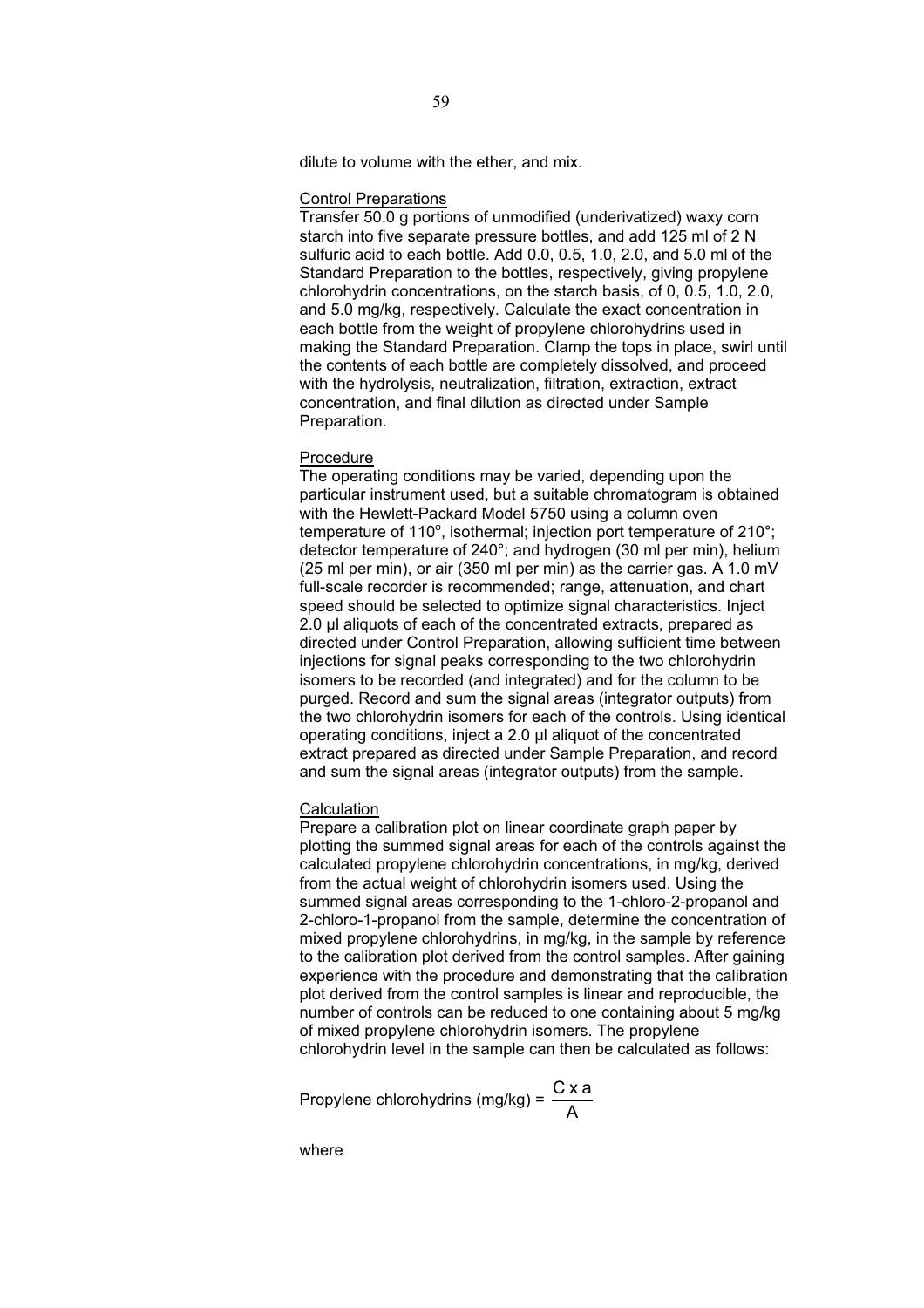- C is the concentration, in mg/kg, of propylene chlorohydrins (sum of isomers) in the control;
- a is the sum of signal areas produced by the propylene chlorohydrin isomers in the sample; and
- A is the sum of the signal areas produced by the propylene chlorohydrin isomers in the control.

Degree of substitution of

starch sodium octenyl succinate

| Principle |  |
|-----------|--|
|           |  |

The degree of substitution is determined by alkali consumed after acidification and thorough washing of the starch half ester.

# Procedure

Weigh out 5.0 g of sample in a 150-ml beaker. Wet out with a few ml of reagent grade isopropyl alcohol. Add, by pipette 25 ml of 2.5 N hydrochloric acid in isopropanol, allowing the acid to wash down any sample on the sides of the beaker. Stir for 30 min on a magnetic stir plate. Add 100 ml of 90% isopropanol from a graduated cylinder. Stir for 10 min. Filter the sample through a Buchner funnel and wash the filter cake with 90% isopropanol until the filtrate is negative for chloride ions. Use  $0.1$  N AgNO<sub>3</sub> to check for chloride ions. Transfer the filter cake to a 600-ml beaker and rinse the Buchner funnel to wash any starch into the beaker. Bring to a 300-ml volume with distilled water. Place for 10 min in a boiling water bath with stirring. Titrate while hot with 0.1 N NaOH to the phenolphthalein end-point.

# **Calculation**

Degree of substitution =  $\frac{0.162 \times A}{1 - 0.210 \times A}$ 

# where

A is milliequivalents of sodium hydroxide required per 1g of starch octenyl succinate.

Residual octenyl succinic Principle acid in starch sodium octenyl succinate

HPLC method on 2-bromacetophenone-derivatised methanolic extract of the sample.

Extraction and Preparation of Sample Solution

Extract about 500 mg of the sample, accurately weighed, with 15 ml of methanol overnight under constant shaking. Filter the extraction mixture, wash the precipitate on the filter three times with 7 ml portions of methanol and combine all filtrates (about 80% of the residuals are extracted by this procedure). Add 1 ml of 0.16 N KOH in methanol to the extract. Dry the extract using a flash evaporator at 30° and dissolve the residue in 2 ml of methanol. Take 0.5 ml of residue solution to the reaction vial and add 0.5 ml of derivative reagent [2.8 g of 2-p-dibromoacetophenone and 0.28 g of 1,4,7,10,13,16-hexaoxacyclooctadecane (18-Crown-6) in 50 ml  $CH<sub>3</sub>CN$ ]. Add 2 ml CH<sub>3</sub>CN to the reaction vial, cap it and heat for 30 min at 80°. Cool the reaction solution to room temperature and use it within 24 h.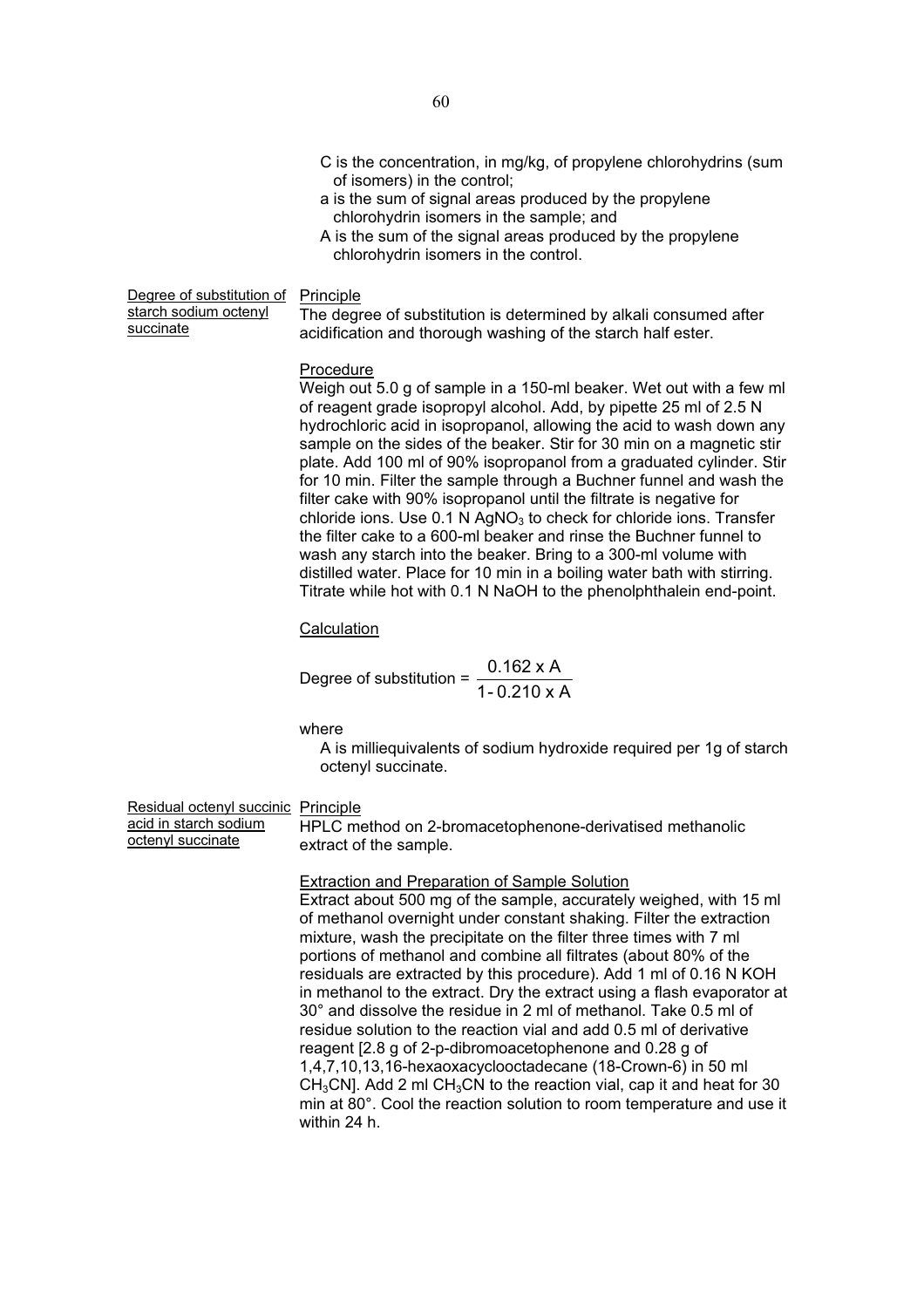## Liquid Chromatography Analysis

- Column: Micro-Bondapack C18 (Waters) or equivalent, 20°
- Mobile Phase: Gradient elution of 70% to 80% methanol in water in 5 min
- Flow rate: 1.5 ml/min
- Detector: UV at 254 nm, attenuation 0.16 AUFS
- Injection volume: 5 μl

### Preparation of Standard Curve

Prepare a 0.5 M solution of octenyl succinic acid anhydride (available from Milliken Chemical) (Solution A). With a syringe take 0.25 ml of Solution A and transfer into a 25-ml volumetric flask. Dilute to the mark with methanol (Solution B). Prepare three standards by transferring 0.5, 1 and 2 ml of Solution B into three 50-ml round bottom flasks and adding to each 1 ml of 0.16 N KOH in methanol. Dry each solution using a flash evaporator at 30° and dissolve the residue in 2.0 ml of methanol (Solution C1, C2 and C3). Place 0.5 ml of the residue solution in the reaction vial and add 0.5 ml derivative reagent [2.8 g of 2-p-dibromoacetophenone and 0.28 g of

1,4,7,10,13,16-hexaoxacyclooctadecane (18-Crown-6) in 50 ml of  $CH<sub>3</sub>CN$ ]. Add 2 ml of  $CH<sub>3</sub>CN$  to the reaction vials, cap them and heat for 30 min at 80°. Cool to room temperature and inject 5 μl into the Liquid Chromatograph (the derivative should be used immediately). The amount of residuals in each of the 5-µl injections are the following:

for Solution C1 0.2375 µg for Solution C2 0.4750 ug for Solution C3 0.9500 μg Plot peak height from Liquid Chromatograph Chart versus μg of residuals per 5 ml of solution.

# **Calculation**

Using the peak height of the unknown sample from the Liquid Chromatograph Chart, determine the level of residuals (calculated as octenyl succinic acid) in the injected volume from the standard curve.

% Residual octenyl succinic acid  $= \frac{300 \times V}{W}$ 

where

V is the value from the graph; and

W is the weight of the sample (mg).

NOTE: The formula is corrected to 100% recovery by dividing with 0.80, so that 240/0.80 = 300.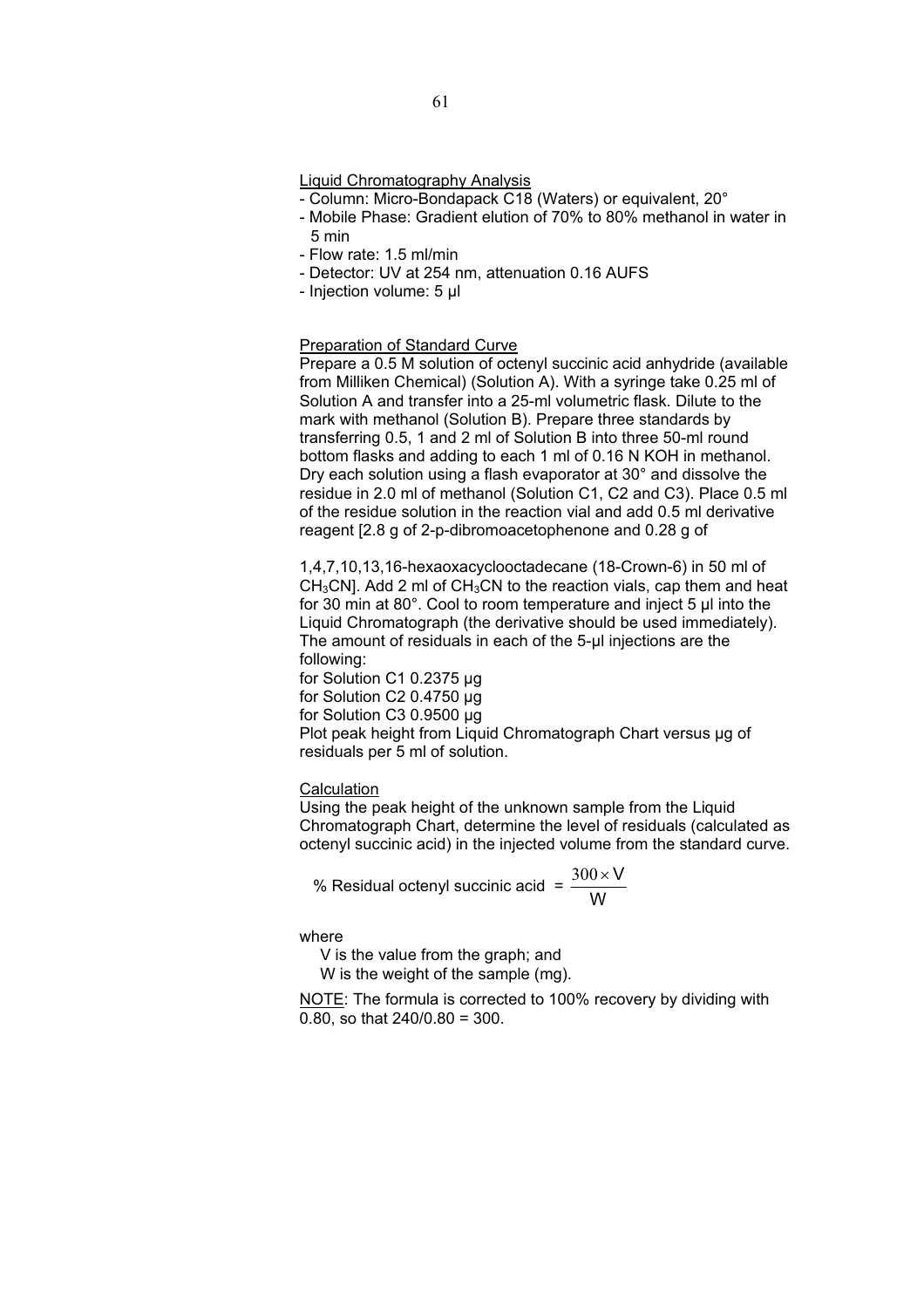# **NISIN**

|                    | Prepared at the 71 <sup>st</sup> JECFA (2009), published in FAO JECFA<br>Monographs 7 (2009), superseding specifications for Nisin<br>Preparation prepared at the 68th JECFA (2007) and published in<br>FAO JECFA Monographs 4 (2007). An ADI of 0-33,000 units/kg bw<br>was established at the 12th JECFA (1968).                                                                                                                                                                                                                                                                                                                                                                                                                                                                                                             |
|--------------------|--------------------------------------------------------------------------------------------------------------------------------------------------------------------------------------------------------------------------------------------------------------------------------------------------------------------------------------------------------------------------------------------------------------------------------------------------------------------------------------------------------------------------------------------------------------------------------------------------------------------------------------------------------------------------------------------------------------------------------------------------------------------------------------------------------------------------------|
| <b>SYNONYMS</b>    | Nisin preparation; INS No. 234                                                                                                                                                                                                                                                                                                                                                                                                                                                                                                                                                                                                                                                                                                                                                                                                 |
| <b>DEFINITION</b>  | Nisin is a mixture of closely related antimicrobial polypeptides<br>produced by strains of Lactococcus lactis subsp. lactis. The major<br>polypeptide is Nisin A. Nisin is produced in a sterilized medium of<br>non-fat milk solids or of a non-milk-based fermentation source, such<br>as yeast extract and carbohydrate solids. Nisin can be recovered<br>from the fermentation medium by various methods, such as injecting<br>sterile, membrane filtration; acidification; salting out; and spray-<br>drying. Non-fat milk solids or solids from other fermentation sources<br>are present in the product. Nisin is available in the commerce as a<br>preparation consisting of Nisin and sodium chloride and is stable at<br>ambient temperatures and upon heating under acid conditions<br>(maximum stability at pH 3). |
| C.A.S. number      | 1414-45-5 (Nisin A)                                                                                                                                                                                                                                                                                                                                                                                                                                                                                                                                                                                                                                                                                                                                                                                                            |
| Chemical formula   | $C_{143}H_{230}N_{42}O_{37}S_7$ (Nisin A)                                                                                                                                                                                                                                                                                                                                                                                                                                                                                                                                                                                                                                                                                                                                                                                      |
| Structural formula | Dhs<br>Ile<br>eu<br>Met<br>G<br>H-Ile-Dhb<br>Ala<br>Glv<br>٩a<br>Pro<br>Glv<br>Asn<br>Met<br>His<br>Ala<br>٦Þ١<br>nia ya ma 118<br>ADU<br>Abu=alpha-aminobutyric acid, Dha=dehydroalanine,<br>Dhb=dehydrobutyrine<br>(Nisin A)                                                                                                                                                                                                                                                                                                                                                                                                                                                                                                                                                                                                 |
| Formula weight     | 3354.12 (Nisin A)                                                                                                                                                                                                                                                                                                                                                                                                                                                                                                                                                                                                                                                                                                                                                                                                              |
| Assay              | Not less than 900 IU of nisin per milligram and not less than 50%<br>w/w sodium chloride                                                                                                                                                                                                                                                                                                                                                                                                                                                                                                                                                                                                                                                                                                                                       |
| <b>DESCRIPTION</b> | White to light brown micronized powder                                                                                                                                                                                                                                                                                                                                                                                                                                                                                                                                                                                                                                                                                                                                                                                         |
|                    | <b>FUNCTIONAL USES</b> Antimicrobial preservative                                                                                                                                                                                                                                                                                                                                                                                                                                                                                                                                                                                                                                                                                                                                                                              |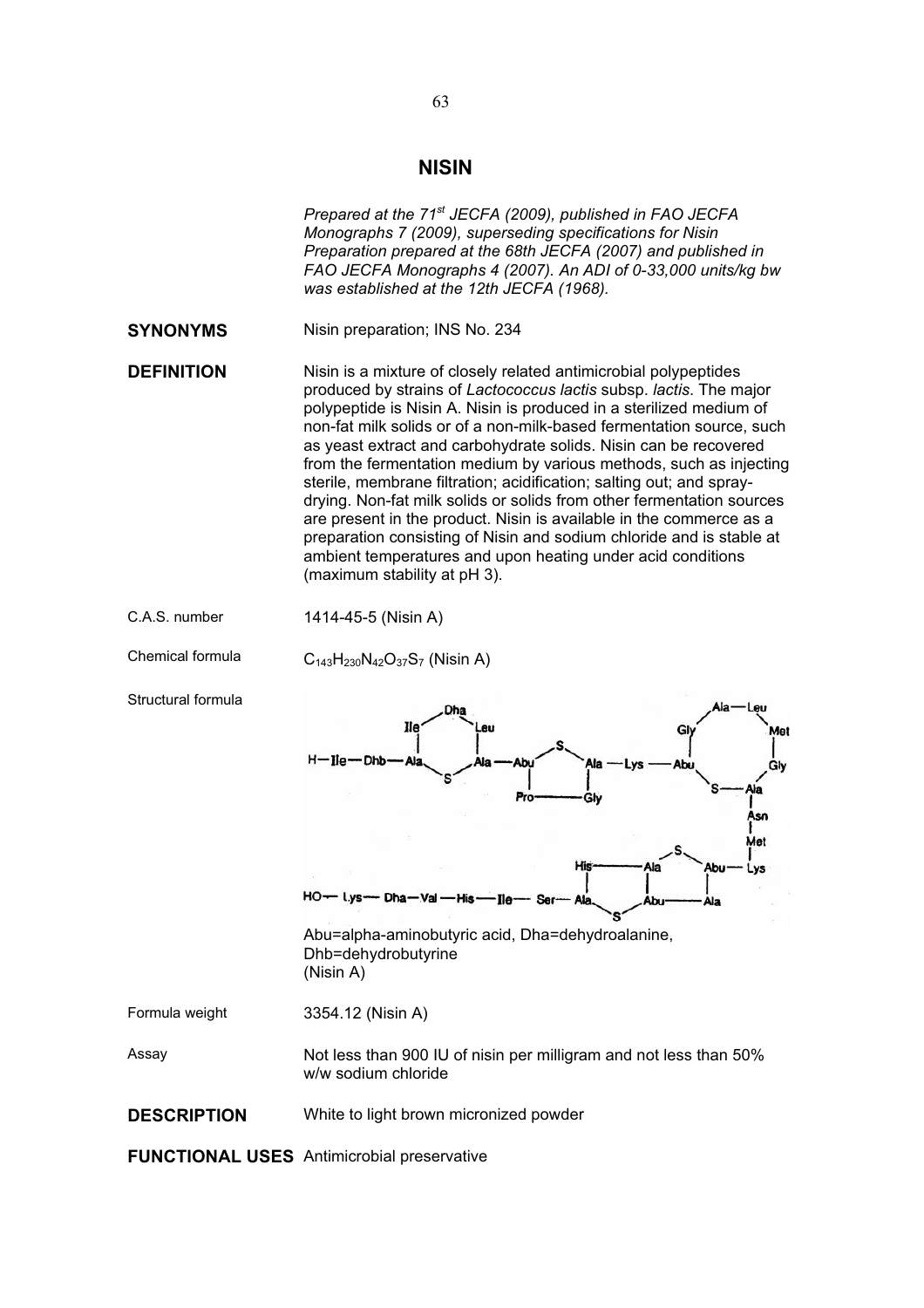# **CHARACTERISTICS**

| Solubility (Vol. 4)                                    | Soluble in water and insoluble in non-polar solvents                                                                                                                                                                                                                                            |
|--------------------------------------------------------|-------------------------------------------------------------------------------------------------------------------------------------------------------------------------------------------------------------------------------------------------------------------------------------------------|
| Differentiation from other<br>antimicrobial substances | Passes tests<br>See description under TESTS                                                                                                                                                                                                                                                     |
| <b>PURITY</b>                                          |                                                                                                                                                                                                                                                                                                 |
| Loss on drying (Vol. 4)                                | Not more than 3.0% (105°, 2 h)<br>(See under "General methods, Inorganic Components.")                                                                                                                                                                                                          |
| <u>Lead</u> (Vol. 4)                                   | Not more than 1 mg/kg<br>Determine using an AAS/ICP-AES technique appropriate to the<br>specified level. The selection of sample size and method of sample<br>preparation may be based on the principles of the method described<br>in Volume 4 (under "General Methods, Metallic Impurities"). |
| Microbiological criteria<br>(Vol. 4)                   | Salmonella species: Absent in 25 g of sample<br>Total coliforms: Not more than 30 per gram<br>Escherichia coli: Absent in 25 g sample                                                                                                                                                           |

(See Volume 4 under "General Methods, Microbiological Analyses.")

# **TESTS**

# IDENTIFICATION TESTS

| Differentiation from other<br>antimicrobial substances | Stability to acid<br>Suspend a 100-mg sample in 0.02 N hydrochloric acid as described<br>in "Standard stock solution" under Method of Assay. Boil this<br>solution for 5 min and determine the nisin activity as directed under<br>Method of Assay. No significant loss of activity is noted following<br>this heat treatment. The calculated nisin concentration of the boiled<br>sample is 100% $(+/- 5%)$ of the assay value. Adjust the pH of the<br>nisin solution to 11.0 by adding 5 N sodium hydroxide. Heat the<br>solution at 65° for 30 min, and then cool. Adjust the pH to 2.0 by<br>adding hydrochloric acid dropwise. Again determine the nisin<br>concentration as directed under Method of Assay. Complete loss of<br>the antimicrobial activity of nisin is observed following this treatment. |
|--------------------------------------------------------|------------------------------------------------------------------------------------------------------------------------------------------------------------------------------------------------------------------------------------------------------------------------------------------------------------------------------------------------------------------------------------------------------------------------------------------------------------------------------------------------------------------------------------------------------------------------------------------------------------------------------------------------------------------------------------------------------------------------------------------------------------------------------------------------------------------|
|                                                        | Tolerance of Lactococcus lactis to high concentrations of nisin<br>Prepare cultures of L. lactis (ATCC 11454, NCIMB 8586) in sterile<br>skim (<1% fat) milk by incubating for 18 h at 30°. Prepare one or<br>more flasks containing 100 ml of litmus milk, and sterilize at 121° for<br>15 min. Suspend 0.1 g of sample in the sterilized litmus milk, and<br>allow to stand at room temperature for 2 h. Add 0.1 ml of the L.<br>lactis culture, and incubate at 30° for 24 h. L. lactis will grow in this<br>concentration of sample (about 1000 IU/ml); however, it will not                                                                                                                                                                                                                                  |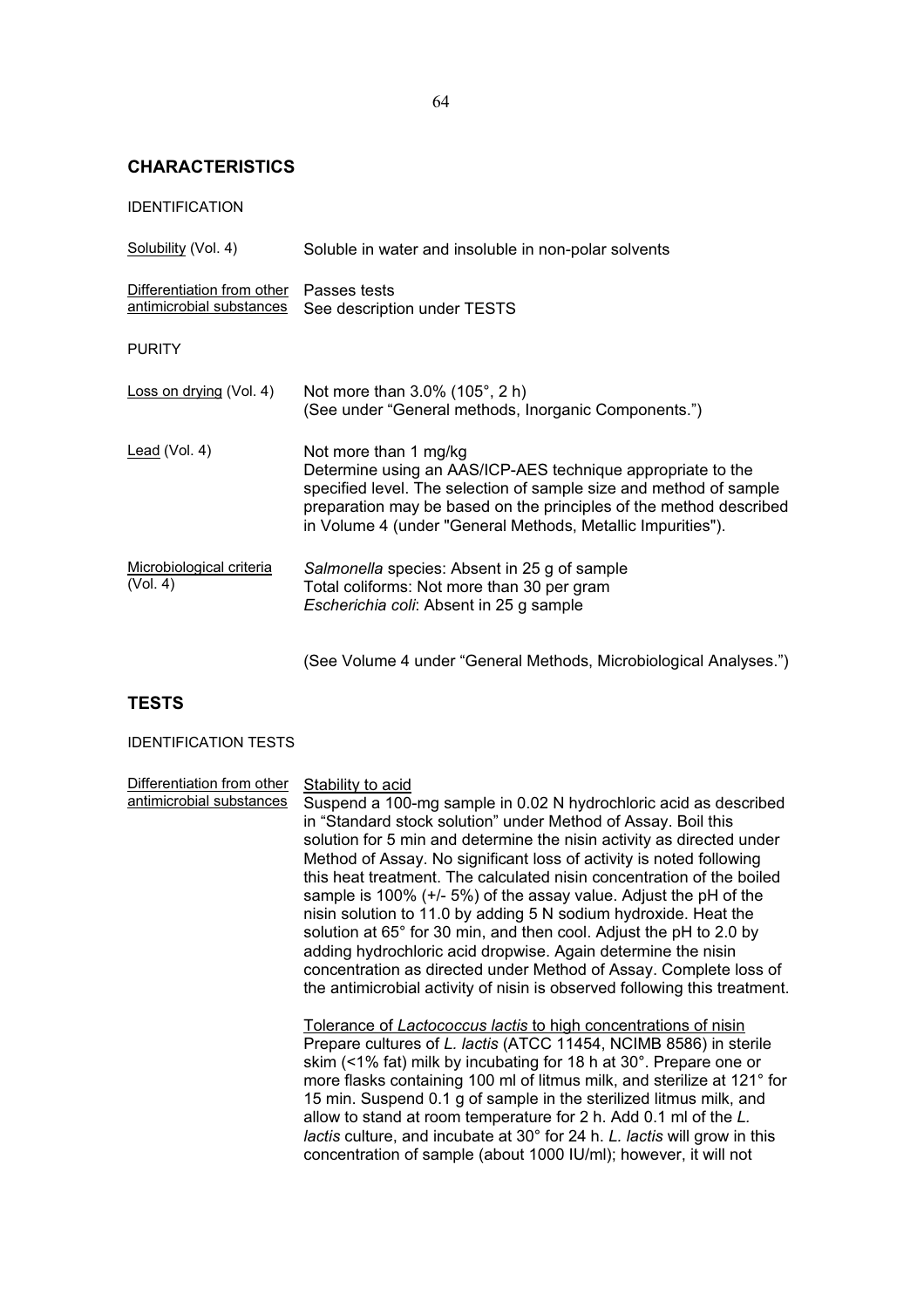grow in similar concentrations of other antimicrobial substances. (NOTE: This test will not differentiate nisin from subtilin.)

# **METHOD OF ASSAY Determination of nisin activity**

### Preparation of the test organism

*Lactococcus lactis subsp. cremoris (*ATCC 14365, NCDO 495) is subcultured daily in sterile separated milk by transferring one loopful to a McCartney bottle of litmus milk and incubating at 30°. Prepare inoculated milk for the assay by inoculating a suitable quantity of sterile skim milk with 2 percent of a 24 h culture, and place it in a water-bath at 30° for 90 min. Use immediately.

# Standard stock solution

Dissolve an accurately weighed quantity of standard nisin in 0.02 N hydrochloric acid to give a solution containing 5,000 units/ml. Immediately before use, dilute the solution further with 0.02 N hydrochloric acid to give 50 units/ml. (NOTE: Nisin containing 2.5% nisin, minimum potency of 10<sup>6</sup> IU/g, obtainable from Sigma, St Louis, USA or Fluka, Buchs, Switzerland, may be used for the Standard stock solution, as well as the preparation under the name of Nisaplin, available from Danisco, Copenhagen, Denmark).

# Sample solution

Weigh an amount of sample sufficient to ensure that corresponding tubes of the sample and standard series match, i.e., within close limits, the nisin content in the sample and standard is the same. Dilute the sample solution in 0.02 N hydrochloric acid to give an approximate concentration of 50 units of nisin per ml.

### Resazurin solution

Prepare a 0.0125% w/v solution of resazurin in water immediately before use.

# Procedure

Pipet graded volumes (0.60, 0.55, 0.50, 0.45, 0.41, 0.38, 0.34, 0.31, 0.28, 0.26 ml) of the 50 unit per ml sample and standard solutions into rows of 10 dry 6-inches x 5/8-inch bacteriological test tubes. Add 4.6 ml of the inoculated milk to each by means of an automatic pipetting device. (NOTE: The addition of inoculated milk is made in turn across each row of tubes containing the same nominal concentration, not along each row of ten tubes.) Place the tubes in a water bath at 30° for 15 min, then cool in an ice-water bath while adding 1 ml resazurin solution to each. Make the addition in the same order as for the addition of inoculated milk, using an automatic pipetting device. Thoroughly mix the contents of the tubes by shaking. Continue incubation at 30° in a water bath for a further 3-5 min.

Examine the tubes under fluorescent light in a black matt-finish cabinet. Compare the sample tube of the highest concentration that shows the first clear difference in colour (i.e., has changed from blue to mauve) with tubes of the standard row of tubes to find the nearest match in colour. Make further matches at the next two lower concentrations of the sample and standard. Interpolation of matches may be made at half dilution steps. As the standard tubes contain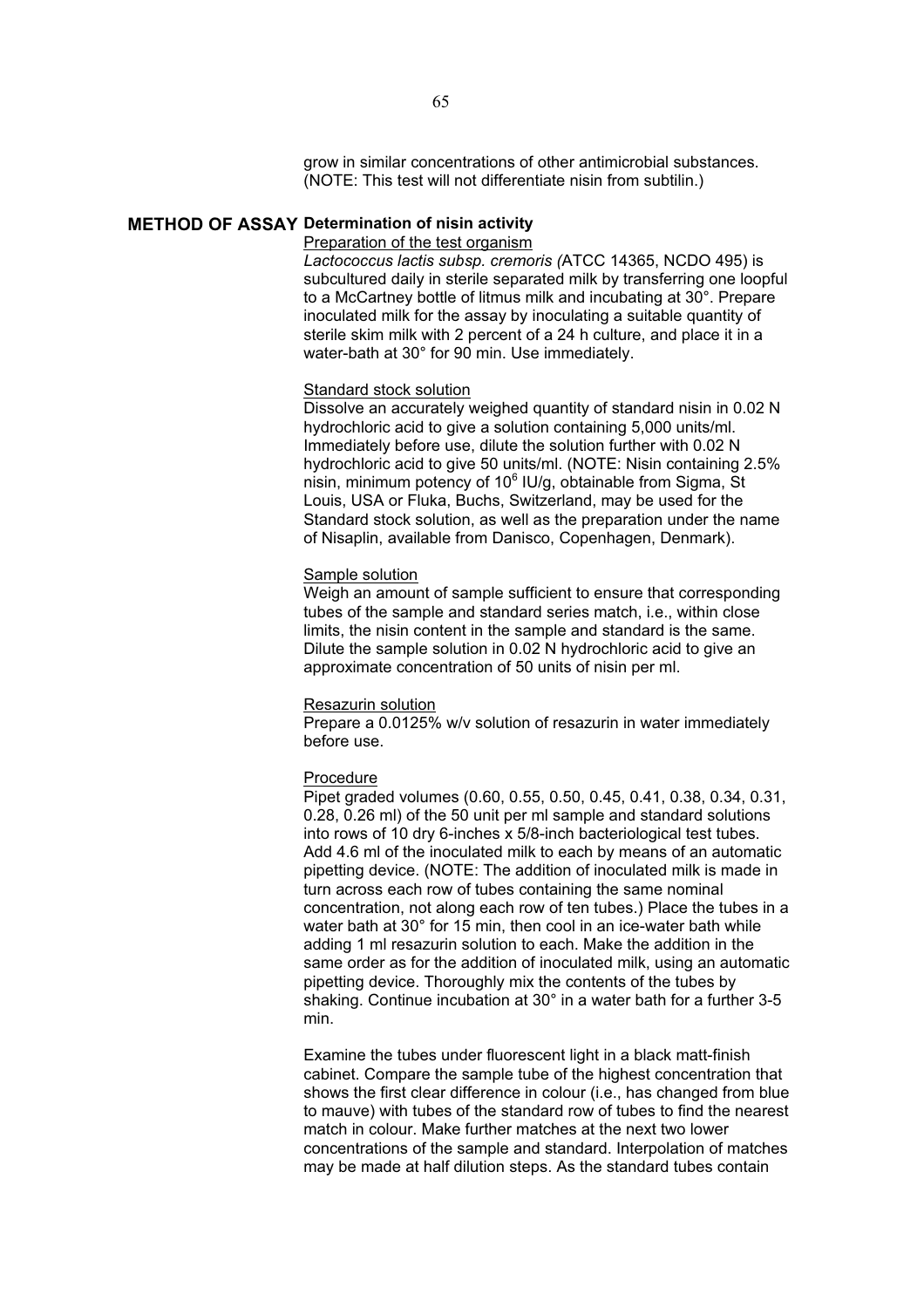known amounts of nisin, calculate the concentration of nisin in the

sample solution. Obtain three readings of the solution and average them. Calculate the activity in terms of IU per gram of product.

## **Determination of sodium chloride**

Transfer about 200 mg of the sample, accurately weighed, into a glass-stoppered flask containing 50 ml of water. Agitate the flask to dissolve the sample while adding 3 ml of nitric acid, 5 ml of nitrobenzene, 50.0 ml of standardized 0.1 N silver nitrate, and 2 ml of ferric ammonium sulfate TS. Shake the solution well, and titrate the excess silver nitrate with 0.1 N ammonium thiocyanate. The titration endpoint is indicated by the appearance of a red colour. Each ml of reacted 0.1 N silver nitrate is equivalent to 5.844 mg of NaCl. Calculate the percentage of sodium chloride in the sample taken by the equation:

Sodium chloride % (w/w) = 100 x 58.44(50 x *A* – *V* x *B*)/(*W*)

where

*A* is the concentration of the silver nitrate solution;

*B* is the concentration of the ammonium thiocyanate solution;

*V* is the volume (ml) of the ammonium thiocyanate consumed;

*W* is the weight of the sample (mg); and

58.44 is the formula weight of sodium chloride.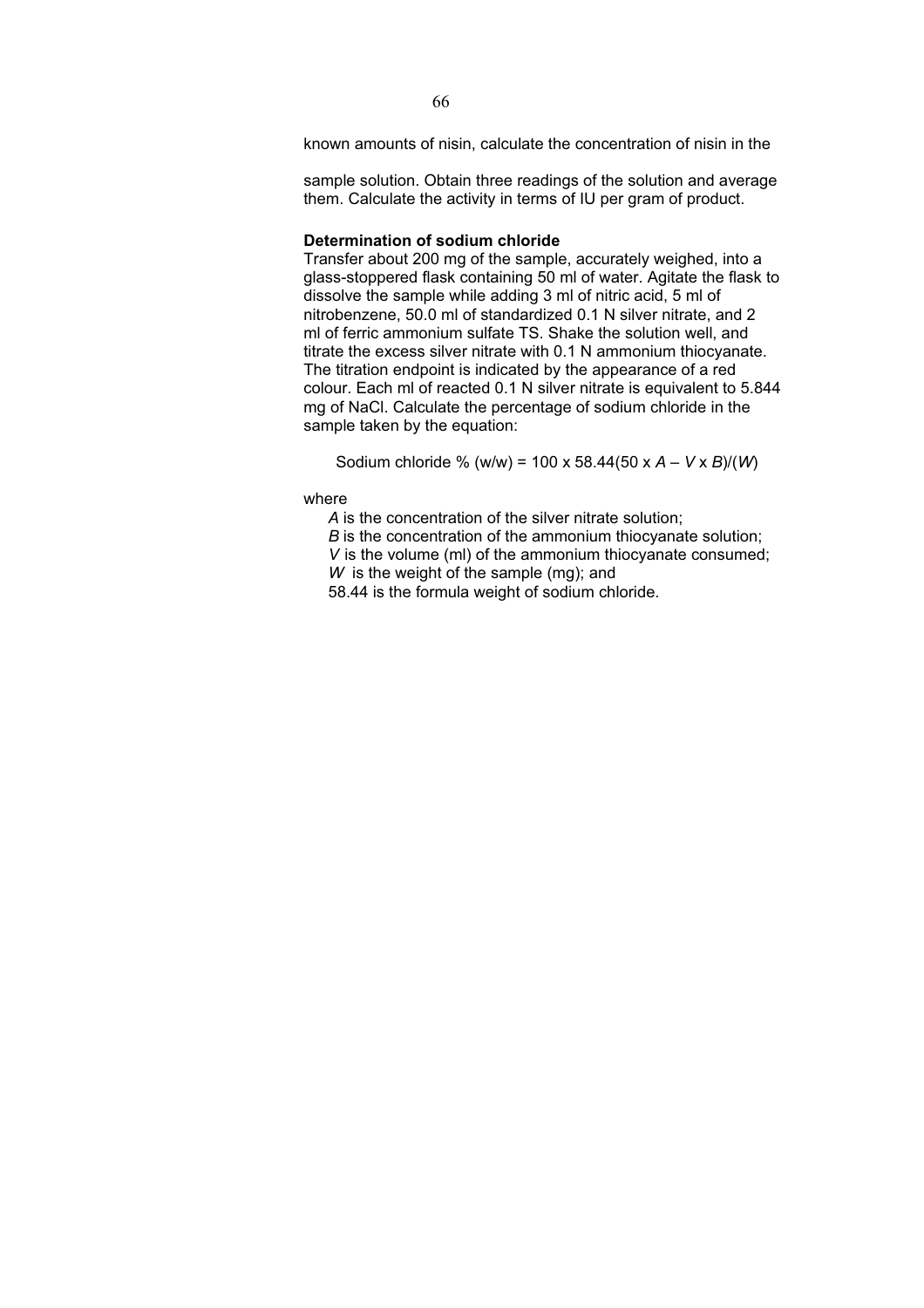# **NITROUS OXIDE**  (TENTATIVE)

*Tentative specifications prepared at the 71st JECFA (2009), published in FAO JECFA Monographs 7 (2009), superseding specifications prepared at the 55th JECFA (2000) and published in the Combined Compendium of Food Additive Specifications, FAO JECFA Monographs 1 (2005). An ADI "Acceptable" was established at the 29th JECFA (1985).* 

*Information is required on a capillary GC method for the assay of nitrous oxide.* 

|                        | nitrous oxide.                                                                                                                                                                              |
|------------------------|---------------------------------------------------------------------------------------------------------------------------------------------------------------------------------------------|
| <b>SYNONYMS</b>        | Dinitrogen oxide; Dinitrogen monoxide; INS No. 942                                                                                                                                          |
| <b>DEFINITION</b>      |                                                                                                                                                                                             |
| Chemical names         | Nitrous oxide                                                                                                                                                                               |
| C.A.S. number          | 10024-97-2                                                                                                                                                                                  |
| Chemical formula       | $N_2O$                                                                                                                                                                                      |
| Formula weight         | 44.01                                                                                                                                                                                       |
| Assay                  | Not less than 99 % $(v/v)$                                                                                                                                                                  |
| <b>DESCRIPTION</b>     | Colourless, odourless gas                                                                                                                                                                   |
| <b>FUNCTIONAL USES</b> | Propellant, antioxidant, packaging gas, foaming agent                                                                                                                                       |
| <b>CHARACTERISTICS</b> |                                                                                                                                                                                             |
| <b>IDENTIFICATION</b>  |                                                                                                                                                                                             |
| Solubility (Vol. 4)    | 1 volume dissolves in 1.4 volumes of water (20° 760 mm Hg).<br>Freely soluble in alcohol; soluble in ether and in oils.                                                                     |
| Chromatography         | The retention time of the major peak of the sample corresponds to<br>that of nitrous oxide when analysed by gas chromatography using<br>the conditions specified under the method of assay. |
| Carbon dioxide test    | Passes test<br>See description under TESTS                                                                                                                                                  |
| <b>PURITY</b>          |                                                                                                                                                                                             |
| Carbon monoxide        | Not more than 10 µl/l<br>See description under TESTS                                                                                                                                        |
| Nitric oxide           | Not more than 1 µl/l                                                                                                                                                                        |
|                        |                                                                                                                                                                                             |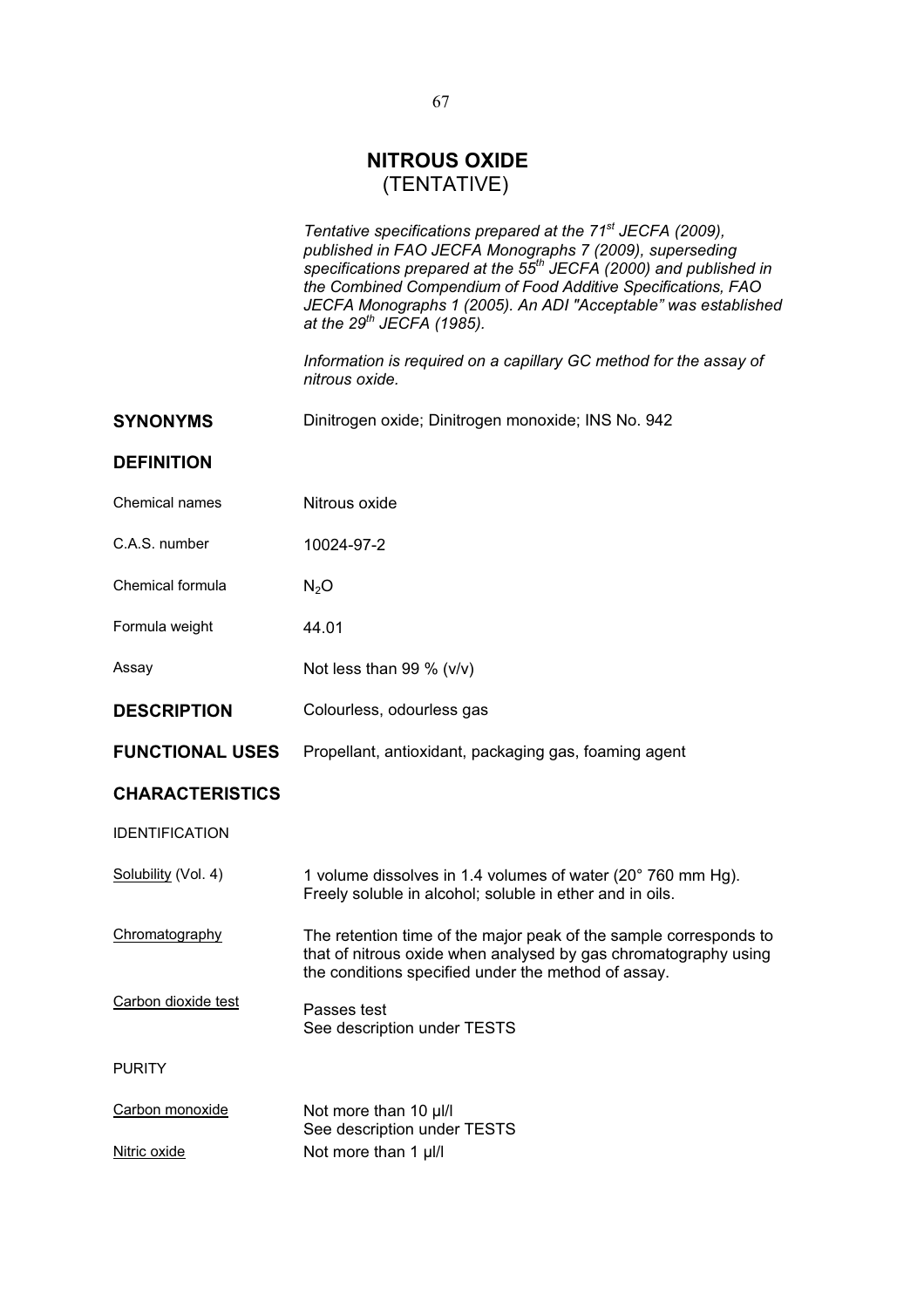|                             | See description under TESTS                                                                                                                                                                                                                                                                                                                                                                                                                                                                                                                                                                                                                |
|-----------------------------|--------------------------------------------------------------------------------------------------------------------------------------------------------------------------------------------------------------------------------------------------------------------------------------------------------------------------------------------------------------------------------------------------------------------------------------------------------------------------------------------------------------------------------------------------------------------------------------------------------------------------------------------|
| Nitrogen dioxide            | Not more than 1 µl/l<br>See description under TESTS                                                                                                                                                                                                                                                                                                                                                                                                                                                                                                                                                                                        |
| Halogens (as CI)            | Not more than 5 µl/l<br>See description under TESTS                                                                                                                                                                                                                                                                                                                                                                                                                                                                                                                                                                                        |
| <b>Ammonia</b>              | Not more than 25 µl/l<br>See description under TESTS                                                                                                                                                                                                                                                                                                                                                                                                                                                                                                                                                                                       |
| <b>TESTS</b>                | NOTE 1: The carbon dioxide identification test and purity tests are<br>referenced from the Food Chemicals Codex, 6 <sup>th</sup> Edition, 2008, p.<br>168.<br>Reprinted with permission from the US Pharmacopeia, 12601<br>Twinbrook Parkway, Rockville, MD USA 20852.                                                                                                                                                                                                                                                                                                                                                                     |
|                             | NOTE 2: The identification and purity tests given below are<br>designed to reflect the quality of nitrous oxide in both its vapour and<br>its liquid phases, which are present in previously unopened<br>cylinders. Reduce the sample cylinder pressure with a regulator.<br>Withdraw the samples for the tests with the least possible release of<br>sample gas consistent with proper purging of the sample apparatus.<br>Measure the gases with a gas volume meter downstream from the<br>detector tubes to minimize contamination of or change to the<br>samples. Perform the tests in the sequence in which they are listed<br>below. |
|                             | NOTE 3: Detector tubes referenced under identification and purity<br>tests are available from National Draeger Inc., P.O. Box 120,<br>Pittsburgh, PA 15205-0120, USA.                                                                                                                                                                                                                                                                                                                                                                                                                                                                      |
| <b>IDENTIFICATION TESTS</b> |                                                                                                                                                                                                                                                                                                                                                                                                                                                                                                                                                                                                                                            |
| Carbon dioxide test         | Pass 100 ml of sample gas released from the vapour phase of the<br>contents of the sample gas cylinder through a carbon dioxide<br>detector tube (Draeger CH 30801 or equivalent) at the rate<br>specified for the tube. No colour change occurs (distinction from<br>carbon dioxide).                                                                                                                                                                                                                                                                                                                                                     |
| <b>PURITY TESTS</b>         |                                                                                                                                                                                                                                                                                                                                                                                                                                                                                                                                                                                                                                            |
| Carbon monoxide             | Pass 1000 ml of sample gas released from the vapour pressure of<br>the contents of the sample gas cylinder, through a carbon monoxide<br>detector tube (Draeger CH 25601 or equivalent) at the rate<br>specified for the tube. The indicator change corresponds to not<br>more than 10 µl of carbon monoxide.                                                                                                                                                                                                                                                                                                                              |
| Nitric oxide                | Pass 500 ml of sample gas, released from the vapour phase of the<br>contents of the sample gas cylinder, through a nitric oxide-nitrogen<br>dioxide detector tube (Draeger CH 29401 or equivalent) at the rate<br>specified for the tube. The indicator change corresponds to not<br>more than 0.5 µl of nitrogen monoxide.                                                                                                                                                                                                                                                                                                                |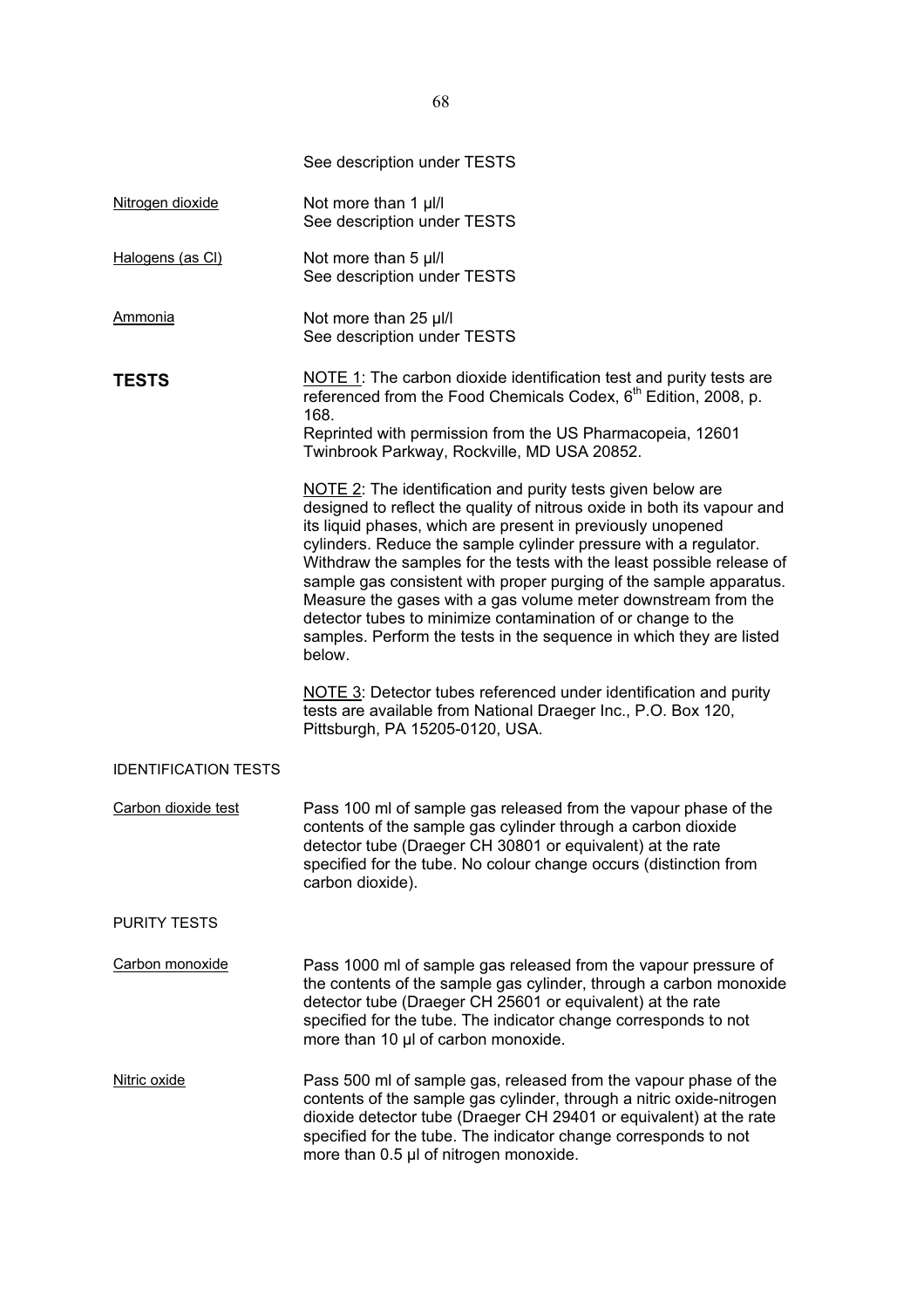| Nitrogen dioxide       | Arrange a sample gas cylinder so that when its valve is opened, a<br>portion of the liquid phase of the contents is released through a<br>piece of tubing of sufficient length to allow all of the liquid to<br>vaporize during passage through it and to prevent frost from<br>reaching the inlet of the detector tube. Release a flow of liquid into<br>the tubing sufficient provide 500 ml of the vaporized sample plus<br>any excess necessary to ensure adequate flushing of air from the<br>system. |
|------------------------|------------------------------------------------------------------------------------------------------------------------------------------------------------------------------------------------------------------------------------------------------------------------------------------------------------------------------------------------------------------------------------------------------------------------------------------------------------------------------------------------------------|
|                        | Pass 500 ml of sample gas, released from the vapour phase of the<br>contents of the sample gas cylinder, through a nitric oxide-nitrogen<br>dioxide detector tube (Draeger CH 29401 or equivalent) at the rate<br>specified for the tube. The indicator change corresponds to not<br>more than 0.5 µl of nitrogen dioxide.                                                                                                                                                                                 |
| Halogens (as CI)       | Pass 1000 ml of sample gas, released from the vapour phase of the<br>contents of the sample gas cylinder, through a chlorine detector<br>tube (Draeger CH 24301 or equivalent) at the rate specified for the<br>tube. The indicator change corresponds to not more than 25 µl.                                                                                                                                                                                                                             |
| Ammonia                | Pass 1000 ml of sample gas, released from the vapour phase of the<br>contents of the sample gas cylinder, through an ammonia detector<br>tube (Draeger CH 20501 or equivalent) at the rate specified for the<br>tube. The indicator change corresponds to not more than 25 µl.                                                                                                                                                                                                                             |
| <b>METHOD OF ASSAY</b> | Determine by Gas Chromatography using the following:                                                                                                                                                                                                                                                                                                                                                                                                                                                       |
|                        |                                                                                                                                                                                                                                                                                                                                                                                                                                                                                                            |
|                        | <b>Apparatus</b><br>Gas chromatograph fitted with an appropriate gas sampling valve<br>Stainless steel; 2 m x 2 mm i.d. packed with silica gel for<br>chromatography $(250-350 \mu m)$<br>Column and injector temperature: 60°<br>Thermal conductivity detector (130°)<br>Helium at 50 ml/min.<br>A data station with a suitable chromatography software to operate<br>the instrument<br>Certified nitrous oxide gas (99.9%)                                                                               |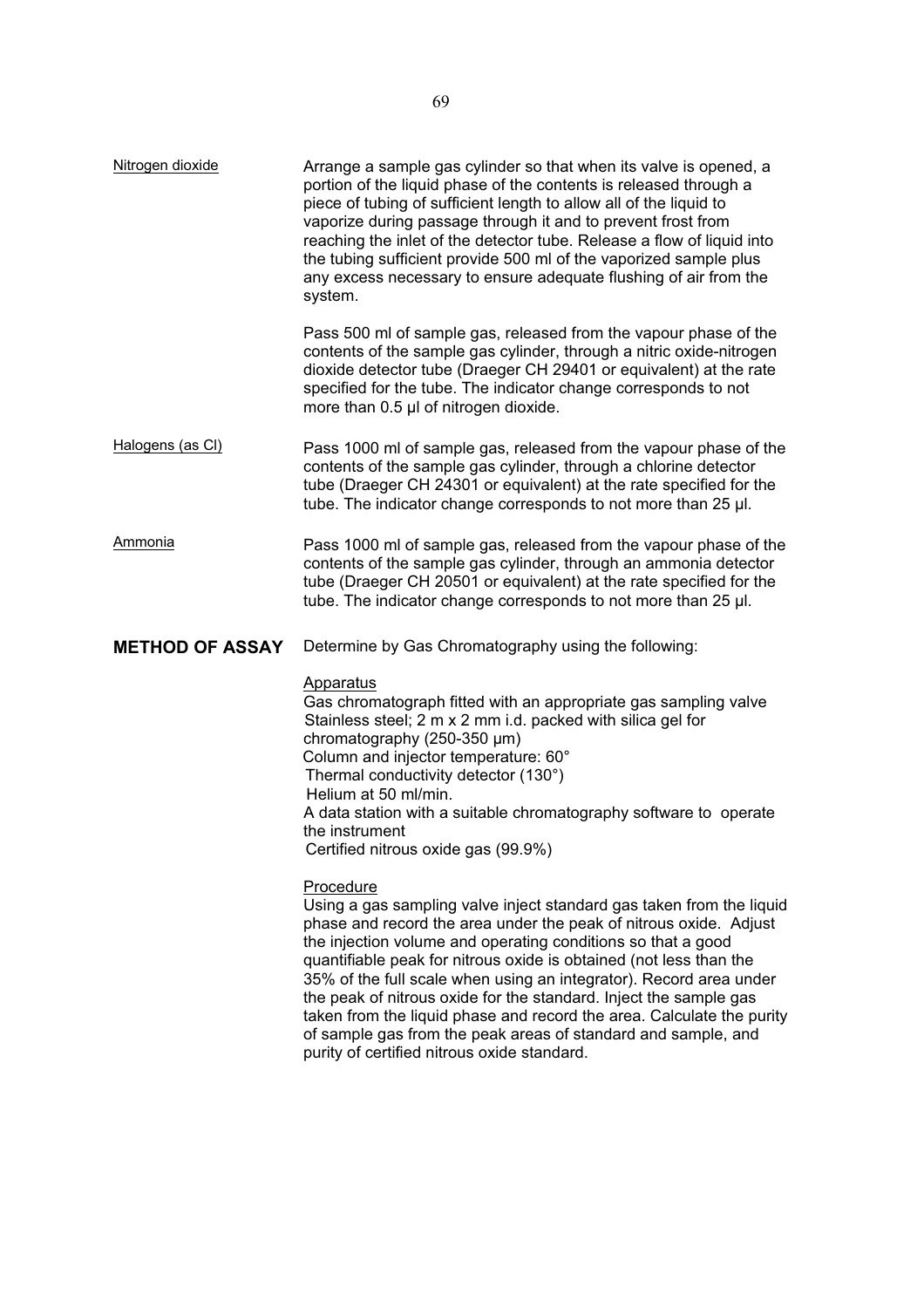# **OCTENYL SUCCINIC ACID MODIFIED GUM ARABIC**

|                                    | New specifications prepared at the 71 <sup>st</sup> JECFA (2009) and<br>published in FAO JECFA Monographs 7 (2009). A temporary ADI<br>"not specified" was established at the 71 <sup>st</sup> JECFA (2009.                                                                                                           |
|------------------------------------|-----------------------------------------------------------------------------------------------------------------------------------------------------------------------------------------------------------------------------------------------------------------------------------------------------------------------|
| <b>SYNONYMS</b>                    | Gum arabic hydrogen octenylbutandioate; Gum arabic hydrogen<br>octenylsuccinate; OSA modified gum arabic; OSA modified gum<br>acacia                                                                                                                                                                                  |
| <b>DEFINITION</b>                  | Octenyl succinic acid modified gum arabic is produced by esterifying<br>gum arabic (Acacia seyal), or gum arabic (Acacia senegal) in<br>aqueous solution with not more than 3% of octenyl succinic acid<br>anhydride. It is subsequently spray dried.                                                                 |
| C.A.S. number                      | 455885-22-0                                                                                                                                                                                                                                                                                                           |
| <b>DESCRIPTION</b>                 | Off-white to light tan, free flowing powder                                                                                                                                                                                                                                                                           |
| <b>FUNCTIONAL USES</b>             | Emulsifier                                                                                                                                                                                                                                                                                                            |
| <b>CHARACTERISTICS</b>             |                                                                                                                                                                                                                                                                                                                       |
| <b>IDENTIFICATION</b>              |                                                                                                                                                                                                                                                                                                                       |
| Solubility (Vol. 4)                | Freely soluble in water; insoluble in ethanol                                                                                                                                                                                                                                                                         |
| <b>Precipitate formation</b>       | Add 0.2 ml of dilute lead subacetate TS to 10 ml of a cold 1:50<br>aqueous solution. A white, flocculent precipitate forms immediately.                                                                                                                                                                               |
| $pH$ (Vol. 4)                      | 3.5 to 6.5 (5% solution)                                                                                                                                                                                                                                                                                              |
| <b>Viscosity</b>                   | Not more than 30 cP (5% solution, 25°)<br>Add 95 ml of water to a beaker. Place a magnetic stir bar into the<br>water and while stirring add 5 g of the sample. Stir on medium speed<br>for 2 h. Measure viscosity on Brookfield LV viscometer, or equivalent,<br>using spindle number $3$ at $30$ rpm (factor = 40). |
| <b>PURITY</b>                      |                                                                                                                                                                                                                                                                                                                       |
| Degree of esterification           | Not more than 0.6%<br>See description under TESTS                                                                                                                                                                                                                                                                     |
| Loss on drying (Vol.4)             | Not more than 15% (105°, 5h)                                                                                                                                                                                                                                                                                          |
| Total ash (Vol.4)                  | 10% (530°)                                                                                                                                                                                                                                                                                                            |
| Acid-insoluble ash (Vol.4)         | Not more than 0.5%                                                                                                                                                                                                                                                                                                    |
| Water-insoluble matter<br>(Vol. 4) | Not more than 1.0%                                                                                                                                                                                                                                                                                                    |
| Starch or dextrin                  | Boil a 1 in 50 aqueous solution of the sample, add about 0.1 ml<br>iodine TS. No bluish or reddish colour should be produced.                                                                                                                                                                                         |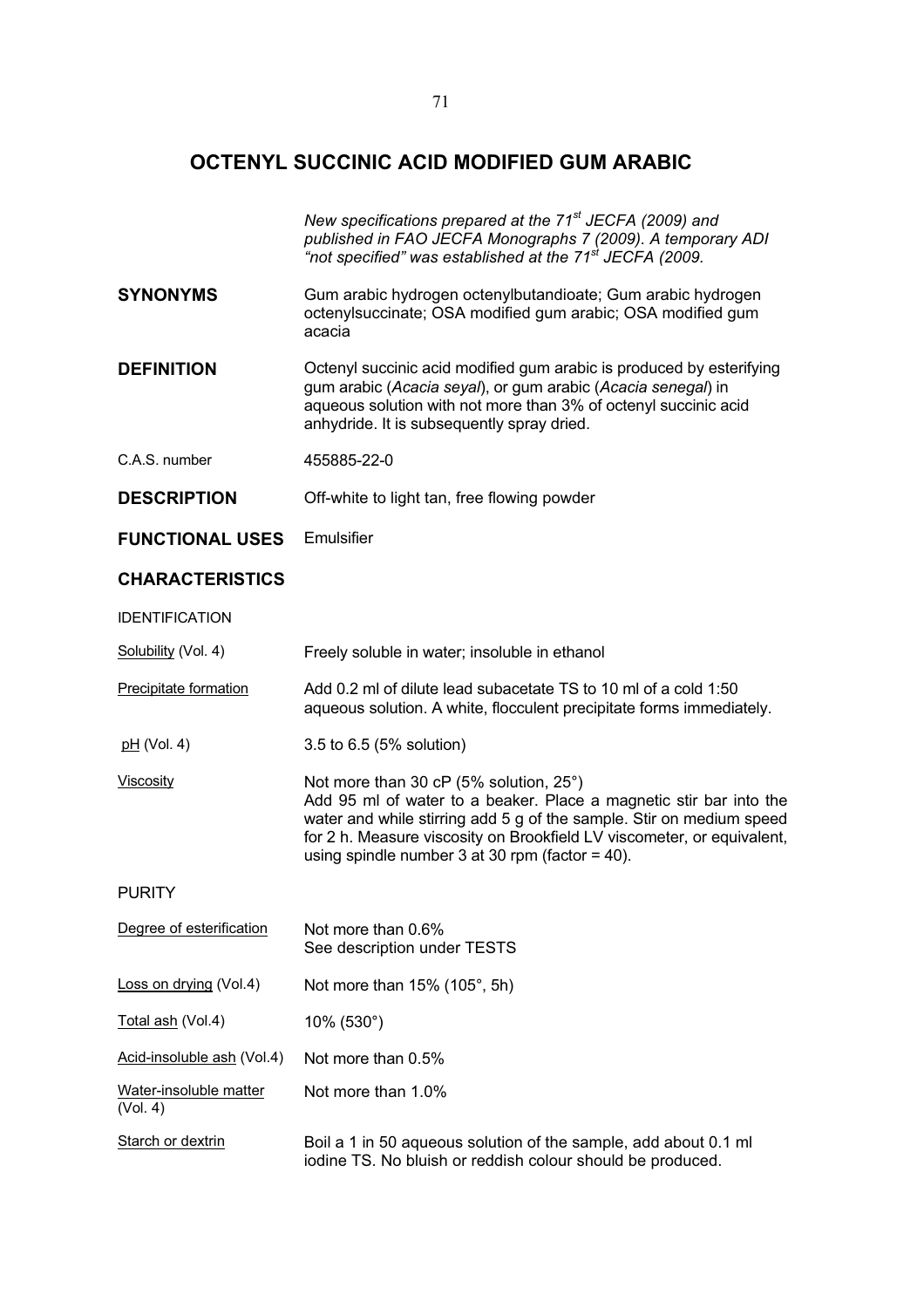| Tannin-bearing gums       | To 10 ml of a 1 in 50 aqueous solution of the sample add about 0.1<br>ml ferric chloride TS. No blackish coloration or blackish precipitate<br>should be formed.                                                                                                                         |
|---------------------------|------------------------------------------------------------------------------------------------------------------------------------------------------------------------------------------------------------------------------------------------------------------------------------------|
| Residual octenyl succinic | Not more than $0.3\%$                                                                                                                                                                                                                                                                    |
| acid                      | See description under TESTS                                                                                                                                                                                                                                                              |
| Microbiological criteria  | Salmonella species: absent in 25 g                                                                                                                                                                                                                                                       |
| (Vol. 4)                  | Escherichia coli: absent in 1 g                                                                                                                                                                                                                                                          |
| Lead $(Vol. 4)$           | Not more than 2 mg/kg<br>Determine using an AAS/ICP-AES technique appropriate to the<br>specified level. The selection of sample size and method of sample<br>preparation may be based on principles of methods described in<br>Volume 4 (under "General Methods, Metallic Impurities"). |

# **TESTS**

# PURITY TESTS

| Degree of esterification | Principle: The degree of esterification is determined by the amount |
|--------------------------|---------------------------------------------------------------------|
|                          | of alkali consumed after acidification and thorough washing of the  |
|                          | sample.                                                             |

# Procedure

Weigh 5.0 g of sample in a 150-ml beaker and wet it with a few ml of isopropanol. Add, by pipette 25 ml of 2.5 N hydrochloric acid in isopropanol and stir for 30 min on a magnetic stir plate. Add 100 ml of 90% isopropanol in water from a graduated cylinder and stir for 10 min. Filter the sample through a Buchner funnel and wash the filter cake with 90% isopropanol in water until the filtrate is negative for chloride ions checked by 0.1 N silver nitrate. Transfer the filter cake to a 600-ml beaker, rinse the Buchner funnel and bring to a 300-ml volume with distilled water. Place for 10 min in a boiling water bath while stirring and titrate while hot with 0.1 N sodium hydroxide using phenolphthalein TS as an indicator.

# **Calculation**

Degree of esterification =  $\frac{0.162 \times A}{1 - 0.210 \times A}$ 

where

A is milliequivalents of sodium hydroxide required per 1g of the sample.

Residual octenyl succinic acid

Principle: HPLC method on 2-bromacetophenone-derivatised methanolic extract of the sample.

Extraction and Preparation of Sample Solution

Extract about 500 mg of the sample, accurately weighed, with 15 ml of methanol overnight under constant shaking. Filter the extraction mixture, wash the precipitate on the filter three times with 7 ml portions of methanol and combine all filtrates (about 80% of the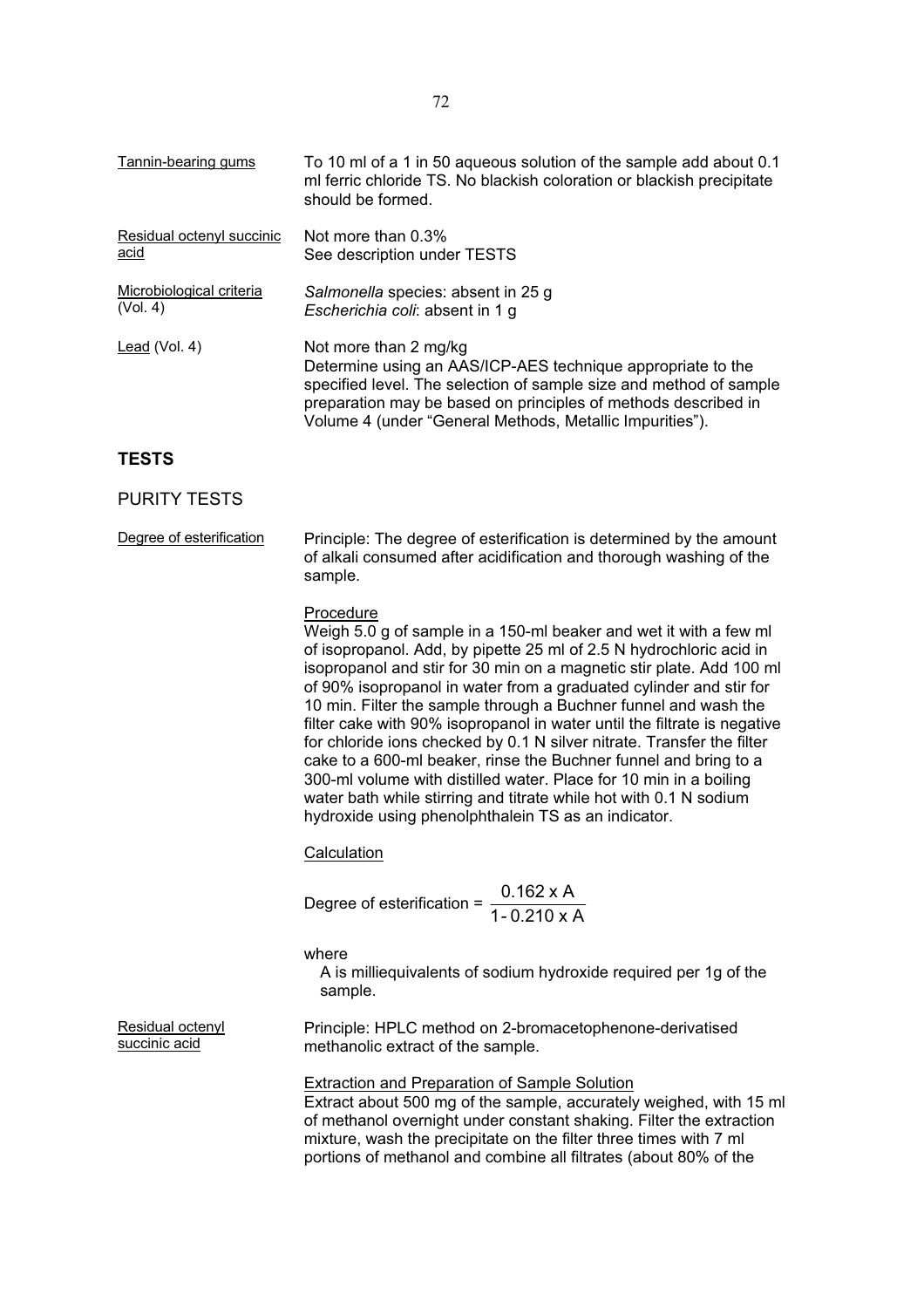residuals are extracted by this procedure). Add 1 ml of 0.16 N KOH in methanol to the extract. Dry the extract using a flash evaporator at 30° and dissolve the residue in 2 ml of methanol. Take 0.5 ml of residue solution to the reaction vial and add 0.5 ml of derivative reagent [2.8 g of 2-p-dibromoacetophenone and 0.28 g of 1,4,7,10,13,16-hexaoxacyclooctadecane (18-Crown-6) in 50 ml  $CH<sub>3</sub>CN$ ]. Add 2 ml CH<sub>3</sub>CN to the reaction vial, cap it and heat for 30 min at 80°. Cool the reaction solution to room temperature and use it within 24 h.

#### Liquid Chromatography Analysis

- Column: Micro-Bondapack C18 (Waters) or equivalent, 20°
- Mobile Phase: Gradient elution of 70% to 80% methanol in water in 5 min
- Flow rate: 1.5 ml/min
- Detector: UV at 254 nm, attenuation 0.16 AUFS
- Injection volume: 5 μl

## Preparation of Standard Curve

Prepare a 0.5 M solution of octenyl succinic acid anhydride (available from Milliken Chemical) (Solution A). With a syringe take 0.25 ml of Solution A and transfer into a 25-ml volumetric flask. Dilute to the mark with methanol (Solution B). Prepare three standards by transferring 0.5, 1 and 2 ml of Solution B into three 50 ml round bottom flasks and adding to each 1 ml of 0.16 N KOH in methanol. Dry each solution using a flash evaporator at 30° and dissolve the residue in 2.0 ml of methanol (Solution C1, C2 and C3). Place 0.5 ml of the residue solution in the reaction vial and add 0.5 ml derivative reagent [2.8 g of 2-p-dibromoacetophenone and 0.28 g of 1,4,7,10,13,16-hexaoxacyclooctadecane (18-Crown-6) in 50 ml of CH<sub>3</sub>CN]. Add 2 ml of CH<sub>3</sub>CN to the reaction vials, cap them and heat for 30 min at 80°. Cool to room temperature and inject 5 μl into the Liquid Chromatograph (the derivative should be used immediately). The amount of residuals in each of the 5-µl injections are the following:

for Solution C1 0.2375 µg

for Solution C2 0.4750 µg

for Solution C3 0.9500 μg

Plot peak height from Liquid Chromatograph Chart versus μg of residuals per 5 ml of solution.

#### **Calculation**

Using the peak height of the unknown sample from the Liquid Chromatograph Chart, determine the level of residuals (calculated as octenyl succinic acid) in the injected volume from the standard curve.

% Residual octenyl succinic acid = 
$$
\frac{300 \times V}{W}
$$

where

V is the value from the graph; and

W is the weight of the sample (mg).

NOTE: The formula is corrected to 100% recovery by dividing with 0.80, so that 240/0.80 = 300.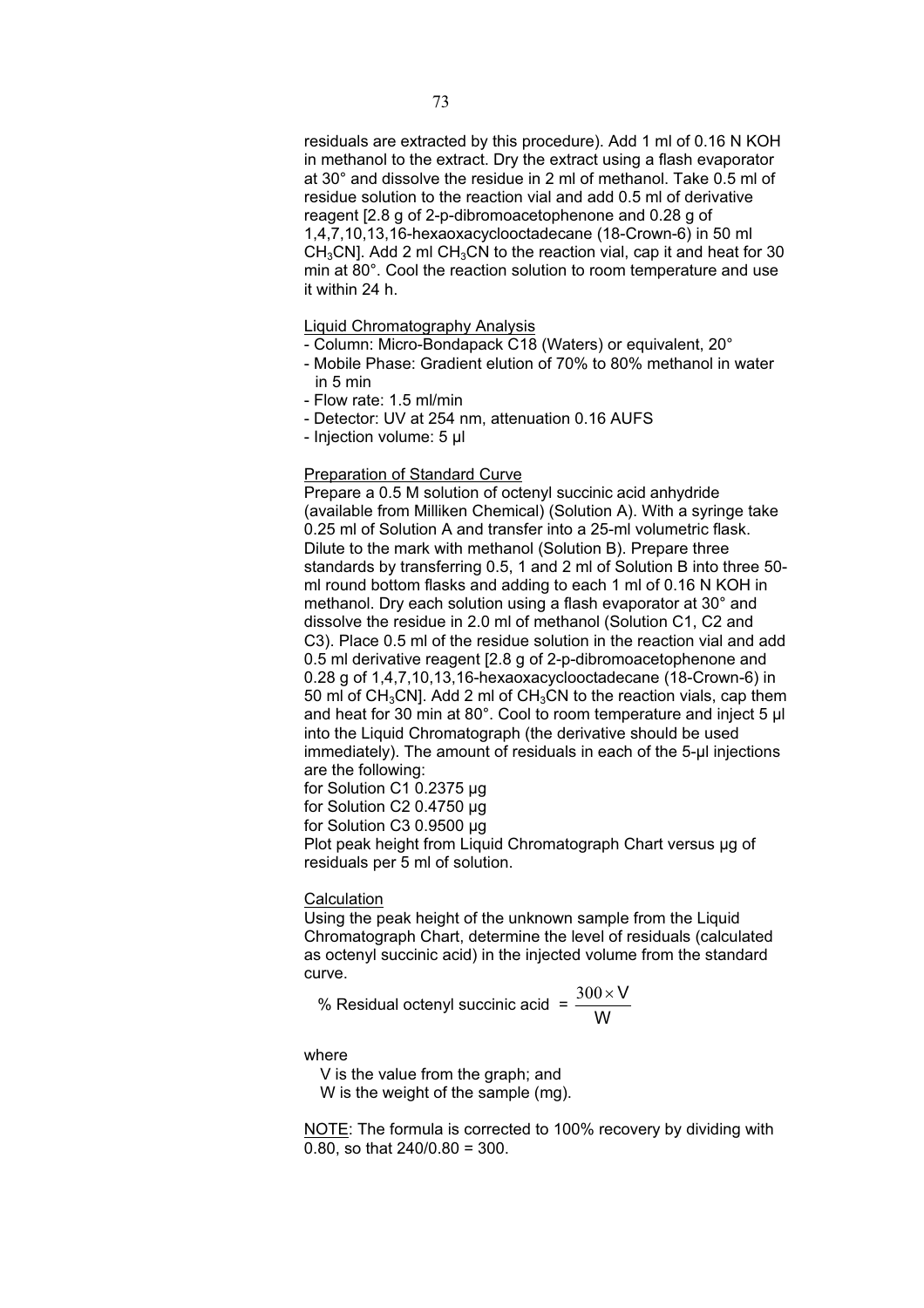# **PECTINS**

|                        | Prepared at the 71 <sup>st</sup> JECFA (2009) and published in FAO JECFA<br>Monographs 7 (2009), superseding specifications prepared at the $68th$<br>JECFA (2007) and published in FAO JECFA Monographs 4 (2007). A<br>group ADI "not specified" was established for pectins and amidated<br>pectins, singly or in combination at the 25 <sup>th</sup> JECFA in 1981.                                                                                                                                                                                                                                                                                                                                                                                                                                                                                                             |  |  |  |  |
|------------------------|------------------------------------------------------------------------------------------------------------------------------------------------------------------------------------------------------------------------------------------------------------------------------------------------------------------------------------------------------------------------------------------------------------------------------------------------------------------------------------------------------------------------------------------------------------------------------------------------------------------------------------------------------------------------------------------------------------------------------------------------------------------------------------------------------------------------------------------------------------------------------------|--|--|--|--|
| <b>SYNONYMS</b>        | <b>INS No. 440</b>                                                                                                                                                                                                                                                                                                                                                                                                                                                                                                                                                                                                                                                                                                                                                                                                                                                                 |  |  |  |  |
| <b>DEFINITION</b>      | Consists mainly of the partial methyl esters of polygalacturonic acid<br>and their sodium, potassium, calcium and ammonium salts;<br>obtained by extraction in an aqueous medium of appropriate edible<br>plant material, usually citrus fruits or apples; no organic precipitants<br>shall be used other than methanol, ethanol and isopropanol; in<br>some types a portion of the methyl esters may have been<br>converted to primary amides by treatment with ammonia under<br>alkaline conditions. Sulfur dioxide may be added as a preservative.                                                                                                                                                                                                                                                                                                                              |  |  |  |  |
|                        | The commercial product is normally diluted with sugars for<br>standardization purposes. In addition to sugars, pectins may be mixed<br>with suitable food-grade buffer salts required for pH control and<br>desirable setting characteristics. The article of commerce may be<br>further specified as to pH value, gel strength, viscosity, degree of<br>esterification, and setting characteristics.                                                                                                                                                                                                                                                                                                                                                                                                                                                                              |  |  |  |  |
| C.A.S. number          | 9000-69-5                                                                                                                                                                                                                                                                                                                                                                                                                                                                                                                                                                                                                                                                                                                                                                                                                                                                          |  |  |  |  |
| <b>DESCRIPTION</b>     | White, yellowish, light greyish or light brownish powder                                                                                                                                                                                                                                                                                                                                                                                                                                                                                                                                                                                                                                                                                                                                                                                                                           |  |  |  |  |
|                        | <b>FUNCTIONAL USES</b> Gelling agent, thickener, stabilizer, emulsifier                                                                                                                                                                                                                                                                                                                                                                                                                                                                                                                                                                                                                                                                                                                                                                                                            |  |  |  |  |
| <b>CHARACTERISTICS</b> |                                                                                                                                                                                                                                                                                                                                                                                                                                                                                                                                                                                                                                                                                                                                                                                                                                                                                    |  |  |  |  |
| <b>IDENTIFICATION</b>  |                                                                                                                                                                                                                                                                                                                                                                                                                                                                                                                                                                                                                                                                                                                                                                                                                                                                                    |  |  |  |  |
| Test for pectins       | Passes test<br>See description under TESTS                                                                                                                                                                                                                                                                                                                                                                                                                                                                                                                                                                                                                                                                                                                                                                                                                                         |  |  |  |  |
| Test for amide group   | Passes test (amidated pectins only)<br>Add 2 ml of concentrated hydrochloric acid and 50 ml of 60%<br>ethanol to 0.5 g of the sample, and stir well for 20 min. Transfer to<br>a fritted glass filter tube wash with six 10 ml portions of the HCI-<br>60% ethanol mixture. Dissolve in 100 ml distilled water; it may be<br>necessary to add a few drops 0.1 mol/L sodium hydroxide to<br>achieve solution. Transfer 4 ml of this solution into a test tube<br>(recommended dimensions 15.5 mm inner diameter and 146 mm<br>length). Add 1 ml 5 mol/L sodium hydroxide and mix. The mixture<br>will form a gel. Fill a small glass tube (recommended dimensions<br>7.8 mm inner diameter and 79 mm length) with 2.5 ml boric acid TS<br>and let glide into the test tube. Close with parafilm and incubate<br>overnight at 30°. In case of presence of amide groups the indicator |  |  |  |  |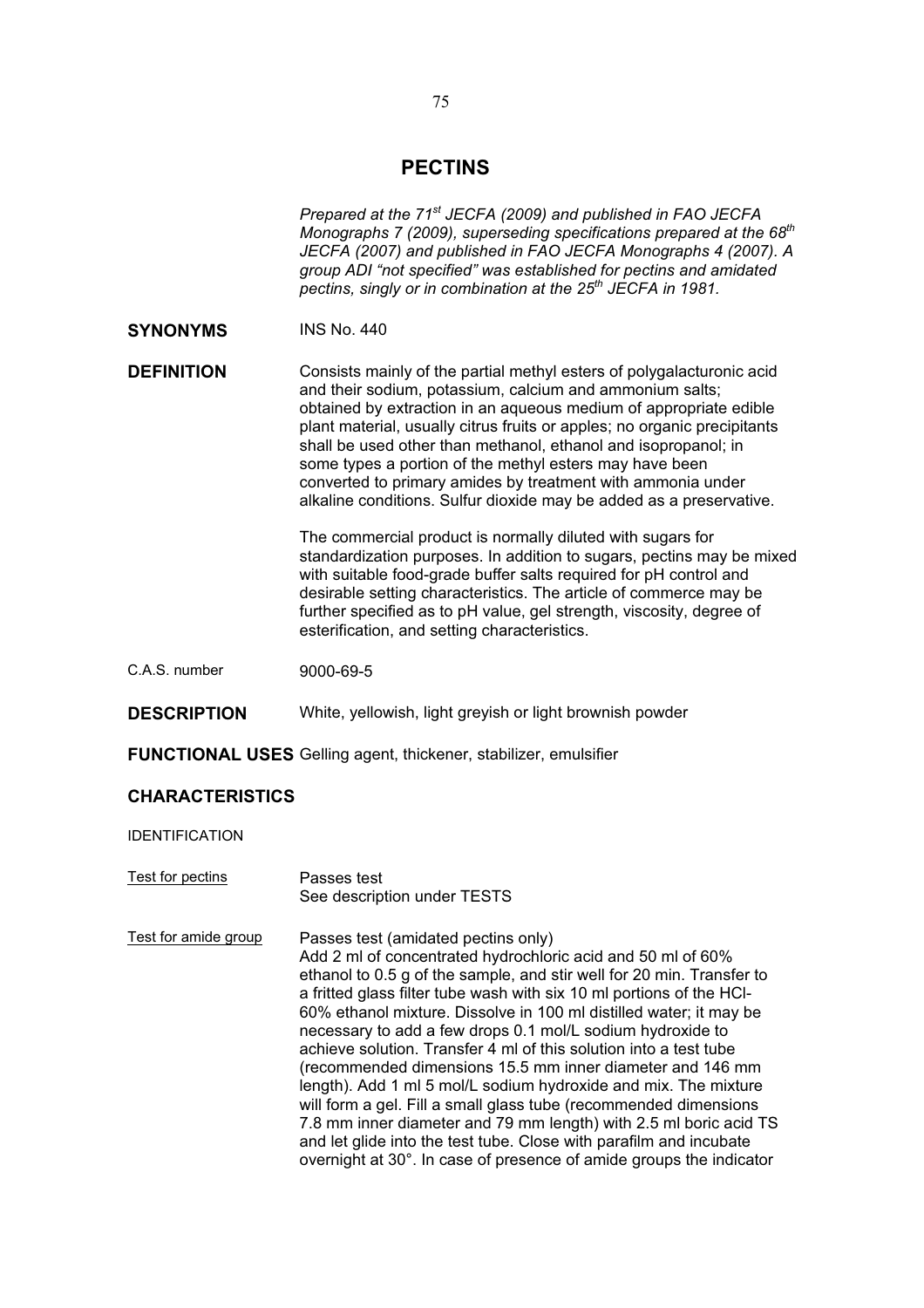changes its colour from red to green, due to release of ammonia.

PURITY

| <u>Loss on drying</u> (Vol. 4)               | Not more than $12\%$ (105°, 2 h)                                                                                                                                                                                                                                                                |  |  |  |
|----------------------------------------------|-------------------------------------------------------------------------------------------------------------------------------------------------------------------------------------------------------------------------------------------------------------------------------------------------|--|--|--|
| Sulfur dioxide                               | Not more than 50mg/kg<br>See description under TESTS                                                                                                                                                                                                                                            |  |  |  |
|                                              | Residual solvents (Vol. 4) Not more than 1% methanol, ethanol and 2-propanol, singly or in<br>combination<br>See description under TESTS                                                                                                                                                        |  |  |  |
| Acid-insoluble ash (Vol. 4) Not more than 1% |                                                                                                                                                                                                                                                                                                 |  |  |  |
| Total insolubles                             | Not more than 3%<br>See description under TESTS                                                                                                                                                                                                                                                 |  |  |  |
|                                              | Nitrogen content (Vol. 4) Not more than 2.5% after washing with acid and ethanol                                                                                                                                                                                                                |  |  |  |
| Galacturonic acid                            | Not less than 65% calculated on the ash-free and dried basis<br>See description under TESTS                                                                                                                                                                                                     |  |  |  |
| Degree of amidation                          | Not more than 25% of total carboxyl groups of pectin<br>See description under TESTS                                                                                                                                                                                                             |  |  |  |
| Lead (Vol. 4)                                | Not more than 5 mg/kg<br>Determine using an AAS/ICP-AES technique appropriate to the<br>specified level. The selection of sample size and method of sample<br>preparation may be based on the principles of the method described in<br>Volume 4 (under "General Methods, Metallic Impurities.") |  |  |  |

# **TESTS**

IDENTIFICATION TESTS

Test for Pectins Moisten 0.05 g of the sample with 2-propanol. Add 50 ml of water on a magnetic stirrer. Adjust pH to 12 using 0.5 mol/l sodium hydroxide and let the solution remain without stirring for 15 min. Reduce pH to 7.0 with 0.5 mol/l hydrochloric acid. Adjust to 100.0 ml with water. Make up samples in 1 cm quartz cuvettes as follows:

|              | Buffer pH | Sample soln      | Water            | Enzyme soln |
|--------------|-----------|------------------|------------------|-------------|
|              | $7.0*$    |                  |                  | $***$ \     |
| Enzyme blank | $0.5$ ml  | $1.0 \text{ ml}$ | $1.0 \text{ ml}$ | $\,$        |
| Sample blank | $0.5$ ml  | $\,$             | $1.5$ ml         | $0.5$ ml    |
| Sample       | $0.5$ ml  | $1.0 \text{ ml}$ | $0.5$ ml         | $0.5$ ml    |

\*) Dissolve 6.055 g of tris(hydroxymethyl)aminomethane (e.g. TRIZMA Base, Sigma) and 0.147 g of calcium chloride dihydrate in water to 1 l. Adjust pH to 7.0 with 1 mol/l hydrochloric acid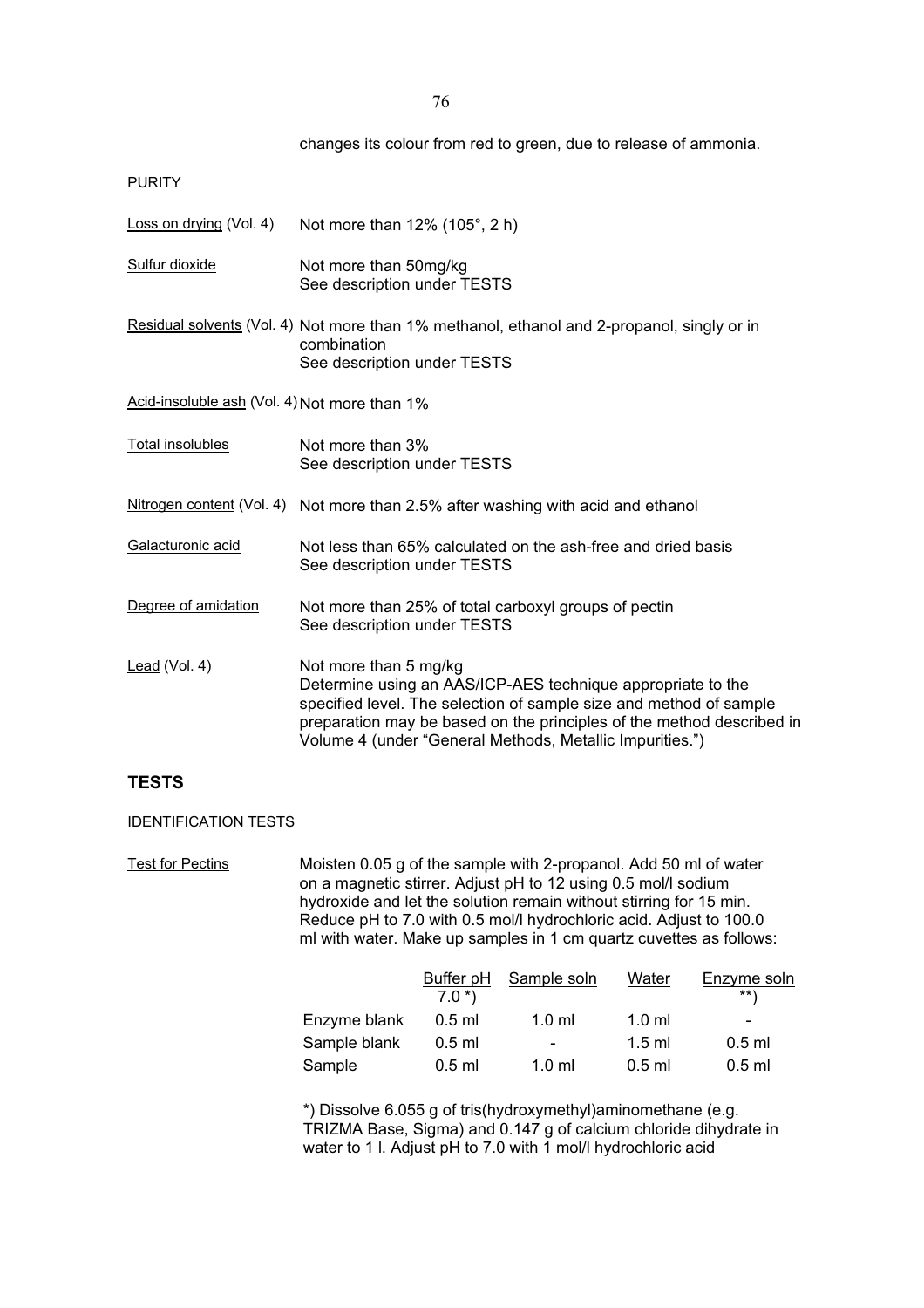|                     | **) Dilute pure pectate lyase 1:100 with buffer pH 7.0<br>Shake the solutions well, and measure the absorbance at 235 nm at<br>0 and 10 min.                                                                                                                                                                                                                                                                                                                                                                                                                                                                                                                                                                                                                                                                                                                                                                                                                                                                                                                                                                                                                                                                                                                               |
|---------------------|----------------------------------------------------------------------------------------------------------------------------------------------------------------------------------------------------------------------------------------------------------------------------------------------------------------------------------------------------------------------------------------------------------------------------------------------------------------------------------------------------------------------------------------------------------------------------------------------------------------------------------------------------------------------------------------------------------------------------------------------------------------------------------------------------------------------------------------------------------------------------------------------------------------------------------------------------------------------------------------------------------------------------------------------------------------------------------------------------------------------------------------------------------------------------------------------------------------------------------------------------------------------------|
|                     | <b>Calculations</b><br>$A_0$ = absorbance at 0 min = Sample - (enzyme blank + sample blank)<br>$A_{10}$ = absorbance at 10 min = Sample - (enzyme blank + sample<br>blank)                                                                                                                                                                                                                                                                                                                                                                                                                                                                                                                                                                                                                                                                                                                                                                                                                                                                                                                                                                                                                                                                                                 |
|                     | The amount of unsaturated product produced is proportional to the<br>change in absorbance $(A_{10} - A_0)$ . This value should be greater than<br>0.023. This distinguishes pectins from other gums, which show<br>essentially no change.                                                                                                                                                                                                                                                                                                                                                                                                                                                                                                                                                                                                                                                                                                                                                                                                                                                                                                                                                                                                                                  |
| <b>PURITY TESTS</b> |                                                                                                                                                                                                                                                                                                                                                                                                                                                                                                                                                                                                                                                                                                                                                                                                                                                                                                                                                                                                                                                                                                                                                                                                                                                                            |
| Sulfur dioxide      | Suspend 100 g of the sample in 500 ml of methanol in a 1000-ml<br>round-bottom flask, which is provided with a gas inlet tube reaching<br>almost the bottom and connected to the neck with a reflux<br>condenser. Prepare a glass joint connection from the condenser to<br>an absorption flask or U-tube containing 10 ml of 3% hydrogen<br>peroxide solution neutralized to methyl red TS. Connect the gas inlet<br>tube with an oxygen-free source of carbon dioxide or nitrogen, and<br>maintain a gas stream so as to cause steady bubbling. As soon as<br>the apparatus is flushed free of air, pour 30 ml of hydrochloric acid<br>solution (10 ml conc. HCl + 20 ml $H_2O$ ) into the reflux condenser, and<br>immediately connect the absorption flask or U-tube. Heat slowly until<br>methanol starts refluxing, and reflux gently for 2 h. Disconnect the<br>apparatus and titrate the hydrogen peroxide solution against methyl<br>red TS with 0.01 mol/l sodium hydroxide. Each ml of 0.01 mol/l<br>sodium hydroxide corresponds to 0.32 mg of $SO2$ .                                                                                                                                                                                                         |
| Total insolubles    | Dry a 70 mm glass fiber filter paper (GF/B (Whatman code 1821 070)<br>in an oven with fan set at 105° for about 1 h. Transfer the filter paper<br>to a desiccator containing silica gel and allow to cool. Weigh the<br>paper ( $M_1$ ). Weigh about 1 g (= S) of the sample into a 250-ml<br>beaker. Add 5 ml of 2-propanol to disperse the sample. While stirring<br>magnetically, add 100 ml of 0.03 mol/l sodium hydroxide containing<br>0.1% (w/w) ethylene diamine tetra-acetic acid (Na salt), which has<br>been filtered through GF/B paper. Stir for about 30 min at room<br>temperature, then heat to boiling (remove heat if excessive foaming<br>occurs). Filter the hot solution through the glass fiber paper under<br>vacuum using, e.g. a vacuum filtration kit with 3 piece Hartley funnel<br>(70 cm), with heat resistant plate. Rinse the beaker five times and<br>filter the rinsings with 100 ml of warm (about $50^{\circ}$ ) water that has<br>been filtered through GF/B paper.<br>Dry the filter paper with the residue at 105° for 1 h. Transfer to<br>desiccator containing silica gel and leave to cool. Weigh the paper<br>$(M2)$ . Calculate the percentage of total insolubles from<br>Total insolubles $(\%) = [(M_2 - M_1)/S] \times 100$ |
|                     |                                                                                                                                                                                                                                                                                                                                                                                                                                                                                                                                                                                                                                                                                                                                                                                                                                                                                                                                                                                                                                                                                                                                                                                                                                                                            |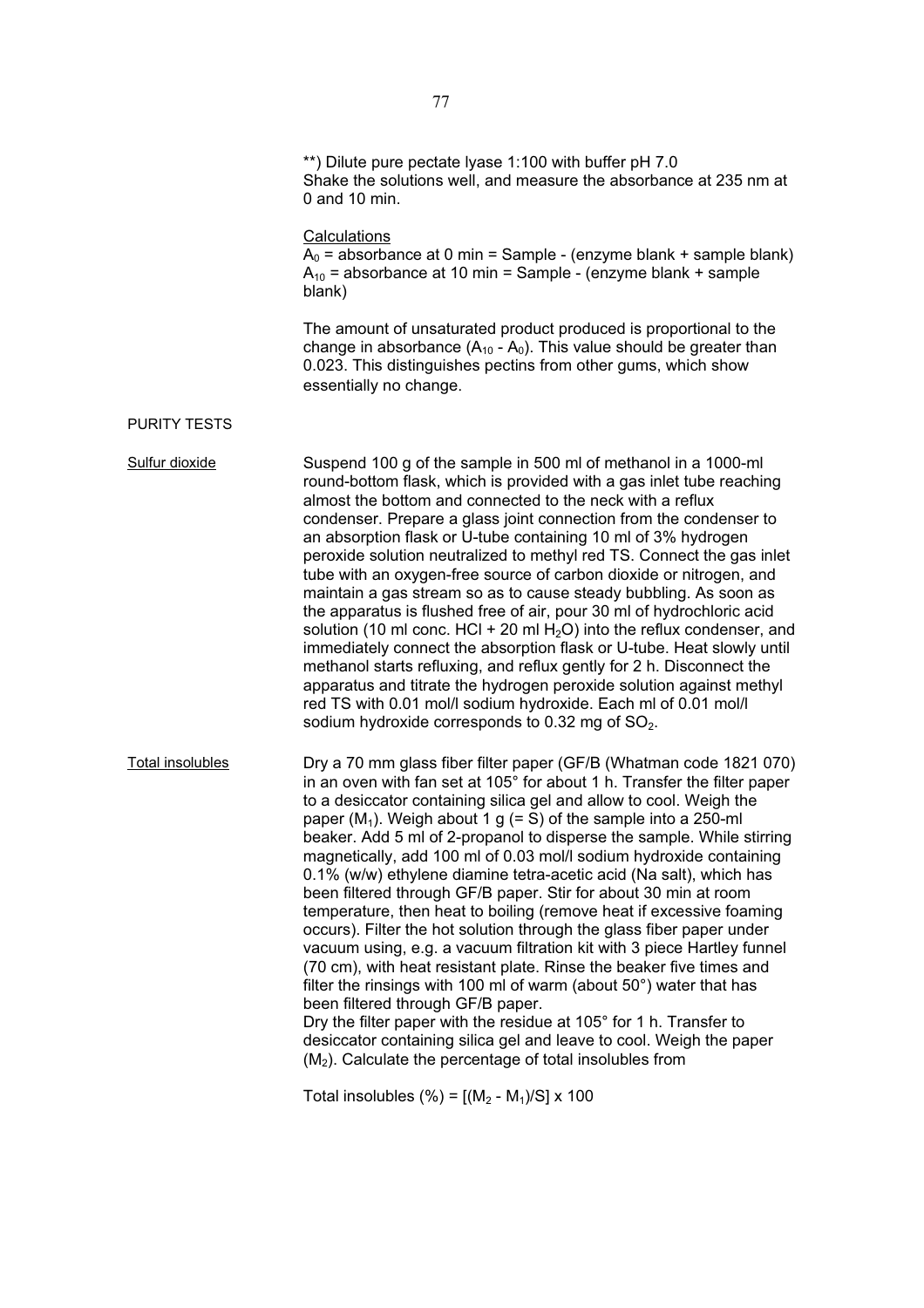Galacturonic acid and Degree of amidation

Weigh 5 g of the sample to the nearest 0.1 mg, and transfer to a suitable beaker. Stir for 10 min with a mixture of 5 ml of hydrochloric acid TS, and 100 ml of 60% ethanol. Transfer to a fritted-glass filter tube (30 to 60 ml capacity) and wash with six 15-ml portions of the HCl-60% ethanol mixture, followed by 60% ethanol until the filtrate is free of chlorides. Finally wash with 20 ml of ethanol, dry for 2.5 h in an oven at 105°, cool and weigh. Transfer exactly one-tenth of the total net weight of the dried sample (representing 0.5 g of the original unwashed sample) to a 250-ml conical flask and moisten the sample with 2 ml of ethanol TS. Add 100 ml of recently boiled and cooled distilled water, stopper and swirl occasionally until a complete solution is formed. Add 5 drops of phenolphthalein TS, titrate with 0.1 mol/l sodium hydroxide and record the results as the initial titre  $(V_1)$ .

Add exactly 20 ml of 0.5 mol/l sodium hydroxide TS, stopper, shake vigorously and let stand for 15 min. Add exactly 20 ml of 0.5 mol/l hydrochloric acid and shake until the pink colour disappears. Titrate with 0.1 mol/l sodium hydroxide to a faint pink colour which persists after vigorous shaking; record this value as the saponification titre  $(V_2)$ .

Quantitatively transfer the contents of the conical flask into a 500-ml distillation flask fitted with a Kjeldahl trap and a water-cooled condenser, the delivery tube of which extends well beneath the surface of a mixture of 150 ml of carbon dioxide-free water and 20.0 ml of 0.1 mol/L hydrochloric acid in a receiving flask. To the distillation flask add 20 ml of a 1-in-10 sodium hydroxide solution, seal the connections, and then begin heating carefully to avoid excessive foaming. Continue heating until 80-120 ml of distillate has been collected. Add a few drops of methyl red TS to the receiving flask, and titrate the excess acid with 0.1 mol/l sodium hydroxide recording the volume required, in ml, as S. Perform a blank determination on 20.0 ml of 0.1 mol/l hydrochloric acid, and record the volume required, in ml, as B. The amide titre is (B - S).

Transfer exactly one-tenth of total net weight of the dried sample (representing 0.5 g of the original unwashed sample) and wet with about 2 ml ethanol in a 50-ml beaker. Dissolve the pectin in 30 ml of 0.1 mol/l sodium hydroxide. Let the solution stand for 1 h with agitation at room temperature. Transfer quantitatively the saponified pectin solution to a 50-ml measuring flask and dilute to the mark with distilled water. Transfer 25 ml of the diluted pectin solution to a distillation apparatus and add 20 ml of Clark's solution, which consists of 100 g of magnesium sulfate heptahydrate and 0.8 ml of concentrated sulphuric acid and distilled water to a total of 180 ml. This apparatus consists of a steam generator connected to a roundbottom flask to which a condenser is attached. Both steam generator and round-bottom flask are equipped with heating mantles.

Start the distillation by heating the round-bottom flask containing the sample. Collect the first 15 ml of distillate separately in a measuring cylinder. Then start the steam supply and continue distillation until 150 ml of distillate have been collected in a 200-ml beaker. Add quantitatively the first 15 ml distillate and titrate with 0.05 mol/l sodium hydroxide to pH 8.5 and record volume required, in ml, as A.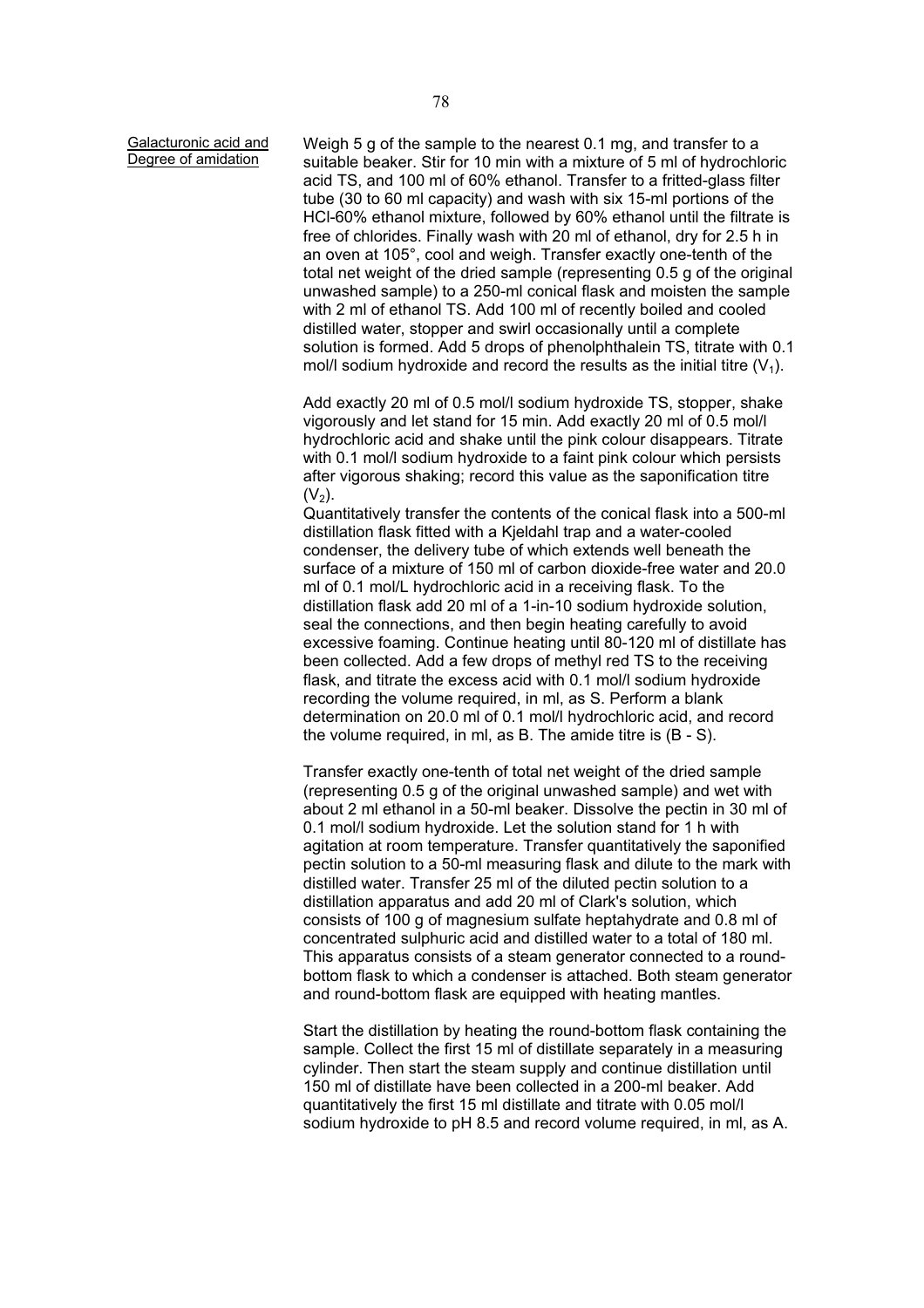Perform a blank determination on 25 ml distilled water. Record the required volume, in ml, as  $A_0$ . The acetate ester titre is  $(A - A_0)$ . Calculate degree of amidation (as % of total carboxyl groups) by the formula:

$$
100 \times \frac{B-S}{V_1 + V_2 + (B-S) - (A-A_0)}
$$

Calculate mg of galacturonic acid by the formula:

 $19.41 \times [V_1 + V_2 + (B - S) - (A - A_0)]$ 

The mg of galacturonic acid obtained in this way is the content of one-tenth of the weight of the washed and dried sample. To calculate % galacturonic acid on a moisture- and ash-free basis, multiply the number of mg obtained by 1000/x, x being the weight in mg of the washed and dried sample.

NOTE 1: If the pectin is known to be of the nonamidated type, only V1 and V2 need to be determined and (B - S) may be regarded as zero.

NOTE 2: For pectins from apple or citrus  $(A - A_0)$  is usually insignificant in calculating galacturonic acid and degree of amidation. NOTE 3: If desired, calculate degree of esterification (as % of total carboxyl groups) by the formula:

$$
100 \times \frac{V_2 - (A - A_0)}{V_1 + V_2 + (B - S) - (A - A_0)}
$$

NOTE 4: If desired, calculate degree of acetate ester (as % of total carboxylic groups from galacturonic acid) by the formula:

$$
100 \times \frac{A - A_0}{V_1 + V_2 + (B - S) - (A - A_0)}
$$

Residual solvents (Vol. 4) Apply Method I in Volume 4, General Methods, Organic Components.

> *Standard stock solution:* To 500 ml of water in a 1000-ml volumetric flask, add about 5 g each of methanol, ethanol and 2-propanol, accurately weighed. Make up to the mark with water.

*Internal standard solution:* To 500 ml of water in a 1000-ml volumetric flask, add about 5 g of 2-butanol (W<sub>standard</sub>), accurately weighed. Make up to the mark with water.

*Blank Solution:* Omit the blank determination

*Samples:* Store the sample in a cool, dry place. Mix the sample thoroughly before analysis.

Weigh accurately about 1 g of sample ( $W_{\text{sample}}$ ) in a 100 ml beaker and mix with about 5 g of sucrose. Into a 100-ml Erlenmeyer flask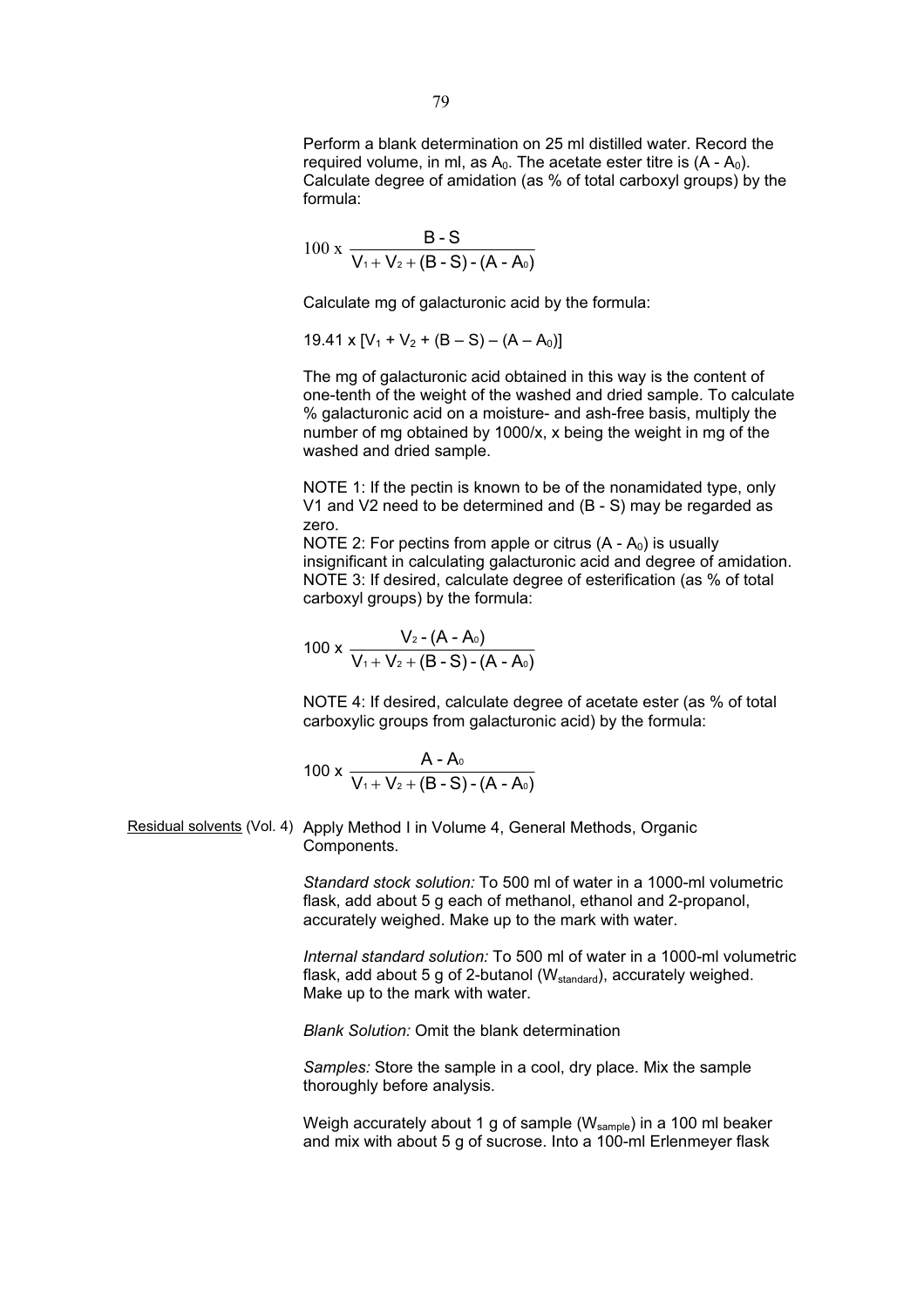with magnetic stirrer bar, add 95 ml water and 1.0 ml internal

standard solution. While stirring fast, slowly add the pectin-sucrose mixture. Stopper the flask and stir for 2 h. The pectin must be completely dissolved. Accurately weigh about 1 g of this solution  $(M_{sample})$  into a headspace vial for GC analysis.

*Calibration solution:* Pipette 2.0 ml of standard stock solution and 2.0 ml of internal standard solution into a 200-ml volumetric flask and make up to the mark with water. Accurately weigh about 1 g of this solution (M<sub>standard</sub>) is filled into a head space vial and used for GC analysis.

# Procedure

Continue the analysis as described in Vol.4 'Residual solvents', using the given conditions except for the sample heating temperature, which should be 70°, and syringe temperature, which should be 80°.

### **Calculation**

Calculate the concentration of each residual solvent using the following equation:

$$
\% \text{ of solvent} = \frac{R_{\text{sample}} \times W_{\text{standard}} \times M_{\text{standard}}}{R_{\text{standard}} \times W_{\text{sample}} \times M_{\text{sample}} \times 1000} \times 100
$$

where

| $R_{\text{sample}}$              | is the relative peak area of the sample;              |
|----------------------------------|-------------------------------------------------------|
| $R_{\text{standard}}$            | is the relative peak area of the standard;            |
| $W_{\text{sample}}$              | is the weight of sample $(g)$ ;                       |
| $\mathsf{W}_{\mathsf{standard}}$ | is the weight of solvent used for the standard stock  |
|                                  | solution;                                             |
| $M_{\text{sample}}$              | is the weight of sample solution used for the GC      |
|                                  | analysis; and                                         |
| $\mathsf{M}_{\mathsf{standard}}$ | is the weight of Calibration solution used for the GC |
|                                  | analysis.                                             |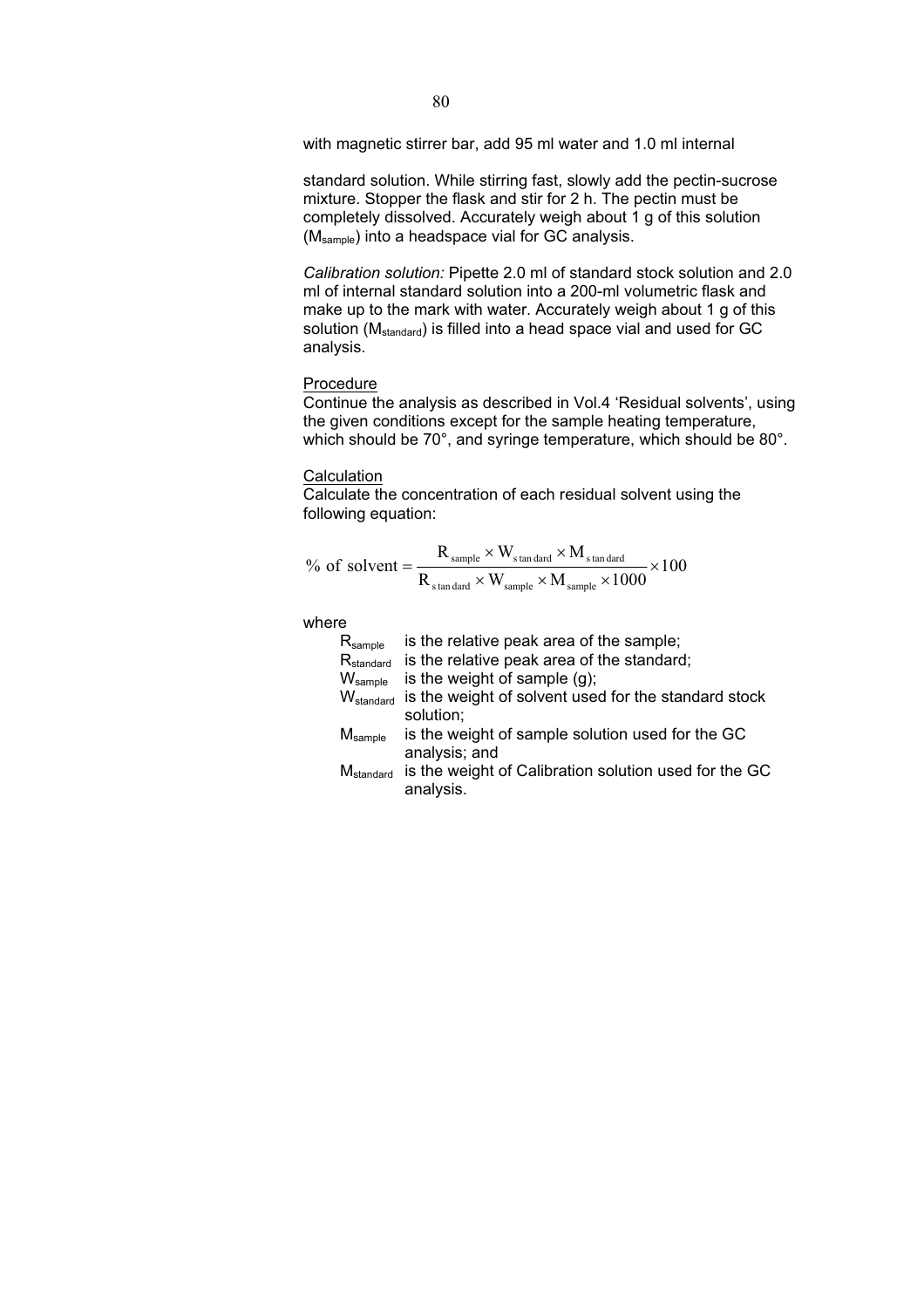# **SODIUM HYDROGEN SULFATE**

|                                    | Prepared at the 71 <sup>st</sup> JECFA (2009), published in FAO JECFA<br>Monographs 7 (2009), superseding specifications prepared at the<br>68 <sup>th</sup> JECFA (2007) and published in FAO JECFA Monographs 4<br>(2007). An ADI "not specified' was established at the 71 <sup>st</sup> JECFA<br>(2009). |
|------------------------------------|--------------------------------------------------------------------------------------------------------------------------------------------------------------------------------------------------------------------------------------------------------------------------------------------------------------|
| <b>SYNONYMS</b>                    | Sodium acid sulfate; nitre cake; sodium bisulfate; sulfuric acid,<br>monosodium salt; INS no. 514(ii)                                                                                                                                                                                                        |
| <b>DEFINITION</b>                  | Sodium chloride and sulfuric acid are combined at elevated<br>temperatures to produce molten sodium hydrogen sulfate. The<br>molten sodium hydrogen sulfate is sprayed and cooled to form a<br>solid product with uniform particle size.                                                                     |
| C.A.S. number                      | 7681-38-1                                                                                                                                                                                                                                                                                                    |
| Chemical formula                   | NAHSO <sub>4</sub>                                                                                                                                                                                                                                                                                           |
| Formula weight                     | 120.06                                                                                                                                                                                                                                                                                                       |
| Assay                              | Not less than 85%                                                                                                                                                                                                                                                                                            |
| <b>DESCRIPTION</b>                 | White crystals or granules                                                                                                                                                                                                                                                                                   |
| <b>FUNCTIONAL USES</b>             | Acidifier, acidity regulator                                                                                                                                                                                                                                                                                 |
| <b>CHARACTERISTICS</b>             |                                                                                                                                                                                                                                                                                                              |
| <b>IDENTIFICATION</b>              |                                                                                                                                                                                                                                                                                                              |
| Solubility (Vol. 4)                | Freely soluble in water                                                                                                                                                                                                                                                                                      |
| Sodium (Vol. 4)                    | Passes test                                                                                                                                                                                                                                                                                                  |
| Sulfate (Vol. 4)                   | Passes test                                                                                                                                                                                                                                                                                                  |
| <b>PURITY</b>                      |                                                                                                                                                                                                                                                                                                              |
| Loss on drying (Vol.4)             | Not more than 0.8% (105°, 3h, use 25 g of sample)                                                                                                                                                                                                                                                            |
| Water-insoluble matter<br>(Vol. 4) | Not more than 0.05% (Use 50 g of sample and 300 ml hot water)                                                                                                                                                                                                                                                |
| Lead (Vol. 4)                      | Not more than 2 mg/kg<br>Determine using an AAS/ICP-AES technique appropriate to the<br>specified level. The selection of sample size and method of sample<br>preparation may be based on principles of methods described in<br>Volume 4 (under "General Methods, Metallic Impurities").                     |
| Selenium (Vol. 4)                  | Not more than 5 mg/kg<br>Determine using an AAS/ICP-AES technique appropriate to the<br>specified level. The selection of sample size and method of sample                                                                                                                                                   |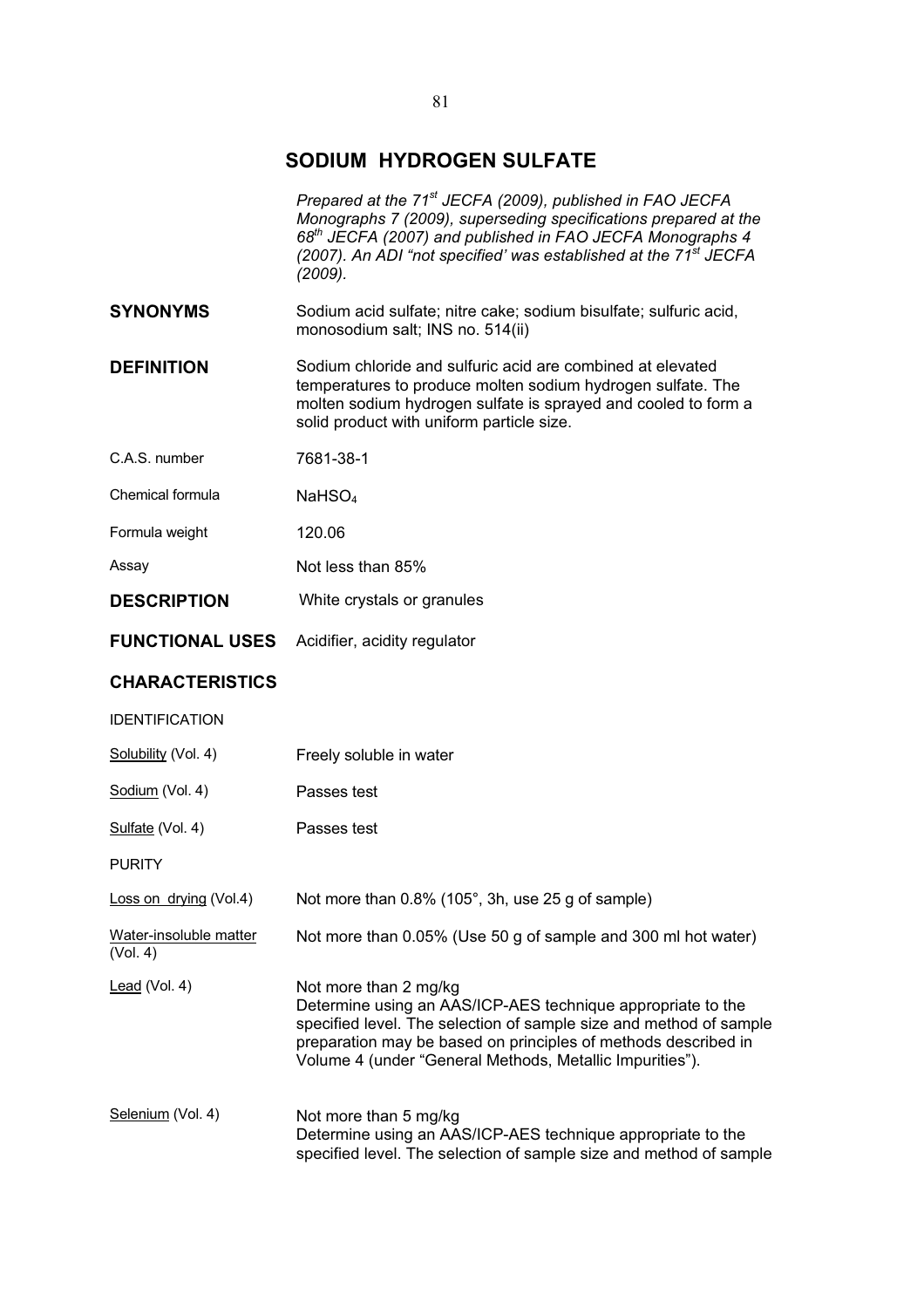preparation may be based on principles of methods described in Volume 4 (under "General Methods, Metallic Impurities").

**METHOD OF ASSAY** Accurately weigh about 5 g of sample into a 250-ml conical flask, dissolve in about 125 ml of water, and add phenolphthalein TS. Titrate with 1 N sodium hydroxide. Each milliliter of sodium hydroxide is equivalent to 120.06 mg of NaHSO<sub>4</sub>.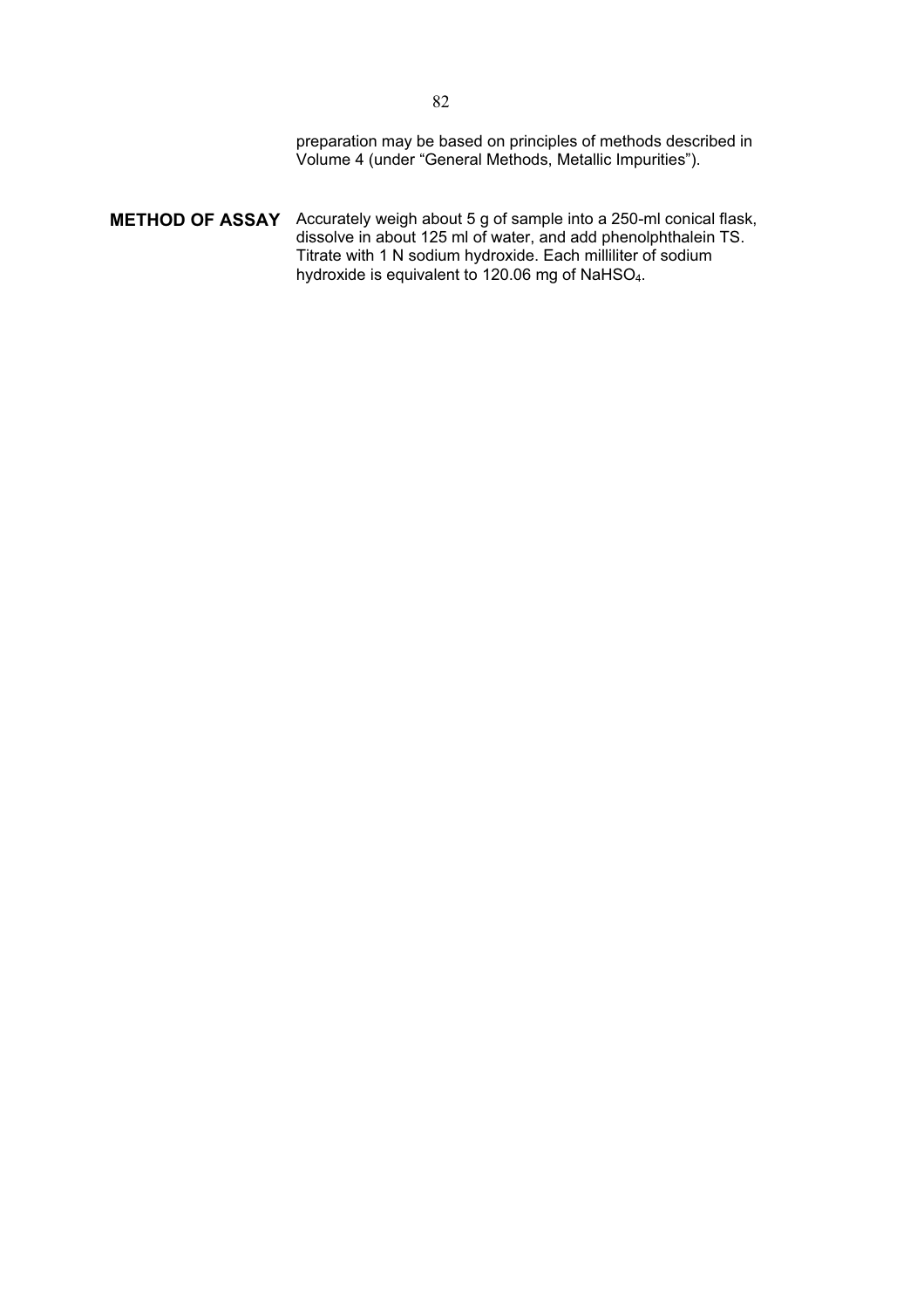# **SUCROSE OLIGOESTERS TYPE I**

*New specifications prepared at the 71<sup>st</sup> JECFA (2009) and published in FAO JECFA Monographs 7 (2009). A group ADI of 0 - 30 mg/kg bw for sucrose esters of fatty acids, sucroglycerides and sucrose oligoesters type I and type II was established at the 71st JECFA (2009).* 

**SYNONYMS** Sucrose fatty acid esters (high-esterified); Sucrose oligoesters (highesterified); INS No. 473a

**DEFINITION** Sucrose oligoesters type I contains mainly tetra- to octa-fatty acid esters of sucrose, though the content of hepta- and octa-esters is not more than 50%. They are prepared from sucrose and methyl esters of food fatty acids such as stearic acid, palmitic acid, oleic acid, lauric acid and erucic acid by interesterification in the presence of an alkaline catalyst. Only the following solvents may be used for the production: dimethyl sulfoxide, isobutanol and methyl ethyl ketone.

#### Structural formula



 $R_{1-8}$ : H or  $COC<sub>n</sub>H<sub>2n+1</sub>$ (tetra- to octa-esters are not less than 80%)

Assay Total content of tetra- to octa-esters: not less than 80% Content of hepta- and octa-esters: not more than 50% Content of octa-esters: not more than 20%

**DESCRIPTION** White to red-brown powders, soft solid, stiff gels or colourless to redbrown viscous liquid

**FUNCTIONAL USES** Emulsifier, stabilizer, tableting aid

# **CHARACTERISTICS**

IDENTIFICATION

Solubility (Vol.4) Insoluble in water

Fatty acids **Add 1 ml of ethanol to 0.1 g of the sample, dissolve by warming, add** 5 ml of dilute sulfuric acid TS, heat in a water bath for 30 min and cool. A yellowish-white solid or oil is formed, which has no odour of isobutyric acid, and which dissolves when 3 ml of diethyl ether is added. Use the aqueous layer separated from the diethyl ether in the Test for sugars.

Sugars To 2 ml of the aqueous layer separated from the diethyl ether in the test for fatty acids, carefully add 1 ml of anthrone TS down the inside of a test tube; the boundary surface of the two layers turns blue or green.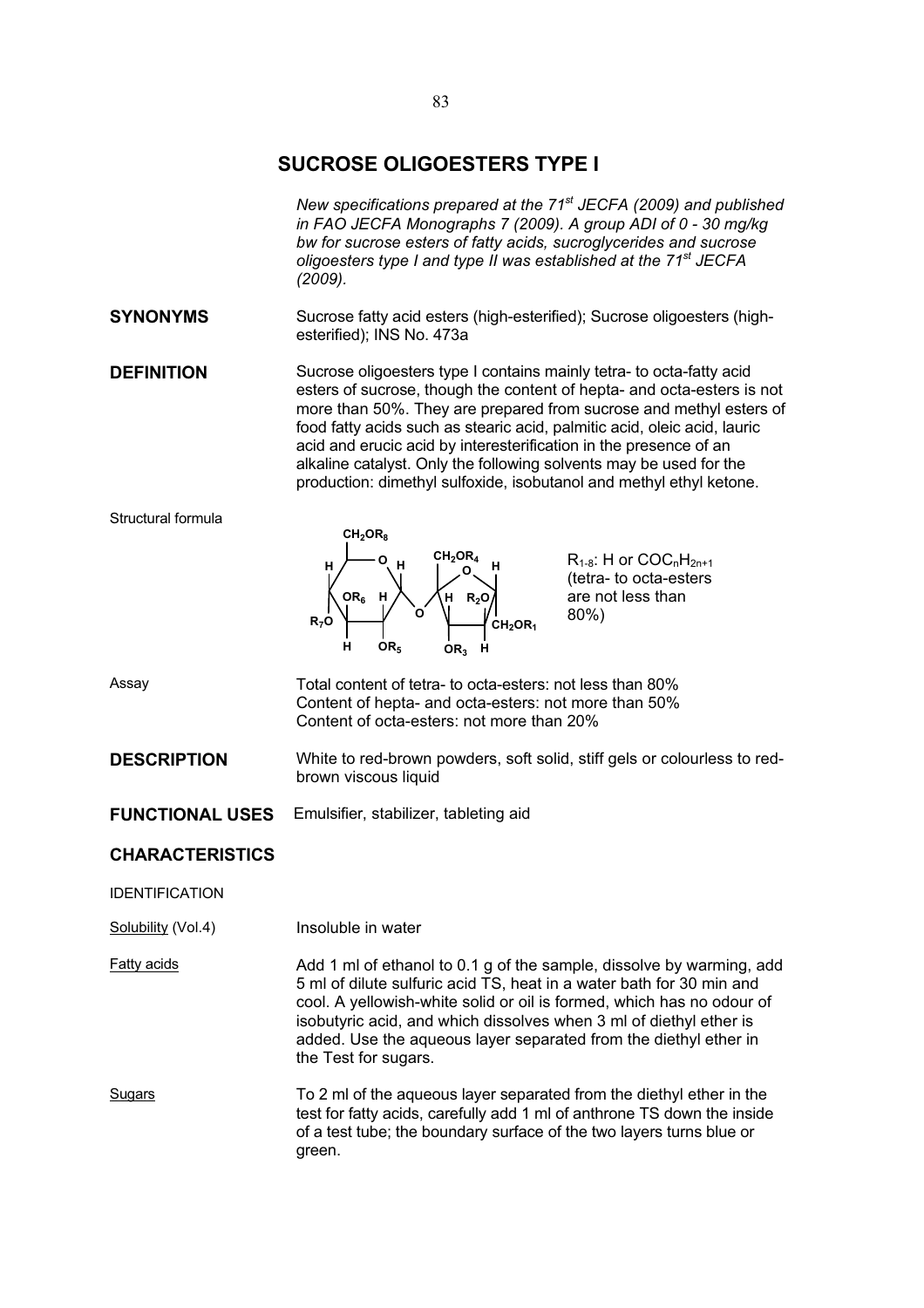PURITY

| Sulfated ash (Vol.4)          | Not more than 2%<br>Test 1 g of the sample (Method I)                                                                                                                                                                                                                                               |
|-------------------------------|-----------------------------------------------------------------------------------------------------------------------------------------------------------------------------------------------------------------------------------------------------------------------------------------------------|
| Acid value (Vol.4)            | Not more than 6                                                                                                                                                                                                                                                                                     |
| Free sucrose                  | Not more than 1 %<br>See description under TESTS                                                                                                                                                                                                                                                    |
| Dimethyl sulfoxide            | Not more than 2 mg/kg<br>See description under TESTS                                                                                                                                                                                                                                                |
| <b>Isobutanol</b><br>Methanol | Not more than 10 mg/kg<br>See description under TESTS<br>Not more than 10 mg/kg<br>See description under TESTS                                                                                                                                                                                      |
| Methyl ethyl ketone           | Not more than 10 mg/kg<br>See description under TESTS                                                                                                                                                                                                                                               |
| $lead (Vol.4)$                | Not more than 1 mg/kg<br>Determine using an AAS/ICP-AES technique appropriate to the<br>specified level. The selection of sample size and method of sample<br>preparation may be based on the principles of the methods<br>described in Volume 4 (under "General Methods, Metallic<br>Impurities"). |
| <b>TESTS</b>                  |                                                                                                                                                                                                                                                                                                     |
| <b>PURITY TESTS</b>           |                                                                                                                                                                                                                                                                                                     |
| Free sucrose                  | Determine by gas liquid chromatography described in Volume 4 using<br>the following conditions.                                                                                                                                                                                                     |
|                               | Standard solutions<br>Prepare a stock solution containing 5.0 mg/ml of sucrose in N,N-<br>dimethylformamide. Prepare a range of standard solutions<br>containing 0.5, 1.25 and 2.5 mg/ml of sucrose by dilutions of the<br>stock solution with N, N-dimethylformamide.                              |
|                               | Internal standard solution<br>Weigh accurately 0.25 g of octacosane into a 50-ml volumetric flask,<br>add 25 ml of tetrahydrofuran to dissolve the octacosane, and add<br>tetrahydrofuran to the mark.                                                                                              |
|                               | Chromatography conditions<br>Column: 100%-Dimethylpolysiloxane (30 m x 0.32 mm i.d. with 0.25<br>µm film)<br>Carrier gas: Helium<br>Flow rate: 1.5 ml/min<br>Detector: Flame-ionization detector (FID)<br>Temperatures:                                                                             |

- injection: 280°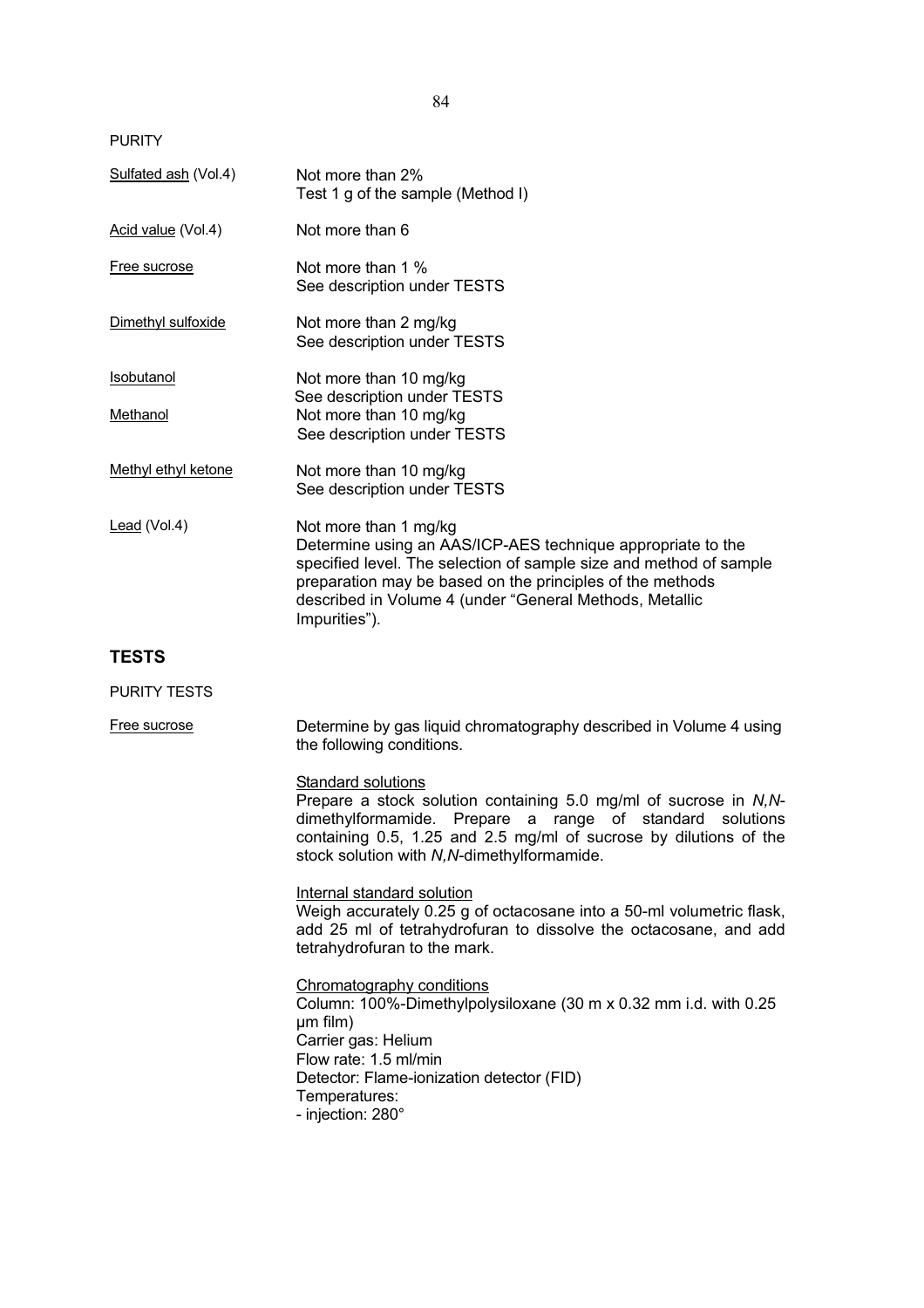|                    | - column: Hold for 1 min at 100°, then 100-300° at 12°/min, hold for<br>45 min at 300°<br>- detector: 320°<br>The retention times of free sucrose and octacosane measured under<br>the above conditions are approx. 18.8 and 19.3 min, respectively.                                                                                                                                   |
|--------------------|----------------------------------------------------------------------------------------------------------------------------------------------------------------------------------------------------------------------------------------------------------------------------------------------------------------------------------------------------------------------------------------|
|                    | Procedure<br>Weigh accurately 20-50 mg of the sample into a centrifugation tube,<br>add 1 ml internal standard solution, 1 ml N, N-dimethylformamide, 0.4<br>ml of N, O-bis(trimethylsilyl) acetamide (BSA) and 0.2 ml<br>trimethylchlorosilane (TMCS). After sealing the tube, shake and let<br>stand for 5 min at room temperature. Inject 1 µ into the gas liquid<br>chromatograph. |
|                    | Standard curve<br>Prepare silylated standard solutions following the above procedure<br>using 1 ml each of the standard solutions in place of the sample and<br>N, N-dimethylformamide. Draw a standard curve by plotting amount<br>of sucrose (mg) in 1 ml of the standard solution (X-axis) vs. ratio of<br>peak area of sucrose/internal standard (Y-axis).                         |
|                    | Measure the peak areas for sucrose and internal standard. Calculate<br>the ratio of their peak areas, and obtain the amount of sucrose from<br>the standard curve.                                                                                                                                                                                                                     |
|                    | Calculate the percentage of free sucrose from:                                                                                                                                                                                                                                                                                                                                         |
|                    | amount sucrose determined (mg)<br>x 100<br>$%$ free sucrose =<br>weight of sample (mg)                                                                                                                                                                                                                                                                                                 |
| Dimethyl sulfoxide | Determine by gas liquid chromatography described in Volume 4 using<br>following conditions.                                                                                                                                                                                                                                                                                            |
|                    | <b>Standard solutions</b><br>Prepare a 0.25 mg/ml stock solution of dimethyl sulfoxide in<br>tetrahydrofuran. Prepare a range of solutions containing 0.1, 0.2, 0.4<br>and 1.0 µg/ml of dimethyl sulfoxide by dilutions of the stock solution<br>with tetrahydrofuran.                                                                                                                 |
|                    | Chromatography conditions<br>Column: 10% PEG 20M and 3% KOH on Chromosorb W AW DMCS<br>60/80 mesh (2 m x 3 mm i.d.) or equivalent. Raise the oven<br>temperature to 180° at a rate of 10°/min and let stabilize for 24 to 48 h<br>with 30 to 40 ml/min of nitrogen for conditioning<br>Carrier gas: Nitrogen<br>Flow rate: 30 ml/min                                                   |
|                    | Detector: Flame photometric detector (using 394 nm sulfur filter)<br>Temperatures<br>- injection: 210°<br>- column: 160°<br>The retention time of dimethyl sulfoxide measured under the above<br>conditions is approx. 3 min.                                                                                                                                                          |
|                    |                                                                                                                                                                                                                                                                                                                                                                                        |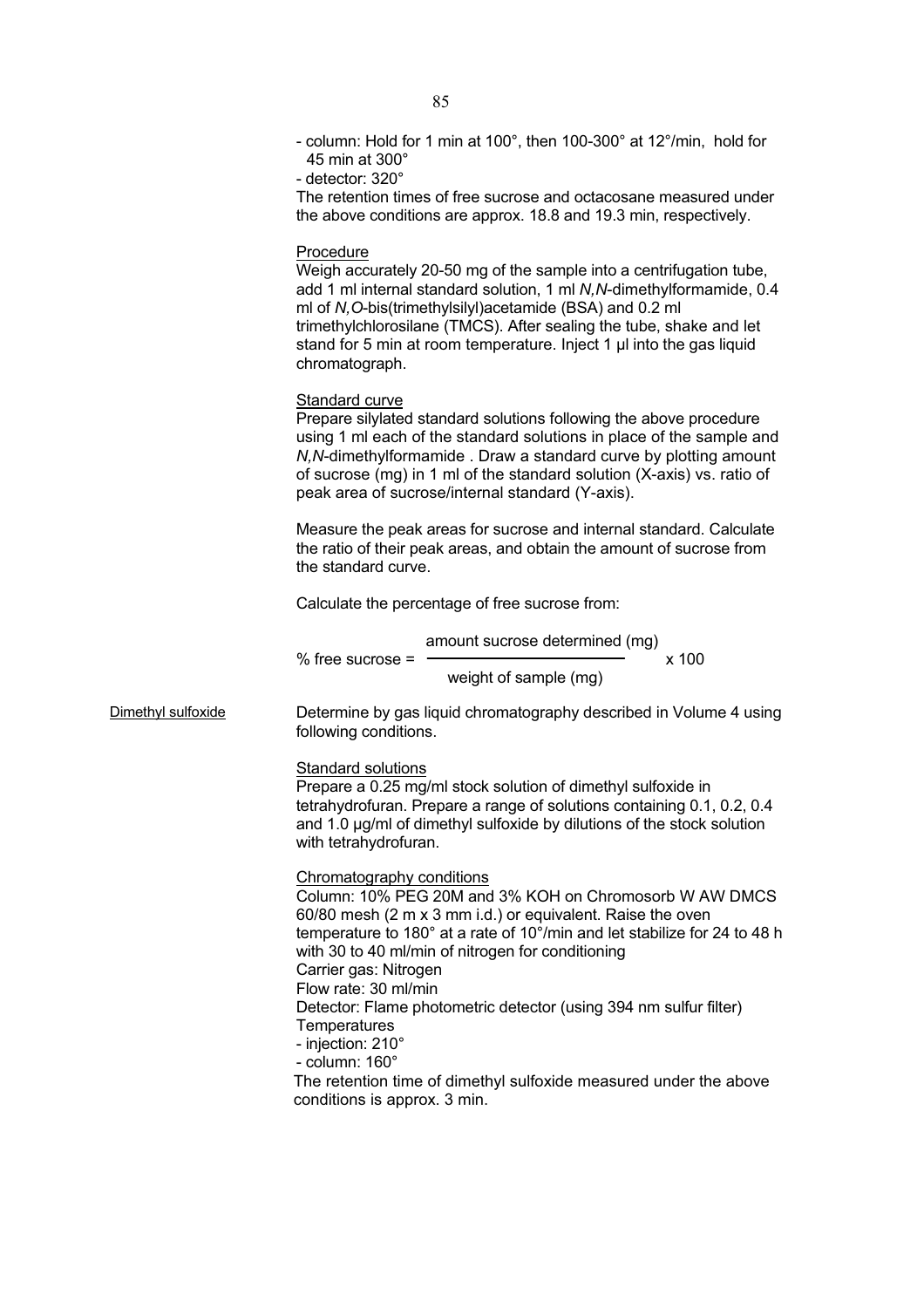#### Procedure

Weigh accurately 5 g of the sample into a 25-ml volumetric flask, add 10 ml of tetrahydrofuran to dissolve the sample, add tetrahydrofuran to the mark, and mix the solution well. Inject 3 μl of the sample solution into the chromatograph.

#### Standard curve

Prepare daily by injecting 3 μl of each of the standard solutions into the chromatograph.

Calculate the concentration of dimethyl sulfoxide in mg/kg  $(C_{DMSO})$ from:

 $C_{DMSO}$  (mg/kg) = C x 25 / W

where

C is the dimethyl sulfoxide concentration determined (μg/ml); and W is the weight of sample (g).

Methanol, isobutanol, and methyl ethyl ketone

Determined by gas chromatography with a head space sampler using the following methods.

#### Standard solutions

Prepare standard solution A containing 4000 mg/l each of methanol, isobutanol, and methyl ethyl ketone by weighing accurately 0.2 g of each solvent into a 50-ml volumetric flask containing approx. 20 ml of water, then adding water to volume. By dilutions of this solution, prepare solutions containing 2000 mg/l (standard solution B) and 1000 mg/l (standard solution C).

Procedure:

Weigh accurately 1 g of the sample into each of four sample vials. To one vial add  $5 \mu l$  of water, to the second, third and fourth, add, respectively, standard solutions A, B and C, and seal them quickly with a septum. (The concentrations of each solvent after adding 5 μl of standard solutions A, B and C to 1 g of the sample are equal to 20, 10 and 5 mg/kg of sample, respectively). Place the sample vials in a head space sampler and analyse using the following conditions: Column: 100% Polydimethylsiloxane (30 m x 0.53 mm i.d. with 1.5  $µm$  film)

Carrier gas: Nitrogen

Flow rate: 3.5 ml/min

Detector: FID

Temperatures:

- injection: 110° - column: 40°
- 
- detector: 110°
- Head space sampler:
- sample heat insulating temperature: 80°
- sample heat insulating period: 40 min
- syringe temperature: 85°
- sample gas injection: 1.0 ml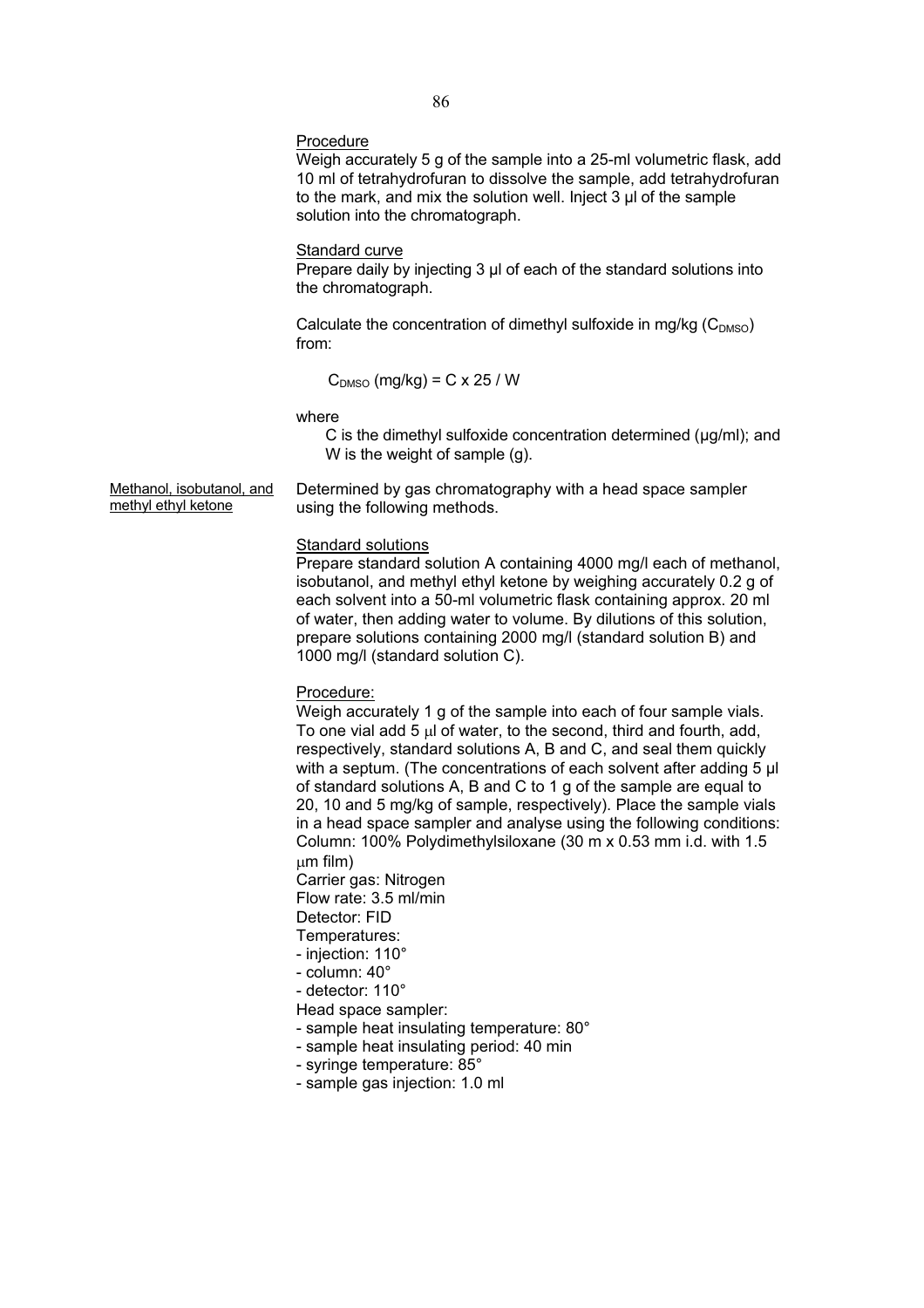# **Calculation**

Plot the relationship between the added amount against the peak area for each solvent using the analytical results. The relationship should be linear. Extrapolate and determine the x-intercept (wi), and calculate the solvent concentrations  $(C_i)$  in the sample from:

 $C_i$  (mg/kg)=  $w_i$  / W

where

 $w<sub>i</sub>$  is the x-intercept of relationship line using the standard addition method (μg); and

W is the weight of sample (g).

# **METHOD OF ASSAY 1. Tetra- to octa-esters**

Determine by HPLC using the following conditions:

Procedure

Accurately weigh 250 mg of the sample into a 100-ml volumetric flask. Dissolve and dilute to volume with tetrahydrofuran and mix. Filter through a 0.5  $\mu$ m membrane filter. Inject 80  $\mu$ l of the sample into the chromatograph.

### Chromatography conditions

Column: Styrene-divinylbenzene copolymer for gel permeation chromatography (TSK-GEL G1000HXL, G2000HXL, G3000HXL, G4000HXL (each 30 cm x 7.8 mm i.d., 5 μm particles for solvent manufactured by Tosoh in series or equivalent) Mobile phase: HPLC-grade tetrahydrofuran Flow rate: 0.8 ml/min Detector: RI Temperatures: - Column: 40° - Detector: 40°

Record the chromatogram for about 50 min

# Identification of the peaks

More highly esterified components elute earlier and tetra- to octaesters elute as one peak. Their retention times are dependent on the variety of esterified fatty acids and chromatography conditions. Their retention times at these conditions are described in Table 1. The reference products are available from Mitsubishi Chemical Corporation (Tokyo, Japan) or Dai-ichi Kogyo Seiyaku Co. Ltd (Kyoto, Japan) to confirm the retention time.

Table 1. The retention time (min) of mono-, di-, tri- and tetra- to octaesters esterified with main fatty acids

| Esterified<br>fatty acid | Mono-<br>esters | Di-esters | Tri-esters | Tetra-to<br>octa-<br>esters |
|--------------------------|-----------------|-----------|------------|-----------------------------|
| Lauric acid              | 40.0            | 38.2      | 37.0       | 36.2                        |
| Palmitic acid            | 39.3            | 37.2      | 36.0       | 35.1                        |
| Stearic acid             | 39.0            | 37.0      | 35.7       | 34.9                        |
| Oleic acid               | 39.1            | 37.1      | 35.9       | 35.0                        |
| Erucic acid              | 38.5            | 36.3      | 35.1       | 34.3                        |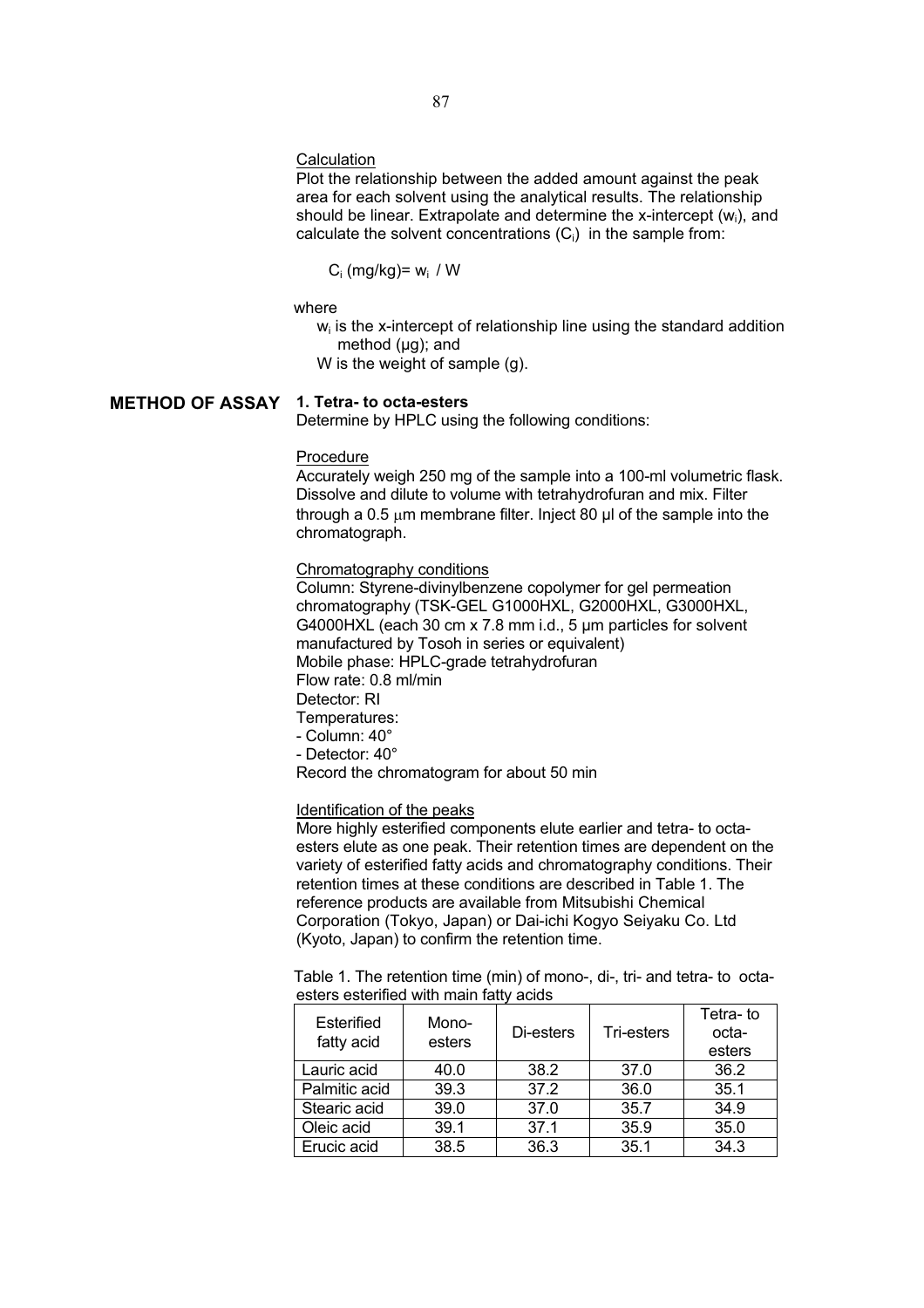Calculate the percentage of tetra- to octa-esters ( $E_{\text{tet-oct}}$ ) from:

$$
E_{\text{tet-oct}}(\%) = 100 A_{\text{tet-oct}}/T
$$

where

A<sub>tet-oct</sub> is the sum of peak areas for tetra- to octa-esters; and T is the sum of all peak areas eluting within 43 min.

#### **2. Hepta- and octa-esters**

The percentage of the sum of hepta- and octa-esters ( $E_{hep+oct}$ ), and the percentage of octa-esters  $(E_{\text{oct}})$  is calculated by two steps. The ratio of hepta- and octa-esrers, and the ratio of octa-esters in sum of tetra- to octa-esters are determined by HPLC. Then  $E_{hept-oct}$  and  $E_{oct}$ are calculated using  $E_{\text{tet-oct}}$  obtained above in Method 1.

#### Procedure

Accurately weigh 1g of the sample into a 50-ml volumetric flask and add a solution for the mobile phase (tetrahydrofuran/methanol=50/50 (vol/vol)) to the mark. Filter through a 0.5 μm membrane filter. Inject 20 μl of the sample into the chromatograph.

# Chromatography conditions

Column: reversed phase C18 columns (150mm x 4.6 mm i.d.; ODS-2 manufactured by GL Science or equivalent) Mobile phase: tetrahydrofuran/methanol=50/50 (vol/vol) Flow rate: 0.8 ml/min Detector: RI Temperatures: - Column: 40° - Detector: 40°

Record the chromatogram for about 16 min

### Identification of the peaks

The retention times of tetra-, penta-, hexa-, hepta- and octa-esters are dependent on the variety of esterified fatty acids and chromatography conditions. Their retention times at these conditions are described in Table 2. The reference products are available from Mitsubishi Chemical Corporation (Tokyo, Japan) or Dai-ichi Kogyo Seiyaku Co. Ltd (Kyoto, Japan) to confirm the retention time.

Table 2. The retention time (min) of tetra- to octa-esters esterified with main fatty acids

| Esterified    | Tetra- | Penta- | Hexa-  | Hepta-       | Octa-         |
|---------------|--------|--------|--------|--------------|---------------|
| fatty acid    | esters | esters | esters | esters       | esters        |
| Lauric acid   | 2.5    | 2.7    | 3.0    | 3.4          | 4.0           |
| Palmitic acid | 2.9    | 3.5    | 4.3    | $5.5 - 5.9*$ | $7.5 - 9.3*$  |
| Stearic acid  | 3.1    | 3.7    | 4.8    | $6.1 - 7.0*$ | $7.9 - 10.7*$ |
| Oleic acid    | 2.8    | 3.2    | 3.8    | 4.7          | $5.4 - 6.7*$  |
| Erucic acid   | 3.3    | 4.1    | 5.4    | 7.5          | 11.0          |

\*: the retention time range, because highly esterified components have been shown as several unresolved peaks

Calculate the percentage of the sum of hepta- and octa-esters  $(E_{hep+oc})$  and the percentage of octa-esters  $(E_{oct})$  as follows: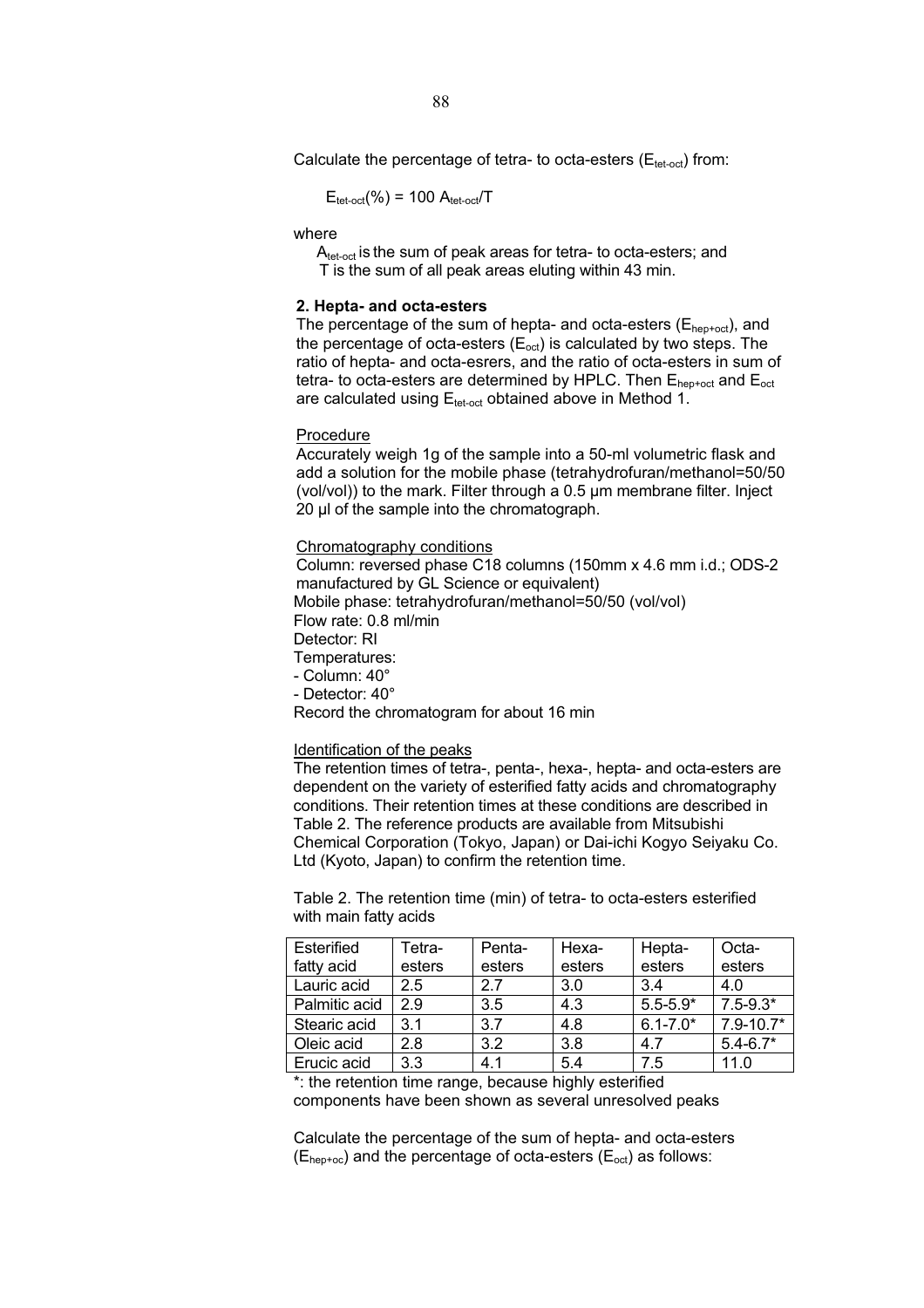$E_{\text{hep+oct}}(\%) = (B_{\text{hep+oct}}/T_{\text{tet-oct}}) \times E_{\text{tet-oct}}$  $E_{\text{oct}}(\%) = (B_{\text{oct}}/T_{\text{tet-oct}}) \times E_{\text{tet-oct}}$ 

where

Bhep+oct is the sum of peak areas of hepta-esters and octaesters;

B<sub>oct</sub> is the peak areas for octa-esters;

 $T_{\text{tet-oct}}$  is the sum of peak areas from tetra- to octa-esters; and

 $E_{\text{tet-oct}}$  (%) is the percentage of tetra- to octa-esters measured by Method 1 described above.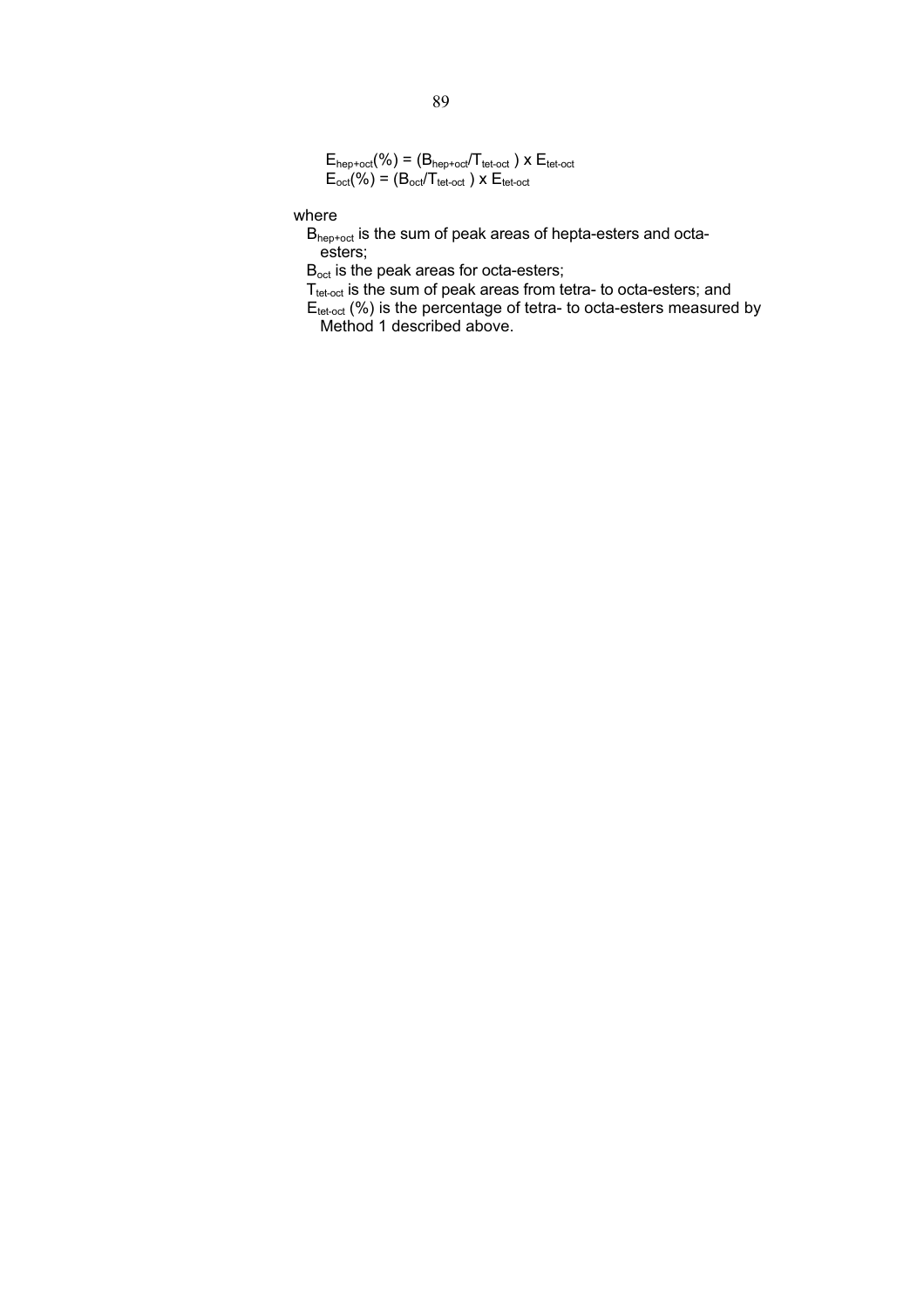# **SUCROSE OLIGOESTERS TYPE II**

*New specifications prepared at the 71st JECFA (2009) and published in FAO JECFA Monographs 7 (2009). A group ADI of 0 - 30 mg/kg bw for sucrose esters of fatty acids, sucroglycerides and sucrose oligoesters type I and type II was established at the 71st JECFA (2009).* 

**SYNONYMS** Sucrose fatty acid esters; Sucrose oligoesters; INS No. 473a

**DEFINITION** Sucrose oligoesters type II contains both mono- to tri-esters and tetra- to octa-fatty acid esters of sucrose. Their composition and properties are between Sucrose esters of fatty acids and Sucrose oligoesters type I. They are prepared from sucrose and methyl esters of food fatty acids such as stearic acid, palmitic acid, erucic acid and behenic acid by interesterification in the presence of an alkaline catalyst. Only the following solvents may be used for the production: dimethyl sulfoxide, isobutanol, and methyl ethyl ketone.

### Structural formula



 $R_{1-8}$ : H or  $COC<sub>n</sub>H<sub>2n+1</sub>$ (mono- to tri-esters: 20-80% tetra- to octa-esters: 20- 80%)

Assay Total content of mono- to tri-esters: between 20 - 80% Total content of tetra- to octa-esters: between 20 - 80% Content of hepta- and octa-esters: not more than 20% Content of octa-esters: not more than 10%

**DESCRIPTION** White to red-brown powders, soft solid, stiff gels or colourless to red-brown viscous liquid

**FUNCTIONAL USES** Emulsifier, stabilizer, tableting aid

# **CHARACTERISTICS**

IDENTIFICATION

Solubility (Vol.4) Insoluble in water

Fatty acids Add 1 ml of ethanol to 0.1 g of the sample, dissolve by warming, add 5 ml of dilute sulfuric acid TS, heat in a water bath for 30 min and cool. A yellowish-white solid or oil is formed, which has no odour of isobutyric acid, and which dissolves when 3 ml of diethyl ether is added. Use the aqueous layer separated from the diethyl ether in the Test for sugars.

Sugars To 2 ml of the aqueous layer separated from the diethyl ether in the test for fatty acids, carefully add 1 ml of anthrone TS down the inside of a test tube; the boundary surface of the two layers turns blue or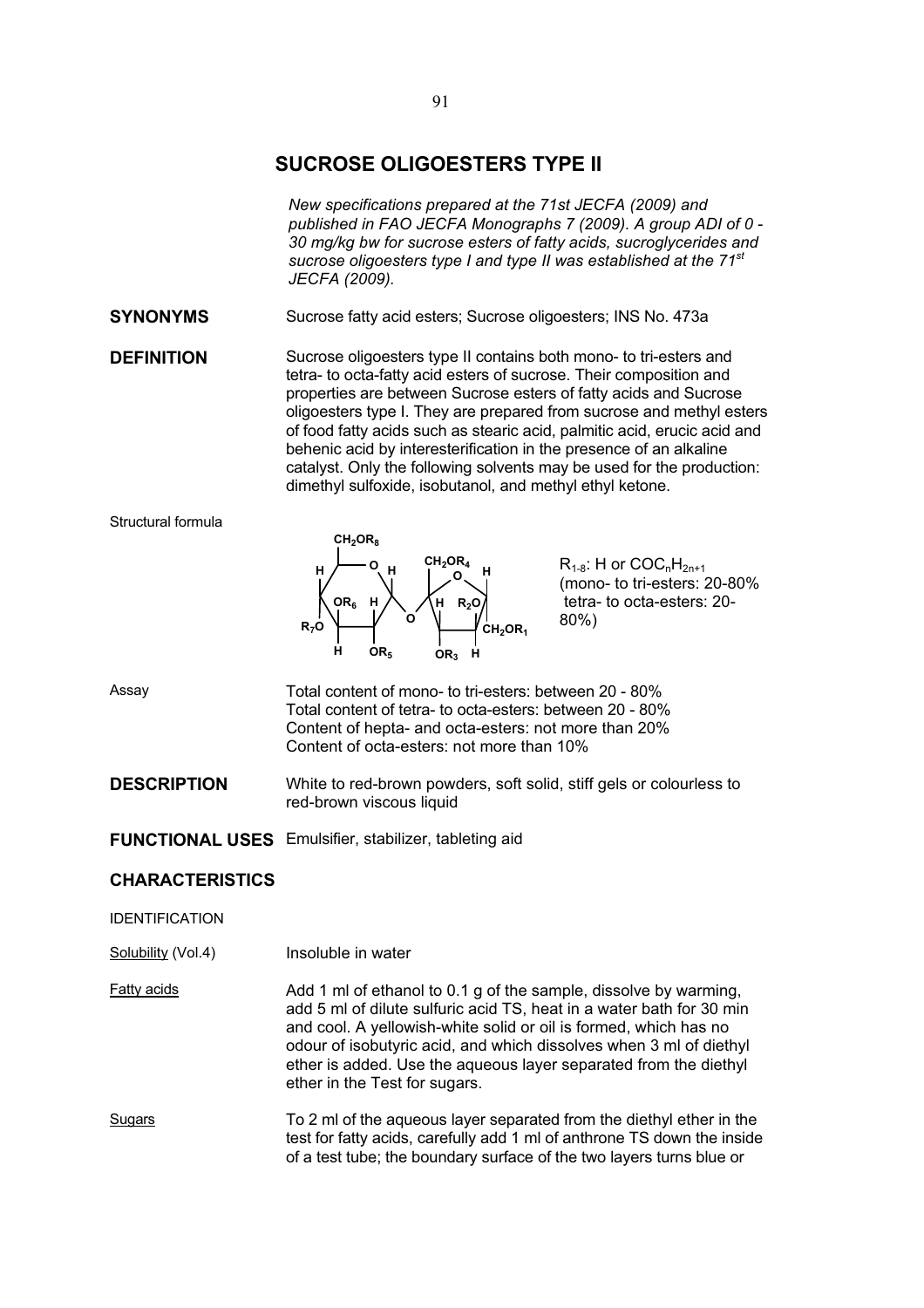green.

PURITY

| Sulfated ash (Vol.4) | Not more than 2%<br>Test 1 g of the sample (Method I)                                                                                                                                                                                                                                               |
|----------------------|-----------------------------------------------------------------------------------------------------------------------------------------------------------------------------------------------------------------------------------------------------------------------------------------------------|
| Acid value (Vol.4)   | Not more than 6                                                                                                                                                                                                                                                                                     |
| Free sucrose         | Not more than 1 %<br>See description under TESTS                                                                                                                                                                                                                                                    |
| Dimethyl sulfoxide   | Not more than 2 mg/kg<br>See description under TESTS                                                                                                                                                                                                                                                |
| <b>Isobutanol</b>    | Not more than 10 mg/kg<br>See description under TESTS                                                                                                                                                                                                                                               |
| Methanol             | Not more than 10 mg/kg<br>See description under TESTS                                                                                                                                                                                                                                               |
| Methyl ethyl ketone  | Not more than 10 mg/kg<br>See description under TESTS                                                                                                                                                                                                                                               |
| $lead (Vol.4)$       | Not more than 1 mg/kg<br>Determine using an AAS/ICP-AES technique appropriate to the<br>specified level. The selection of sample size and method of sample<br>preparation may be based on the principles of the methods<br>described in Volume 4 (under "General Methods, Metallic<br>Impurities"). |
|                      |                                                                                                                                                                                                                                                                                                     |

# **TESTS**

# PURITY TESTS

Free sucrose **Determine by gas liquid chromatography described in Volume 4 using** the following conditions.

# Standard solutions

Prepare a stock solution containing 5.0 mg/ml of sucrose in *N,N*dimethylformamide. Prepare a range of standard solutions containing 0.5, 1.25 and 2.5 mg/ml of sucrose by dilutions of the stock solution with *N,N*-dimethylformamide.

Internal standard solution Weigh accurately 0.25 g of octacosane into a 50-ml volumetric flask, add 25 ml of tetrahydrofuran to dissolve the octacosane, and add tetrahydrofuran to the mark.

Chromatography conditions Column: 100%-Dimethylpolysiloxane (30 m x 0.32 mm i.d. with 0.25 ȝm film) Carrier gas: Helium Flow rate: 1.5 ml/min Detector: Flame-ionization detector (FID) Temperatures: - injection: 280°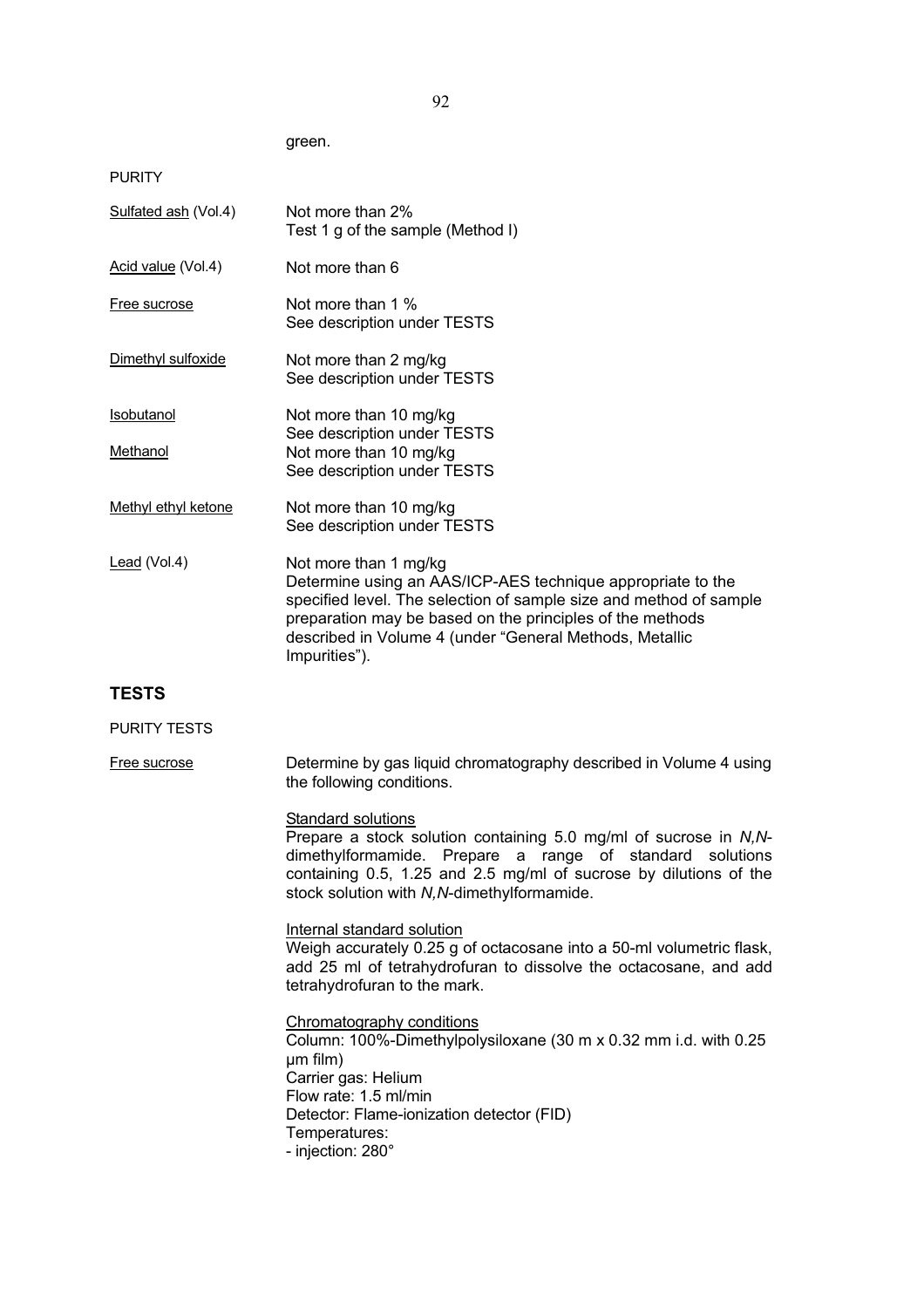|                    | 45 min at 300 $^{\circ}$<br>- detector: 320°<br>The retention times of free sucrose and octacosane measured under<br>the above conditions are approx. 18.8 and 19.3 min, respectively.                                                                                                                                                                                                                                                         |
|--------------------|------------------------------------------------------------------------------------------------------------------------------------------------------------------------------------------------------------------------------------------------------------------------------------------------------------------------------------------------------------------------------------------------------------------------------------------------|
|                    | Procedure<br>Weigh accurately 20-50 mg of the sample into a centrifugation tube,<br>add 1 ml internal standard solution, 1 ml N, N-dimethylformamide, 0.4<br>ml of N, O-bis(trimethylsilyl) acetamide (BSA) and 0.2 ml<br>trimethylchlorosilane (TMCS). After sealing the tube, shake and let<br>stand for 5 min at room temperature. Inject 1 µ into the gas liquid<br>chromatograph.                                                         |
|                    | Standard curve<br>Prepare silylated standard solutions following the above procedure<br>using 1 ml each of the standard solutions in place of the sample and<br>N, N-dimethylformamide. Draw a standard curve by plotting amount<br>of sucrose (mg) in 1 ml of the standard solution (X-axis) vs. ratio of<br>peak area of sucrose/internal standard (Y-axis).                                                                                 |
|                    | Measure the peak areas for sucrose and internal standard. Calculate<br>the ratio of their peak areas, and obtain the amount of sucrose from<br>the standard curve.                                                                                                                                                                                                                                                                             |
|                    | Calculate the percentage of free sucrose from:                                                                                                                                                                                                                                                                                                                                                                                                 |
|                    | amount sucrose determined (mg)<br>$%$ free sucrose =<br>x 100<br>weight of sample (mg)                                                                                                                                                                                                                                                                                                                                                         |
| Dimethyl sulfoxide | Determine by gas liquid chromatography described in Volume 4 using<br>following conditions.                                                                                                                                                                                                                                                                                                                                                    |
|                    | <b>Standard solutions</b><br>Prepare a 0.25 mg/ml stock solution of dimethyl sulfoxide in<br>tetrahydrofuran. Prepare a range of solutions containing 0.1, 0.2, 0.4<br>and 1.0 µg/ml of dimethyl sulfoxide by dilutions of the stock solution<br>with tetrahydrofuran.                                                                                                                                                                         |
|                    | Chromatography conditions<br>Column: 10% PEG 20M and 3% KOH on Chromosorb W AW DMCS<br>60/80 mesh (2 m x 3 mm i.d.) or equivalent. Raise the oven<br>temperature to 180° at a rate of 10°/min and let stabilize for 24 to 48<br>h with 30 to 40 ml/min of nitrogen for conditioning<br>Carrier gas: Nitrogen<br>Flow rate: 30 ml/min<br>Detector: Flame photometric detector (using 394 nm sulfur filter)<br>Temperatures<br>- injection: 210° |
|                    | - column: 160°                                                                                                                                                                                                                                                                                                                                                                                                                                 |

- column: Hold for 1 min at 100°, then 100-300° at 12°/min, hold for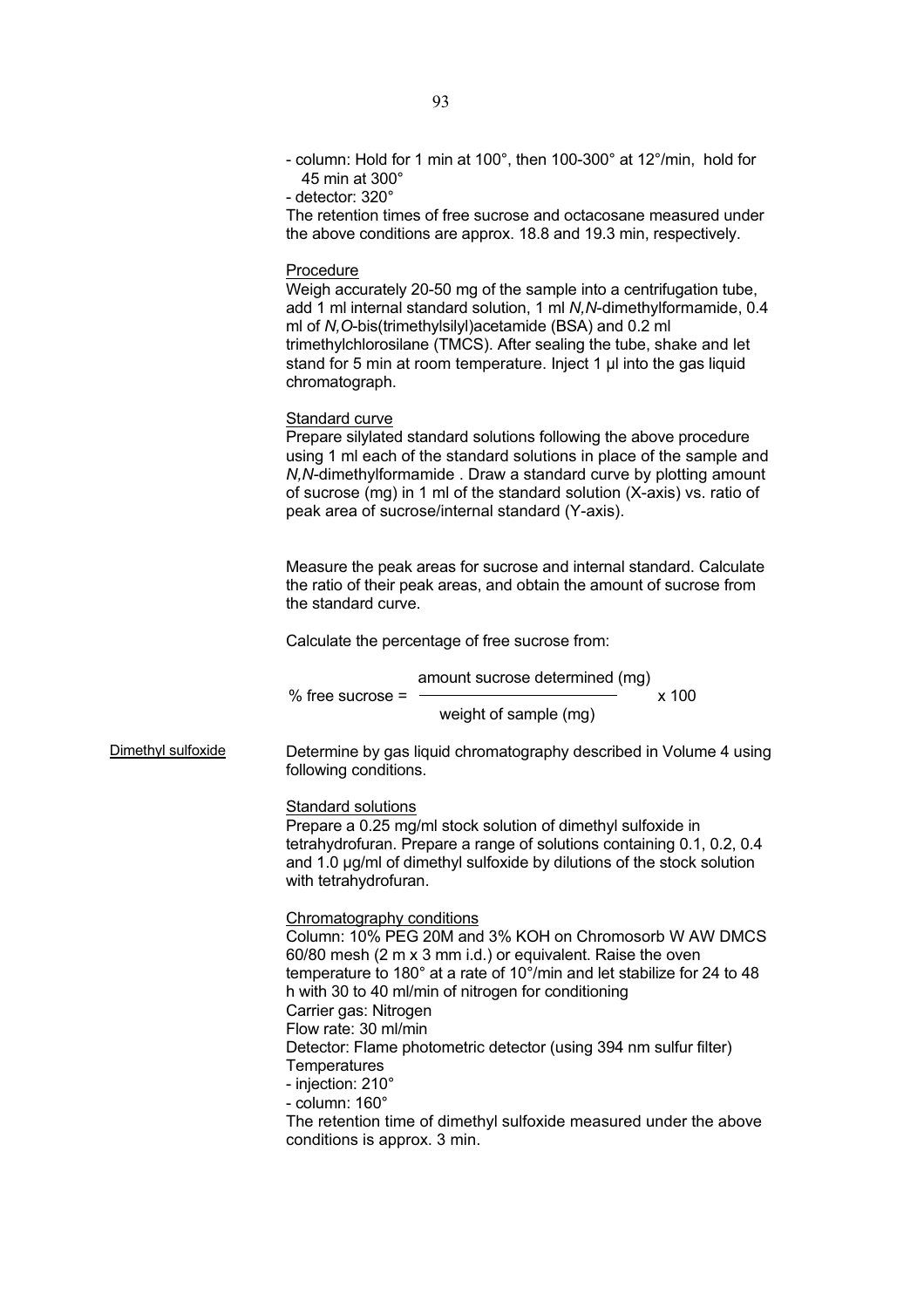#### Procedure

Weigh accurately 5 g of the sample into a 25-ml volumetric flask, add 10 ml of tetrahydrofuran to dissolve the sample, add tetrahydrofuran to the mark, and mix the solution well. Inject 3 μl of the sample solution into the chromatograph.

# Standard curve

Prepare daily by injecting 3 μl of each of the standard solutions into the chromatograph.

Calculate the concentration of dimethyl sulfoxide in mg/kg  $(C_{DMSO})$ from:

$$
C_{\text{DMSO}} (mg/kg) = C \times 25 / W
$$

where

C is the dimethyl sulfoxide concentration determined (μg/ml); and W is the weight of sample (g).

Methanol, isobutanol, and methyl ethyl ketone Determined by gas chromatography with a head space sampler using the following methods.

# **Standard solutions**

Prepare standard solution A containing 4000 mg/l each of methanol, isobutanol, and methyl ethyl ketone by weighing accurately 0.2 g of each solvent into a 50-ml volumetric flask containing approx. 20 ml of water, then adding water to volume. By dilutions of this solution, prepare solutions containing 2000 mg/l (standard solution B) and 1000 mg/l (standard solution C).

# **Procedure**

Weigh accurately 1 g of the sample into each of four sample vials. To one vial add 5 μl of water, to the second, third and fourth, add, respectively, standard solutions A, B and C, and seal them quickly with a septum. (The concentrations of each solvent after adding 5 μl of standard solutions A, B and C to 1 g of the sample are equal to 20, 10 and 5 mg/kg of sample, respectively). Place the sample vials in a head space sampler and analyse using the following conditions: Column: 100% Polydimethylsiloxane (30 m x 0.53 mm i.d. with 1.5  $µm$  film)

Carrier gas: Nitrogen Flow rate: 3.5 ml/min Detector: FID

**Temperatures** 

- injection: 110°
- column: 40°
- detector: 110°
- Head space sampler:
- sample heat insulating temperature: 80°
- sample heat insulating period: 40 min
- syringe temperature: 85°
- sample gas injection: 1.0 ml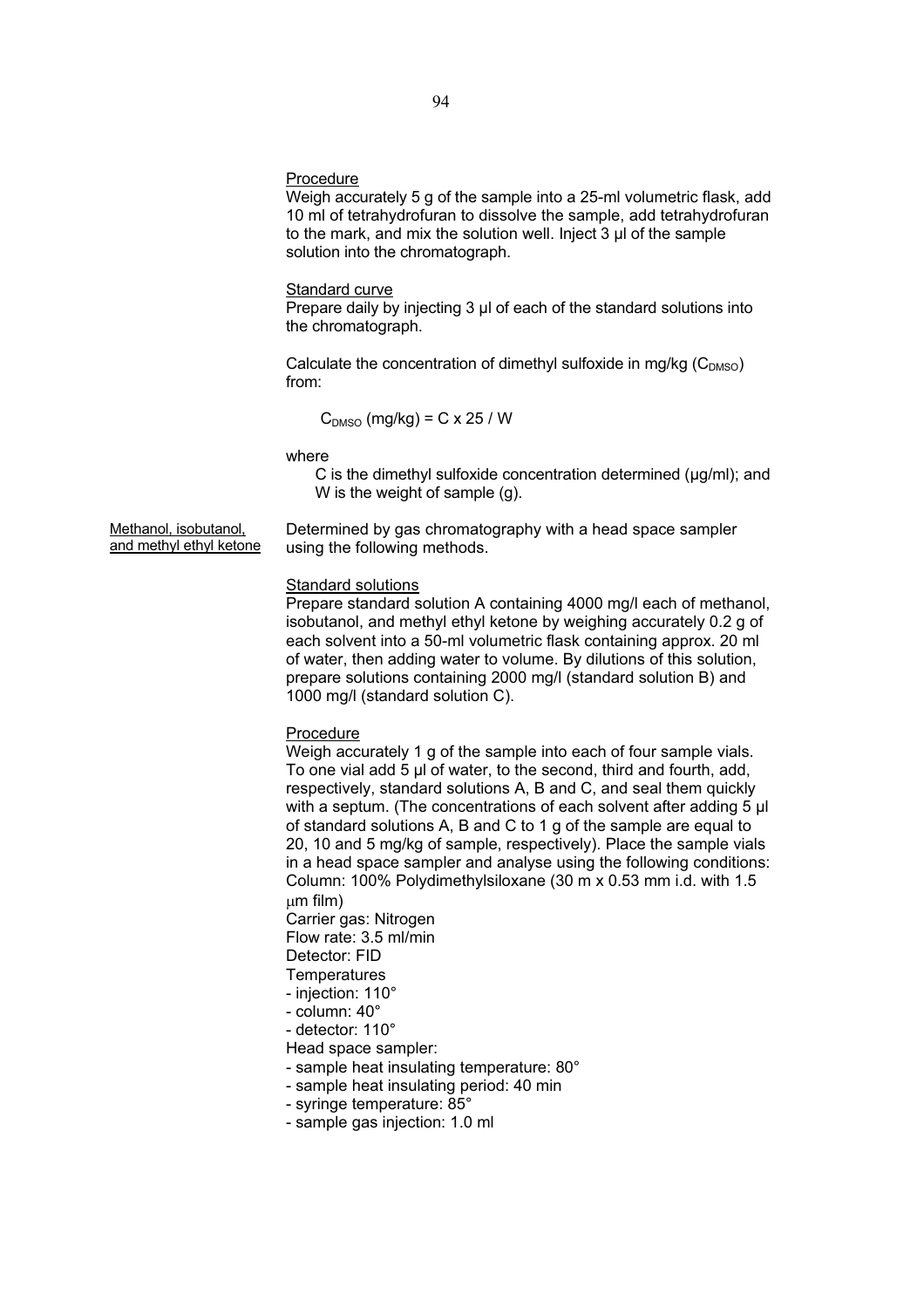# **Calculation**

Plot the relationship between the added amount against the peak area for each solvent using the analytical results. The relationship should be linear. Extrapolate and determine the x-intercept (wi), and calculate the solvent concentrations  $(C_i)$  in the sample from:

$$
C_i (mg/kg) = w_i / W
$$

where

 $w_i$  is the x-intercept of relationship line using the standard addition method (μg); and

W is the weight of sample (g).

# **METHOD OF ASSAY 1. Mono- to tri-esters and tetra- to octa-esters**

Determine by HPLC using the following conditions:

#### Procedure

Accurately weigh 250 mg of the sample into a 100-ml volumetric flask. Dilute to volume with tetrahydrofuran and mix. Filter through a 0.5 μm membrane filter. Inject 80 μl of the sample into the chromatograph.

# Chromatography conditions

Column: Styrene-divinylbenzene copolymer for gel permeation chromatography (TSK-GEL G1000HXL, G2000HXL, G3000HXL, G4000HXL (each 30 cm x 7.8 mm i.d., 5 μm particle for solvent manufactured by Tosoh in series or equivalent) Mobile phase: HPLC-grade degassed tetrahydrofuran Flow rate: 0.8 ml/min Detector: RI Temperatures: - Column: 40°

- Detector: 40°

Record the chromatogram for about 50 min

# Identification of the peaks

More highly esterified components elute earlier and tetra- to octaesters elute as one peak. Their retention times are dependent on the variety of esterified fatty acids and chromatography conditions. Their retention times at these conditions are described in Table 1. The reference products are available from Mitsubishi Chemical Corporation (Tokyo, Japan) or Dai-ichi Kogyo Seiyaku Co. Ltd (Kyoto, Japan) to confirm the retention time.

| Table 1. The retention time (min) of mono-, di-, tri- and tetra- to octa- |  |  |  |
|---------------------------------------------------------------------------|--|--|--|
| esters esterified with main fatty acids                                   |  |  |  |

| Esterified   | Mono-  |           |            | Tetra-to |
|--------------|--------|-----------|------------|----------|
| fatty acid   | esters | Di-esters | Tri-esters | octa-    |
|              |        |           |            | esters   |
| Stearic acid | 39.0   | 37.0      | 35.7       | 34.9     |
| Erucic acid  | 38.5   | 36.3      | 35.1       | 34.3     |
| Behenic acid | 38.2   | 36.2      | 35.0       | 342      |

Calculate the percentage of mono- to tri esters  $(E_{\text{mono-tri}})$  and tetra- to octa-esters  $(E_{\text{tet-oct}})$  in the sample from: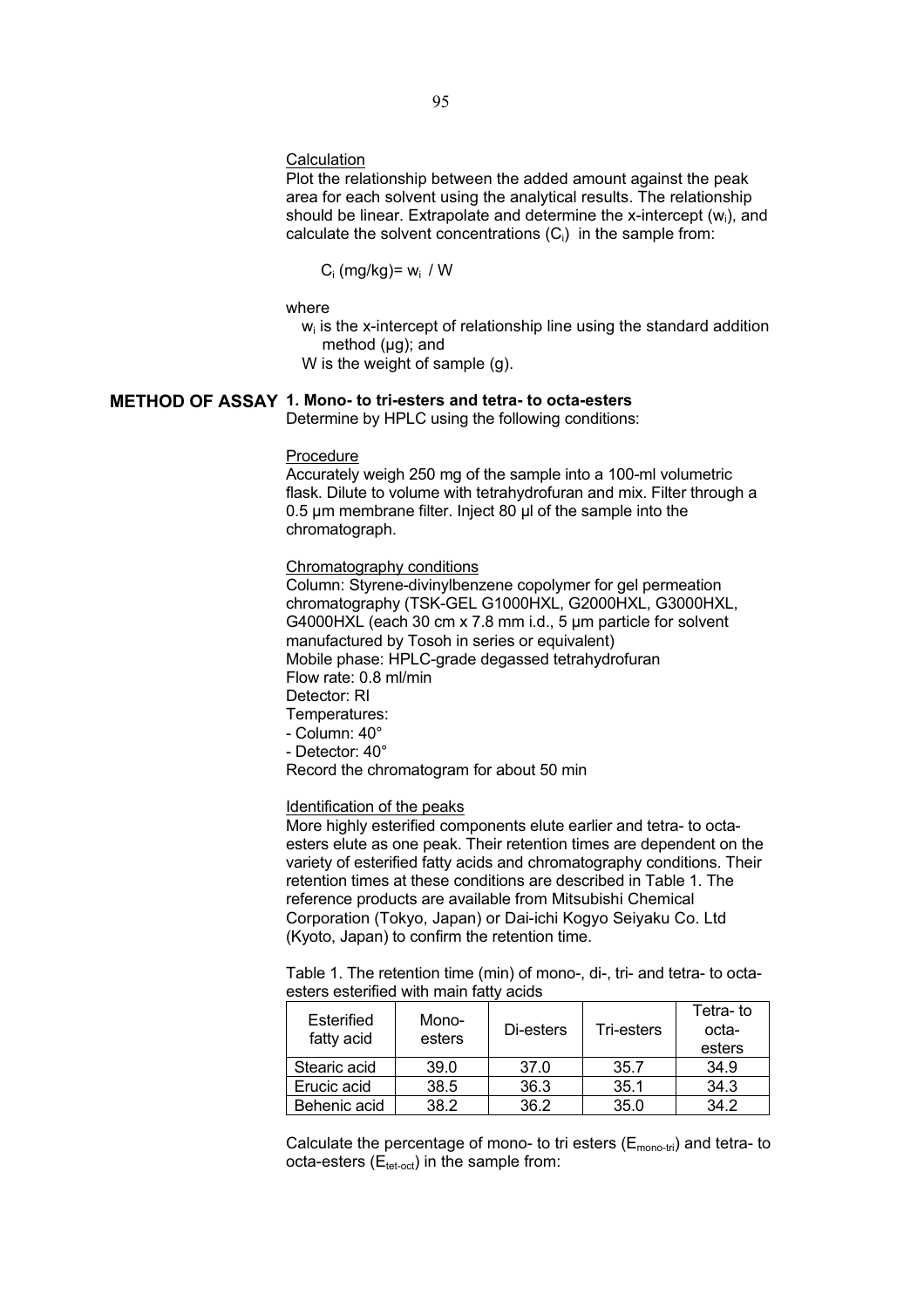$E_{\text{mono-tri}}$  (%) = 100  $A_{\text{mono-tri}}/T$  $E_{\text{tet-oct}}$ (%) = 100  $A_{\text{tet-oct}}/T$ 

# where

 $A_{\text{mono-tri}}$  is the sum of peak areas for mono- to tri-esters;  $A_{\text{tet-oct}}$  is the sum of peak areas for tetra- to octa-esters; and T is the sum of all peak areas eluting within 43 min.

# **2. Hepta- and octa-esters**

The percentage of the sum of hepta- and octa-esters  $(E_{hep+oct})$ , and the percentage of octa-esters  $(E_{\text{oct}})$  is calculated by two steps. The ratio of hepta- and octa-esrers, and the ratio of octa-esters in sum of tetra- to octa-esters are determined by HPLC. Then  $E_{hep+oct}$  and  $E_{oct}$ are calculated using  $E_{\text{tet-oct}}$  obtained above in Method 1.

### Procedure

Accurately weigh 1g of the sample into a 50-ml volumetric flask and add a solution for the mobile phase

(tetrahydrofuran/methanol=50/50 (vol/vol)) to the mark. Filter through a 0.5 μm membrane filter. Inject 20 μl of the sample into the chromatograph.

#### Chromatography conditions

Column: reversed phase C18 columns (150mm x 4.6 mm i.d.; ODS-2 manufactured by GL Science or equivalent) Mobile phase: tetrahydrofuran/methanol=50/50 (vol/vol) Flow rate: 0.8 ml/min Detector: RI Temperatures: - Column: 40° - Detector: 40°

Record the chromatogram for about 16 min

#### Identification of the peaks

The retention times of tetra-, penta-, hexa-, hepta- and octa-esters are dependent on the variety of esterified fatty acids and chromatography conditions. Their retention times at these conditions are described in Table 2. The reference products are available from Mitsubishi Chemical Corporation (Tokyo, Japan) or Dai-ichi Kogyo Seiyaku Co. Ltd (Kyoto, Japan) to confirm the retention time.

Table 2. The retention time (min) of tetra- to octa-esters for some type of SOE Type I

| Esterified             | Tetra- | Penta- | Hexa-  | Hepta-       | Octa-              |
|------------------------|--------|--------|--------|--------------|--------------------|
| fatty acid             | esters | esters | esters | esters       | esters             |
| <b>Stearic</b><br>acid | 3.1    | 3.7    | 4.8    | $6.1 - 7.0*$ | $7.9 -$<br>$10.7*$ |
| Erucic<br>Acid         | 3.3    | 4.1    | 5.4    | 7.5          | 11.0               |
| Behenic<br>acid        | 4.5    | 5.5    | 7.1    | 10.2         | 14.8               |

\*: the retention time range, because highly esterified components have been shown as several unresolved peaks

Calculate the percentage of the sum of hepta- and octa-esters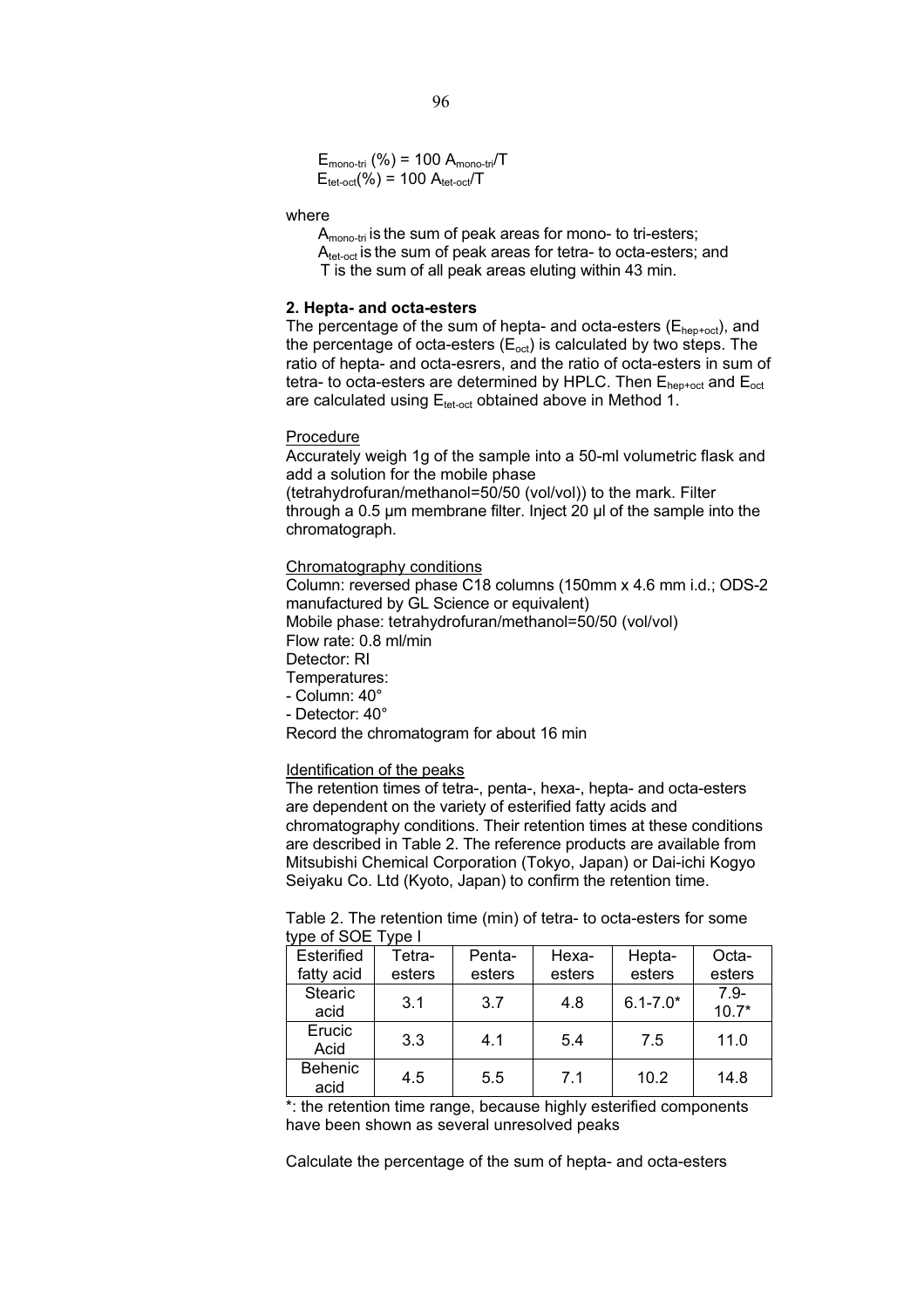$(E<sub>hep+oc</sub>)$  and the percentage of octa-esters  $(E<sub>oct</sub>)$  as follows:

 $E_{\text{hep+oct}}(\%) = (B_{\text{hep+oct}}/T_{\text{tet-oct}}) \times E_{\text{tet-oct}}$  $E_{\text{oct}}(\%) = (B_{\text{oct}}/T_{\text{tet-oct}}) \times E_{\text{tet-oct}}$ 

where

Bhep+oct is the sum of peak areas of hepta-esters and octa-esters; Boct is the peak areas for octa-esters;

 $T_{\text{tet-oct}}$  is the sum of peak areas from tetra- to octa-esters; and

 $E_{\text{tet-oct}}$  (%) is the percentage of tetra- to octa-esters measured by Method 1 described above.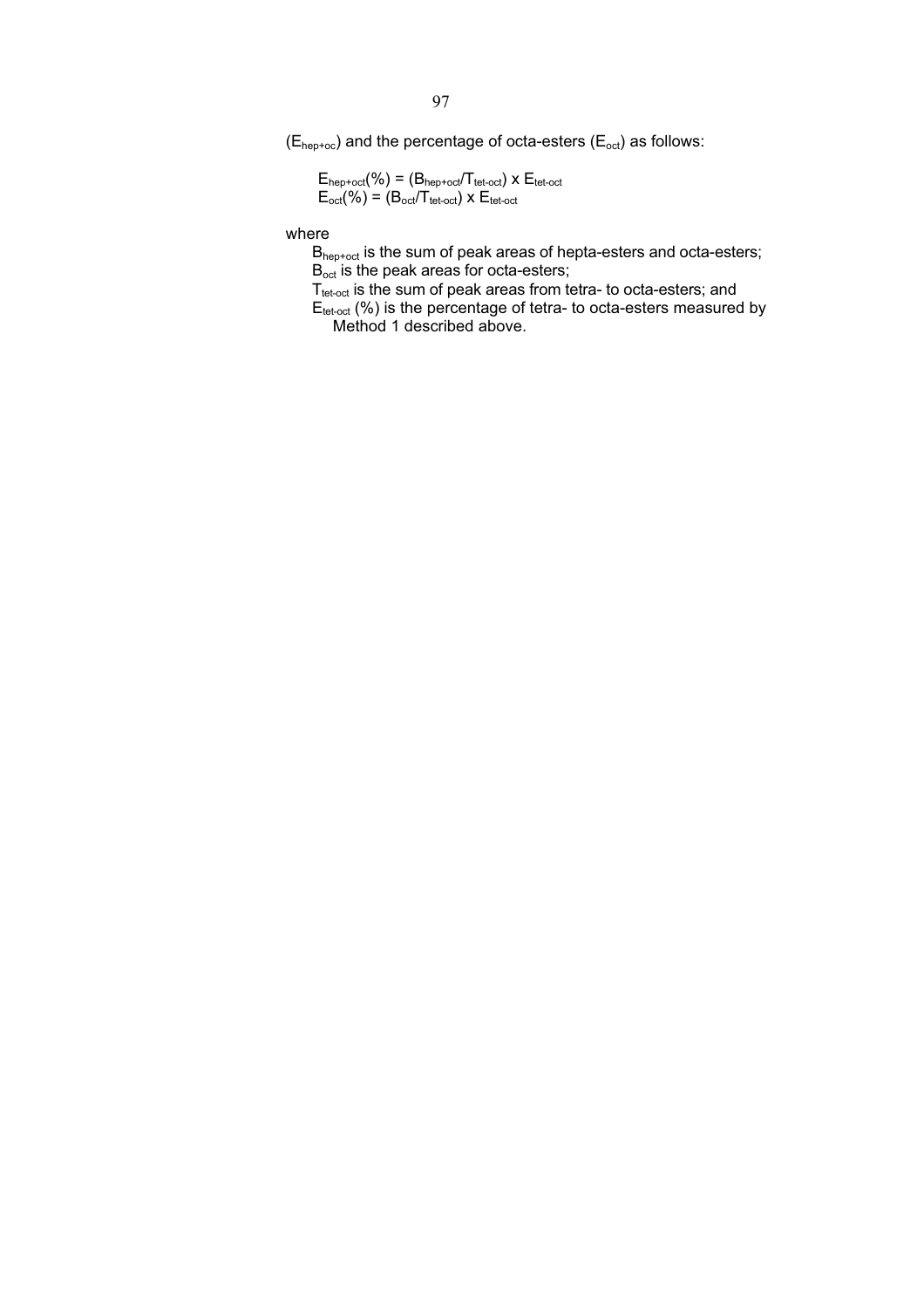# **TANNIC ACID**

|                        | Prepared at the 71 <sup>st</sup> JECFA (2009) and published in FAO JECFA<br>Monographs 7 (2009), superseding specifications prepared at the<br>39 <sup>th</sup> JECFA (1992), published in the combined Compendium of<br>Food Additive Specifications, FAO JECFA Monographs 1 (2005).<br>An ADI 'not specified' was established at the 35 <sup>th</sup> JECFA (1989).                                                                                                                                                                                                                                                                                                                                                                                                                                                                                                                                                                                                                                                                                                                                                                                                                                                    |
|------------------------|--------------------------------------------------------------------------------------------------------------------------------------------------------------------------------------------------------------------------------------------------------------------------------------------------------------------------------------------------------------------------------------------------------------------------------------------------------------------------------------------------------------------------------------------------------------------------------------------------------------------------------------------------------------------------------------------------------------------------------------------------------------------------------------------------------------------------------------------------------------------------------------------------------------------------------------------------------------------------------------------------------------------------------------------------------------------------------------------------------------------------------------------------------------------------------------------------------------------------|
| <b>SYNONYMS</b>        | Tannins (food grade), gallotannic acid, INS No. 181                                                                                                                                                                                                                                                                                                                                                                                                                                                                                                                                                                                                                                                                                                                                                                                                                                                                                                                                                                                                                                                                                                                                                                      |
| <b>DEFINITION</b>      | Consists of gallotannins obtained by solvent extraction from certain<br>natural sources; the substance is not an acid in the chemical<br>sense. The common name "Tannic acid" has been adopted to<br>distinguish the commercial substance from other tannins, such as<br>condensed tannins. These specifications relate only to<br>hydrolysable gallotannins, i.e., those which yield gallic acid on<br>hydrolysis. Hydrolysable gallotannins may be obtained from<br>nutgalls, the excrescences which form on young twigs of various<br>Quercus species, e.g., Q. infectoria; these include Chinese and<br>Aleppo tannins. They may also be obtained from various Sumac<br>species, e.g. Rhus corieria, R. galabra, R. thypia; these include<br>Sicilian and American sumacs. All of these consist essentially of<br>polydigalloyl esters of glucose. A further source of hydrolysable<br>gallotannins is the seed pods of Tara (Caesalpinia spinosa); these<br>tannins consist essentially of the polydigalloyl esters of quinic acid.<br>These specifications do not apply to many other kinds of tannins<br>which occur in nature, including condensed (non-hydrolysable)<br>tannins and hydrolysable ellagitannins. |
| Assay                  | Not less than 96% on dried basis                                                                                                                                                                                                                                                                                                                                                                                                                                                                                                                                                                                                                                                                                                                                                                                                                                                                                                                                                                                                                                                                                                                                                                                         |
| <b>DESCRIPTION</b>     | Amorphous powder, glistening scales or spongy mass, varying in<br>colour from yellowish white to light brown; odourless or with a faint,<br>characteristic odour                                                                                                                                                                                                                                                                                                                                                                                                                                                                                                                                                                                                                                                                                                                                                                                                                                                                                                                                                                                                                                                         |
| <b>FUNCTIONAL USES</b> | Clarifying agent, flavouring agent, flavour adjunct                                                                                                                                                                                                                                                                                                                                                                                                                                                                                                                                                                                                                                                                                                                                                                                                                                                                                                                                                                                                                                                                                                                                                                      |
| <b>CHARACTERISTICS</b> |                                                                                                                                                                                                                                                                                                                                                                                                                                                                                                                                                                                                                                                                                                                                                                                                                                                                                                                                                                                                                                                                                                                                                                                                                          |
| <b>IDENTIFICATION</b>  |                                                                                                                                                                                                                                                                                                                                                                                                                                                                                                                                                                                                                                                                                                                                                                                                                                                                                                                                                                                                                                                                                                                                                                                                                          |
| Solubility (Vol. 4)    | Soluble in water, acetone and ethyl alcohol; insoluble in ether; 1 g<br>dissolves in about 1 ml of warm glycerine.                                                                                                                                                                                                                                                                                                                                                                                                                                                                                                                                                                                                                                                                                                                                                                                                                                                                                                                                                                                                                                                                                                       |
| Colour reaction        | To a 1 in 10 solution add a small quantity of ferric chloride TS. A<br>bluish black colour or precipitate forms                                                                                                                                                                                                                                                                                                                                                                                                                                                                                                                                                                                                                                                                                                                                                                                                                                                                                                                                                                                                                                                                                                          |
| Precipitate formation  | A solution of the sample when added to a solution of either<br>albumin or gelatin produces a precipitate                                                                                                                                                                                                                                                                                                                                                                                                                                                                                                                                                                                                                                                                                                                                                                                                                                                                                                                                                                                                                                                                                                                 |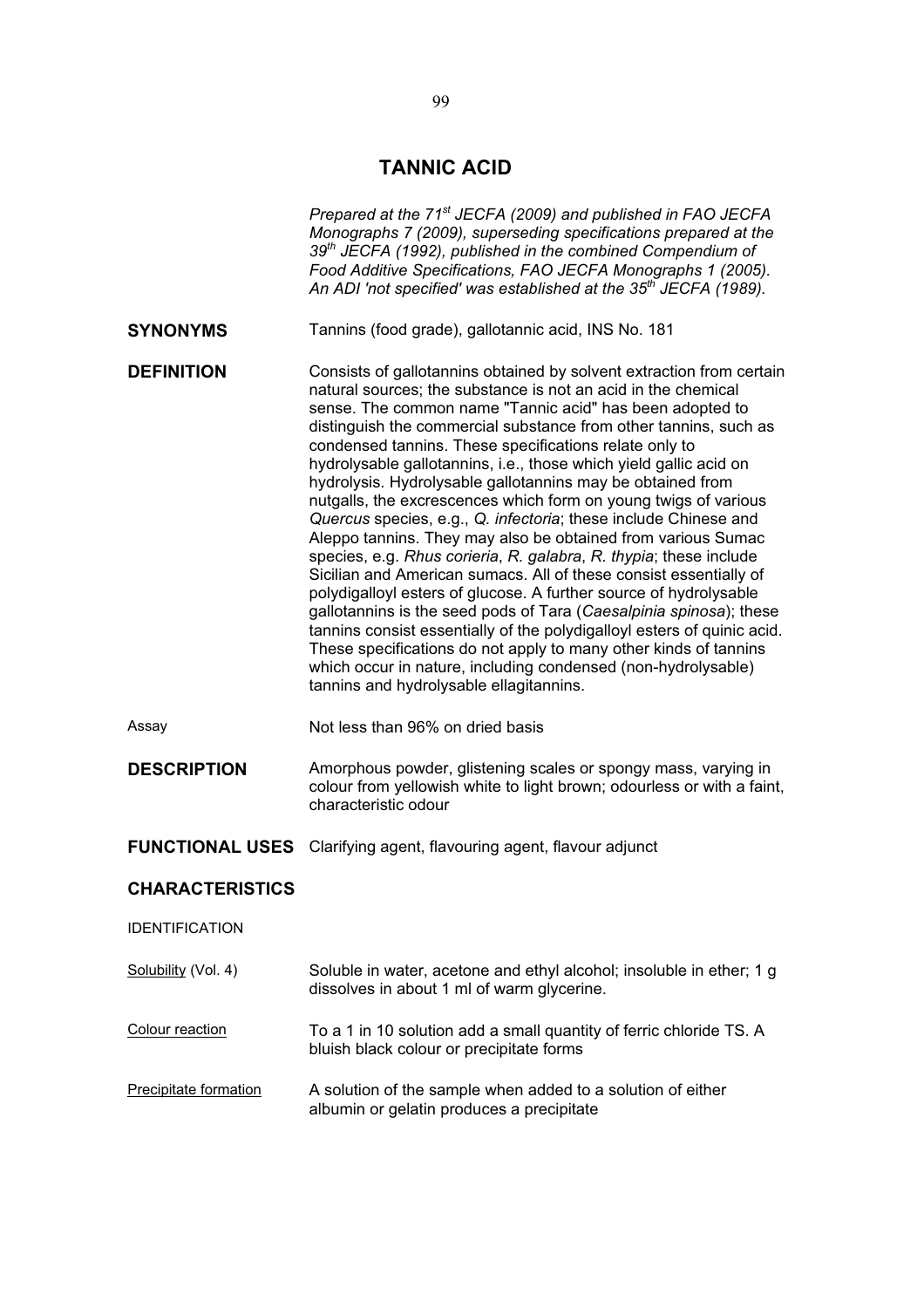100

| Test for gallic acid        | Passes test after hydrolysis<br>See description under TESTS                                                                                                                                                                                                                                        |
|-----------------------------|----------------------------------------------------------------------------------------------------------------------------------------------------------------------------------------------------------------------------------------------------------------------------------------------------|
| <b>PURITY</b>               |                                                                                                                                                                                                                                                                                                    |
| Loss on drying (Vol. 4)     | Not more than 7% (105°, 2 h)                                                                                                                                                                                                                                                                       |
| Sulfated ash (Vol. 4)       | Not more than 1%<br>Test 2.0 g of the sample (Method I)                                                                                                                                                                                                                                            |
| Gums or dextrin             | Dissolve 1 g in 5 ml of water, filter, and to the filtrate add 10 ml of<br>ethanol; no turbidity is produced within 15 min                                                                                                                                                                         |
| Resinous substances         | Dissolve 1 g in 5 ml of water, filter and dilute the filtrate to 15 ml;<br>no turbidity is produced                                                                                                                                                                                                |
| Condensed tannins           | Not more than 0.5%<br>See description under TESTS                                                                                                                                                                                                                                                  |
| Residual solvent (Vol. 4)   | Not more than 25 mg/kg acetone or ethyl acetate, singly or in<br>combination<br>See description under TESTS                                                                                                                                                                                        |
| Lead (Vol. 4)               | Not more than 2 mg/kg<br>Determine using an AAS/ICP-AES technique appropriate to the<br>specified level. The selection of sample size and method of sample<br>preparation may be based on the principles of the method<br>described in Volume 4 (under "General Methods, Metallic<br>Impurities"). |
| <b>TESTS</b>                |                                                                                                                                                                                                                                                                                                    |
| <b>IDENTIFICATION TESTS</b> |                                                                                                                                                                                                                                                                                                    |
| Test for gallic acid        | Proceed as directed under Chromatography (thin-layer<br>chromatography) (see Volume 4).                                                                                                                                                                                                            |
|                             | $\bigcap$ is a set of the contract of the contract of the contract of the contract of the contract of the contract of the contract of the contract of the contract of the contract of the contract of the contract of the contrac                                                                  |

Sample preparation Add 20 mg of tannase to 100 ml of 1 in 1000 solution of the sample. Incubate at 37° for 2 h.

**Standard preparation** 1 in 1000 solution of gallic acid.

Developing solvent A mixture of 5 volumes of chloroform, 4 volumes of ethyl formate and 1 volume of formic acid.

Spraying reagent Solution A: Prepare a 1% solution of ferric chloride (FeCl<sub>3</sub>) in 10% ethanol *Solution B*: Prepare a 1% solution of potassium ferricyanate  $(K_3Fe(CN)_6)$  in 50% ethanol Mix 1 volume of solution A and 1 volume of solution B.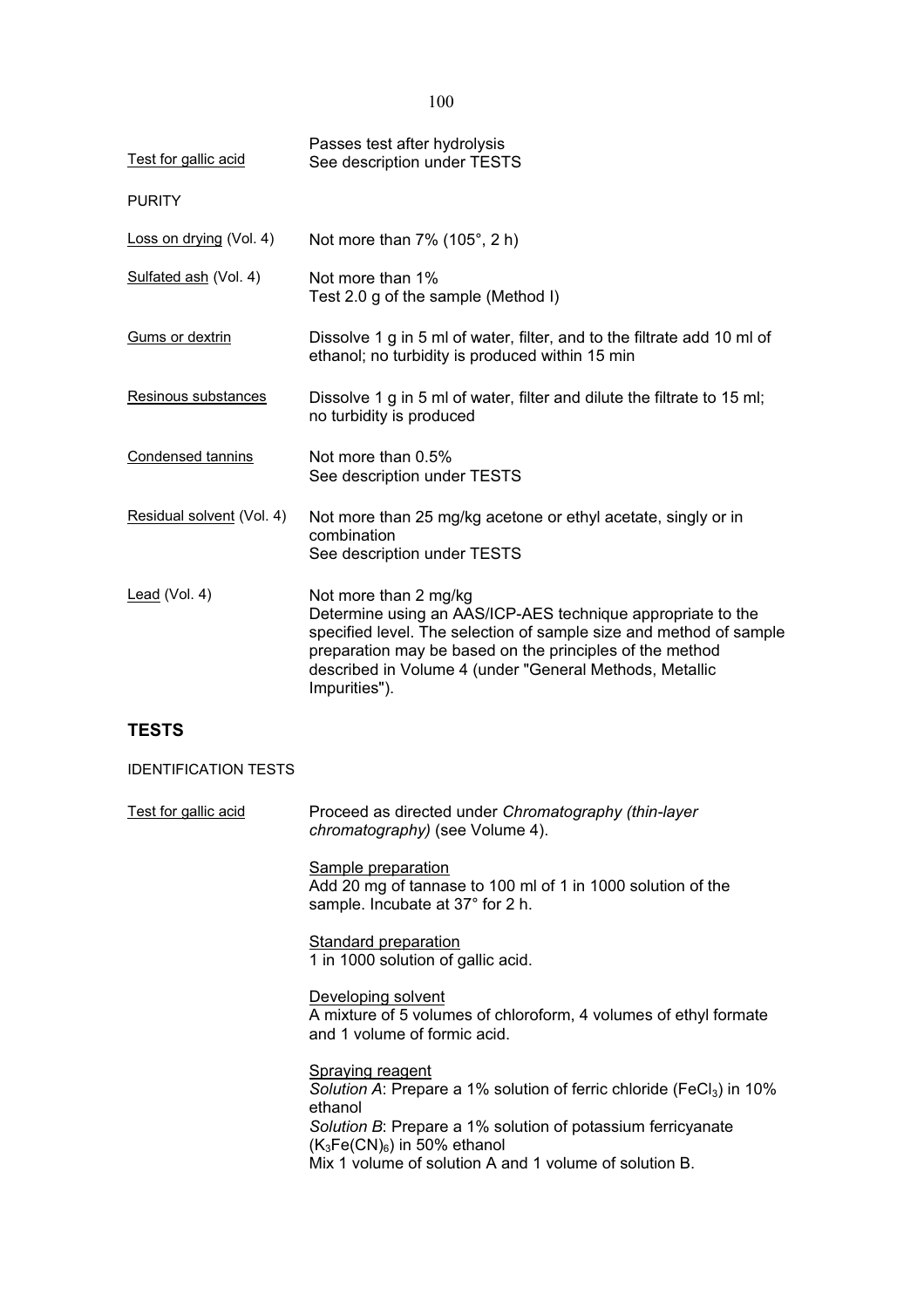|                   | <b>Adsorbent</b><br>Silica gel                                                                                                                        |                                            |                                          |                                                                                                                                                                                                                                                                  |
|-------------------|-------------------------------------------------------------------------------------------------------------------------------------------------------|--------------------------------------------|------------------------------------------|------------------------------------------------------------------------------------------------------------------------------------------------------------------------------------------------------------------------------------------------------------------|
|                   | Procedure<br>identical.                                                                                                                               |                                            |                                          | Apply 10 µl of the sample preparation and 10 µl of the standard<br>preparation. Stop the development when the solvent front has<br>advanced about 15 cm, dry in air, and spray the reagent. The Rf<br>value of the sample and that of the reference standard are |
| PURITY TESTS      |                                                                                                                                                       |                                            |                                          |                                                                                                                                                                                                                                                                  |
| Condensed tannins | condensed tannins in the sample.                                                                                                                      |                                            |                                          | The following HPLC method can be used for the determination of                                                                                                                                                                                                   |
|                   | Sample preparation                                                                                                                                    |                                            |                                          | Dissolve 200 mg of the sample in 100 ml of a mixture of 100<br>volumes of 10% methanol and 0.1 volume of phosphoric acid.                                                                                                                                        |
|                   | <b>Standard preparation</b><br>Dissolve 10 mg of rutin in 100 ml of methanol.                                                                         |                                            |                                          |                                                                                                                                                                                                                                                                  |
|                   | Conditions<br>(Art. 50333), or equivalent.                                                                                                            |                                            |                                          | Column: Merck Hibar, LiChrosorb RP 18, 250 mm x 4.6 mm id, 5 µ                                                                                                                                                                                                   |
|                   | Eluent                                                                                                                                                |                                            |                                          | A: 0.2% $H_3PO_4$ in water; B: 0.2% $H_3PO_4$ in methanol                                                                                                                                                                                                        |
|                   | Gradient elution:<br>Time (min)<br>0<br>65<br>66<br>75<br>76<br>95<br>Flow rate: 1 ml/min.<br>Detection wavelength: 350 nm<br>Injection volume: 10 µl | % A<br>90<br>25<br>0<br>0<br>90<br>90      | %B<br>10<br>75<br>100<br>100<br>10<br>10 |                                                                                                                                                                                                                                                                  |
|                   | Calculate the content of the condensed tannins as follows:                                                                                            |                                            |                                          |                                                                                                                                                                                                                                                                  |
|                   | % condensed tannins (as rutin) = $\frac{A \times W_{\circ}}{A_{\circ} \times W}$ x 100                                                                |                                            |                                          |                                                                                                                                                                                                                                                                  |
|                   | where                                                                                                                                                 | W is weight in mg of the sample taken; and |                                          | A is peak area of the sample (condensed tannins);<br>$Ao$ is peak area of the reference standard (rutin);<br>W <sub>o</sub> is weight in mg of the reference standard taken.                                                                                     |

Residual solvents

Reagents<br>- Acetone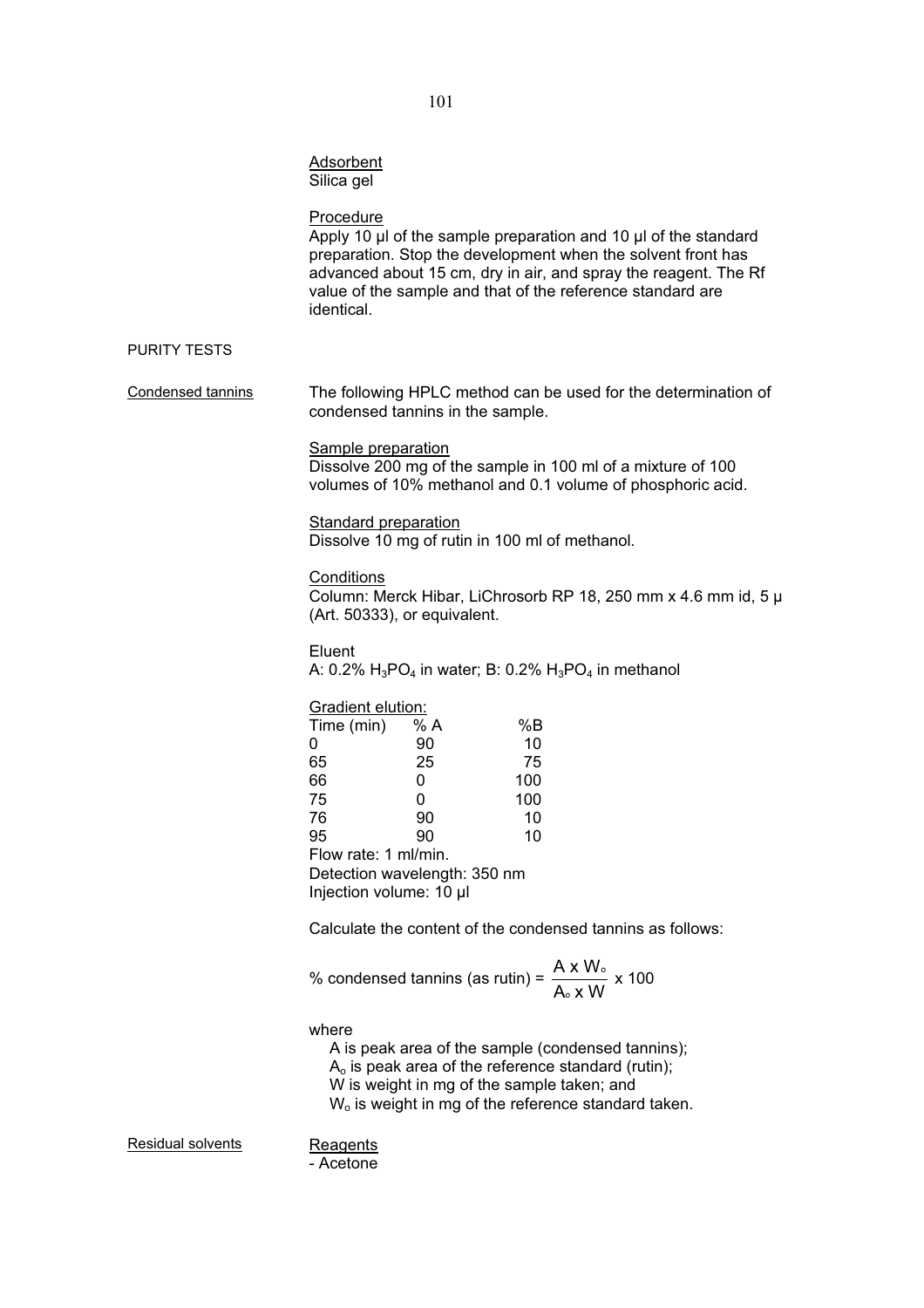#### - Ethyl acetate

#### Standard solutions

Place 1 g of acetone and 1 g of ethyl acetate in a volumetric flask and add water to total volume of 100 ml, and prepare 0.02 - 0.4 g/100 ml solutions by dilution of this solution.

#### Procedure

Place 1 g (1.0±0.1 g) of powdered sample in a sample vial. Add 5 μl of water to the sample vial and seal it quickly with a septum. Set the sample vial in a pre-conditioned gas chromatograph and start the analysis under the below-mentioned conditions.

# **Standard**

Take 1 g of tannic acid free of solvent or with known residual solvent content in a sample vial, add 5 μl of the standard solution and seal it quickly with a septum. Set the sample vial in a preconditioned gas chromatograph and start the analysis under the following conditions and obtain standard curves for each solvent.

Determine by *Gas chromatography*, using a head space sampler under the following conditions:

- Column: 100% methyl polysiloxane 30 m x 0.53 mm id, 1 μm film thickness
- Column conditioning: Heat to 60° for 2-3 h with approximately 10 ml/min of nitrogen
- Carrier gas: Nitrogen
- Flow rate: 5 ml/min
- Detector: Flame ionization
- **Temperatures**
- injection port: 110°
- column: 40°
- detector: 110°

#### Head space sampler

- Sample heating temp.: 80°
- Sample heating time: 40 min
- Syringe temperature: 85°
- Sample gas injection: 0.4 ml

# **Calculation**

$$
C_i (mg/kg) = \left(\frac{A_i \times f_i}{W}\right)
$$

#### where

 $C_i$  is the concentration of solvent (mg/kg);

 $A_i$  is peak are of solvent (Area units);

 $f_i$  is the slope of the standard curve ( $\mu$ g/Area units); and

W is weight of sample in g.

# **METHOD OF ASSAY** Sample test

Accurately weigh about 2.0 g of the sample (W), transfer to a 500-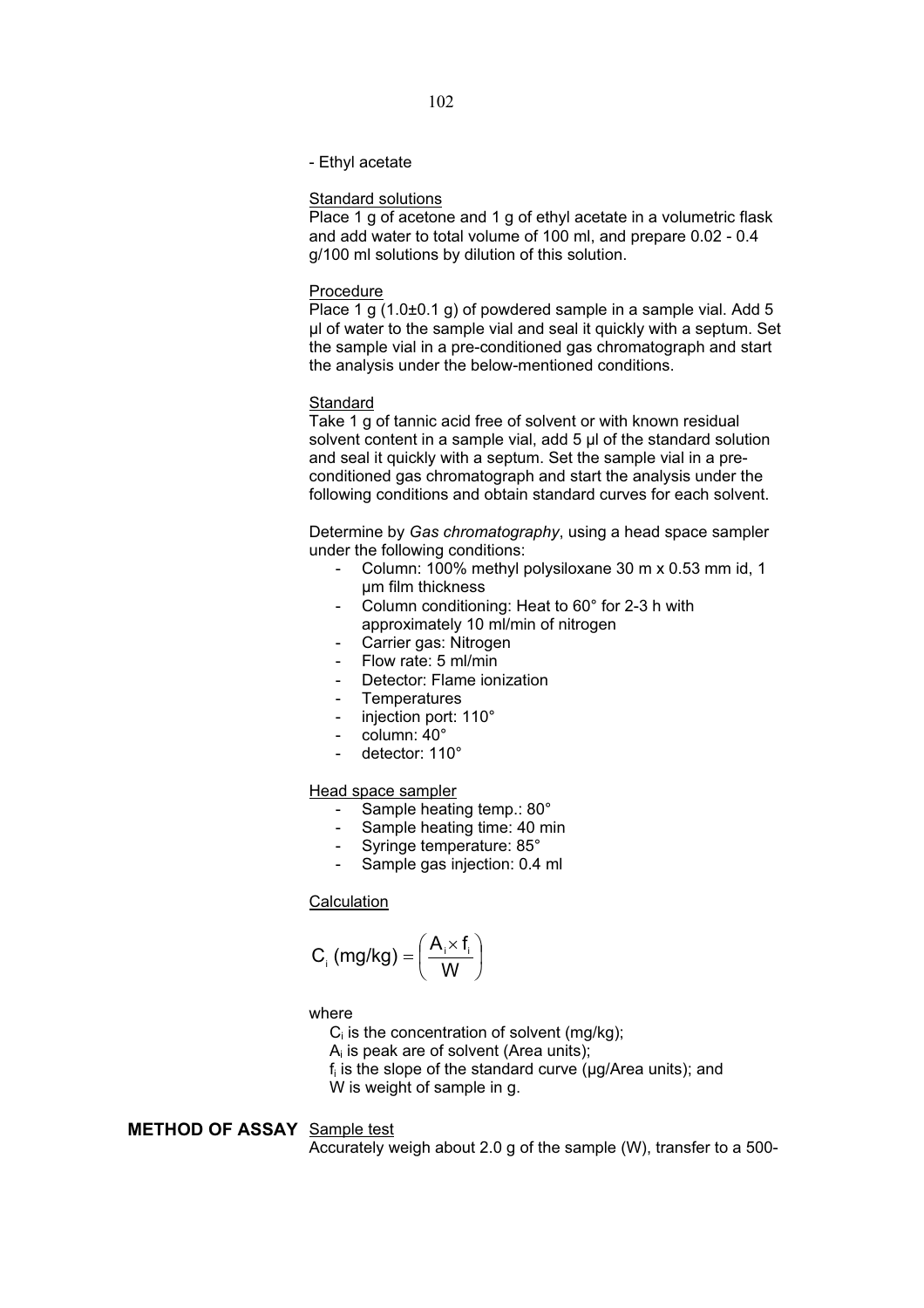# ml volumetric flask, add water to dissolve and make up to the volume with water. Transfer 100 ml of this solution into a 300 ml Erlenmeyer flask and add 7.2 g of Hide Powder (a suitable grade is available from L.H. Lincoln & Son, Inc., Tanning Materials, Coudersport, Pennsylvania, 16915 USA). Shake the flask for 20 min. Let stand for 10 min. and filter through a  $G_4$ -filter. The filtrate shall be clear. Pipette 50 ml of the filtrate into a tared crystallizing dish. Evaporate to dryness on a steam bath and heat in an oven at 105° for 1 h. Cool in a desiccator and weigh (a).

# Blank test:

On each lot of Hide Powder (a suitable grade of Hide Powder may be obtained from L.H. Lincoln & Son, Inc., Tanning Materials, Coudersport, Pennsylvania, 16915 USA) a blank test has to be carried out. Weigh 7.2 g of Hide Powder EFT into a 300 ml Erlenmeyer containing 100 ml water. Proceed as directed for the Sample test, beginning with "Shake the flask for 20 min...". Cool in a desiccator and weigh (b).

**Calculation** 

$$
\% \text{ Tannic Acid} = \left(\frac{(W - (a - b)) \times 1000}{W}\right)
$$

where

a is the weight of dry matter found in the sample test (g);

b is the weight of dry matter found in the blank test (g); and W is weight of sample, on dry basis (g).

NOTE: the multiplication factor  $1000 = 10$  (500 ml/50 ml) x  $100$ (percent).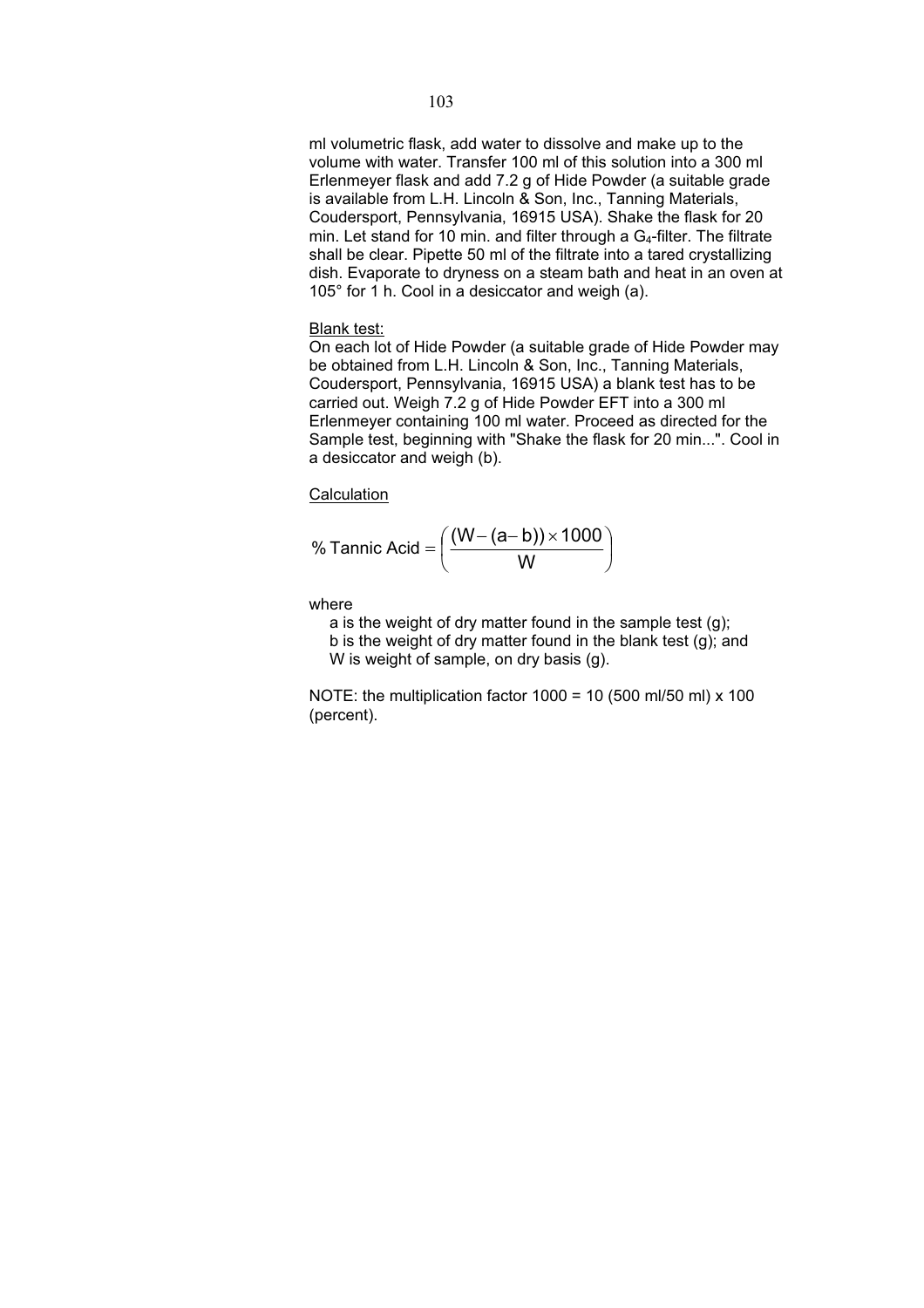# **TITANIUM DIOXIDE**

|                        | Prepared at the 71 <sup>st</sup> JECFA (2009) and published in FAO JECFA<br>Monographs 7 (2009), superseding specifications prepared at the<br>$67th$ JECFA (2006) and published in FAO JECFA Monographs 3<br>(2006). An ADI "not limited" was established at the 13 <sup>th</sup> JECFA<br>(1969).                                                                                                                                                                                                                                                                                                                          |
|------------------------|------------------------------------------------------------------------------------------------------------------------------------------------------------------------------------------------------------------------------------------------------------------------------------------------------------------------------------------------------------------------------------------------------------------------------------------------------------------------------------------------------------------------------------------------------------------------------------------------------------------------------|
| <b>SYNONYMS</b>        | Titania; CI Pigment white 6; CI (1975) No. 77891; INS No. 171                                                                                                                                                                                                                                                                                                                                                                                                                                                                                                                                                                |
| <b>DEFINITION</b>      | Titanium dioxide is produced by either the sulfate or the chloride<br>process. Processing conditions determine the form (anatase or<br>rutile structure) of the final product.                                                                                                                                                                                                                                                                                                                                                                                                                                               |
|                        | In the sulfate process, sulfuric acid is used to digest ilmenite<br>(FeTiO <sub>3</sub> ) or ilmenite and titanium slag. After a series of<br>purification steps, the isolated titanium dioxide is finally washed<br>with water, calcined, and micronized.                                                                                                                                                                                                                                                                                                                                                                   |
|                        | In the chloride process, chlorine gas is reacted with a titanium-<br>containing mineral under reducing conditions to form anhydrous<br>titanium tetrachloride, which is subsequently purified and<br>converted to titanium dioxide either by direct thermal oxidation or<br>by reaction with steam in the vapour phase. Alternatively,<br>concentrated hydrochloric acid can be reacted with the titanium-<br>containing mineral to form a solution of titanium tetrachloride,<br>which is then further purified and converted to titanium dioxide by<br>hydrolysis. The titanium dioxide is filtered, washed, and calcined. |
|                        | Commercial titanium dioxide may be coated with small amounts<br>of alumina and/or silica to improve the technological properties of<br>the product.                                                                                                                                                                                                                                                                                                                                                                                                                                                                          |
| C.A.S. number          | 13463-67-7                                                                                                                                                                                                                                                                                                                                                                                                                                                                                                                                                                                                                   |
| Chemical formula       | TiO <sub>2</sub>                                                                                                                                                                                                                                                                                                                                                                                                                                                                                                                                                                                                             |
| Formula weight         | 79.88                                                                                                                                                                                                                                                                                                                                                                                                                                                                                                                                                                                                                        |
| Assay                  | Not less than 99.0% on the dried basis (on an aluminium oxide<br>and silicon dioxide-free basis)                                                                                                                                                                                                                                                                                                                                                                                                                                                                                                                             |
| <b>DESCRIPTION</b>     | White to slightly coloured powder                                                                                                                                                                                                                                                                                                                                                                                                                                                                                                                                                                                            |
| <b>FUNCTIONAL USES</b> | Colour                                                                                                                                                                                                                                                                                                                                                                                                                                                                                                                                                                                                                       |
| <b>CHARACTERISTICS</b> |                                                                                                                                                                                                                                                                                                                                                                                                                                                                                                                                                                                                                              |
| <b>IDENTIFICATION</b>  |                                                                                                                                                                                                                                                                                                                                                                                                                                                                                                                                                                                                                              |
| Solubility (Vol. 4)    | Insoluble in water, hydrochloric acid, dilute sulfuric acid, and<br>organic solvents. Dissolves slowly in hydrofluoric acid and hot<br>concentrated sulfuric acid.                                                                                                                                                                                                                                                                                                                                                                                                                                                           |
| Colour reaction        | Add 5 ml sulfuric acid to 0.5 g of the sample, heat gently until                                                                                                                                                                                                                                                                                                                                                                                                                                                                                                                                                             |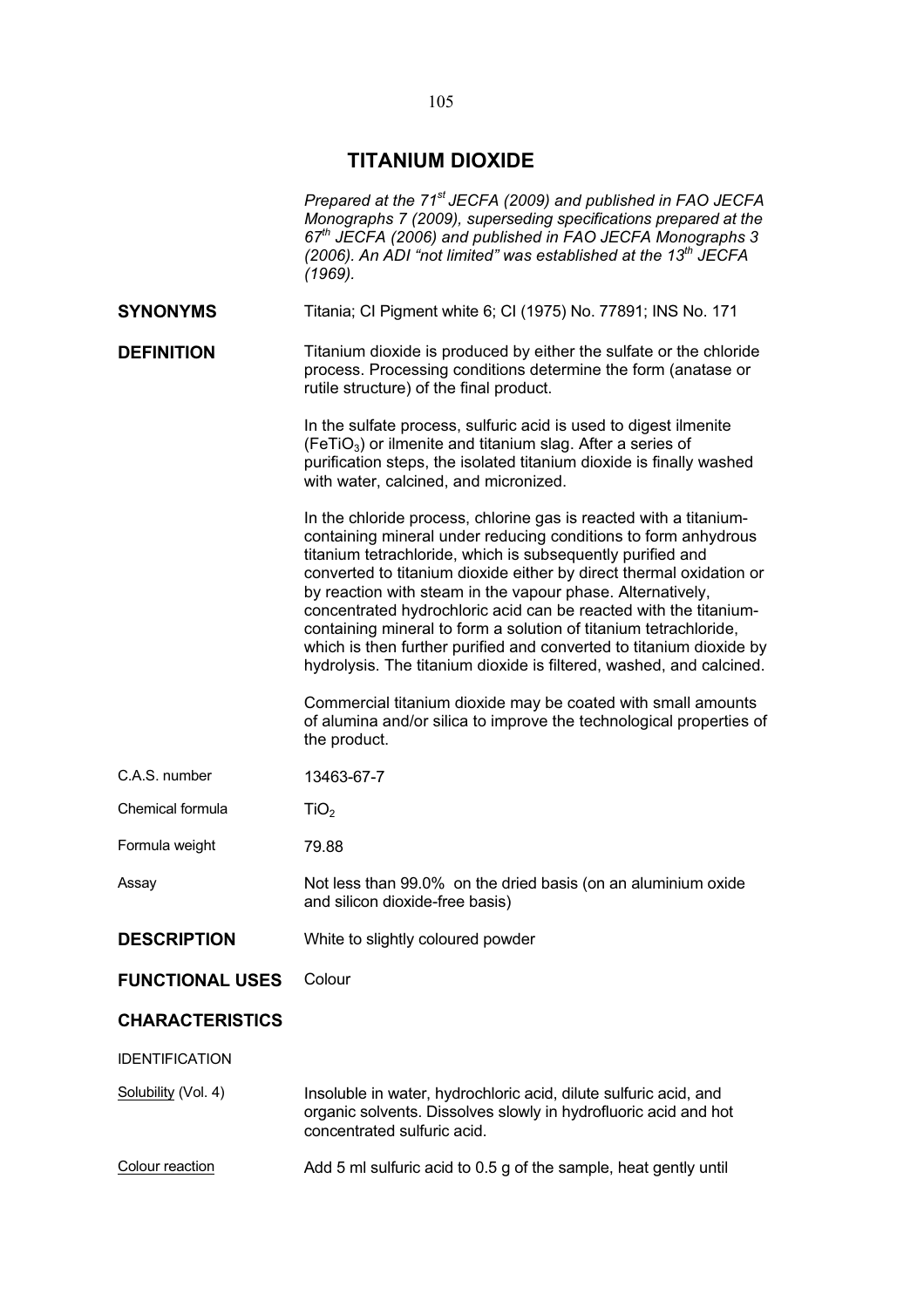|                                                  | fumes of sulfuric acid appear, then cool. Cautiously dilute to about<br>100 ml with water and filter. To 5 ml of this clear filtrate, add a few<br>drops of hydrogen peroxide; an orange-red colour appears<br>immediately.                                                                                                                                                                                                                                                     |
|--------------------------------------------------|---------------------------------------------------------------------------------------------------------------------------------------------------------------------------------------------------------------------------------------------------------------------------------------------------------------------------------------------------------------------------------------------------------------------------------------------------------------------------------|
| <b>PURITY</b>                                    |                                                                                                                                                                                                                                                                                                                                                                                                                                                                                 |
| Loss on drying (Vol. 4)                          | Not more than 0.5% (105°, 3 h)                                                                                                                                                                                                                                                                                                                                                                                                                                                  |
| Loss on ignition (Vol. 4)                        | Not more than 1.0% (800°) on the dried basis                                                                                                                                                                                                                                                                                                                                                                                                                                    |
| Aluminium oxide and/or<br>silicon dioxide        | Not more than 2%, either singly or combined<br>See descriptions under TESTS                                                                                                                                                                                                                                                                                                                                                                                                     |
| Acid-soluble substances                          | Not more than 0.5%; Not more than 1.5% for products containing<br>alumina or silica.<br>Suspend 5 g of the sample in 100 ml 0.5 N hydrochloric acid and<br>place on a steam bath for 30 min with occasional stirring. Filter<br>through a Gooch crucible fitted with a glass fibre filter paper.<br>Wash with three 10-ml portions of 0.5 N hydrochloric acid,<br>evaporate the combined filtrate and washings to dryness, and<br>ignite at a dull red heat to constant weight. |
| Water-soluble matter<br>(Vol. 4)                 | Not more than 0.5%<br>Proceed as directed under acid-soluble substances (above),<br>using water in place of 0.5 N hydrochloric acid.                                                                                                                                                                                                                                                                                                                                            |
| Impurities soluble in 0.5 N<br>hydrochloric acid |                                                                                                                                                                                                                                                                                                                                                                                                                                                                                 |
| <b>Antimony</b>                                  | Not more than 2 mg/kg<br>See description under TESTS                                                                                                                                                                                                                                                                                                                                                                                                                            |
| <b>Arsenic</b>                                   | Not more than 1 mg/kg<br>See description under TESTS                                                                                                                                                                                                                                                                                                                                                                                                                            |
| Cadmium                                          | Not more than 1 mg/kg<br>See description under TESTS                                                                                                                                                                                                                                                                                                                                                                                                                            |
| <u>Lead</u>                                      | Not more than 10 mg/kg<br>See description under TESTS                                                                                                                                                                                                                                                                                                                                                                                                                           |
| Mercury (Vol. 4)                                 | Not more than 1 mg/kg<br>Determine using the cold vapour atomic absorption technique.<br>Select a sample size appropriate to the specified level                                                                                                                                                                                                                                                                                                                                |
| <b>TESTS</b>                                     |                                                                                                                                                                                                                                                                                                                                                                                                                                                                                 |

PURITY TESTS

Impurities soluble in 0.5 N hydrochloric acid

Antimony, arsenic,<br>cadmium and lead (Vol.4)

Antificary, arsenic, Transfer 10.0 g of sample into a 250-ml beaker, add 50 ml of 0.5<br><u>cadmium and lead</u> (Vol.4) M hydrochloric acid, cover with a watch glass, and heat to boiling on a hot plate. Boil gently for 15 min, pour the slurry into a 100- to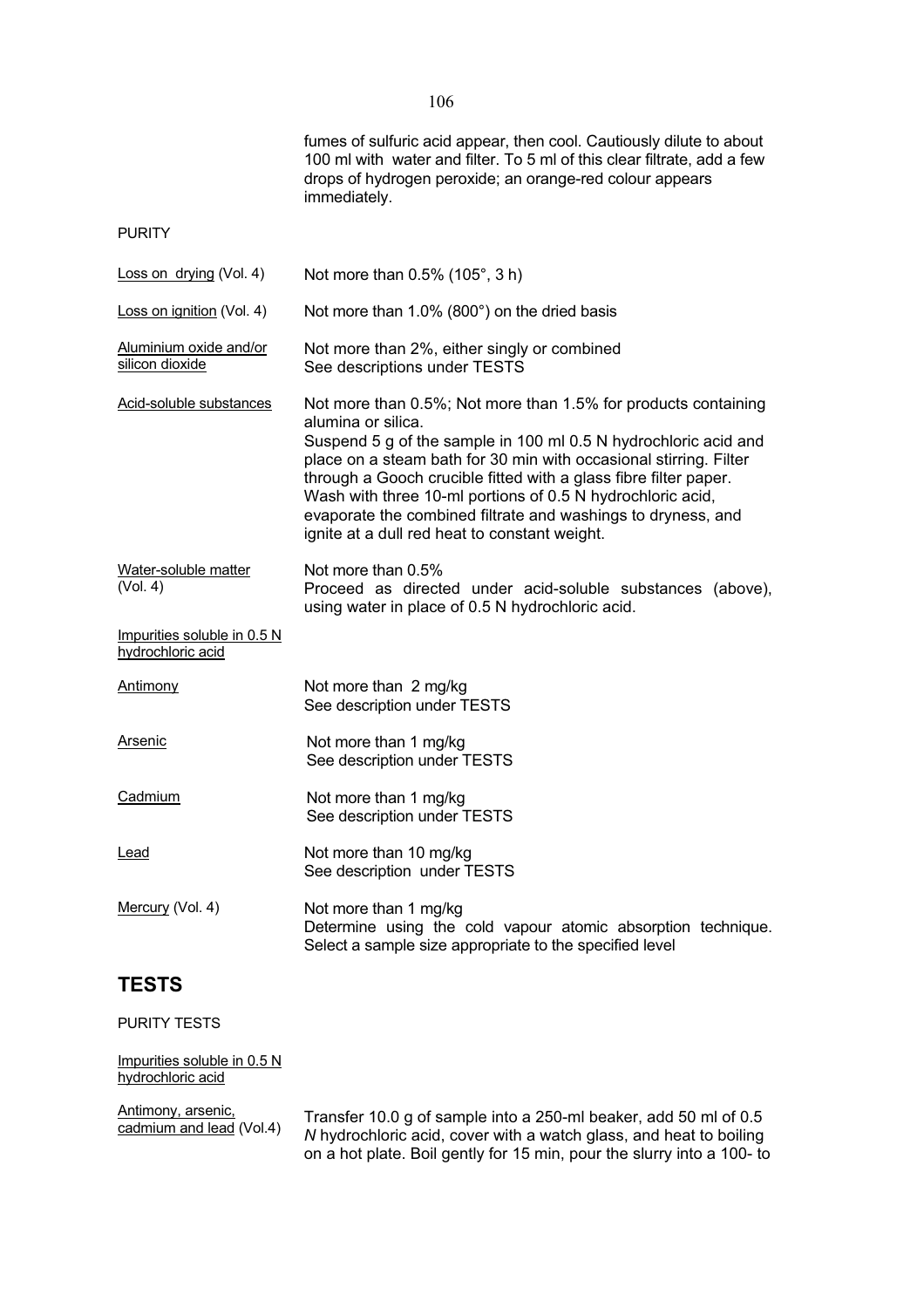150-ml centrifuge bottle, and centrifuge for 10 to 15 min, or until undissolved material settles. Decant the supernatant through Whatman No. 4 filter paper, or equivalent, collecting the filtrate in a 100-ml volumetric flask and retaining as much as possible of the undissolved material in the centrifuge bottle. Add 10 ml of hot water to the original beaker, washing off the watch glass with the water, and pour the contents into the centrifuge bottle. Form a slurry, using a glass stirring rod, and centrifuge. Decant through the same filter paper, and collect the washings in the volumetric flask containing the initial extract. Repeat the entire washing process two more times. Finally, wash the filter paper with 10 to 15 ml of hot water. Cool the contents of the flask to room temperature, dilute to volume with water, and mix. Determine antimony, cadmium, and lead using an AAS/ICP-AES technique appropriate to the specified level. Determine arsenic using atomic absorption hydride technique. Aluminium oxide Reagents and sample solutions Ammonium acetate buffer solution In a 1000-ml volumetric flask, dissolve 77 g of ammonium acetate in about 500 ml of water, add 10 ml of glacial acetic acid and dilute to volume with water. Diammonium hydrogen phosphate solution In a 1000-ml volumetric flask, dissolve 150 g of diammonium hydrogen phosphate in about 700 ml of water, adjust pH to 5.5 using a 1 in 2 solution of hydrochloric acid, then dilute to volume with water. Zinc Sulfate solution (0.01 N) Dissolve 2.9 g of zinc sulfate  $(ZnSO_4 \cdot 7H_2O)$  in sufficient water and make up to 1000 ml in a volumetric flask. Standardize the solution as follows: Dissolve 500 mg of high-purity (99.9%) aluminium wire, accurately weighed, in 20 ml of concentrated hydrochloric acid, heating gently to effect solution, then transfer the solution into a 1000-ml volumetric flask, dilute to volume with water, and mix. Transfer a 10 ml aliquot of this solution into a 500 ml Erlenmeyer flask containing 90 ml of water and 3 ml of concentrated hydrochloric acid, add 1 drop of methyl orange TS and 25 ml of 0.02 M disodium ethylenediaminetetraacetate (EDTA) Add, dropwise, ammonia solution (1 in 5) until the colour is just completely changed from red to orange-yellow. Then, add 10 ml of ammonium acetate buffer solution and 10 ml of diammonium hydrogen phosphate solution. Boil the solution for 5 min, cool it quickly to room temperature in a stream of running water, add 3 drops of xylenol orange TS, and mix. Using zinc sulfate solution as titrant, titrate the solution to the first yellow-brown or pink end-point colour that persists for 5-10 sec. (NOTE: This titration should be performed quickly near the endpoint by adding rapidly 0.2 ml increments of the titrant until the first colour change occurs; although the colour will fade in 5-10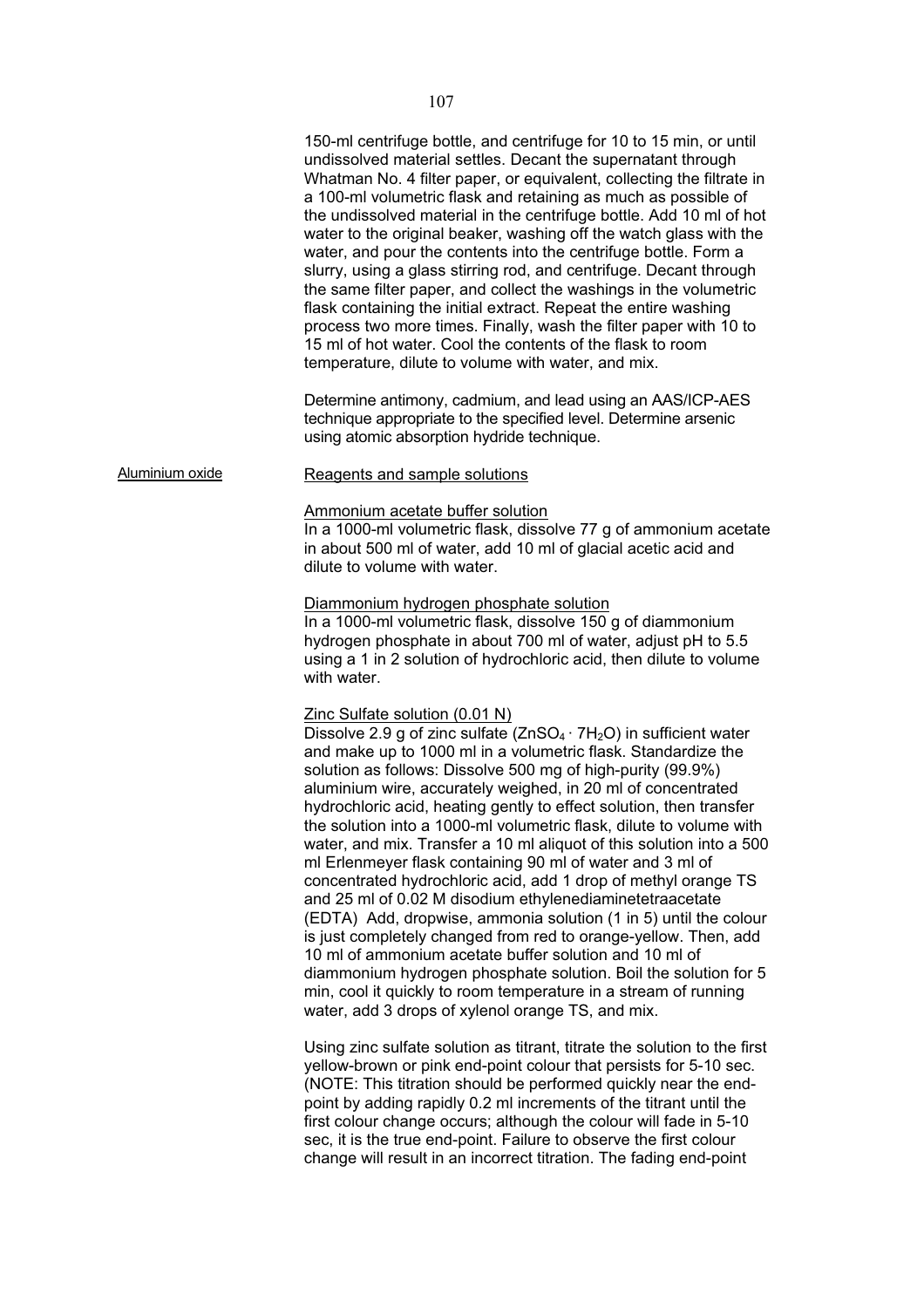does not occur at the second end-point)

Add 2 g of sodium fluoride, boil the mixture for 2-5 min, and cool in a stream of running water. Titrate this solution, using the zinc sulfate solution as titrant, to the same fugitive yellow-brown or pink end-point as described above.

Calculate mass (mg) of  $\text{Al}_2\text{O}_3$  per ml of zinc sulfate solution (T) from the formula

$$
T = 18.896
$$
 W/V

where

W is the mass (g) of aluminium wire;

- V is the ml of the zinc sulfate solution consumed in the second titration;
- 18.896 =  $(R \times 1000 \text{ mg/q} \times 10 \text{ ml}/2)/1000 \text{ ml}$ ; and

R is the ratio of the formula weight of aluminium oxide to that of elemental aluminium.

#### *Sample Solution A*

Accurately weigh 1.0 g of the sample and transfer to a 250-ml high-silica glass Erlenmeyer flask. Add 10 g of sodium bisulfate (NaHSO<sub>4</sub>  $\cdot$  H<sub>2</sub>O). (*Note*: Do not use more sodium bisulfate than specified, as an excess concentration of salt will interfere with the EDTA titration later on in the procedure.) Begin heating the flask at low heat on a hot plate, and then gradually raise the temperature until full heat is reached. (*Caution:* perform this procedure in a well ventilated area) When spattering has stopped and light fumes of  $SO_3$  appear, heat in the full flame of a Meeker burner, with the flask tilted so that the fusion of the sample and sodium bisulfate is concentrated at one end of the flask. Swirl constantly until the melt is clear (except for silica content), but guard against prolonged heating to avoid precipitation of titanium dioxide. Cool, add 25 ml sulfuric acid solution (1 in 2), and heat until the mass has dissolved and a clear solution results. Cool, and dilute to 120 ml with water. Introduce a magnetic stir bar into the flask.

#### *Sample Solution B*

Prepare 200 ml of an approximately 6.25 M solution of sodium hydroxide. Add 65 ml of this solution to Sample Solution A, while stirring with the magnetic stirrer; pour the remaining 135 ml of the alkali solution into a 500-ml volumetric flask.

Slowly, with constant stirring, add the sample mixture to the alkali solution in the 500-ml volumetric flask; dilute to volume with water, and mix. (*Note*: If the procedure is delayed at this point for more than 2 hours, store the contents of the volumetric flask in a polyethylene bottle.) Allow most of the precipitate to settle (or centrifuge for 5 min), then filter the supernatant liquid through a very fine filter paper. Label the filtrate Sample Solution B.

#### *Sample Solution C*

Transfer 100 ml of the Sample Solution B into a 500-ml Erlenmeyer flask, add 1 drop of methyl orange TS, acidify with hydrochloric acid solution (1 in 2), and then add about 3 ml in excess. Add 25 ml of 0.02 M disodium EDTA, and mix. [*Note*: If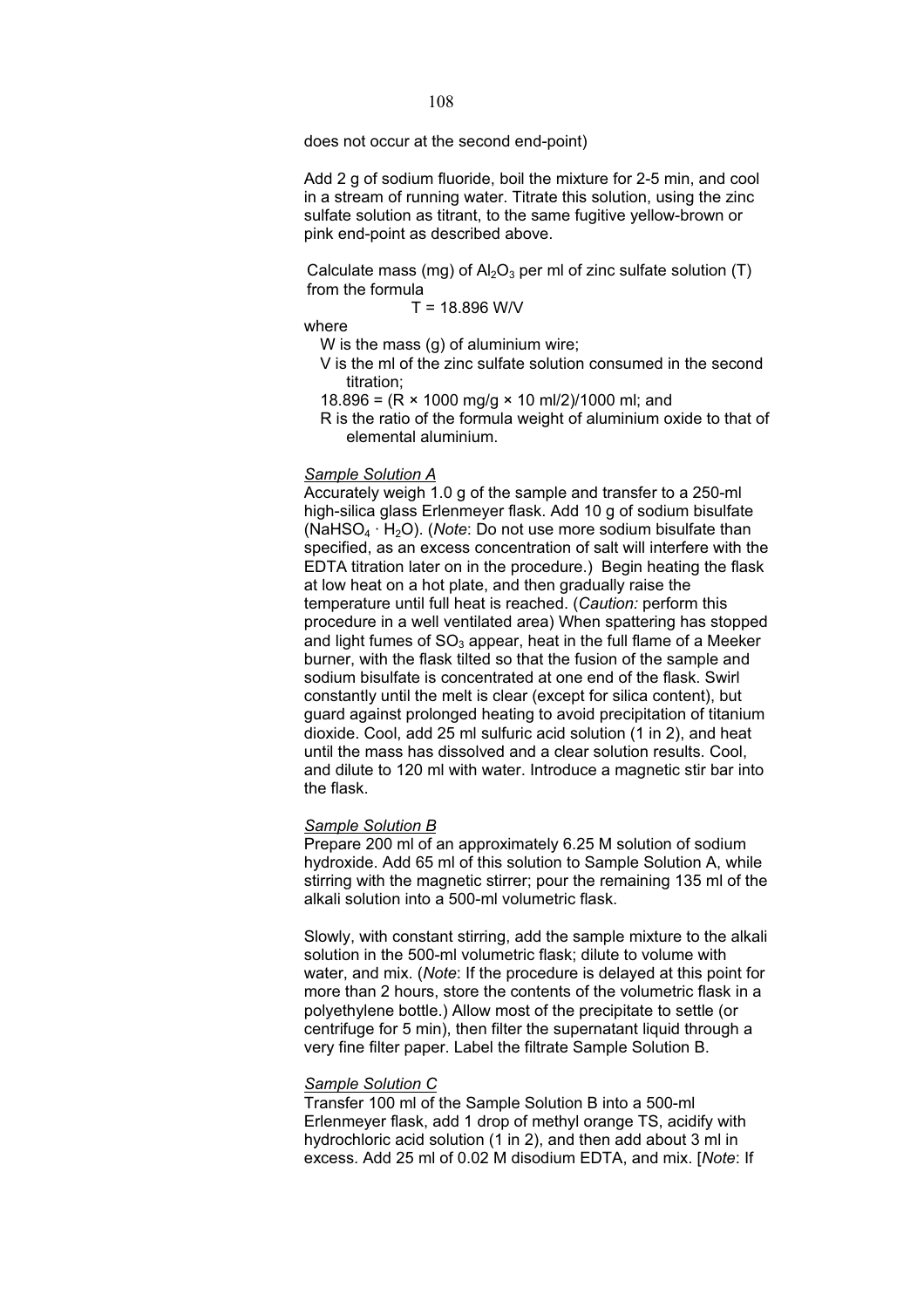the approximate  $A_2O_3$  content is known, calculate the optimum volume of EDTA solution to be added by the formula: (4 x %  $Al_2O_3$ ) + 5 ml]

Add, dropwise, ammonia solution (1 in 5) until the colour is just completely changed from red to orange-yellow. Then add10 ml each of ammonium acetate and diammonium hydrogen phosphate solution and boil for 5 min. Cool quickly to room temperature in a stream of running water, add 3 drops of xylenol orange TS, and mix. If the solution is purple, yellow-brown, or pink, bring the pH to 5.3 - 5.7 by the addition of acetic acid. At the desired pH, a pink colour indicates that not enough of the EDTA solution has been added, in which case, discard the solution and repeat this procedure with another 100 ml of Sample Solution B, using 50 ml, rather than 25 ml, of 0.02 M disodium EDTA.

#### *Procedure*

Using the standardized zinc sulfate solution as titrant, titrate Sample Solution C to the first yellow-brown or pink end-point that persists for 5-10 sec. (*Important:* See Note under "*0.01 Zinc sulfate*"). This first titration should require more than 8 ml of titrant, but for more accurate work a titration of 10-15 ml is desirable.

Add 2 g of sodium fluoride to the titration flask, boil the mixture for 2-5 min, and cool in a stream of running water. Titrate this solution, using the standardized zinc sulfate solution as titrant, to the same fugitive yellow-brown or pink end-point as described above.

**Calculation** 

Calculate the percentage of aluminium oxide  $(A|_2O_3)$  in the sample taken by the formula:

% Al2O3 = 100 × (0.005VT)/S

where

V is the number of ml of 0.01 N zinc sulfate consumed in the second titration;

T is the mass of  $Al_2O_3$  per ml of zinc sulfate solution;

S is the mass (g) of the sample taken; and

 $0.005 = 500$  ml / (1000mg/g  $\times$  100 ml).

Silicon dioxide **Accurately weigh 1 g of the sample and transfer to a 250-mi high**silica glass Erlenmeyer flask. Add 10 g of sodium bisulfate (NaHSO<sub>4</sub>  $\cdot$  H<sub>2</sub>O). Heat gently over a Meeker burner, while swirling the flask, until decomposition and fusion are complete and the melt is clear, except for the silica content, and then cool. (*Caution:* Do not overheat the contents of the flask at the beginning, and heat cautiously during fusion to avoid spattering.)

> To the cooled melt add 25 ml of sulfuric acid solution (1 in 2) and heat carefully and slowly until the melt is dissolved. Cool, and carefully add 150 ml of water by pouring very small portions down the sides of the flask, with frequent swirling to avoid over-heating and spattering. Allow the contents of the flask to cool, and filter through fine ashless filter paper, using a 60 degree gravity funnel.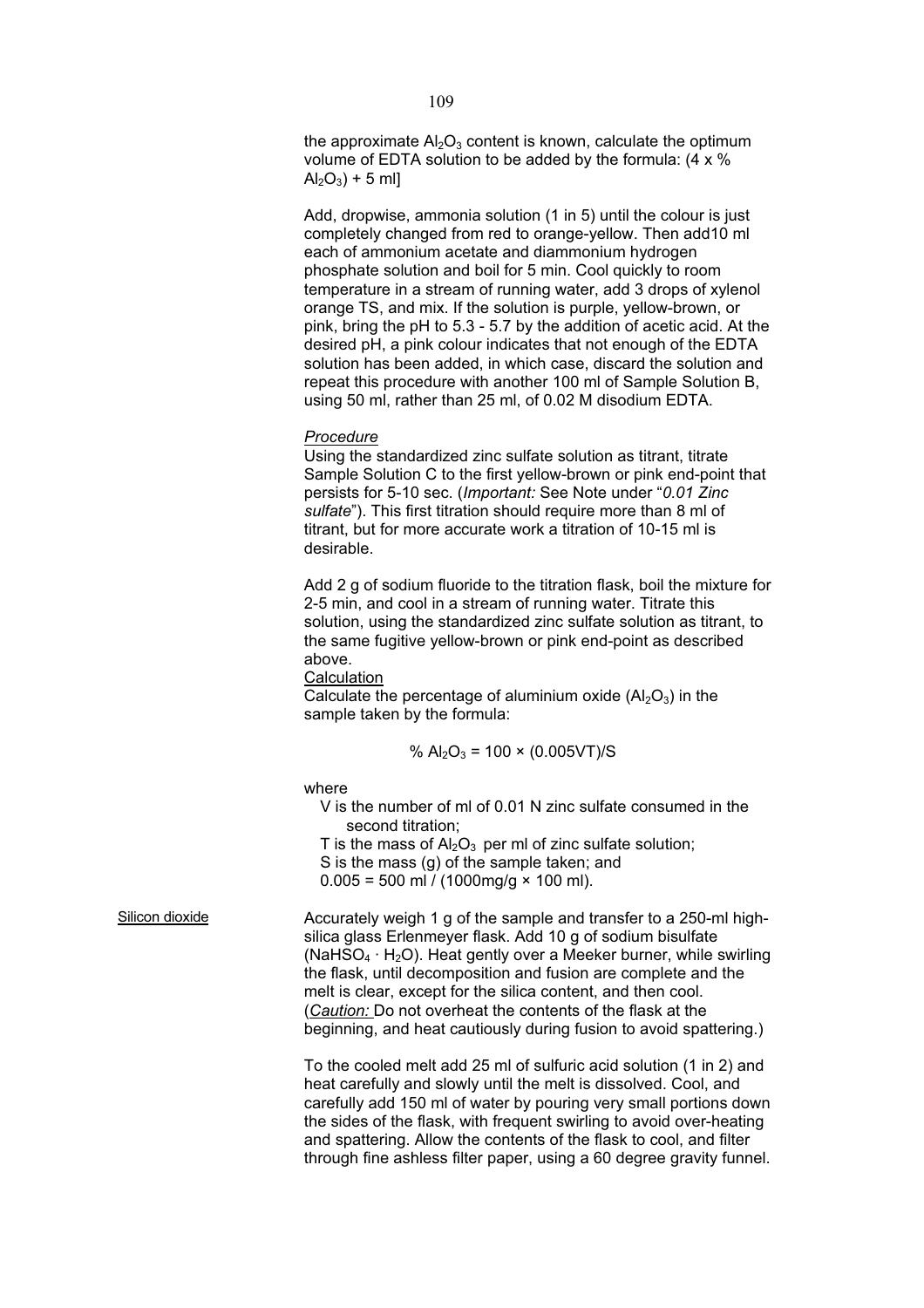Rinse out all the silica from the flask onto the filter paper with sulfuric acid solution (1 in 10). Transfer the filter paper and its contents into a platinum crucible, dry in an oven at 120°, and heat the partly covered crucible over a Bunsen burner. To prevent flaming of the filter paper, first heat the cover from above, and then the crucible from below.

When the filter paper is consumed, transfer the crucible to a muffle furnace and ignite at 1000° for 30 min. Cool in a desiccator, and weigh. Add 2 drops of sulfuric acid (1 in 2) and 5 ml of concentrated hydrofluoric acid (sp.gr. 1.15), and carefully evaporate to dryness, first on a low-heat hot plate (to remove the HF) and then over a Bunsen burner (to remove the  $H_2SO_4$ ). Take precautions to avoid spattering, especially after removal of the HF. Ignite at 1000° for 10 min, cool in a desiccator, and weigh again. Record the difference between the two weights as the content of  $SiO<sub>2</sub>$  in the sample.

**METHOD OF ASSAY** Accurately weigh about 150 mg of the sample, previously dried at 105° for 3 hours, and transfer into a 500-ml conical flask. Add 5 ml of water and shake until a homogeneous, milky suspension is obtained. Add 30 ml of sulfuric acid and 12 g of ammonium sulfate, and mix. Initially heat gently, then heat strongly until a clear solution is obtained. Cool, then cautiously dilute with 120 ml of water and 40 ml of hydrochloric acid, and stir. Add 3 g of aluminium metal, and immediately insert a rubber stopper fitted with a U-shaped glass tube while immersing the other end of the U-tube into a saturated solution of sodium bicarbonate contained in a 500-ml wide-mouth bottle, and generate hydrogen. Allow to stand for a few minutes after the aluminium metal has dissolved completely to produce a transparent purple solution. Cool to below 50° in running water, and remove the rubber stopper carrying the U-tube. Add 3 ml of a saturated potassium thiocyanate solution as an indicator, and immediately titrate with 0.2 N ferric ammonium sulfate until a faint brown colour that persists for 30 seconds is obtained. Perform a blank determination and make any necessary correction. Each ml of 0.2 N ferric ammonium sulfate is equivalent to  $7.990$  mg of  $TiO<sub>2</sub>$ .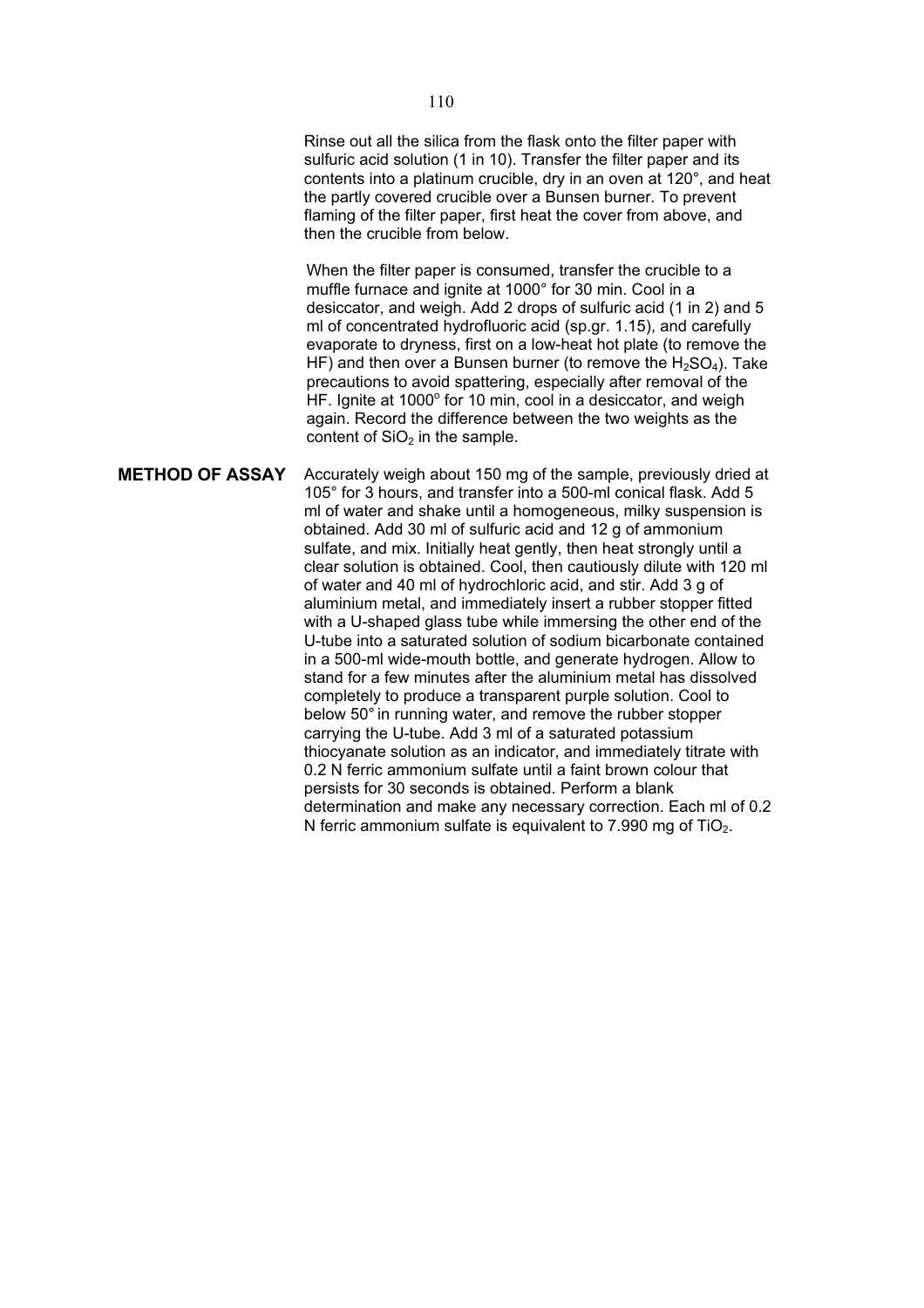# **ANALYTICAL METHODS**

The following analytical methods were prepared by the Committee at the  $69<sup>th</sup>$  meeting. This method will be made available in the on-line edition of Volume 4 of the Combined Compendium of Food Additive Specifications.

# **GLYCEROL ESTERS OF ROSINS**

#### **Ring and ball softening point method**

The ring-and-ball softening point is defined as the temperature at which a disk of the sample held within a horizontal ring is forced downward a distance of 1 in. (25.4 mm) under the weight of a steel ball as the sample is heated at a prescribed rate in a water or glycerol bath.

#### **Apparatus**

The apparatus illustrated in Figures1 and 2 consists of the components described in the following paragraphs.

#### Ring

A brass-shouldered ring conforming to the dimensions shown in Figure 1a should be used. If desired, the ring may be attached by brazing or other convenient manner to a brass wire of about 13 B & S gauge (0.06 to 0.08 in., or 1.52 to 2.03 mm, in diameter) as shown in Figure 2a.

#### Ball

A steel ball, 3/8 in. (9.53 mm) in diameter, weighing between 3.45 and 3.55 g, should be used.

#### Ball-Centering Guide

A guide for centering the ball, constructed of brass and having the general shape and dimensions, as illustrated in Figure 1c may be used if desired.

### **Container**

Use a heat-resistant glass vessel, such as an 800-ml low-form Griffin beaker, not less than 3.34 in. (8.5 cm) in diameter and not less than 5 in. (12.7 cm) in depth from the bottom of the flare.

#### Support for Ring and thermometer

Any convenient device for supporting the ring and thermometer may be used, provided that it meets the following requirements: (1) the ring shall be supported in a substantially horizontal position; (2) when using the apparatus shown in Figure 1d, the bottom of the ring shall be 1.0 in. (25.4 mm) above the horizontal plate below it, the bottom surface of the horizontal plate shall be at least 0.5 in. (13 mm) and not more than 0.75 in. (18 mm) above the bottom of the container, and the depth of the liquid in the container shall be not less than 4.0 in. (10.2 cm); (3) when using the apparatus shown in Figure 1e, the bottom of the ring shall be 1.0 in. (25.4 mm) above the bottom of the container, with the bottom end of the rod resting on the bottom of the container, and the depth of the liquid in the container shall be not less than 4.0 in. (10.2 cm), as shown in Figure 1 a, b and c; and (4) in both assemblies, the thermometer shall be suspended so that the bottom of the bulb is level with the bottom of the ring and within 0.5 in. (13 mm) but not touching the ring.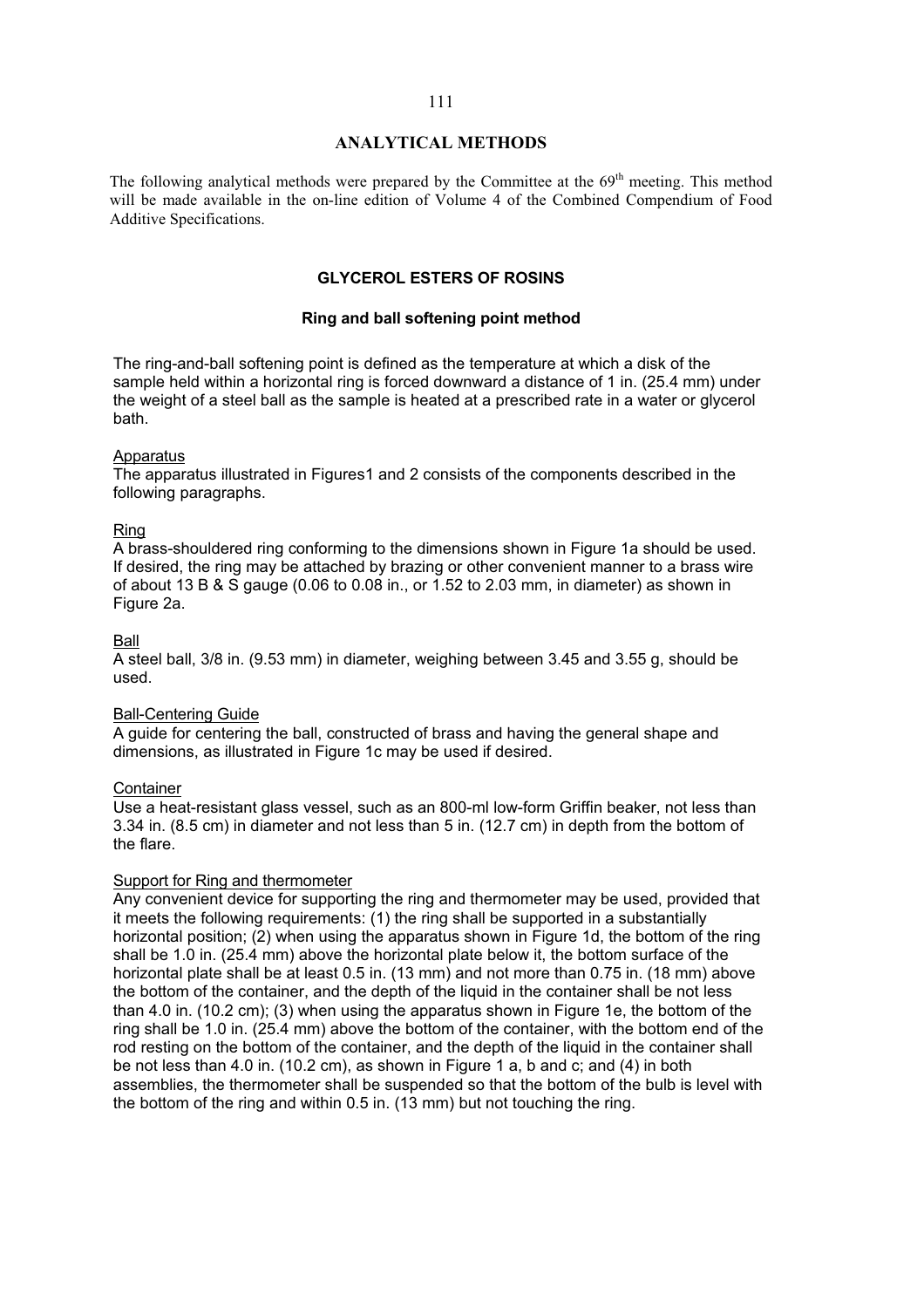### Thermometers (mercury-in-glass)

Depending upon the expected softening point of the sample, use either an ASTM 15C lowsoftening-point thermometer (-2° to 80°) or an ASTM 16C high-softening-point thermometer (30° to 200°).

# **Stirrer**

Use a suitable mechanical stirrer rotating between 500 and 700 rpm. To ensure uniform heat distribution in the heating medium, the direction of the shaft rotation should move the liquid upward. (See Figure 2d for recommended dimensions.)

### Sample Preparation

Select a representative sample of the material under test consisting of freshly broken lumps free of oxidized surfaces. Scrape off the surface layer of samples received as lumps immediately before use, avoiding inclusion of finely divided material or dust. The amount of sample taken should be at least twice that necessary to fill the desired number of rings, but in no case less than 40 g. Immediately melt the sample in a clean container, using an oven, hot plate, or sand or oil bath to prevent local overheating. Avoid incorporating air bubbles in the melting sample, which must not be heated above the temperature necessary to pour the material readily without inclusion of air bubbles. The time from the beginning of heating to the pouring of the sample shall not exceed 15 min. Immediately before filling the rings; preheat them to approximately the same temperature at which the sample is to be poured. While being filled, the rings should rest on an amalgamated brass plate. Pour the sample into the rings so as to leave an excess on cooling. Cool for at least 30 min, and then cut off the excess material cleanly with a slightly heated knife or spatula. Use a clean container and a fresh sample if the test is repeated.

### Procedure

*Materials having softening points above 80°:* Fill the glass vessel with glycerol to a depth of not less than 4.0 in. (10.2 cm) and not more than 4.25 in. (10.8 cm). The starting temperature of the bath shall be 32º. For resins (including rosin), the glycerol should be cooled to not less than 45º below the anticipated softening point, but in no case lower than 35º. Position the axis of the stirrer shaft near the back wall of the container, with the blades clearing the wall and with the bottom of the blades 0.75 in. (18 mm) above the top of the ring. Unless the ball-centering guide is used, make a slight indentation in the center of the sample by pressing the ball or a rounded rod, slightly heated for hard materials, into the sample at this point. Suspend the ring containing the sample in the glycerol bath so that the lower surface of the filled ring is 1.0 in. (25.4 mm) above the surface of the lower horizontal plate (see Figure 1d), which is at least 0.5 in. (13 mm) and not more than 0.75 in. (18 mm) above the bottom of the glass vessel, or 1.0 in. (25.4 mm) above the bottom of the container (see Figure 2e). Place the ball in the glycerol but not on the test specimen. Suspend an ASTM high-softening-point thermometer (16C) in the glycerol so that the bottom of its bulb is level with the bottom of the ring and within 0.5 in. (13 mm) but not touching the ring. Maintain the initial temperature of the glycerol for 15 min, and then, using suitable forceps, place the ball in the center of the upper surface of the sample in the ring. Begin stirring, and continue stirring at 500 to 700 rpm until completion of the determination. Apply heat at such a rate that the temperature of the glycerol is raised  $5^\circ$  per min, avoiding the effects of drafts by using shields if necessary.

[Note: The rate of rise of the temperature shall be uniform and shall not be averaged over the test period. Reject all tests in which the rate of rise exceeds ±0.5° for any minute period after the first three.]

Record as the softening point the temperature of the thermometer at the instant the sample touches the lower horizontal plate (see Figure 1d) or the bottom of the container (see Figure 2e). Make no correction for the emergent stem of the thermometer.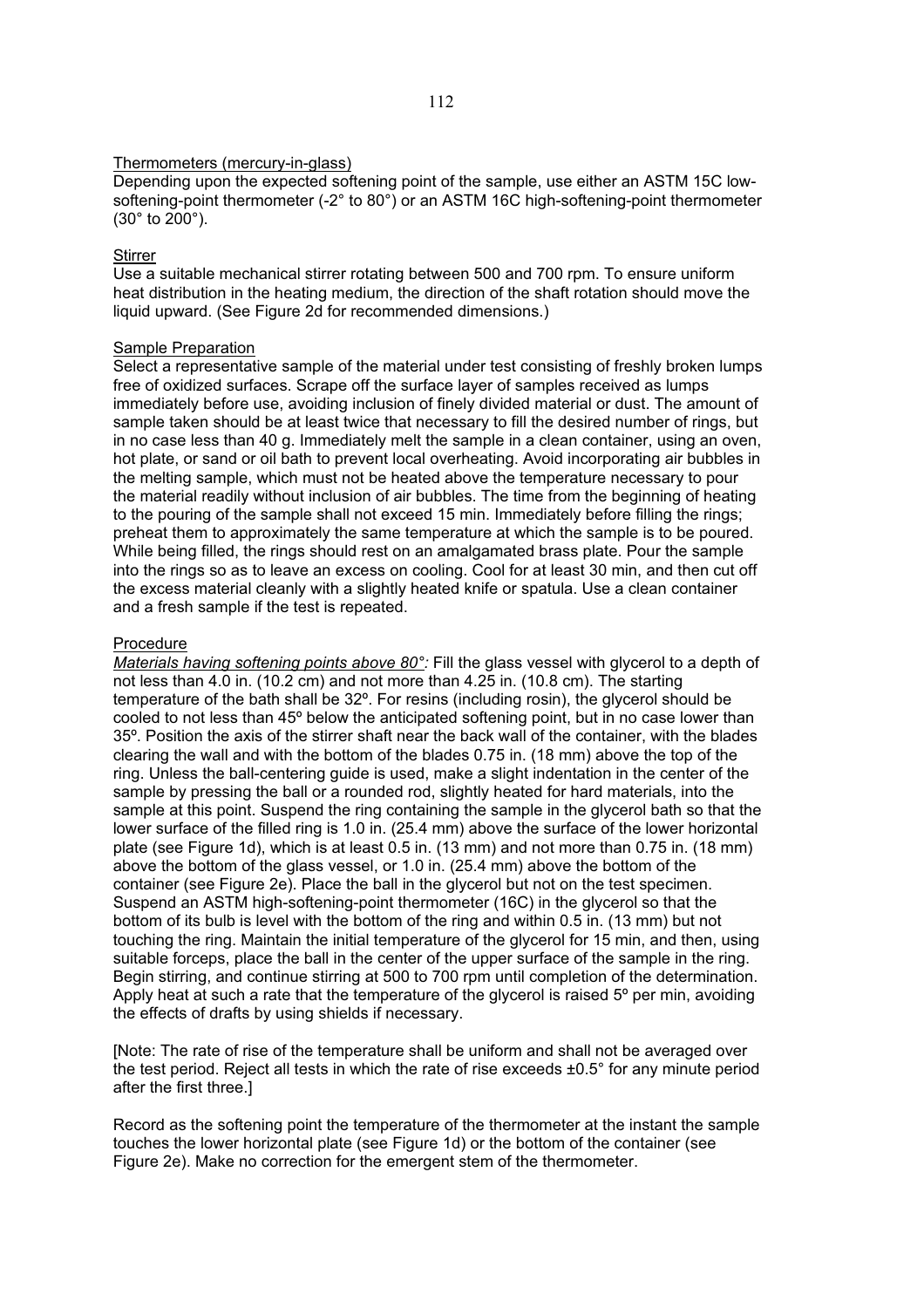*Materials having softening points of 80° or below:* Follow the above procedure, except use an ASTM low-softening-point thermometer (15C) and use freshly boiled water cooled to 5 $^{\circ}$ as the heating medium. For resins (including rosins), use water cooled to not less than 45° below the anticipated softening point, but in no case lower than 5°.

# **Apparatus - Ring and Ball Softening Point**



(b) Ring Holder

(d) Assembly Apparatus with Two Rings

Figure 1. Shouldered Ring, Ring Holder Ball-Centering Guide, and Assembly of Apparatus Showing Two Rings

(c) Bell Centering Guide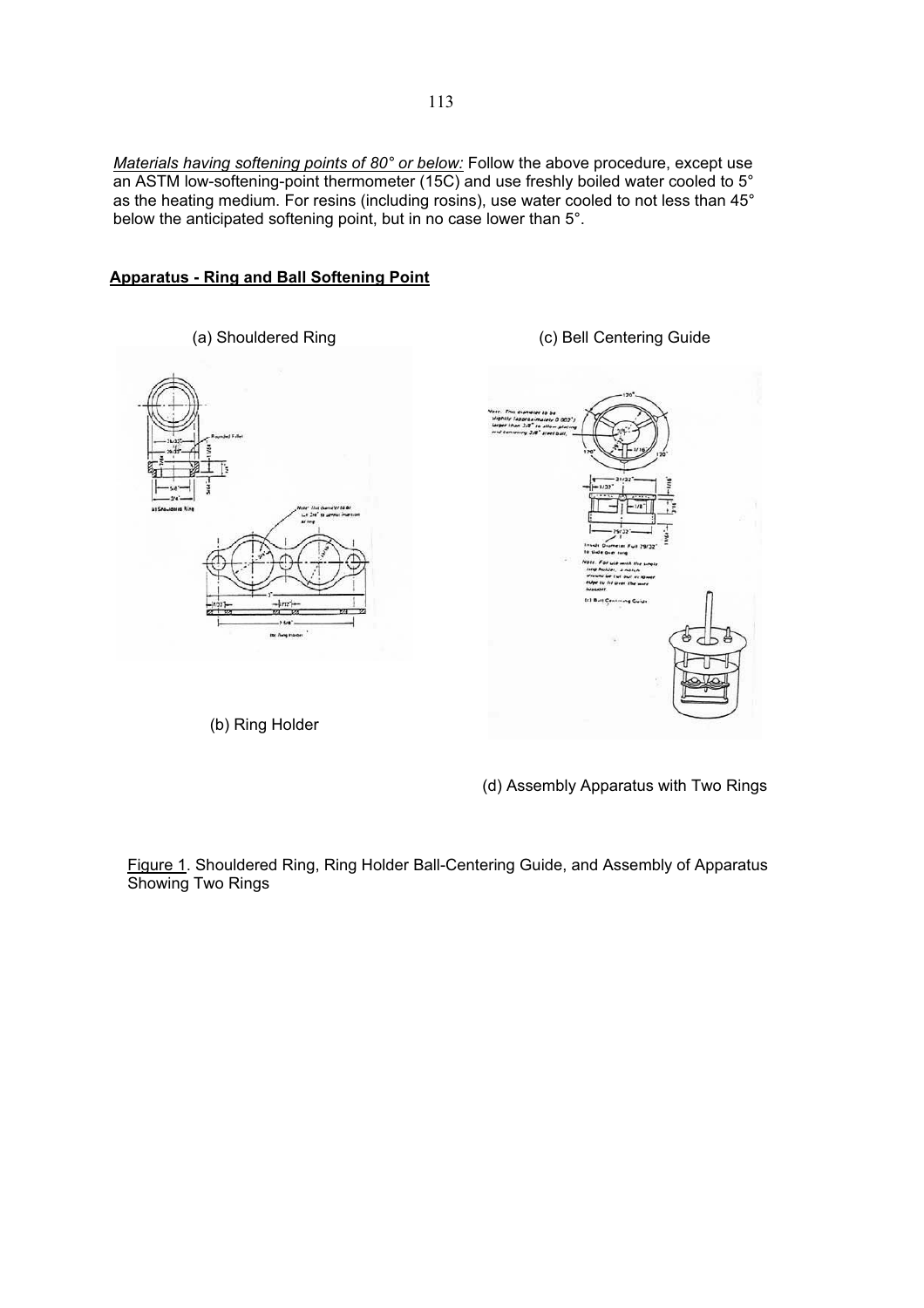

Figure 2. Assembly of Apparatus Showing Stirrer and Single Shouldered Ring.

Figures 1 and 2 are referenced from the Food Chemicals Codex, 6<sup>th</sup> Edition, 2008, p. 1161 (figures 40 and 41).

Reprinted with permission from the US Pharmacopeia, 12601 Twinbrook Parkway, Rockville, MD USA 20852.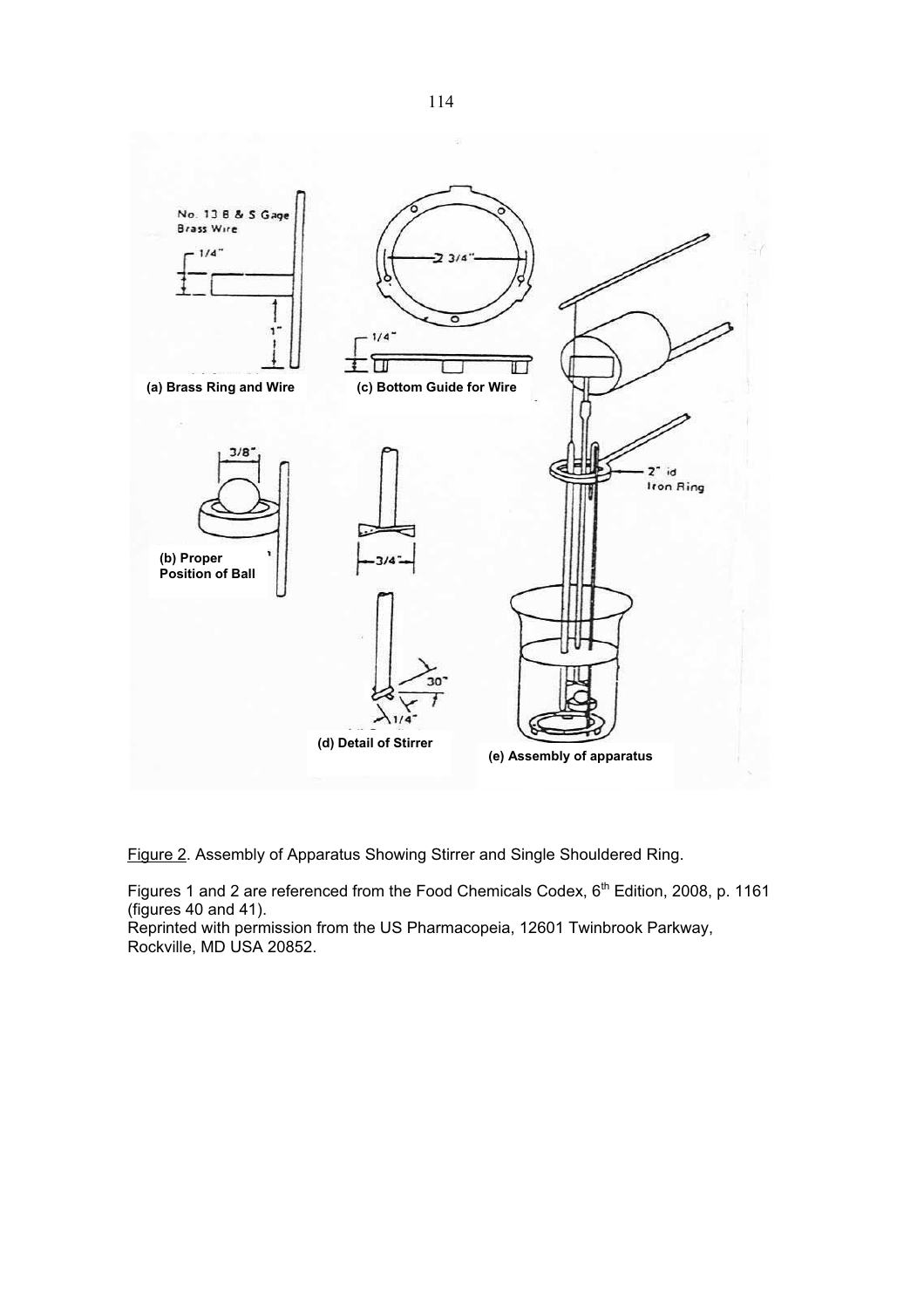# **ANNEX 1: SUMMARY OF RECOMMENDATIONS FROM THE 71ST JECFA MEETING**

# *Toxicological recommendations and information on specifications*

# **1. Food additives and ingredients evaluated toxicologically or assessed for dietary exposure**

| <b>Food additive</b>                                                                           | Specifications <sup>a</sup>                   | Acceptable daily intake (ADI) and other toxicological<br>recommendations <sup>b</sup>                                                                                                                                                                                                                                                                                                                                                                                                                                                                                                                      |  |  |  |  |
|------------------------------------------------------------------------------------------------|-----------------------------------------------|------------------------------------------------------------------------------------------------------------------------------------------------------------------------------------------------------------------------------------------------------------------------------------------------------------------------------------------------------------------------------------------------------------------------------------------------------------------------------------------------------------------------------------------------------------------------------------------------------------|--|--|--|--|
| Branching glycosyltransferase<br>from Rhodothermus obamensis<br>expressed in Bacillus subtilis | N                                             | The Committee allocated an ADI "not specified" for<br>branching glycosyltransferase from Rhodothermus<br>obamensis expressed in Bacillus subtilis used in the<br>specified applications and in accordance with Good<br>Manufacturing Practice.                                                                                                                                                                                                                                                                                                                                                             |  |  |  |  |
| Cassia gum                                                                                     | N, T                                          | The Committee allocated an ADI "not specified" for cassia<br>gum that complies with the tentative specifications<br>established at the current meeting, when used in the<br>applications specified and in accordance with Good<br>Manufacturing Practice.                                                                                                                                                                                                                                                                                                                                                  |  |  |  |  |
|                                                                                                |                                               | The Committee decided to make the specifications tentative<br>pending submission of data on a suitable and validated<br>method for determination of anthraquinones at a level of 0.5<br>mg/kg and below, by the end of 2010.                                                                                                                                                                                                                                                                                                                                                                               |  |  |  |  |
| Cyclamic acid and its salts<br>(dietary exposure assessment)                                   |                                               | Of the four maximum use levels (250, 500, 750 and 1000<br>mg/kg) that the Committee considered at the request of the<br>Codex Committee on Food Additives (CCFA) for<br>cyclamates in beverages covered by General Standard for<br>Food Additives (GSFA) Food Category 14.1.4, only the<br>lowest level of 250 mg/kg was not likely to lead to dietary<br>exposures exceeding the ADI for high consumers, including<br>children. Moreover, it was noted that a maximum use level<br>of 350 mg/kg also resulted in dietary exposures for high<br>consumers, including children that were less than the ADI. |  |  |  |  |
| <b>Cyclotetraglucose and</b><br>cyclotetraglucose syrup                                        | $\mathbb{R}$<br>(cyclotetragluco<br>se syrup) | The Committee removed the temporary designation and<br>established an ADI "not specified" for cyclotetraglucose<br>and cyclotetraglucose syrup.                                                                                                                                                                                                                                                                                                                                                                                                                                                            |  |  |  |  |
|                                                                                                |                                               | The specifications for cyclotetraglucose syrup were revised,<br>and the tentative designation was removed.                                                                                                                                                                                                                                                                                                                                                                                                                                                                                                 |  |  |  |  |
| Ferrous ammonium phosphate                                                                     | ${\bf N}$                                     | The newly available information on the toxicity of iron did<br>not indicate a need to revise the provisional maximum<br>tolerable daily intake (PMTDI) of 0.8 mg/kg body weight.<br>Consideration of the toxicity of ammonium and phosphate<br>did not indicate a need to revise the Committee's previous<br>evaluations of these ions.<br>The Committee concluded that ferrous<br>ammonium                                                                                                                                                                                                                |  |  |  |  |
|                                                                                                |                                               | phosphate is acceptable for use as a source of iron for<br>dietary fortification, provided that the total intake of iron<br>does not exceed the PMTDI.                                                                                                                                                                                                                                                                                                                                                                                                                                                     |  |  |  |  |
|                                                                                                |                                               | Products, including ferrous ammonium phosphate, that are<br>intended to provide a source of additional iron should not be<br>consumed by individuals with any type of iron storage<br>disease, except under medical supervision.                                                                                                                                                                                                                                                                                                                                                                           |  |  |  |  |
| Glycerol ester of gum rosin<br>(GEGR)                                                          | N, T                                          | The Committee decided to include GEGR in the ADI for<br>glycerol esters of wood rosin (GEWR) of 0-25 mg/kg body<br>weight, thereby establishing a group ADI of 0-25 mg/kg<br>body weight for GEWR and GEGR.                                                                                                                                                                                                                                                                                                                                                                                                |  |  |  |  |
|                                                                                                |                                               | The specifications for GEGR were made tentative pending<br>the submission of infrared spectra that correspond to the                                                                                                                                                                                                                                                                                                                                                                                                                                                                                       |  |  |  |  |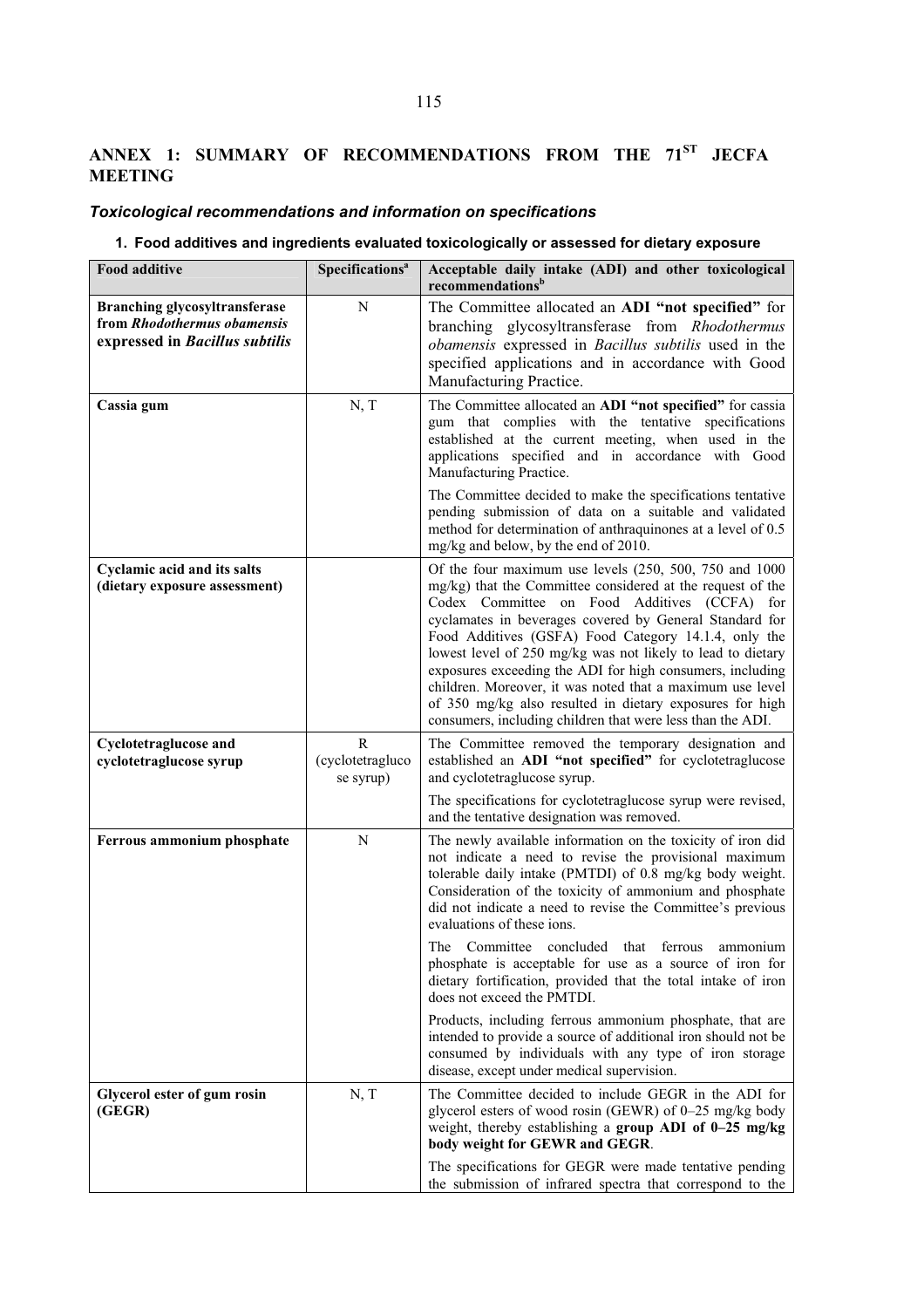|                                                                  |              | commercially available products, data on the resin acid<br>composition obtained with updated chromatographic<br>techniques, and additional information on methods that<br>enables the identification of the individual glycerol esters of<br>rosins and their differentiation. This information should be<br>submitted by the end of 2010.                                                                                                                                                                                                                                            |  |  |  |  |  |
|------------------------------------------------------------------|--------------|---------------------------------------------------------------------------------------------------------------------------------------------------------------------------------------------------------------------------------------------------------------------------------------------------------------------------------------------------------------------------------------------------------------------------------------------------------------------------------------------------------------------------------------------------------------------------------------|--|--|--|--|--|
| Glycerol ester of tall oil rosin<br>(GETOR)                      | N, T         | The Committee concluded in principle that the data from<br>GEWR could be used in the evaluation of GETOR;<br>however, the Committee did not have adequate information<br>on the composition of GETOR, considering that the source<br>material and production processes are different, which may<br>result in different by-products.                                                                                                                                                                                                                                                   |  |  |  |  |  |
|                                                                  |              | The Committee decided that it could not evaluate GETOR<br>without additional information on its composition in order to<br>clarify the extent and significance of any differences relative<br>to other glycerol esters of rosins.                                                                                                                                                                                                                                                                                                                                                     |  |  |  |  |  |
|                                                                  |              | The specifications for GETOR were made tentative pending<br>the submission of infrared spectra that correspond to the<br>commercially available products, data on the resin acid<br>composition obtained with updated chromatographic<br>techniques, and additional information on methods that<br>enables the identification of the individual glycerol esters of<br>rosins and their differentiation. The Committee also<br>requested information on the identity of the sulfur<br>compounds in the commercial product. This information<br>should be submitted by the end of 2010. |  |  |  |  |  |
| <b>Lycopene from all sources</b>                                 |              | The Committee decided to revise the group ADI established<br>at the sixty-seventh meeting and replace it with a group<br>ADI "not specified" for lycopene from all sources when<br>used as food colour. Hence, the previous group ADI of 0-<br>0.5 mg/kg for lycopene has been withdrawn.                                                                                                                                                                                                                                                                                             |  |  |  |  |  |
|                                                                  |              | The group ADI "not specified" applies to synthetic<br>lycopene, lycopene derived from the fungus Blakeslea<br>trispora and lycopene extract from tomato that comply with<br>the specifications, when used in accordance with Good<br>Manufacturing Practice.                                                                                                                                                                                                                                                                                                                          |  |  |  |  |  |
| Lycopene extract from tomato                                     | ${\bf N}$    | The Committee established a group ADI "not specified"<br>for synthetic lycopene, lycopene derived from the fungus<br>Blakeslea trispora and lycopene extract from tomato,<br>when used as food colour, that comply with the<br>specifications, and when used in accordance with Good<br>Manufacturing Practice.                                                                                                                                                                                                                                                                       |  |  |  |  |  |
| Mineral oil (low and medium<br>viscosity) class II and class III |              | The Committee was informed that finalization of the<br>requested studies has been delayed. The Committee decided<br>to further extend the temporary group ADI, but noted that<br>the temporary group ADI will be withdrawn at the end of<br>2011 if the data are not submitted by that time.                                                                                                                                                                                                                                                                                          |  |  |  |  |  |
| Octenyl succinic acid (OSA)<br>modified gum arabic               | ${\bf N}$    | The Committee decided to allocate a temporary ADI "not<br>specified" for OSA modified gum arabic used in the<br>applications specified and in accordance with Good<br>Manufacturing Practice. The ADI is temporary pending<br>submission of data by the end of 2011 showing hydrolysis of<br>OSA modified gum arabic to confirm the validity of using<br>gum arabic data in the evaluation of OSA modified gum<br>arabic.                                                                                                                                                             |  |  |  |  |  |
| Sodium hydrogen sulfate                                          | $\mathbb{R}$ | The Committee allocated an ADI "not specified" for<br>sodium hydrogen sulfate, in line with the principles<br>established for ionizable salts at its twenty-ninth meeting,<br>when used in the applications specified and in accordance                                                                                                                                                                                                                                                                                                                                               |  |  |  |  |  |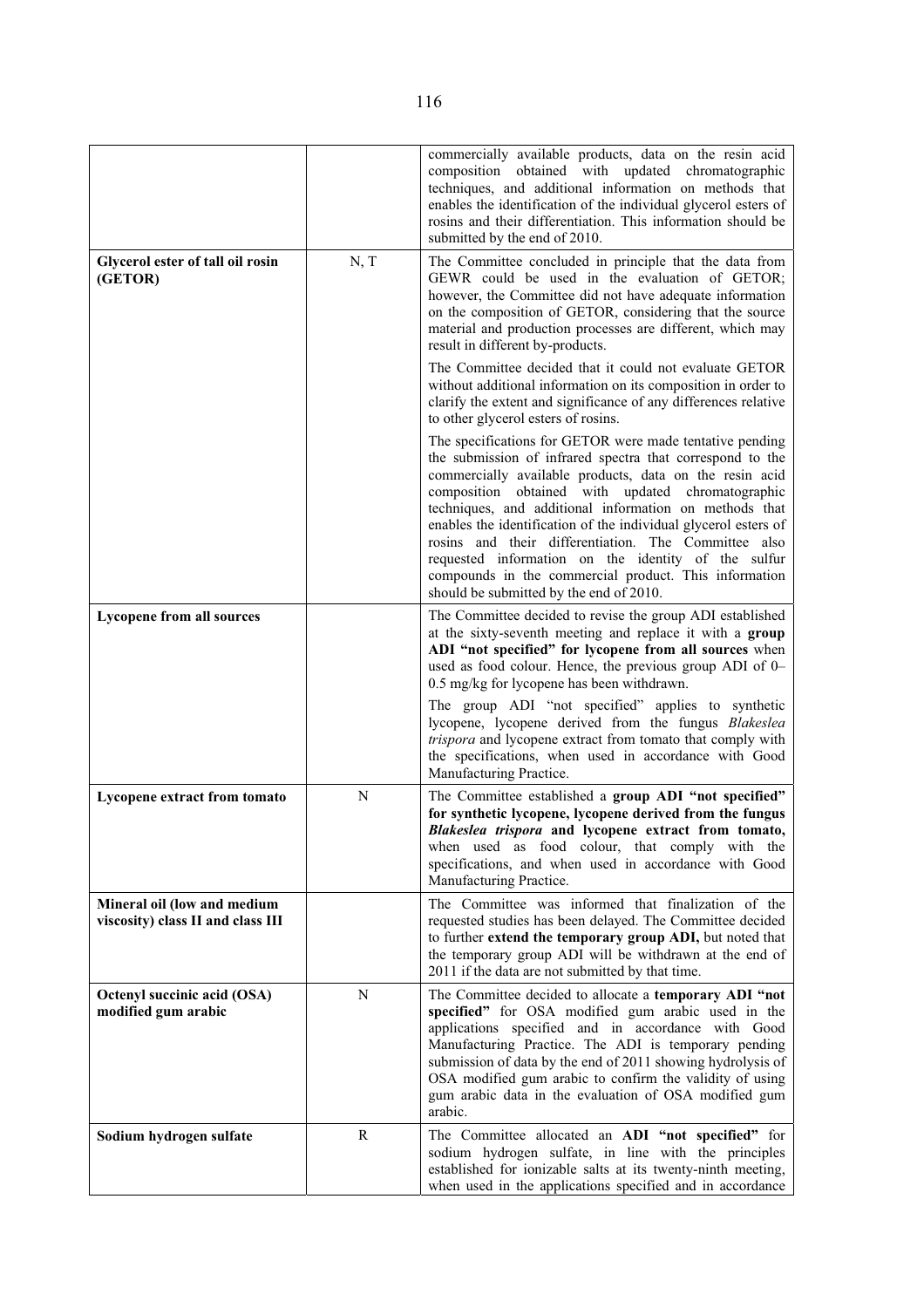|                                                 |   | with Good Manufacturing Practice.<br>Specifications were revised to include a new technological<br>use.                                                                                                                                                                                                    |
|-------------------------------------------------|---|------------------------------------------------------------------------------------------------------------------------------------------------------------------------------------------------------------------------------------------------------------------------------------------------------------|
| Sucrose oligoesters (SOE) type I<br>and type II | N | The Committee considered it appropriate to include SOE<br>type I and type II in a group ADI of $0-30$ mg/kg body<br>weight for sucrose esters of fatty acids, sucroglycerides<br>and SOE type I and type II. The Committee emphasized<br>that this evaluation is valid only for the material as specified. |

<sup>a</sup> N: new specifications prepared; R: existing specifications revised; S: existing specifications maintained; T: tentative specifications.

<sup>b</sup> ADI 'not specified' is used to refer to a food substance of very low toxicity which, on the basis of the available data (chemical, biochemical, toxicological and other) and the total dietary intake of the substance arising from its use at the levels necessary to achieve the desired effects and from its acceptable background levels in food, does not, in the opinion of the Committee, represent a hazard to health. For that reason, and for the reasons stated in the individual evaluations, the establishment of an ADI expressed in numerical form is not deemed necessary. An additive meeting this criterion must be used within the bounds of good manufacturing practice, i.e. it should be technologically efficacious and should be used at the lowest level necessary to achieve this effect, it should not conceal food of inferior quality or adulterated food, and it should not create a nutritional imbalance.

### **2. Food additives considered for specifications only**

| <b>Food Additive</b>                               | Specifications <sup>a</sup> |
|----------------------------------------------------|-----------------------------|
| Diacetyltartaric and fatty acid esters of glycerol | R                           |
| Ethyl lauroyl arginate                             | R                           |
| Glycerol ester of wood rosin                       | R, T                        |
| Nisin preparation                                  | R                           |
| Nitrous oxide                                      | R, T                        |
| Pectins                                            | R                           |
| Starch sodium octenyl succinate                    | R                           |
| Tannic acid                                        | R                           |
| Titanium dioxide                                   | R                           |
| Triethyl citrate                                   | R                           |

<sup>a</sup> N: New specifications prepared; R: Existing specifications revised; T: tentative specifications; W: Existing specifications withdrawn.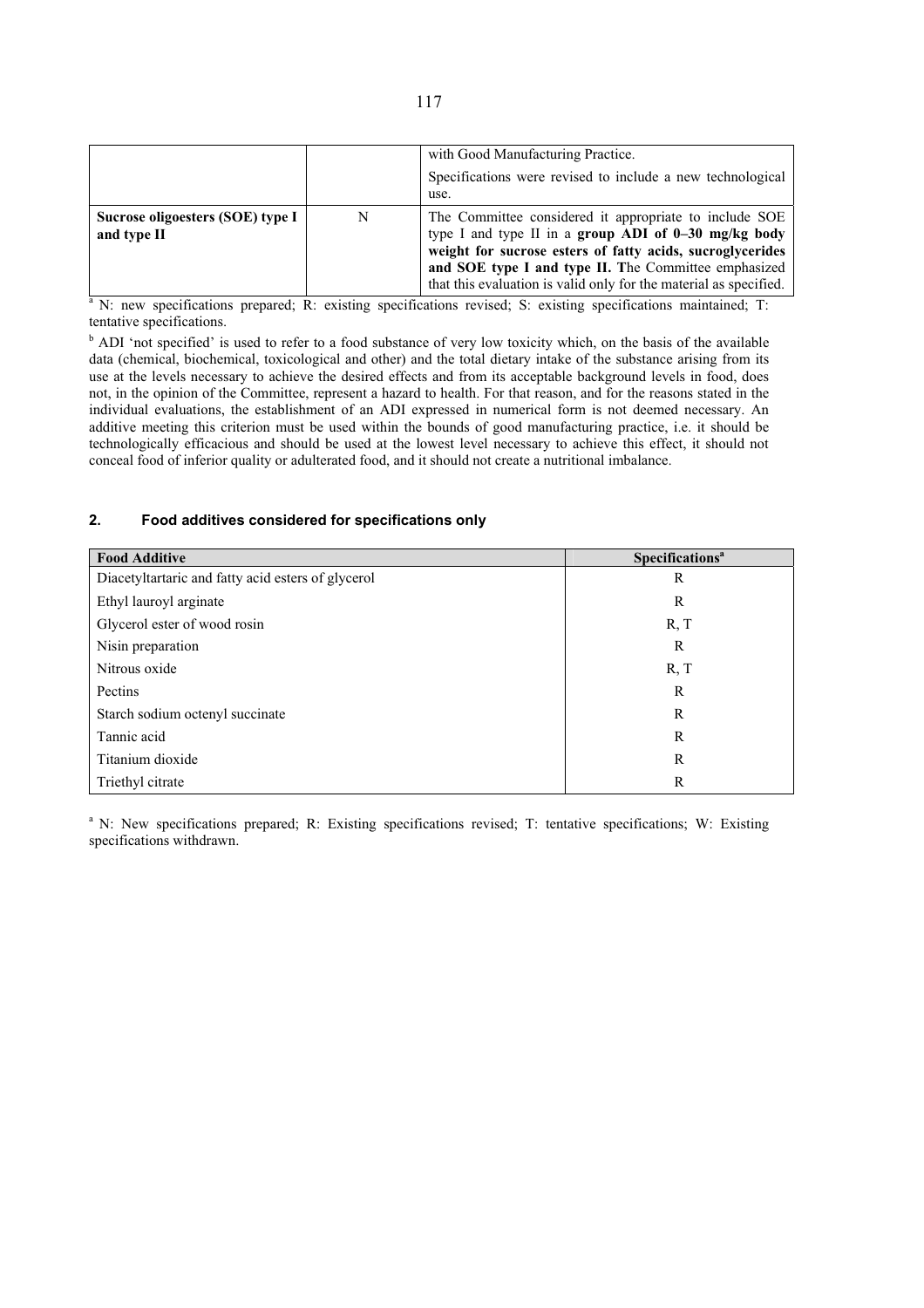# **ANNEX 2: RECOMMENDATIONS AND FURTHER INFORMATION REQUIRED**

#### **Recommendation**

To better assess chronic dietary exposure, the Committee recommends the use of food consumption data collected over a period of more than 1 day with an averaging of the amounts of food consumed per day. Moreover, the Committee recommends that food consumption data collected over a few days be adjusted by using food frequency questionnaires on a comparable population where these data are available.

#### **Further information required**

#### **Cassia gum**

Information is required on a suitable and validated method for determination of anthraquinones in cassia gum at a level of 0.5 mg/kg and below. This information should be submitted by the end of 2010.

#### **Glycerol ester of gum rosin (GEGR)**

The Committee requested that it be provided with full reports of the two 90-day toxicity studies with GEGR in rats fed dietary concentrations of up to 1.0% to confirm the validity of the comparison of glycerol ester of wood rosin (GEWR) with GEGR.

The specifications were made tentative pending the submission of infrared spectra that correspond to the commercially available products, data on the resin acid composition obtained with updated chromatographic techniques, and additional information on methods that enables the identification of the individual glycerol esters of rosins and their differentiation. This information should be submitted by the end of 2010.

#### **Glycerol ester of tall oil rosin (GETOR)**

The Committee did not have adequate information on the composition of GETOR, as the source material and production processes are different, which may result in different by-products. Therefore, the Committee decided that it could not evaluate GETOR without additional information on its composition in order to clarify the extent and significance of any differences relative to other glycerol esters of rosins.

The specifications were made tentative pending the submission of infrared spectra that correspond to the commercially available products, data on the resin acid composition obtained with updated chromatographic techniques, and additional information on methods that enables the identification of the individual glycerol esters of rosins and their differentiation. The Committee also requested information on the identity of the sulfur compounds in the commercial products. This information should be submitted by the end of 2010.

#### **Glycerol ester of wood rosin (GEWR)**

The specifications were made tentative pending the submission of infrared spectra that correspond to the commercially available products, data on the resin acid composition obtained with updated chromatographic techniques, and additional information on methods that enables the identification of the individual glycerol esters of rosins and their differentiation. This information should be submitted by the end of 2010.

#### **Mineral oil (low and medium viscosity) class II and class III**

The Committee at its current meeting was informed that studies are under way but that technical problems had been encountered that will delay the finalization of the requested studies. The Committee received confidential information on the studies and nature of the problems and, based on this, decided to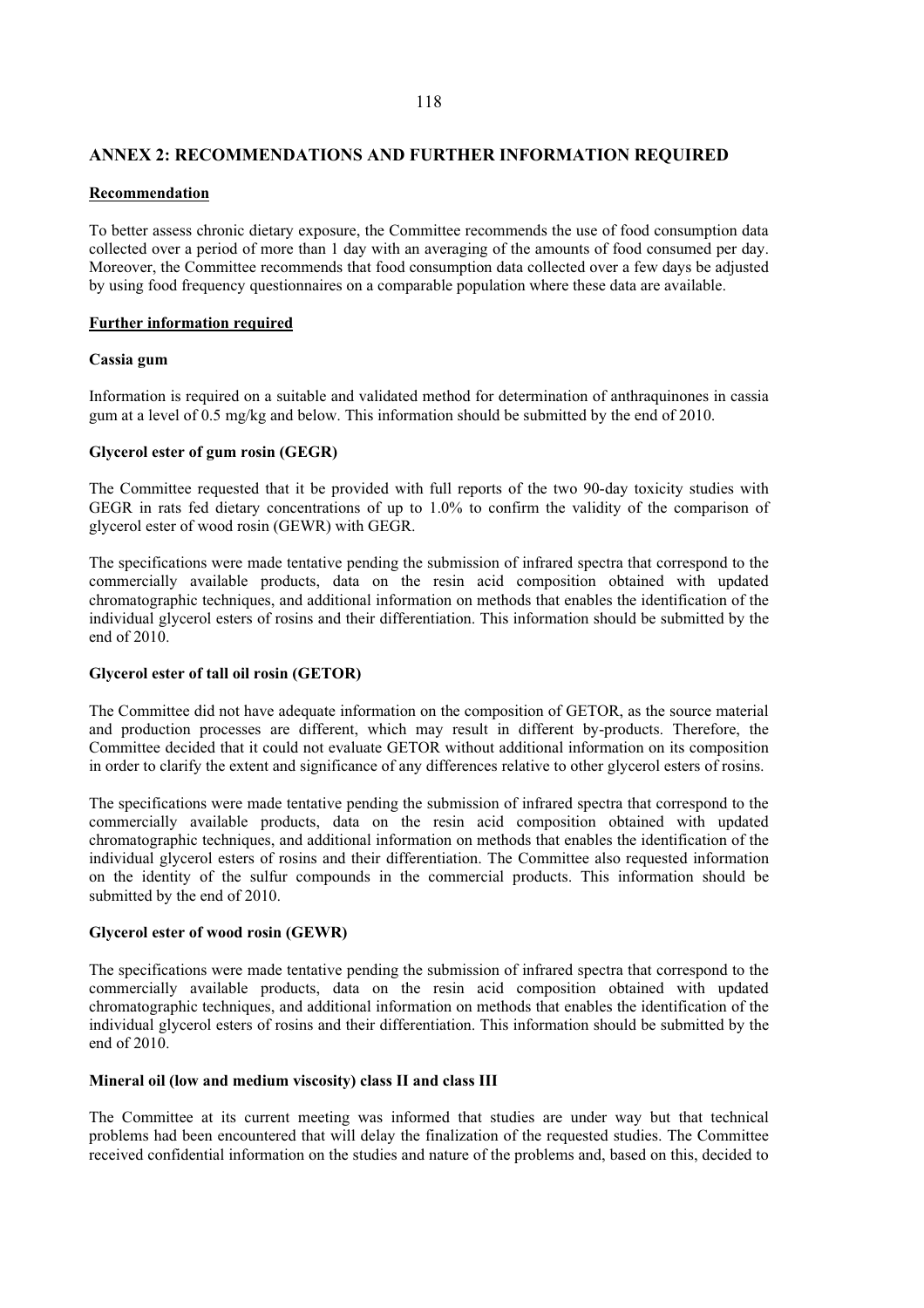further extend the temporary group ADI. The Committee noted that the temporary group ADI will be withdrawn at the end of 2011 if the data are not submitted by that time.

#### **Nitrous oxide**

The revised specifications were made tentative, as information on a capillary gas chromatographic assay method was required. This information should be submitted by the end of 2010.

# **Octenyl succinic acid (OSA) modified gum Arabic**

The ADI is temporary pending submission of data by the end of 2011 showing hydrolysis of OSA modified gum arabic to confirm the validity of using gum arabic data in the evaluation of OSA modified gum arabic.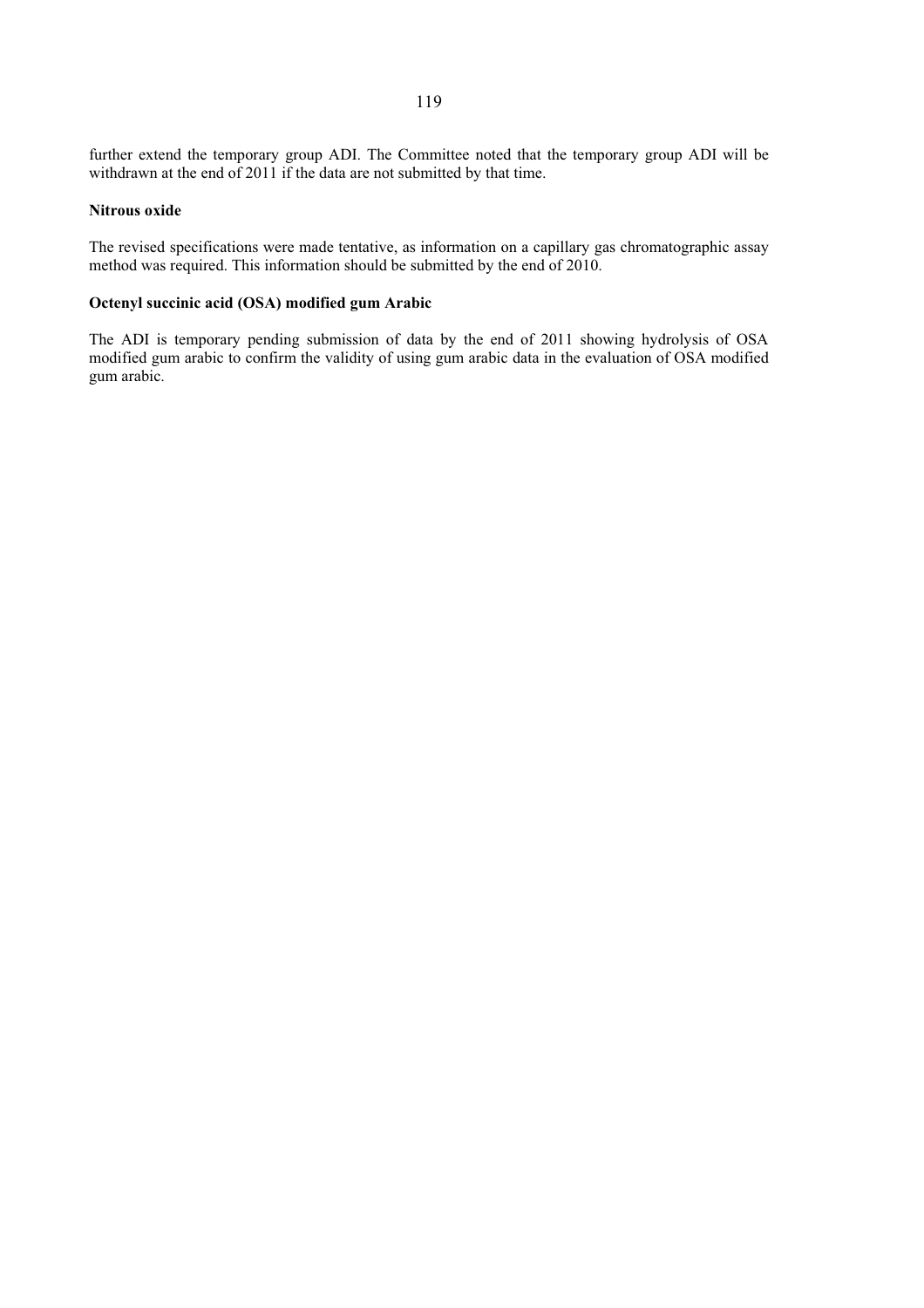# **CORRIGENDA**

# **COMPENDIUM OF FOOD ADDITIVE SPECIFICATIONS FAO JECFA Monographs 4 (2007).**

Page 61, Steviol glycosides. The chemical name for Rebaudioside A is corrected to read: 13-[(2-O-β-Dglucopyranosyl-3-O- $\beta$ -D-glucopyranosyl- $\beta$ -D-glucopyranosyl)oxy]kaur-16-en-18-oic acid,  $\beta$ -Dglucopyranosyl ester.

# **COMPENDIUM OF FOOD ADDITIVE SPECIFICATIONS FAO JECFA Monographs 5 (2008).**

Page 75, Steviol glycosides. The chemical name for Rebaudioside A is corrected to read: 13-[(2-O- $\beta$ -Dglucopyranosyl-3-O- $\beta$ -D-glucopyranosyl- $\beta$ -D-glucopyranosyl)oxy]kaur-16-en-18-oic acid,  $\beta$ -Dglucopyranosyl ester.

# **COMPENDIUM OF FOOD ADDITIVE SPECIFICATIONS FAO JECFA Monographs 6 (2009).**

Page 4, last line: The word honey is corrected to residues.

Page 122, 3<sup>rd</sup> paragraph first line: The word boiler is corrected to broiler. Page 288: The data for the veterinary drug Doramectin are missing and the information is inserted between the entries for Diminazene and Enrofloxacin as follows:

| Substance  | ADI             | ADI           | <b>JECFA</b> | MRL          | Tissue | <b>Species</b> | Marker        |
|------------|-----------------|---------------|--------------|--------------|--------|----------------|---------------|
|            | $(\mu g/kg bw)$ | <b>Status</b> |              | $(\mu g/kg)$ |        |                | residue and   |
|            |                 |               |              |              |        |                | other remarks |
| Doramectin | $0 - 1$         | Full          | 62 (2004)    | 10           | Muscle | Cattle         | Doramectin    |
|            |                 |               |              | 5            | Muscle | Pigs           |               |
|            |                 |               |              | 100          | Liver  | Cattle, Pigs   |               |
|            |                 |               |              | 30           | Kidney |                |               |
|            |                 |               |              | 150          | Fat    |                |               |
|            |                 |               |              | 15           | Milk   | Cattle         |               |

Page 290: The data for Lincomycin is corrected with respect to the number and year of the last meeting JECFA meeting at which the veterinary drug was on the agenda. The correct text is: 62 (2004).

Page 293: The data for Thiabendazole is corrected with respect to the tissues in the last line of the entry. The correct text for MRL 100 μg/kg for Cattle, goat is Milk as follows:

| Substance       | ADI          | ADI           | <b>JECFA</b> | MRL          | Tissue      | <b>Species</b> | Marker         |
|-----------------|--------------|---------------|--------------|--------------|-------------|----------------|----------------|
|                 | $(\mu g/kg)$ | <b>Status</b> |              | $(\mu g/kg)$ |             |                | residue and    |
|                 | bw)          |               |              |              |             |                | other remarks  |
| Tiabendazole    | $0 - 100$    | Full          | 58 (2002)    | 100          | Muscle,     | Cattle, Pigs,  | Sum of         |
| (Thiabendazole) |              |               |              |              | Liver,      | Goat, Sheep    | tiabendazole   |
|                 |              |               |              |              | Kidney, Fat |                | $+ 5$ -hydroxy |
|                 |              |               |              |              |             |                | tiabendazole   |
|                 |              |               |              | 100          | Milk        | Cattle, Goat   |                |

#### 120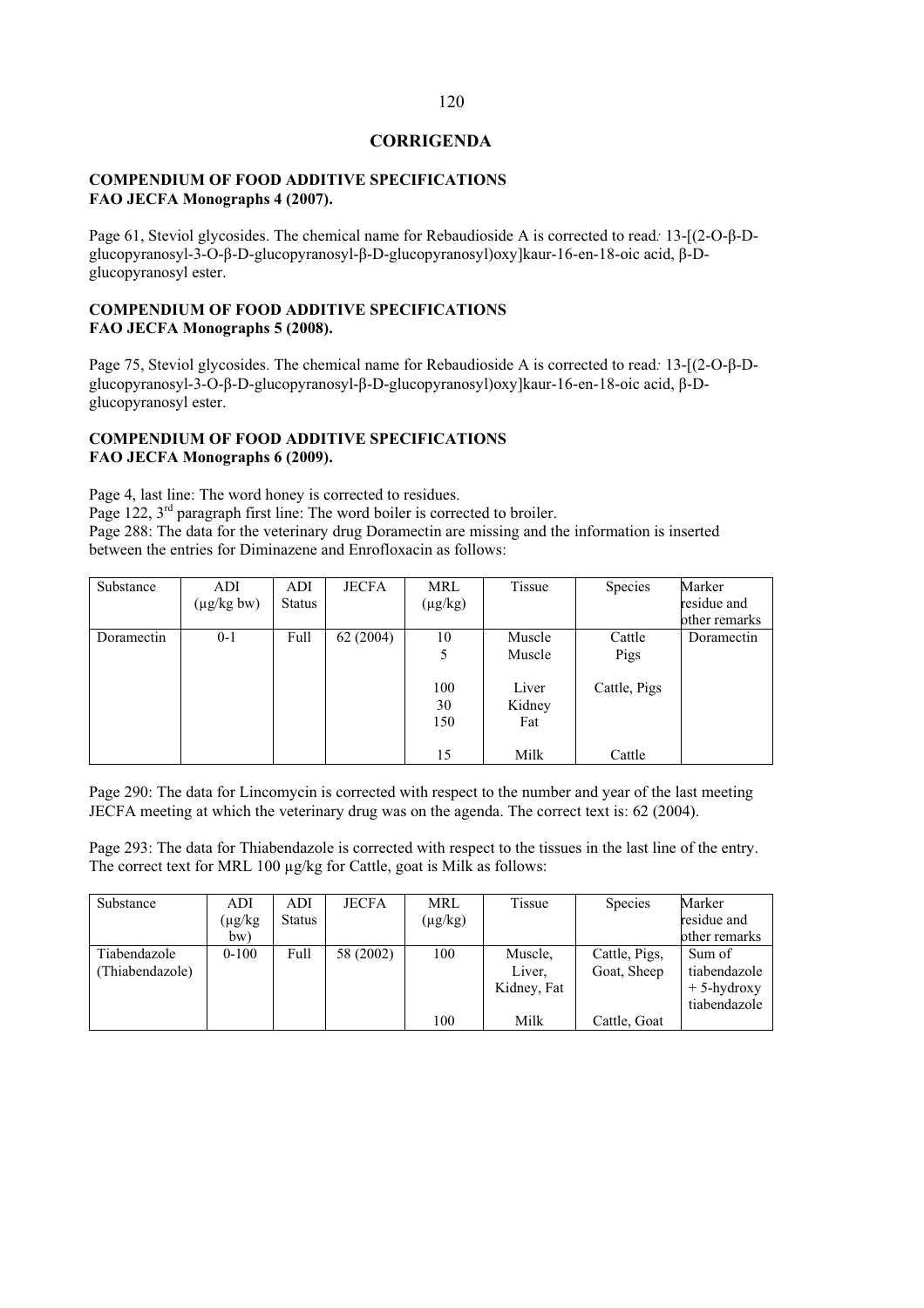#### **FAO TECHNICAL PAPERS**

#### FAO JECFA MONOGRAPHS

- 1 Combined compendium of food additive specifications – JECFA specifications monographs from  $1<sup>st</sup>$  to 65<sup>th</sup> meeting. (E) Vol. 1 Food additives A – D Vol. 2 Food additives E – O Vol. 3 Food additives P – Z Vol. 4 Analytical methods, test procedures and laboratory solutions
- 2 Residue evaluation of certain veterinary drugs Joint FAO/WHO Expert Committee on Food Additives 66<sup>th</sup> meeting 2006 (E)
- 3 Compendium of food additive specifications Joint FAO/WHO Expert Committee on Food Additives  $67<sup>th</sup>$  meeting 2006 (E)
- 4 Compendium of food additive specifications Joint FAO/WHO Expert Committee on Food Additives 68<sup>th</sup> meeting 2006 (E)
- 5 Compendium of food additive specifications Joint FAO/WHO Expert Committee on Food Additives  $69<sup>th</sup>$  meeting 2006 (E)
- 6 Residue evaluation of certain veterinary drugs Joint FAO/WHO Expert Committee on Food Additives  $70<sup>th</sup>$  meeting 2006 (E)

#### Availability: 2009

- Ar Arabic Multil Multilingual C – Chinese \* Out of print E – English **\*\*** In preparation
- F French
- P Portuguese S – Spanish
- 

The FAO Technical Papers are available through the authorized FAO Sales Agents or directly from Sales and Marketing Group, FAO, Viale delle Terme di Caracalla, 00153 Rome, Italy.